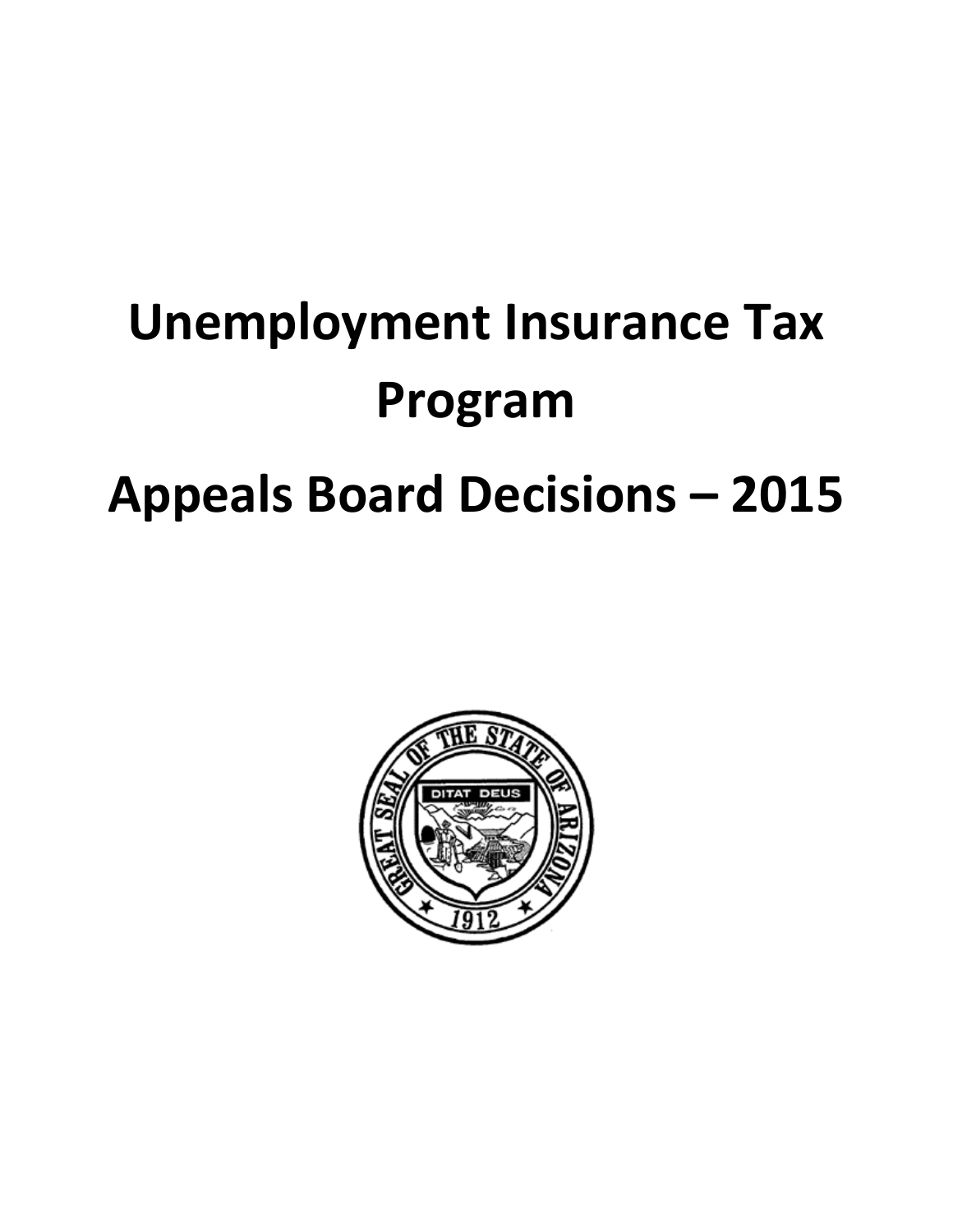# **1st QUARTER OF CALENDAR YEAR 2015**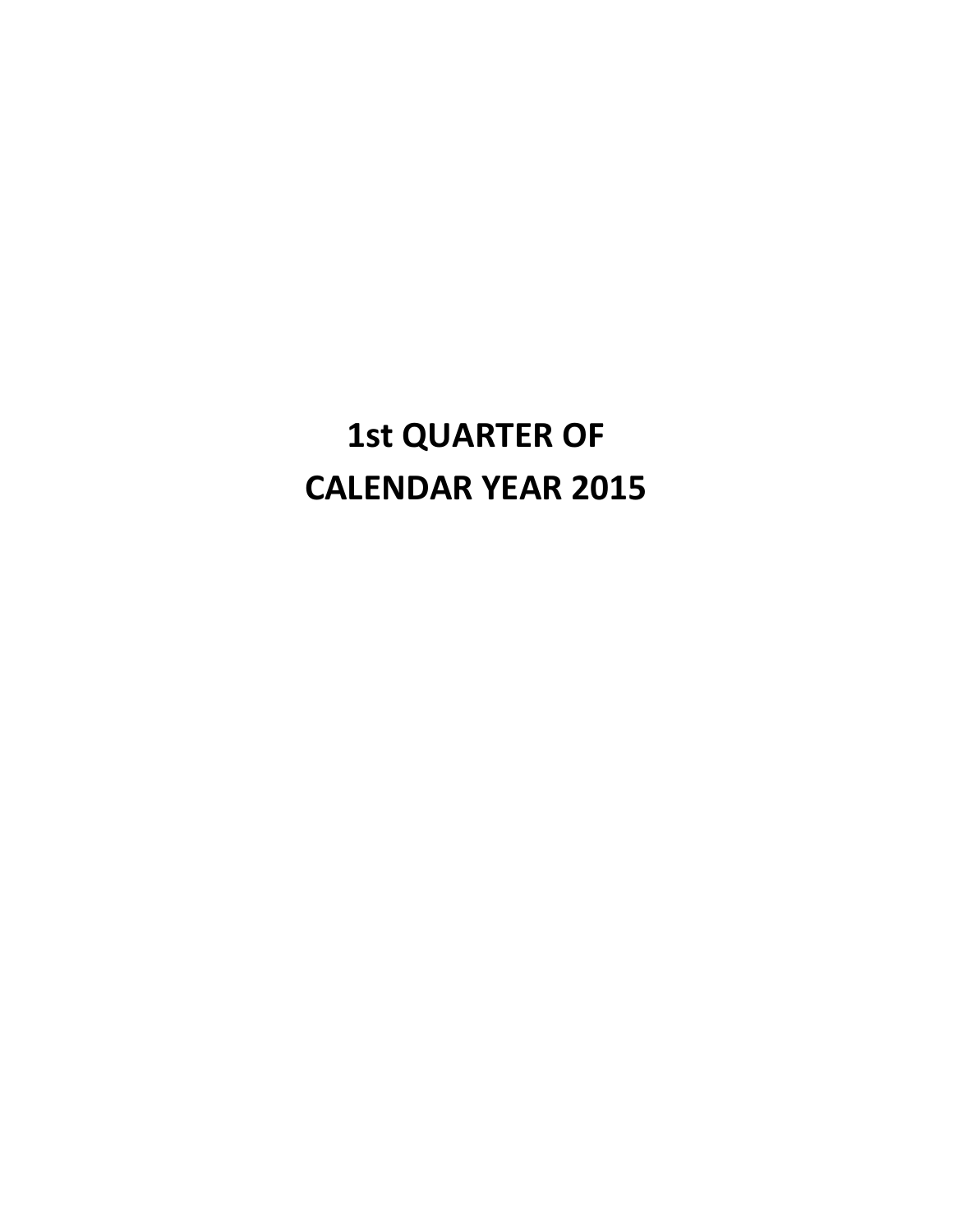**Arizona Department of Economic Security Appeals Board**<br> **Economic Security** 



Appeals Board No. T- 1461108 -001 -B \_\_\_\_\_\_\_\_\_\_\_\_\_\_\_\_\_\_\_\_\_\_\_\_\_\_\_\_\_\_\_\_\_\_\_\_\_\_\_\_\_\_\_\_\_\_\_\_\_\_\_\_\_\_\_\_\_\_\_\_\_\_\_\_\_\_\_\_\_\_\_\_\_\_\_\_\_\_\_\_\_\_\_\_\_

##### STATE OF ARIZONA E S A TAX UNIT ℅ ELI GOLOB ASST ATTORNEY GENERAL CFP/CLA 1275 W WASHINGTON ST SC 040A PHOENIX, AZ 85007 -2926

Employer Department

# **IMPORTANT --- THIS IS THE APPEALS BOARD'S DECISION**

The Department of Economic Security provides language assistance free of charge. For assistance in your preferred language, please call our Office of Appeals (602) 771 -9036 .

\_\_\_\_\_\_\_\_\_\_\_\_\_\_\_\_\_\_\_\_\_\_\_\_\_\_\_\_\_\_\_\_\_\_\_\_\_\_\_\_\_\_\_\_\_\_\_\_\_\_\_\_\_\_\_\_\_\_\_\_\_\_\_\_\_\_\_\_\_\_\_\_\_\_\_\_\_\_\_\_\_\_\_\_\_

## **IMPORTANTE --- ESTA ES LA DECISIÓN DEL APPEALS BOARD**

The Department of Economic Security suministra ayuda de los idiomas gratis. Para recibir ayuda en su idioma preferido, por favor comunicarse con la oficina de apelaciones (602) 771 - 9036 .

## **RIGHT TO FURTHER REVIEW BY THE APPEALS BOARD**

Under A.R.S. § 23 -672(F), the last date to file a request for review is **\*\*\*** 

**March 30, 2015 \*\*\*** .

DECISION

**SET ASIDE** (Department's Reconsidered Determination dated 6/10/2014) **SET ASIDE AND REMANDED** (Determination of Liability for Employment or Wages dated 3/14/2014) **SET ASIDE AND REMANDED** (Determination of Unemployment Insurance Liability dated 3/14/2014)

THE **EMPLOYER** petitioned for hearing from the Department's Reconsidered Determination letter issued on June 10, 2014, which affirmed the Determination of Liability for Employment or Wages and the Determination of Unemployment Insurance Liability issued on March 14, 2014. The Reconsidered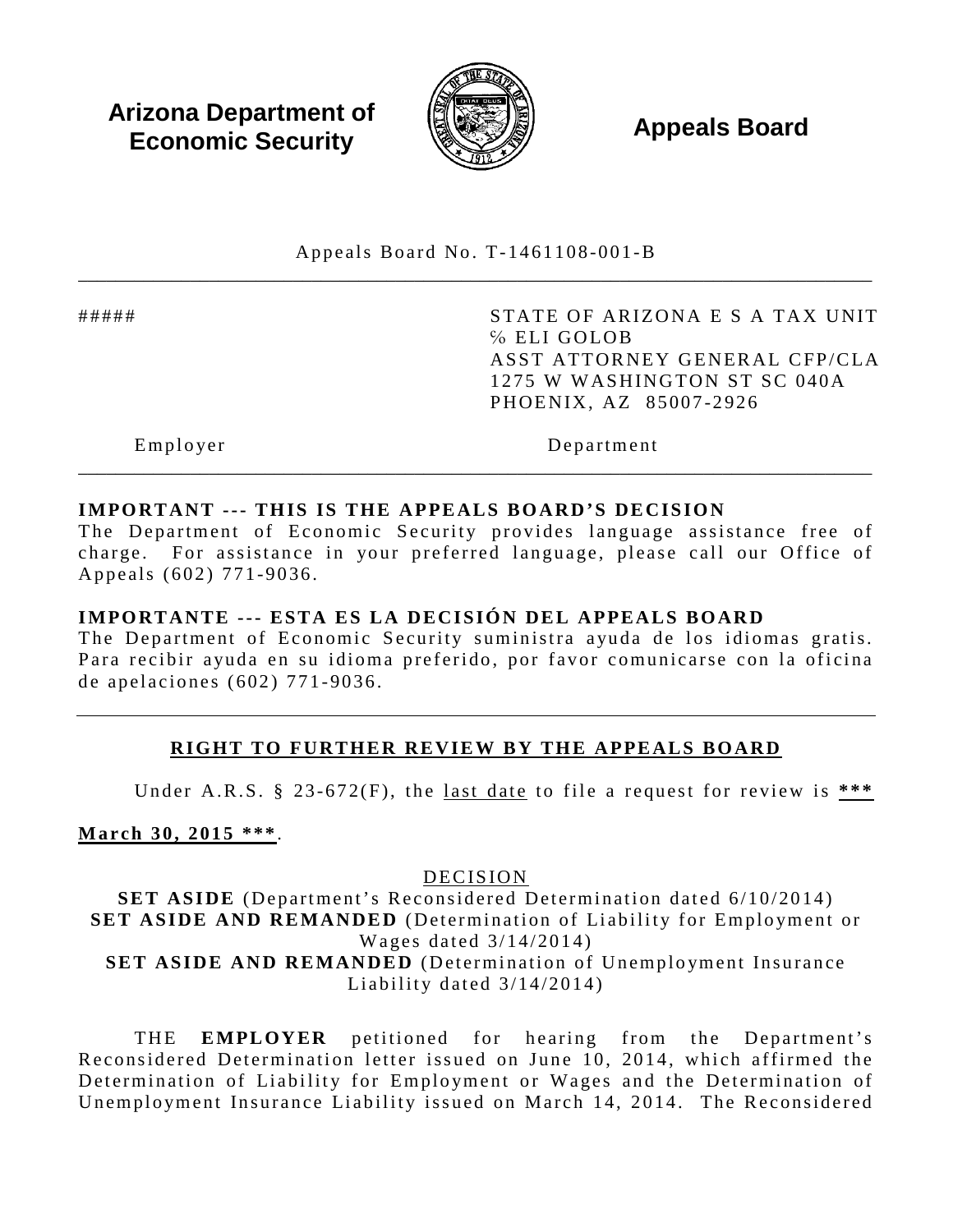Determination held that "the services of [sales representative JN] were correctly determined to constitute employment and all forms of remuneration paid for such services constitutes wages."

The petition for hearing having been timely filed, the Appeals Board has jurisdiction in this matter pursuant to Arizona Revised Statutes § 23-724(B).

THE APPEALS BOARD scheduled a telephone hearing, which was convened on **December 19 , 2014 ,** before Appeals Board Administrative Law Judge Eric T. Schwarz. At that time, all parties were given an opportunity to present evidence on the following issues:

- 1. Whether the services performed by individuals as sales representatives constituted employment effective July 1, 2013, as defined in A.R.S. § 23-615.
- 2. Whether the services performed by individuals as sales representatives are exempt or excluded from Arizona Unemployment Insurance coverage under A.R.S. §§ 23- 613.01 , 23 - 615, 23 - 617, or a decision of the federal government to not treat the individual, class of individuals, or similarly situated class of individuals as an employee or employees for Federal Unemployment Tax purposes.
- 3 . Whether all forms of remuneration paid to individuals for services as sales representatives constitutes wages as defined in A.R.S. § 23- 622.

On the scheduled date of the hearing, the Employer appeared with two witnesses, one of whom testified. Counsel for the Department was present, and two witnesses for the Department appeared and testified. Board Exhibits 1 through 16 were admitted into evidence. We have carefully reviewed the record.

THE APPEALS BOARD FINDS from the record that it is not possible to decide the issues presented because the Department has not established a rational or valid legal basis for the Department's disparate treatment of the two workers who were identified by the Department as having performed services as sales representatives for the Employer. As a result, the matter must be remanded to the Department for further action.

The Department issued a Determination of Liability for Employment or Wages on March 14, 2014, which specifically held that "sales representatives" were determined by the Department to be employees of the Employer (Bd. Exh. 4). That determination was prepared and issued by Department Field Auditor "CG" based upon CG's investigation into the employment status of the sales representatives (Bd. Exhs. 1, 2, 4).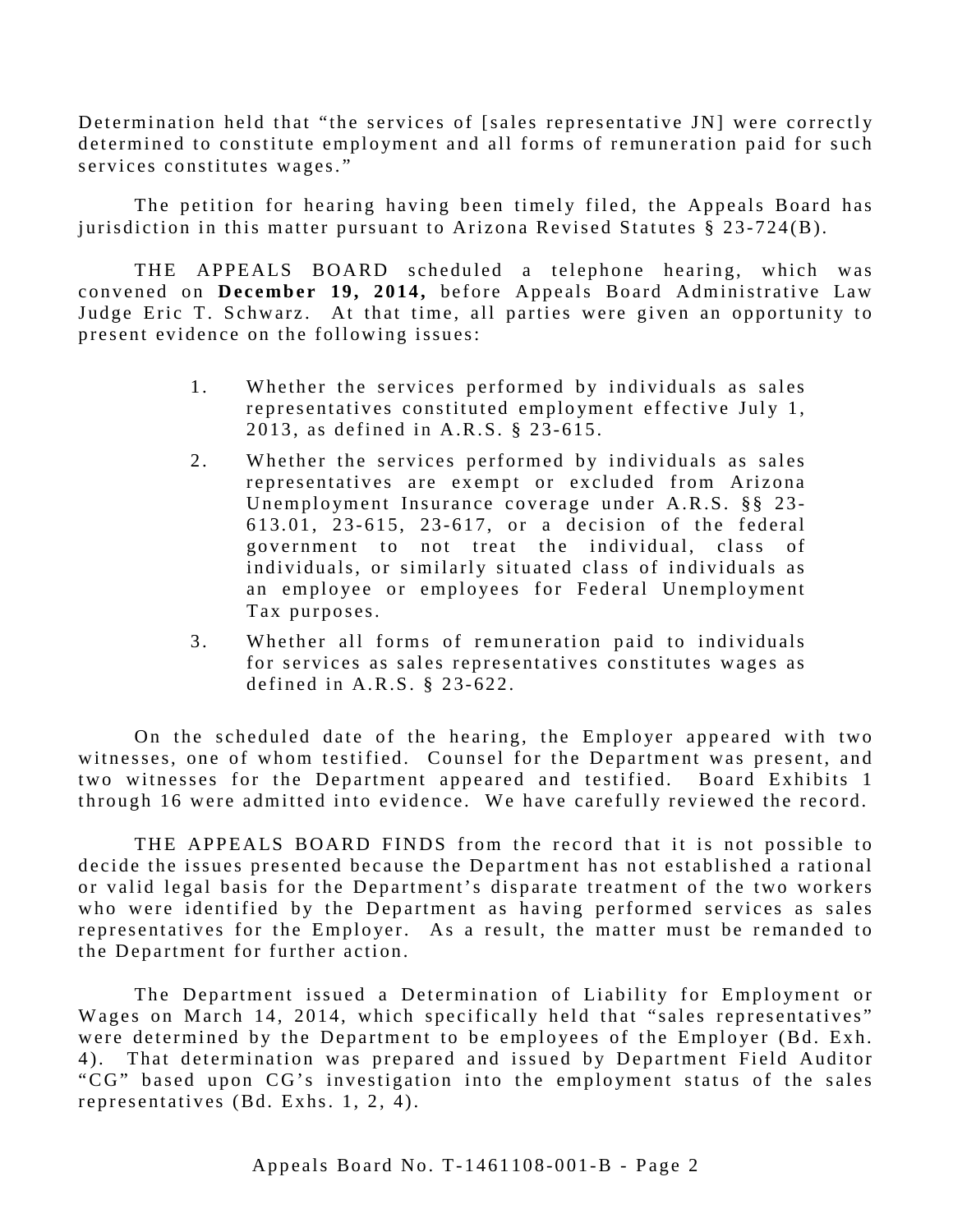In a narrative prepared by CG, she wrote, in part, as follows:

No audit was conducted because the employer is based in New York. The employer does not have any presence in Arizona. All records are located in New York. ["ES"], Chief Financial Officer, ["TFG"] and authorized representative of the employer, emailed the information and documents with reference to **the workers here in AZ. According to him, they had two independent contractors who for a very short time performed**  services for them here in AZ. He further stated that **they no longer have workers here in AZ. Copies of the contract agreements of the two workers were submitted. It was verified that the other worker owns a company called ["A LLC" ]. Subject worker is determined to be a legitimate contractor** (Bd. Exh. 2B). [Emphasis added]

Additionally, we note that in a document entitled "Common Law Employment", CG indicated that "Services determined in employment" were "sales representatives", and she proceeded to use the plural term "sales representatives" seven more times in that document, along with using the plural term "workers" six times and the plural pronouns "they", "their", or "them" 11 times (Bd. Exhs. 2D, 2E).

Despite the fact that CG acknowledged that the Employer had two sales representatives providing services to the Employer in Arizona, CG only included one of the sales representatives, "JN", on the "REPORT OF WAGES PAID EACH EMPLOYEE" (Bd. Exh. 5B). In that report, CG did not include the second sales representative [hereinafter "sales representative X"] that she referenced in Board Exhibit 2B. We note that the Department's June 10, 2014 Reconsidered Determination only addresses sales representative JN and makes no reference to sales representative X.

CG did not appear at the Appeals Board hearing to explain or defend her investigation or her March 14, 2014 determinations. Based upon CG's written statements, the only logical conclusion to draw is that CG's only basis for simply declaring that sales representative X was a "legitimate contractor" was the fact that sales representative X had a Limited Liability Company [hereinafter] "LLC"]. CG sets forth no other basis for this conclusion, and there is no indication that CG engaged in any type of thorough analysis regarding the actual working relationship between sales representative X and the Employer.

At the Appeals Board hearing, the Department was unable to articulate any basis for the disparate treatment of JN and sales representative X other than the fact that sales representative X had an LLC. This is illustrated by the following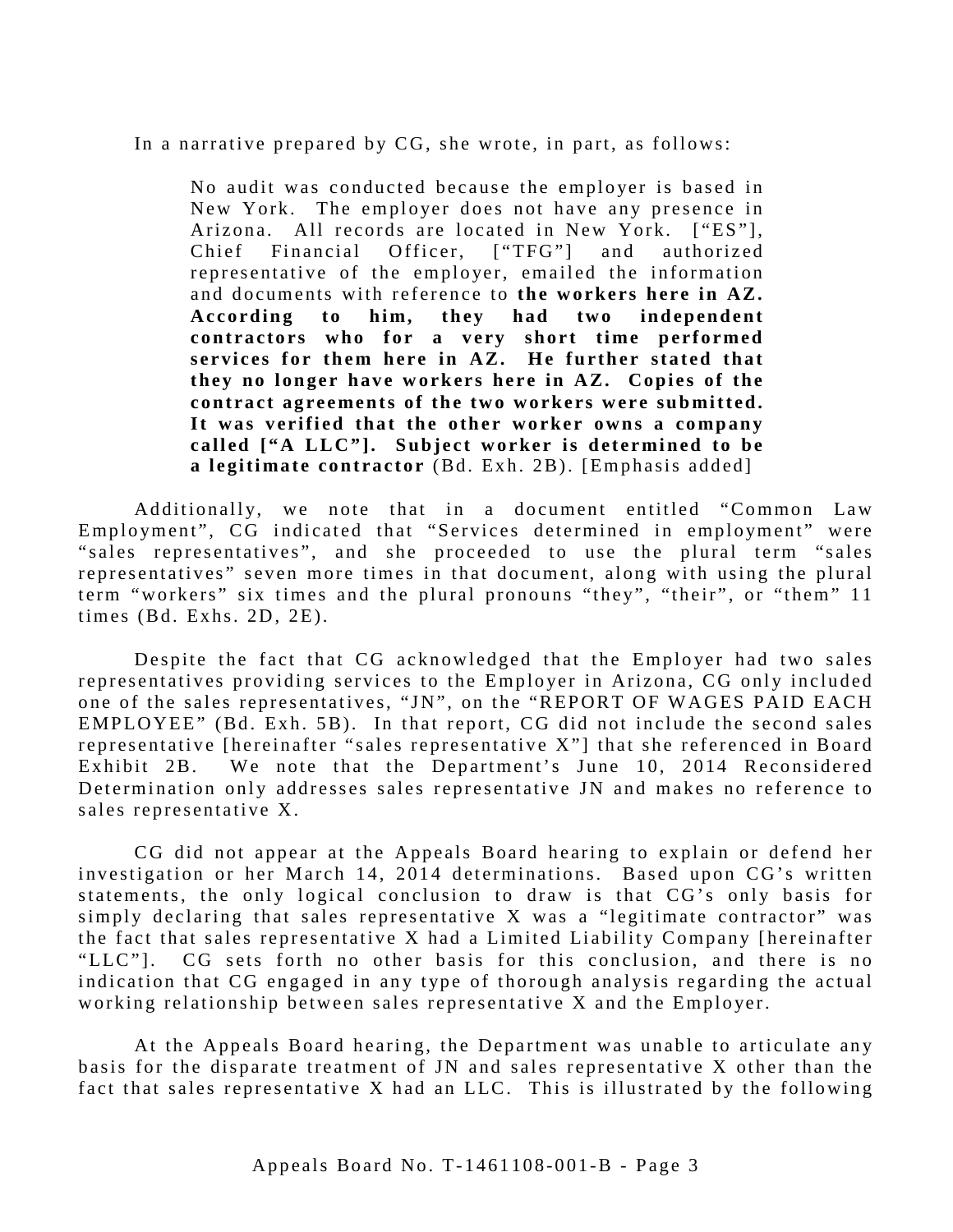exchange between the Administrative Law Judge and Department witness "TO", an Unemployment Tax Analyst:

- ALJ: 'It was verified that the other worker [sales representative X] owns a company called [A LLC]. [Sales representative X] is determined to be a legitimate contractor.' I'm just…I'm just trying to figure out here…did we have two people [JN and sales representative X] doing exactly the same thing under the exact the same agreement?
- TO: I do not know, your honor.
- ALJ: Did you think to look into that?
- TO: Well no, because we didn't…because the other person [sales representative X] I guess if you wanna call it that, the other one was a business and [A  $LLC$ ] they actually had an  $LLC$ , and when I spoke to [JN] he said he didn't have a business. So he wasn't like [A LLC].
- ALJ: Well, my point I'm trying to get to is…if we have two people doing exactly the same thing, under exactly the same agreements, and exactly the same terms, and one is being paid directly in their name and one is being paid to an LLC, is it the Department's position that that factor alone, being paid to an LLC, makes it an independent contractor arrangement as opposed to an employer/employee relationship?
- TO: What I'm saying is we're not looking at the relationship with the [A LLC] because they are truly a legitimate business. So we don't question that relationship. When they don't have an LLC or corporation, we have to question the relationship.

#### ALJ: **So anytime someone has an LLC, automatically they're not an employee?**

TO: **Yes, your honor.** [Emphasis added]

Here, TO unequivocally admitted that the Department's position is that any worker who simply has an LLC is automatically considered not to be an employee by the Department, and that the Department does not even look at or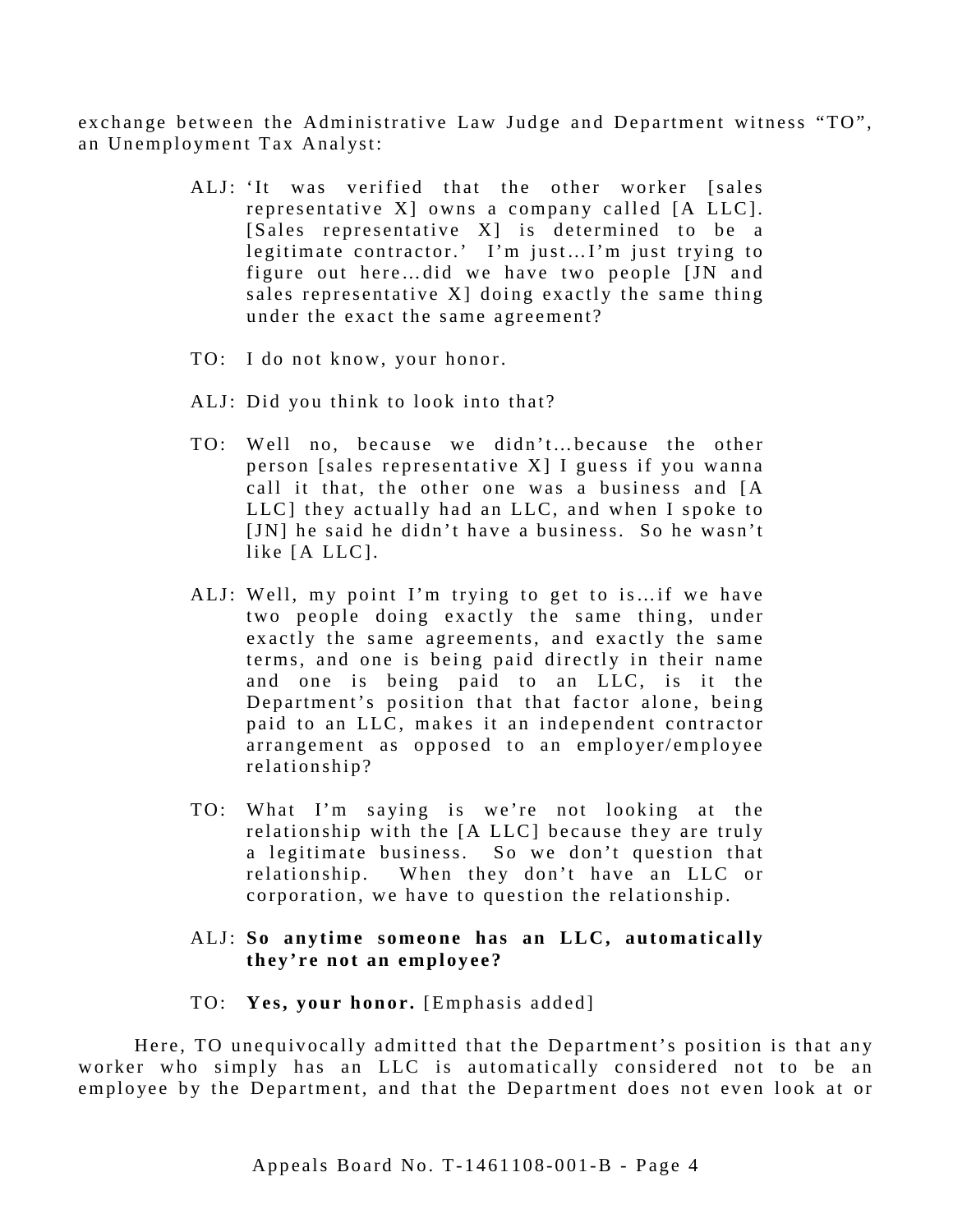question the relationship between such a worker and any employer. TO reiterated this position later in the hearing when she testified that "if [the Employer] paid only LLC's they would have no more issues with the Department." Furthermore, these admissions substantiate the conclusion that CG never examined the actual relationship between sales representative X and the Employer before simply declaring that sales representative X was a "legitimate contractor".

The Department has failed to present any legal authorities to support this position, and the Board finds it untenable. Just as it is possible for a worker who does not have an LLC to be an independent contractor, it is also possible for a worker who has an LLC to be an employee. It is entirely dependent on the actual working relationship between the worker and the Employer, yet here the Department presented no evidence to establish that any such analysis was done regarding sales representative X.

The Department presented no evidence to establish that the circumstances under which JN provided services to the Employer differed in any way from circumstances under which sales representative X provided services to the Employer, other than the fact that sales representative  $X$  had an LLC while JN did not. The Board finds that that single difference alone is not sufficient to establish that JN and sales representative X should be treated differently by the Department when determining the employment status of the two workers. The Department established no rational basis for the disparate treatment of JN and sales representative X in this case and, therefore, the Department failed to establish a *prima facie* case sufficient to support the March 14, 2014 Determination of Liability for Employment or Wages.

Generally, the Board would set forth a detailed analysis of the 18 factors set out in Arizona Administrative Code, Sections  $R6-3-1723(D)(2)$  and  $R6-3 1723(E)$ , regarding the relationship between the sales representatives and the Employer. However, the Board sees no reason to engage in that exercise here since the Department failed to carry its burden of proof and failed to establish a *prima facie* case to support the March 14, 2014 Determination of Liability for Employment or Wages, as the Department has failed to establish a rational basis for its disparate treatment of the two sales representatives who provided services to the Employer. Accordingly,

THE APPEALS BOARD **SETS ASIDE** the Department's Reconsidered Determination dated June 10, 2014, based upon the evidence of record.

THE APPEALS BOARD **SETS ASIDE** the Determination of Liability for Employment or Wages dated March 14, 2014 , based upon the evidence of record.

THE APPEALS BOARD **SETS ASIDE** the Determination of Unemployment Insurance Liability dated March 14, 2014, based upon the evidence of record.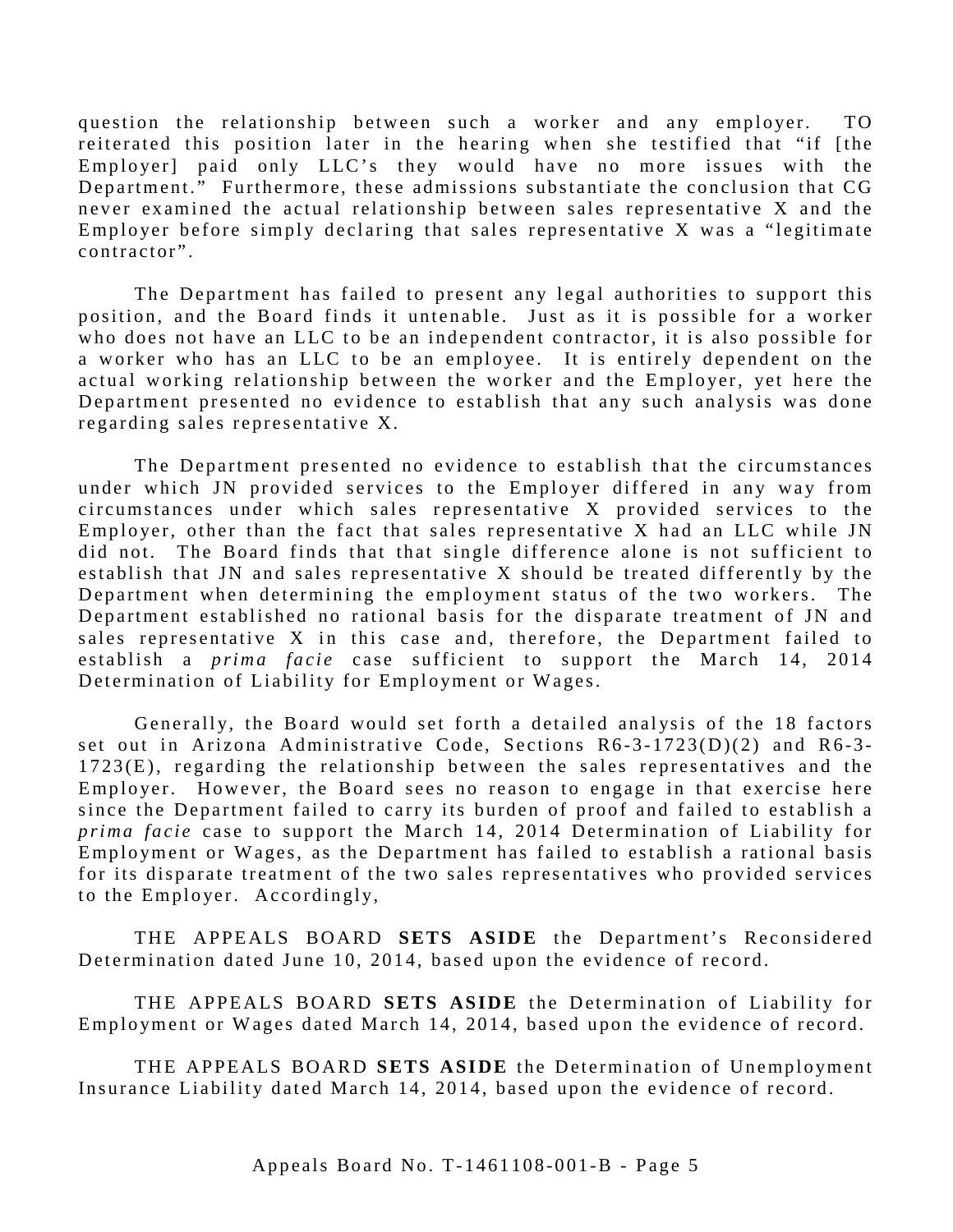THE APPEALS BOARD **REMANDS** the matter to the Department for further investigation. We note that this matter involves, at most, two sales representatives who provided services to the Employer for a short period of time some years ago, and that the Employer no longer does business in Arizona. If the Department concludes that further expenditure of time and resources on this matter is warranted, it may issue a new determination from which a timely appeal may be taken by the party adversely affected. If the Department decides to follow that course of action, it should be prepared to explain in detail its analysis of the employment status of both JN and sales representative  $X$ , particularly if the Department treats them differently.

DATED: 2/27/2015

#### APPEALS BOARD

GARY R. BLANTON, Chairman

JANET L. FELTZ, Member

WILLIAM G. DADE, Member

Equal Opportunity Employer/Program • Under Titles VI and VII of the Civil Rights Act of 1964 (Title VI & VII), and the Americans with Disabilities Act of 1990 (ADA), Sec tion 504 of the Rehabilitation Act of 1973, the Age Discrimination Act of 1975, and Title II of the Genetic Information Nondiscrimination Act (GINA) of 2008, the Department prohibits discrimination in admissions, programs, services, activities, or employment based on race, color, religion, sex, national origin, age, disability, genetics and retaliation. The Department must make a reasonable accommodation to allow a person with a disability to take part in a program, service or activity. For example, this me ans if necessary, the Department must provide sign language interpreters for people who are deaf, a wheelchair accessible location, or enlarged print materials. It also means that the Department will take any other reasonable action that allows you to take part in and understand a program or activity, including making reasonable changes to an activity. If you believe that you will not be able to understand or take part in a program or activity because of your disability, please let us know of your disability needs in advance if at all possible. To request this document in alternative format or for further information about this policy, please contact the Appeals Board Chairman at (602) 771-9036; TTY/TDD Services: 7-1-1. • Free language assistance for DES services is available upon request.

\_\_\_\_\_\_\_\_\_\_\_\_\_\_\_\_\_\_\_\_\_\_\_\_\_\_\_\_\_\_\_\_\_\_\_\_\_\_\_\_\_\_\_\_\_\_\_\_\_\_\_\_\_\_\_\_\_\_\_\_\_\_\_\_\_\_\_\_\_\_\_\_\_\_\_\_\_\_\_\_\_\_\_\_\_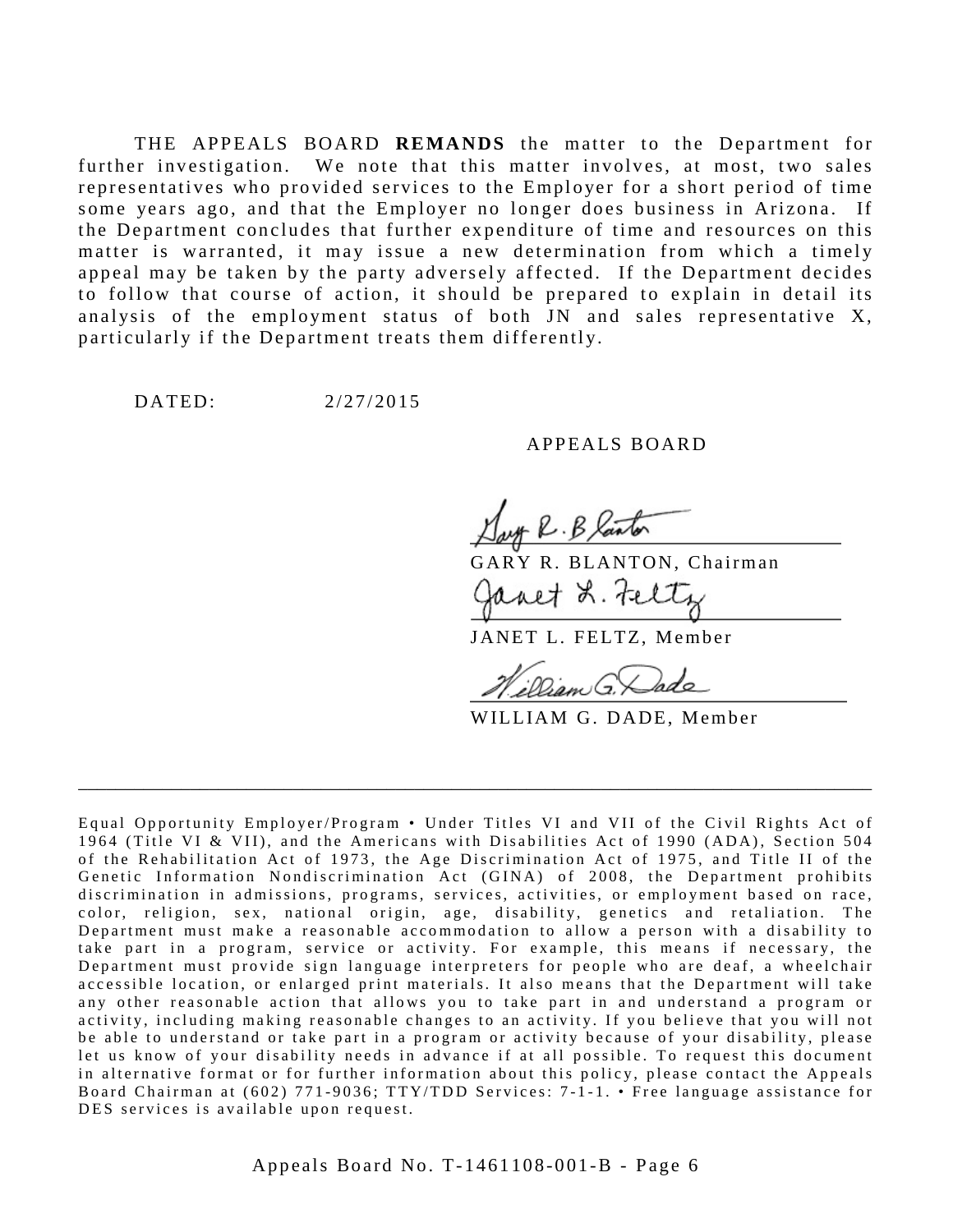# **HOW TO ASK FOR REVIEW OF THIS DECISION**

\_\_\_\_\_\_\_\_\_\_\_\_\_\_\_\_\_\_\_\_\_\_\_\_\_\_\_\_\_\_\_\_\_\_\_\_\_\_\_\_\_\_\_\_\_\_\_\_\_\_\_\_\_\_\_\_\_\_\_\_\_\_\_\_\_\_\_\_\_\_\_\_\_\_\_\_\_\_\_\_\_\_\_\_\_

- A. Within 30 calendar days after this decision is mailed to you, you may file a written request for review. We consider the request for review filed:
	- 1. On the date of its postmark, if mailed through the United States Postal Service (USPS).
		- If there is no postmark, the postage meter-mark on the envelope in which it is received.
		- If not postmarked or postage meter-marked or if the mark is not readable, on the date entered on the document as the date of completion.
	- 2. On the date it is received by the Department, if not sent by USPS.

You may send requests for review to the Appeals Board, 1951 W. Camelback Road, Suite 465, Phoenix, AZ, 85015, or to any public assistance office in Arizona. You may also file a written request for review in person at the above locations.

- B. You may represent yourself or have someone represent you. If you pay your representative, that person either must be a licensed Arizona attorney or must be supervised by one. Representatives are not provided by the Department.
- C. Your request for review must be in writing, signed by you or your representative and filed on time. The request for review must also include a written statement which:
	- 1. explains why the Appeals Board decision is wrong,
	- 2. cites the record, rules and other authority, and
	- 3. refers to specific hearing testimony and evidence.
- D. If you need more time to file a request for review, you must apply to the Appeals Board before the appeal deadline and show good cause.

# **Call the Appeals Board at (602) 771-9036 with any questions**

\_\_\_\_\_\_\_\_\_\_\_\_\_\_\_\_\_\_\_\_\_\_\_\_\_\_\_\_\_\_\_\_\_\_\_\_\_\_\_\_\_\_\_\_\_\_\_\_\_\_\_\_\_\_\_\_\_\_\_\_\_\_\_\_\_\_\_\_\_\_\_\_\_\_\_\_\_\_\_\_\_\_\_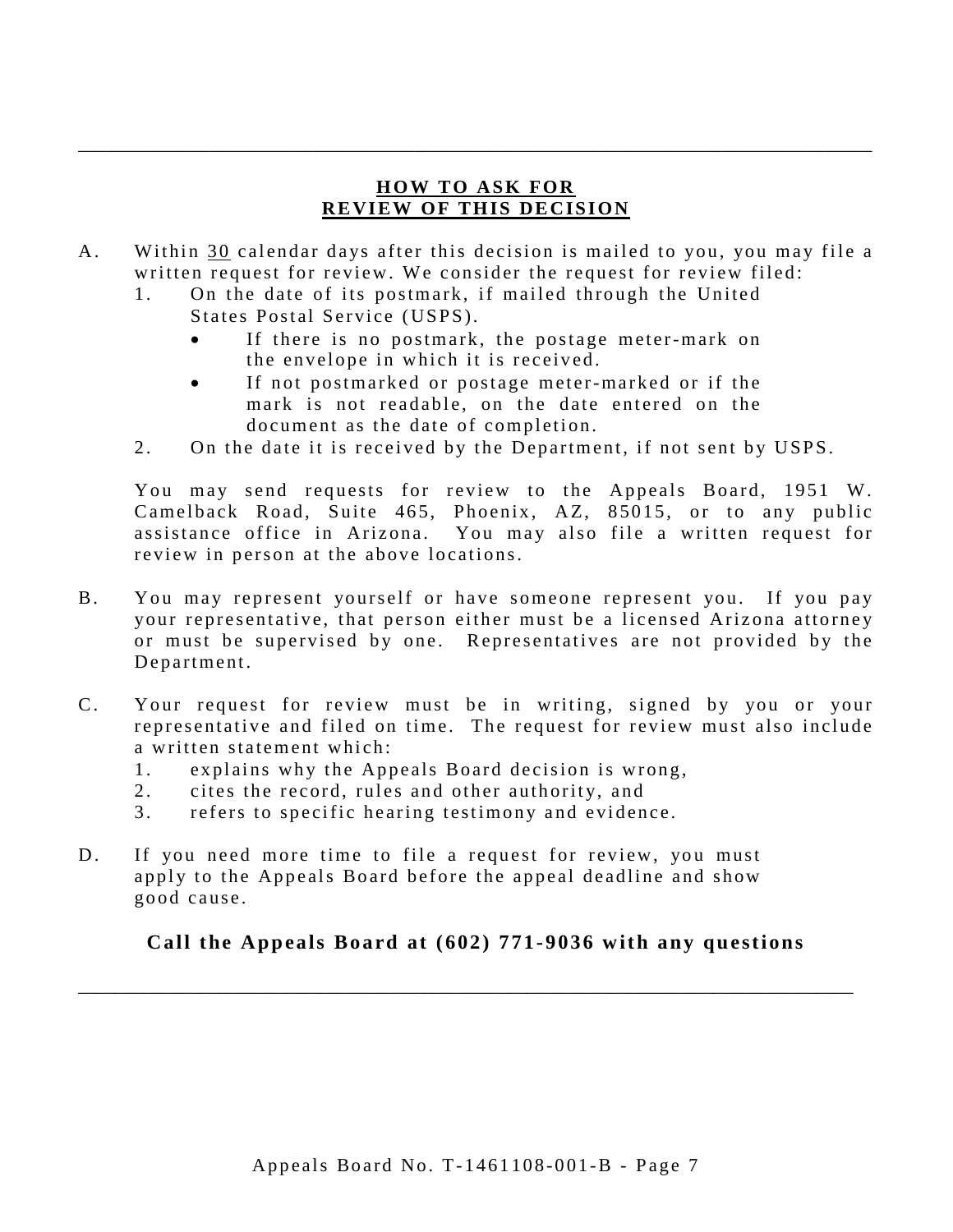A copy of the foregoing was mailed on 2/27/2015 to:

(x) Er:  $\# \# \# \#$  Acct. No:  $\# \# \# \# \div 000$ 

- (x) ELI D GOLOB ASSISTANT ATTORNEY GENERAL CFP/CLA 1275 W WASHINGTON – SITE CODE 040A PHOENIX, AZ 85007 -2926
- (x) LULU GUSS, CHIEF OF TAX EMPLOYMENT ADMINISTRATION P O BOX 6028 - SITE CODE 911B PHOENIX, AZ 85005 -6028
- $By: **RR**$ For The Appeals Board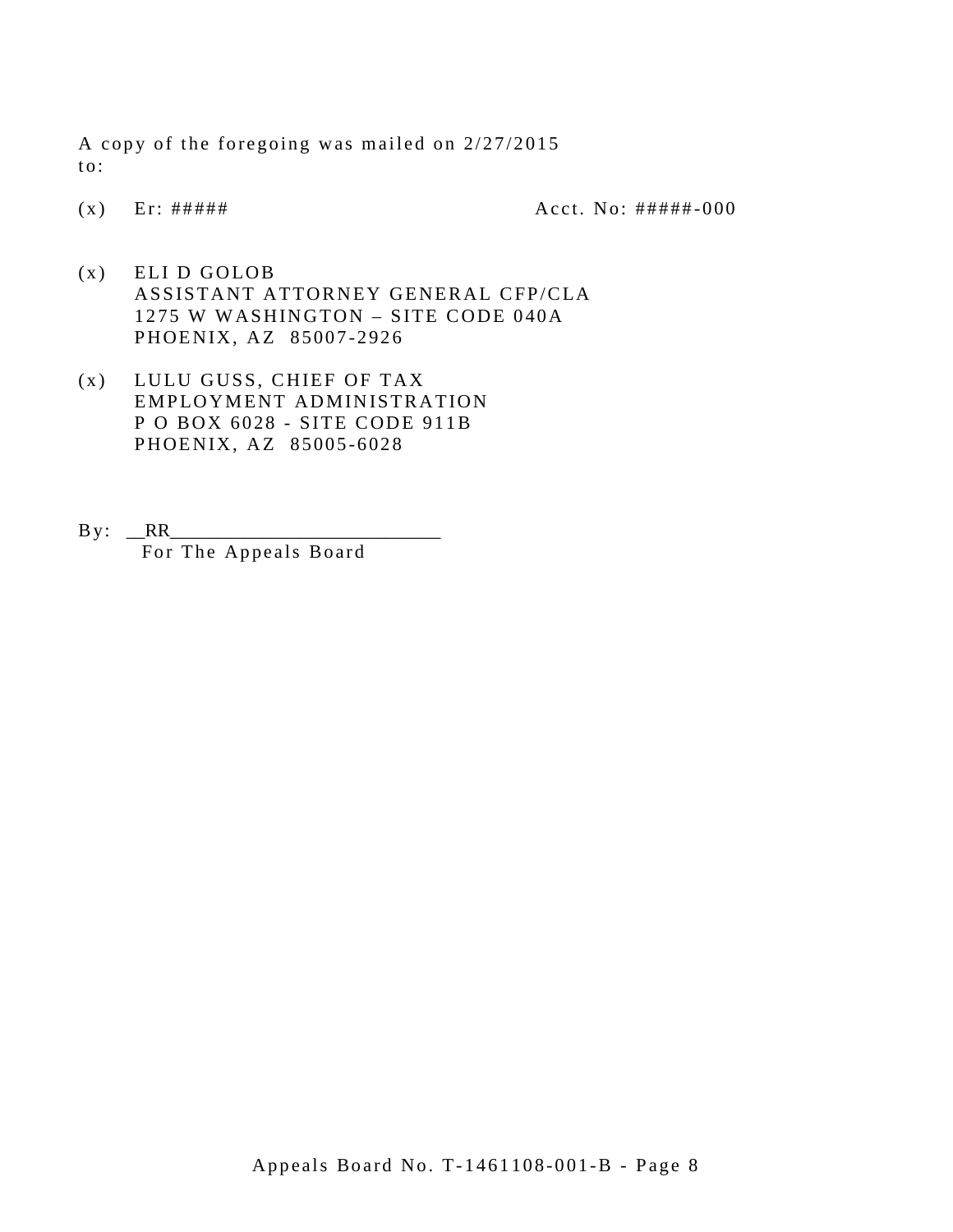**Arizona Department of Economic Security Appeals Board**<br> **Economic Security** 



Appeals Board No. T- 1444791 -001 -B \_\_\_\_\_\_\_\_\_\_\_\_\_\_\_\_\_\_\_\_\_\_\_\_\_\_\_\_\_\_\_\_\_\_\_\_\_\_\_\_\_\_\_\_\_\_\_\_\_\_\_\_\_\_\_\_\_\_\_\_\_\_\_\_\_\_\_\_\_\_\_\_\_\_\_\_\_\_\_\_\_\_\_\_\_

##### STATE OF ARIZONA E S A TAX UNIT ℅ ELI GOLOB ASST ATTORNEY GENERAL CFP/CLA 1275 W WASHINGTON ST SC 040A PHOENIX, AZ 85007 -2926

Employer Department

## **IMPORTANT --- THIS IS THE APPEALS BOARD'S DECISION**

The Department of Economic Security provides language assistance free of charge. For assistance in your preferred language, please call our Office of Appeals (602) 771 -9036 .

\_\_\_\_\_\_\_\_\_\_\_\_\_\_\_\_\_\_\_\_\_\_\_\_\_\_\_\_\_\_\_\_\_\_\_\_\_\_\_\_\_\_\_\_\_\_\_\_\_\_\_\_\_\_\_\_\_\_\_\_\_\_\_\_\_\_\_\_\_\_\_\_\_\_\_\_\_\_\_\_\_\_\_\_\_

#### **IMPORTANTE --- ESTA ES LA DECISIÓN DEL APPEALS BOARD**

The Department of Economic Security suministra ayuda de los idiomas gratis. Para recibir ayuda en su idioma preferido, por favor comunicarse con la oficina de apelaciones (602) 771 - 9036 .

## **RIGHT TO FURTHER REVIEW BY THE APPEALS BOARD**

Under A.R.S. § 23 -672(F), the last date to file a request for review is **\*\*\*** 

**February 19, 2015 \*\*\***.

## DECISION **REVERSED**

THE **EMPLOYER**, through counsel, petitioned for hearing from the Department's Reconsidered Determination issued on February 12, 2014, which affirmed the Determination of Liability for Employment or Wages issued on May 21, 2012. The Reconsidered Determination held that " the services of the homeworkers were correctly determined to constitute employment and all forms of remuneration paid for such services constitutes wages."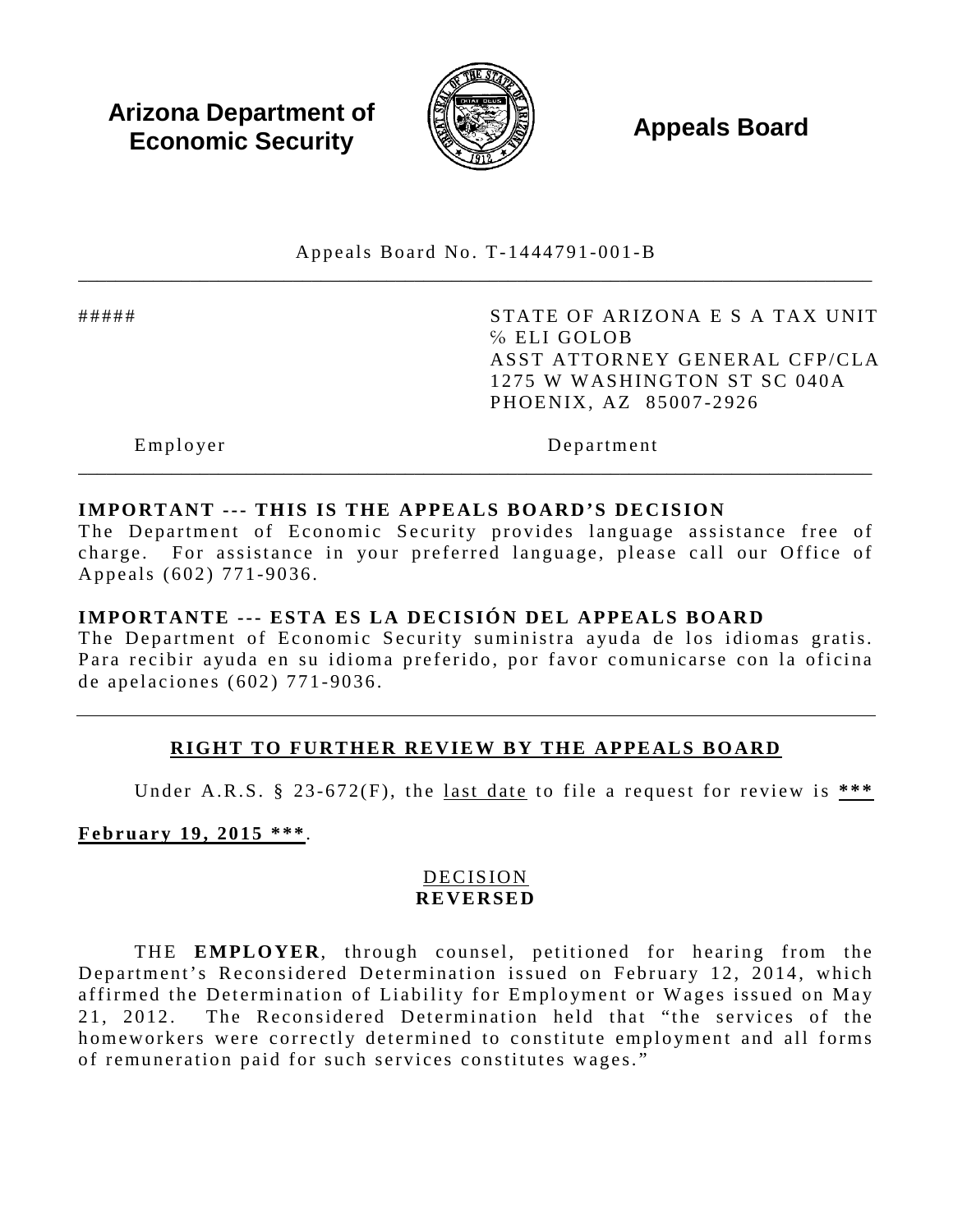The petition for hearing having been timely filed, the Appeals Board has jurisdiction in this matter pursuant to Arizona Revised Statutes § 23 -724(B).

THE APPEALS BOARD scheduled a telephone hearing, which was convened on **July 24 , 2014**, before Appeals Board Administrative Law Judge Eric T. Schwarz. At that time, all parties were given an opportunity to present evidence on the following issues:

- 1. Whether the Employer had good cause for its nonappearance at the scheduled hearing on June 19, 2014.
- 2. Whether the services performed by individuals as homeworkers constituted employment effective January 1, 2011, as defined in A.R.S. § 23 -615.
- 3 . Whether the services performed by individuals as homeworkers are exempt or excluded from Arizona Unemployment Insurance coverage under A.R.S. §§ 23- 613.01, 23 - 615, 23 - 617, or a decision of the federal government to not treat the individual, class of individuals, or similarly situated class of individuals as an employee or employees for Federal Unemployment Tax purposes.
- 4. Whether all forms of remuneration paid to individuals for services as homeworkers constitutes wages as defined in A.R.S. § 23- 622.

We note that the May 21, 2012 Determination of Liability for Employment or Wages listed four categories of workers: homeworkers, mailroom workers, temporary customer service workers, and probationary workers (Bd. Exh. 3). The Department's February 12, 2014 Reconsidered Determination, however, only addressed the employment status of the category known as homeworkers, and cited the following basis for that decision:

> In your [i.e., counsel for the Employer] letter you concede at the outset that services performed by individuals as mailroom workers, temporary customer service workers and probationary workers constitute employment and all forms of remuneration paid for such services constitute wages (Bd. Exhs. 7, 8A-G).

At the July 24, 2014 Appeals Board hearing, counsel for the Employer acknowledged that the only category of workers still disputed by the Employer is the category known as homeworkers (Tr. pp. 15, 16). Additionally, the Department and the Employer agree that two out-of-state workers, "AJ" and "DH", were not employees of the Employer (Tr. pp. 15, 16; Exhs. 7, 8A-G).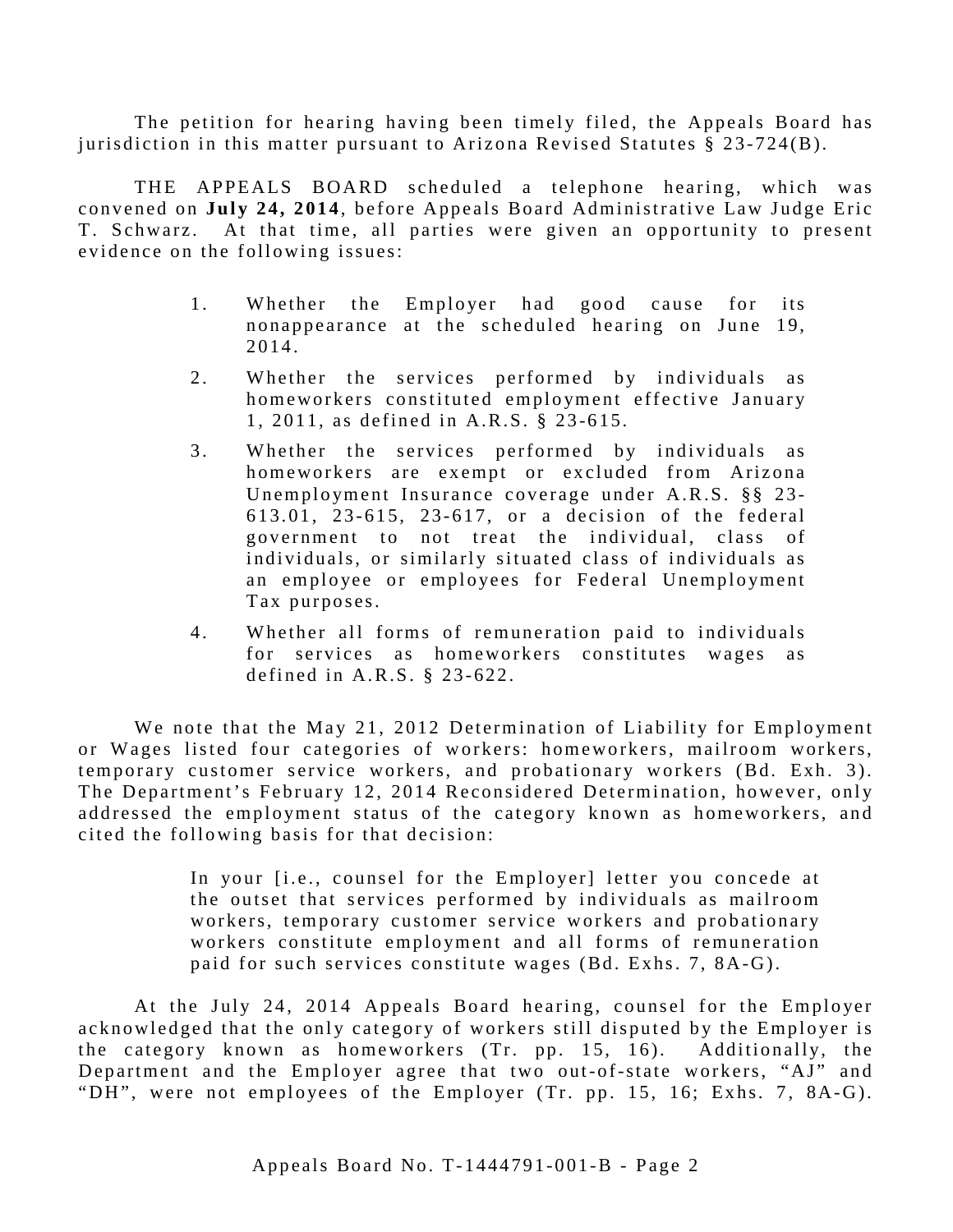Therefore, this decision will be limited to examining the employment status of those individuals who performed services as homeworkers, excluding AJ and HD.

On July 24, 2014, counsel for the Employer and one Employer witness appeared and testified at the hearing. Counsel for the Department was present, and one witness testified for the Department. Board Exhibits 1 through 13 were admitted into evidence. We have carefully reviewed the record.

THE APPEALS BOARD FINDS the following facts pertinent to the issues here under consideration:

- 1. The Employer is a company that handles rebate applications submitted to its clients (Tr. p. 78). When the Employer receives mail-in rebate forms, it puts the mail from each promotion into batches, which the homeworkers then pick up from the Employer's place of business (Tr. p. 79). The homeworkers then enter the rebate data into the Employer's Internet "application", submit the completed data to the Employer, and return the processed mail batches to the Employer (Tr. p. 79).
- 2. On May 21, 2012, the Department issued a Determination of Liability for Employment or Wages which held that the "[s]ervices performed by individuals as Homeworkers . . . constitute employment" for the quarters ending March 31, 2011 through December 31, 2011 (Bd. Exh. 3). The Department also issued a Notice of Assessment and a Report of Wages Paid Each Employee that identified specific persons held to be employees and their wages for this period (Bd. Exh. 4A-F).
- 3 . The Employer did not prohibit the use of assistants by the homeworkers, and some of the homeworkers used assistants (Tr. pp. 81 -85).
- 4. The homeworkers received no instructions from the Employer regarding when or where to complete the work (Tr. pp. 91, 92, 99, 122). The only instruction given by the Employer regarding "how" a homeworker was to work was the instruction that the homeworker enter the pertinent data into the Employer's Internet "application" for submission (Tr. pp. 87-90, 95, 96). The homeworkers, however, were free to enter the data into the Internet application in any order they wished (Tr. pp. 95, 96).
- 5 . The homeworkers were not required to submit either written or oral reports to the Employer (Tr. p. 91).
- 6 . While most of the homeworkers performed their work at home, the homeworkers were free to perform their work anywhere they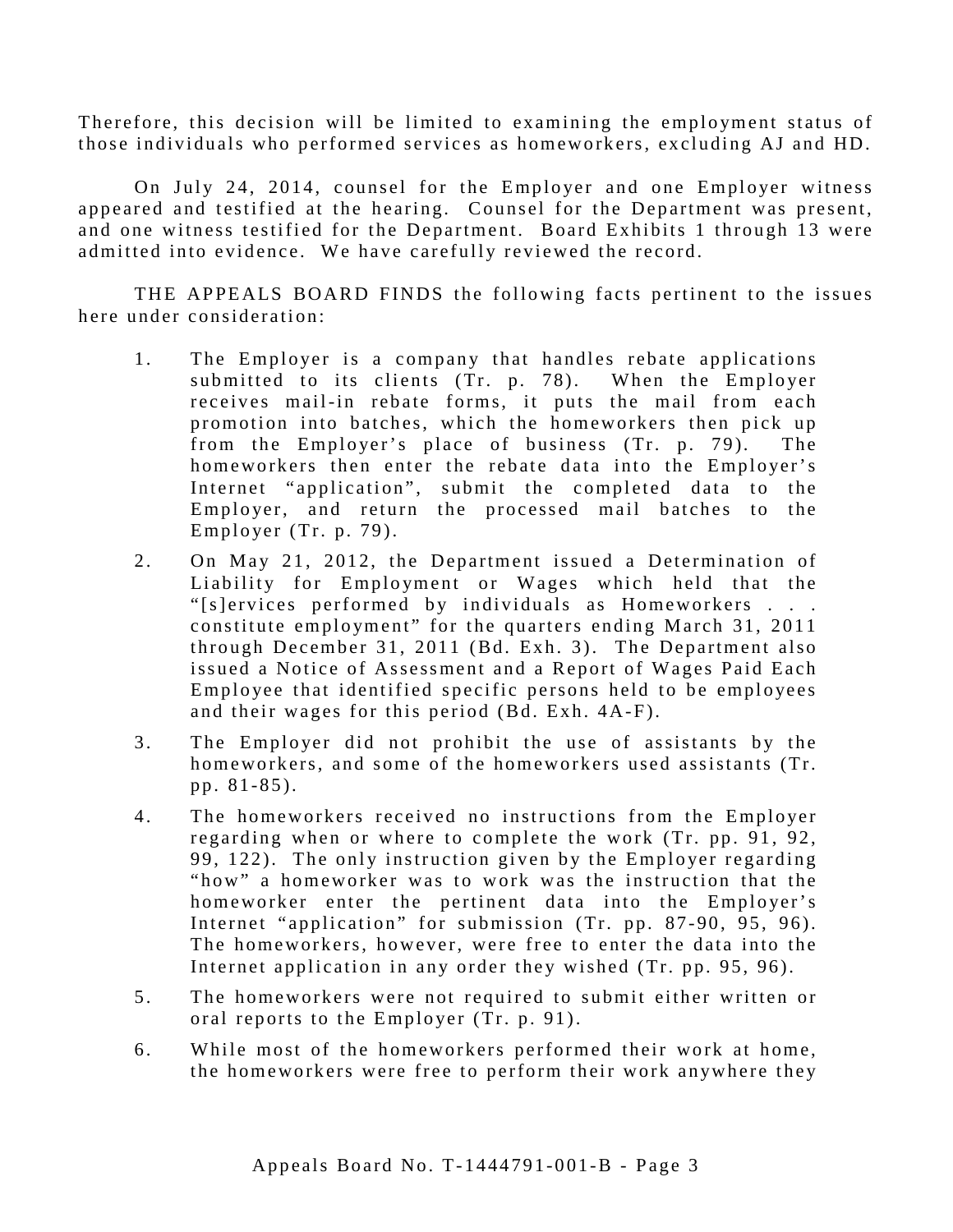chose so long as it was not on the Employer's premises (Tr. pp. 91, 92, 122).

- 7. The Employer was indifferent as to who completed any particular job (Tr. pp. 81 -85, 92 -95).
- 8 . The Employer gave the homeworkers no instruction as to work sequence, and the homeworkers set their own schedules (Tr. pp. 95, 96, 99).
- 9. The Employer maintained the right to end its relationship with any of the homeworkers at any time without notice (Tr. pp. 96- 98). Additionally, the homeworkers were free to end the relationship with the Employer at any time without penalty (Tr. pp. 97, 98).
- 10. The homeworkers were not required by the Employer to work any set number of hours by the Employer. The homeworkers were free to set their own hours, and they could work as much, or as little, as they wished  $(Tr. pp. 89, 99, 101, 116-119)$ . The homeworkers were free to manage their time to work elsewhere, and free to work for other entities (Tr. pp. 101, 116-119; Bd. Exh. 6).
- 11. The homeworkers were presumed to be skilled and proficient at data entry and were not given any data entry training by the Employer (Tr. pp.  $101-104$ ). The only training provided by the Employer dealt with showing the homeworkers how to log on to the Employer's Internet application and discussing mail handling procedures. This training typically lasted only one to two hours (Tr. pp. 90, 101- 104, 120, 121). The Employer did not provide any on-going training to the homeworkers after that (Tr. pp. 103, 104).
- 12. The Employer did not furnish the homeworkers with tools or materials (Tr. pp. 105, 106). The homeworkers provided their own computer, Internet connection, and travel (Tr. p. 105). The only thing the Employer provided to the homeworkers was access to its Internet application (Tr. pp. 105, 106, 113-115).
- 13. The homeworkers were not reimbursed by the Employer for any business or travelling expenses in the course of their work (Tr. pp. 106, 107).
- 14. The Employer did not prohibit the homeworkers from working for others, and at least some of the homeworkers, in fact, worked for others (Tr. pp. 101, 108, 109; Bd. Exh. 6). The "Homeworker Agreement" that the Employer entered into with the homeworkers states, in part: "[The homeworker] is not required to perform the described services exclusively for [the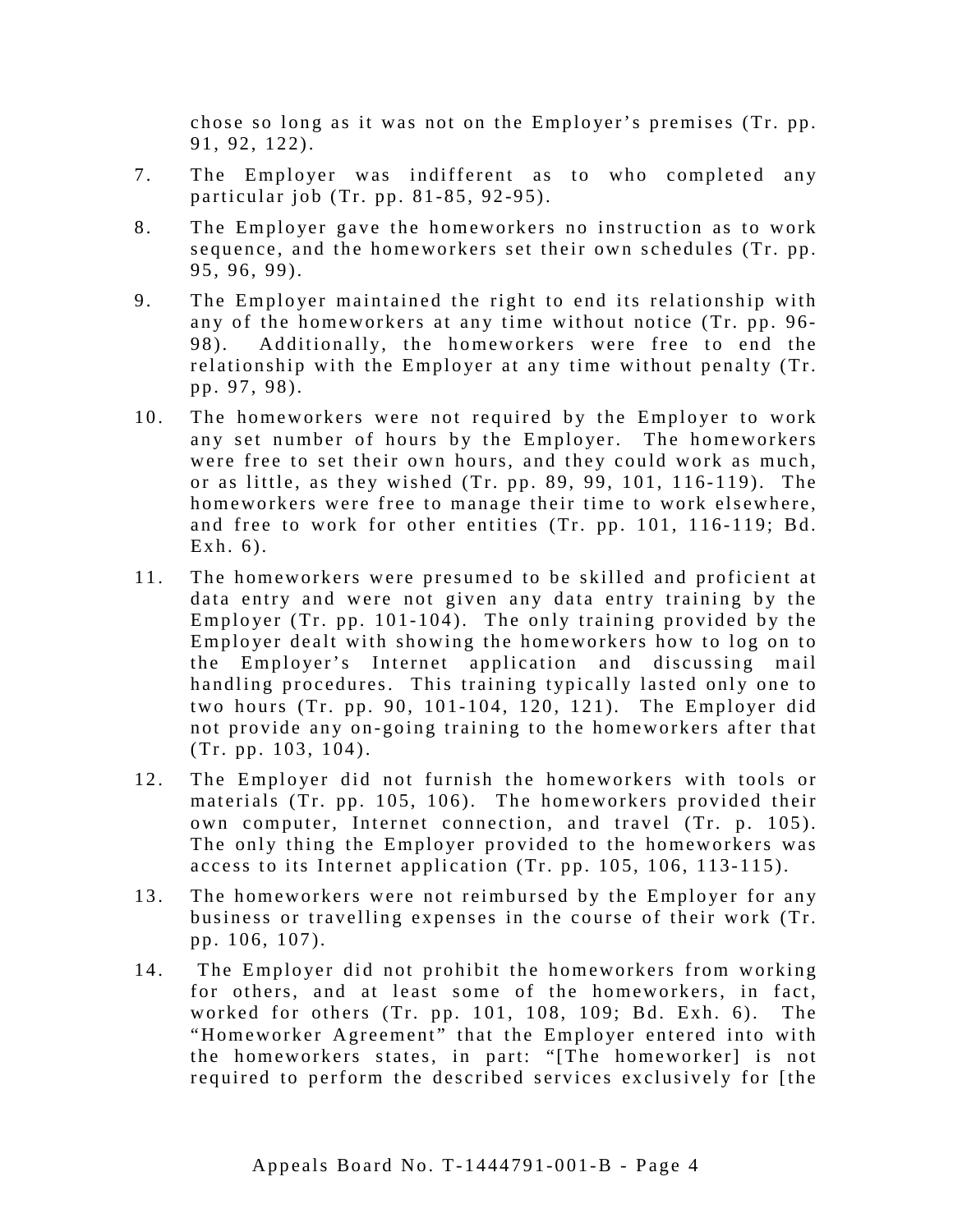Employer], and may also perform any other work of [the homeworker's] choice" (Bd. Exh. 6).

- 15. The homeworkers were compensated solely on a piece rate basis, typically 10 cents per submission, and were not paid by the hour, week, or month (Tr. pp. 99, 110; Bd. Exh. 6).
- 16. On April 9, 2014, a Notice of Appeals Board Telephone Hearing [hereinafter "the Notice"] setting a hearing date and time for June 19, 2014, at 9:00 a.m. was mailed to the Employer's counsel, "BH" (Bd. Exh. 10). BH received the Notice in a timely manner (Tr. pp. 8, 9).
- 17. When BH received the Notice, he mistakenly entered into his computer's calendar that the hearing was on Monday, June 23, 2014, rather than on Thursday, June 19, 2014 (Tr. pp. 9, 10; Bd. Exh. 11).
- 18. The Employer did not appear at the June 19, 2014 Appeals Board hearing because BH had erroneously entered the hearing date into his calendar as June 23, 2014 (Tr. pp. 9-14; Bd. Exh. 1 1 ). BH did not discover his error until the afternoon of June 19, 2014, by which time a default had already been entered against the Employer for failing to appear at the hearing that morning (Tr. p. 10; Bd. Exh. 11).
- 19. On June 26, 2014, the Employer, through counsel, filed a timely request to reopen the June 19, 2014 Appeals Board hearing (Bd. Exh.  $11$ .

The initial issue to be addressed by the Board is whether the Employer established good cause for its nonappearance at the June 19, 2014 Appeals Board hearing, such that the Employer's request to reopen this case should be granted.

Arizona Revised Statutes, § 23-681(C), provides as follows:

The department of economic security shall adopt rules to set standards under which a party may be excused for failure to attend a hearing for good cause.

Arizona Administrative Code, Section R6 -3 -1503, provides in pertinent part as follows:

 $*$  \*  $*$  \*

B. Appeal Tribunal hearings

 $*$  \*  $*$  \*

3. Failure of a party to appear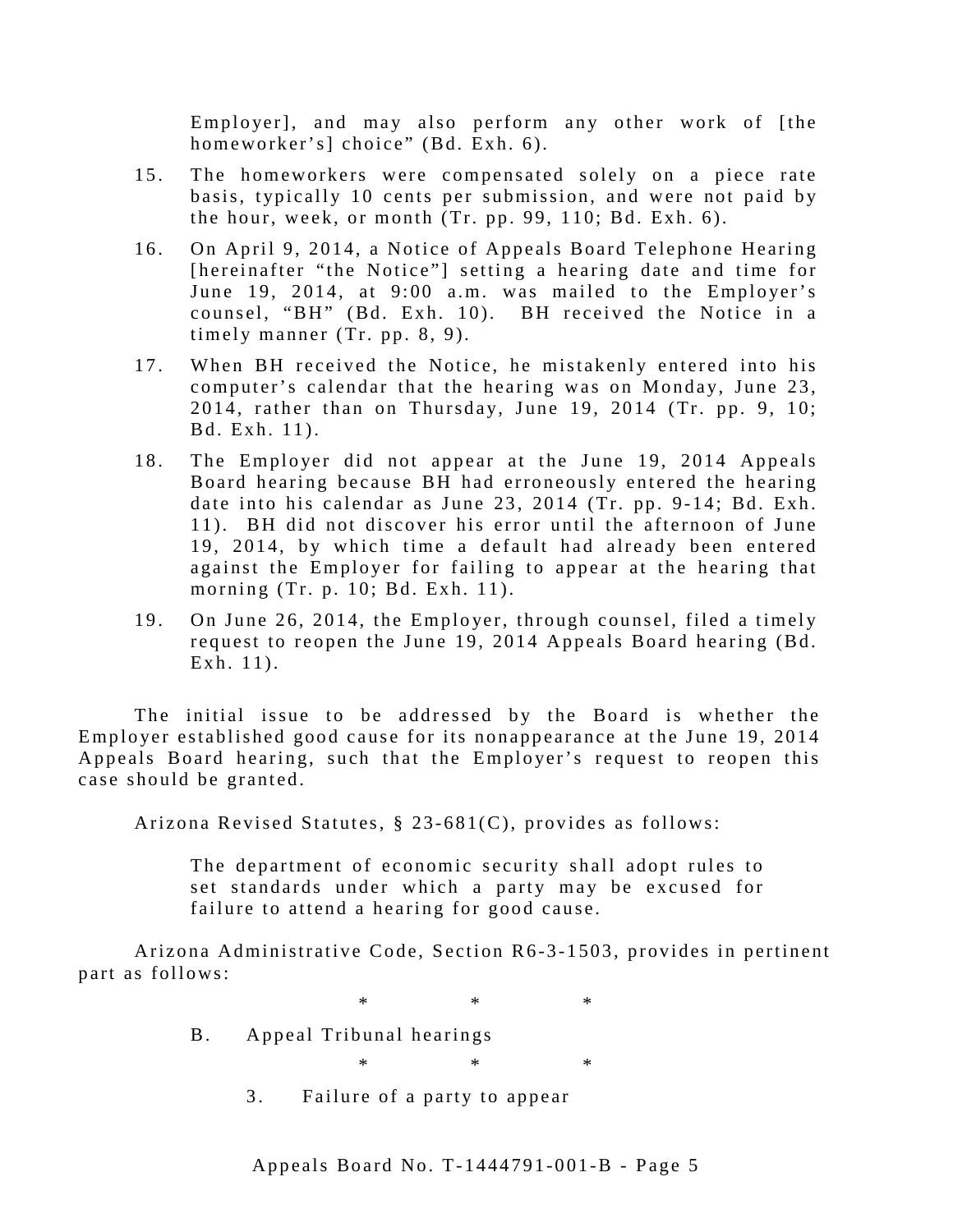- a. If there is no appearance on behalf of an interested party at a scheduled hearing, the Appeal Tribunal may:
	- i. Adjourn the hearing to a later date; o r
	- ii. Proceed to review the evidence of record and other admissible evidence as may be presented at the scheduled hearing, and make a disposition or decision on the merits of the case.
- b. If a decision is issued adverse to any party that failed to appear at a scheduled hearing, that party may file 1 written request for a hearing to determine whether good cause exists to reopen the hearing. The request to reopen shall be filed within 15 calendar days of the mailing date of the decision or disposition and shall list the reasons for the failure to appear.
- c. The Appeal Tribunal shall hold a hearing to determine whether there was good cause for the failure to appear and, in the discretion of the hearing officer, to review the merits of the case. Upon a finding of good cause for failure to appear at the scheduled hearing, the disposition or decision on the merits shall be vacated and the case rescheduled for hearing under R6-3-1502, unless the hearing on the merits is held concurrently with the good cause hearing.
- d. Good cause warranting reopening of a case shall be established upon proof that both the failure to appear and failure to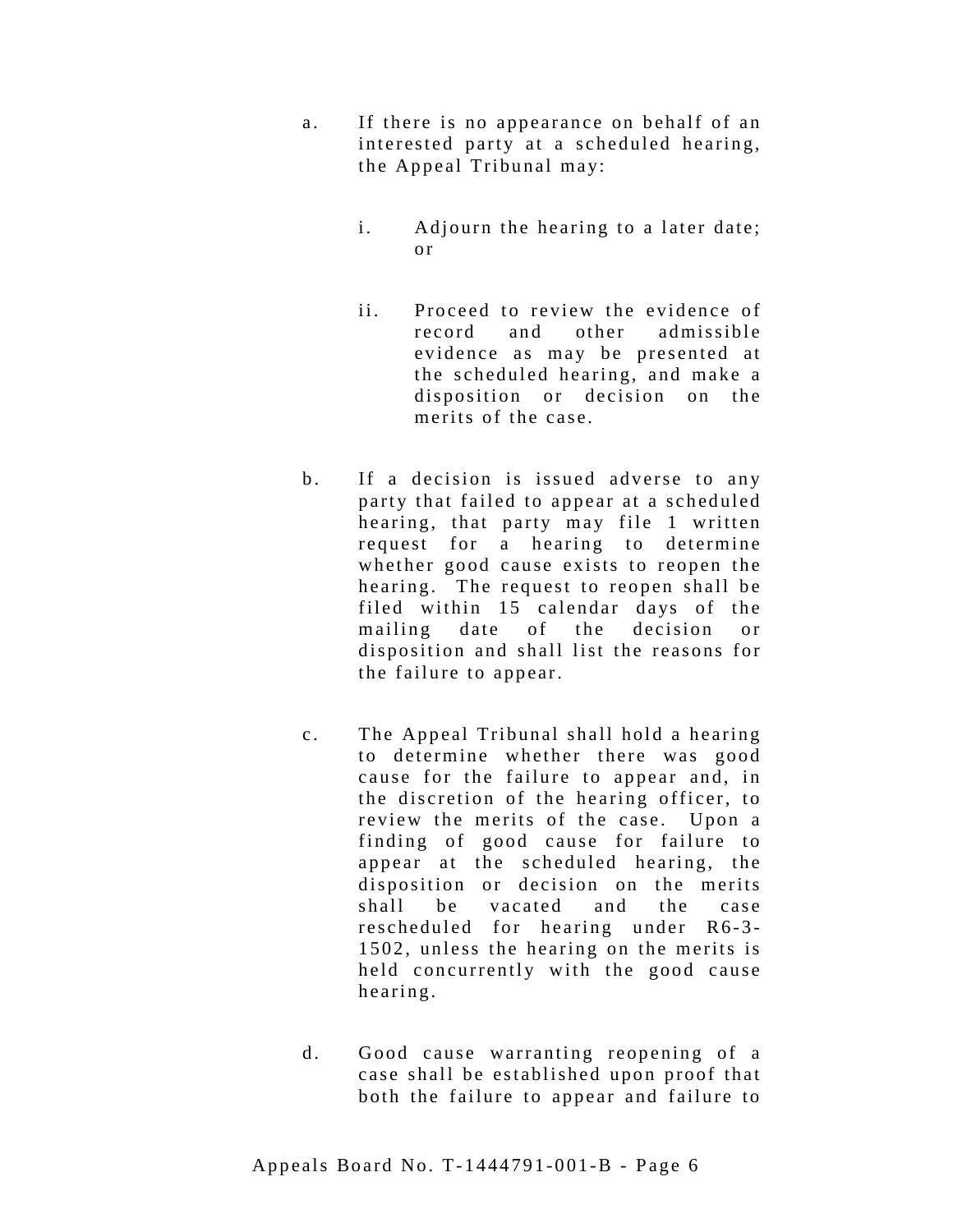timely notify the hearing officer were beyond the reasonable control of the nonappearing party.

 $*$  \*  $*$  \*

In Maldonado v. Arizona Department of Economic Security, 182 Ariz. 476, 897 P.2d 1362 (App., 1994), the Court of Appeals held that the language in Arizona Administrative Code, Section.  $R6-3-1503(B)(3)(d)$ , must be interpreted in such a way as to allow an "excusable neglect" standard to be considered in determining whether to reopen a hearing, similar to the test under Arizona Rule of Civil Procedure 60(c).

In interpreting the term "excusable neglect", as expressly included in Ariz. R. Civ. P. 60(c), Appellate Courts have held that such standard does not apply if the action occurred because of a party's mere neglect, inadvertence or forgetfulness without a reasonable excuse therefor, Daou v. Harris, 139 Ariz. 353, 678 P.2d 934 (1984). The term "excusable neglect" is not synonymous with carelessness, Ulibarri v. Gerstenberger, 178 Ariz. 151, 871 P.2d 698 (App. 1993), and a party claiming excusable neglect must have promptly sought relief, Baker Intern. Associates, Inc. v. Shanwick Intern. Corp., 174 Ariz. 580, 851 P.2d 1379 (App. 1993). The standard for determining whether an action constitutes "excusable neglect" is whether the neglect involves an error such as might be made by a reasonably prudent person who attempted to handle a matter in a prompt and diligent fashion. Beal v. State Farm Mutual Automobile Insurance Co., 151 Ariz. 514, 729 P.2d 318 (App. 1986).

At the July 24, 2014 Appeals Board hearing, counsel for the Employer, "BH", testified credibly that the Employer failed to appear at the Appeals Board hearing scheduled for June 19, 2014, because he personally miscalendared the hearing date by erroneously entering into his computer's calendar that the hearing was scheduled for June 23, 2014 (Tr. pp. 8-14).  $BH's$  testimony was unrefuted.

In the Maldonado case cited above, the Arizona Court of Appeals specifically held that it was "excusable neglect", and therefore good cause for nonappearance, when a party's failure to appear at a scheduled hearing was caused by that party's error in entering on the party's calendar the incorrect time for a hearing. The Appeals Board follows the Arizona Court of Appeals' holding in Maldonado when such a fact pattern occurs.

Under the circumstances of this case, we conclude that the Employer has established good cause for its nonappearance at the Appeals Board hearing scheduled for June 19, 2014. The Employer's failure to appear was due to "excusable neglect" and involved an error such as might be made by a reasonably prudent person who attempted to handle a matter in a prompt and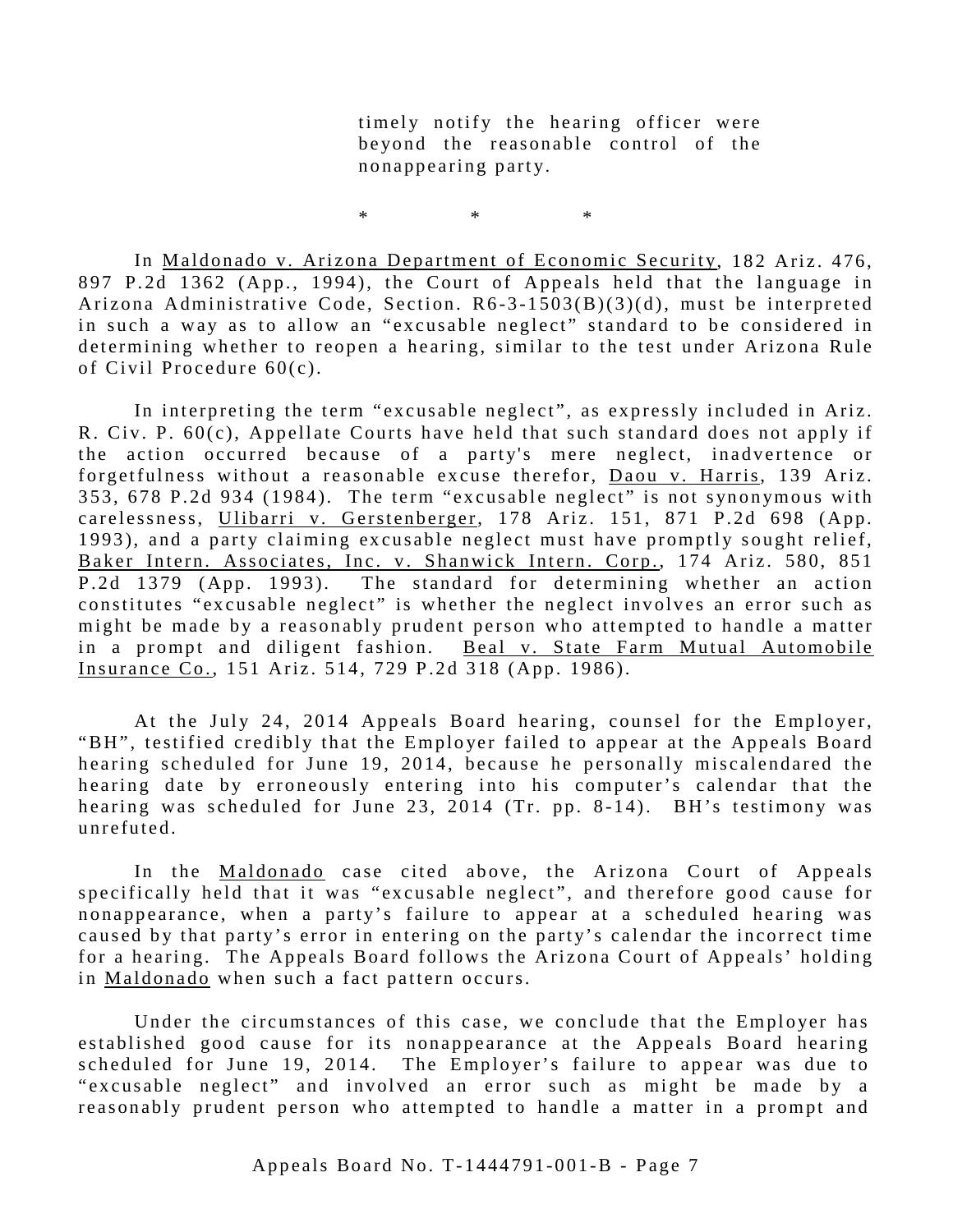diligent fashion. Therefore, under Maldonado, the Employer had good cause for its nonappearance at the June 19, 2014 Appeals Board hearing.

Having found that the Employer established good cause for its nonappearance at the hearing scheduled for June 19, 2014, the Board will now address the issue of the employment status of the homeworkers.

The Employer contends that the homeworkers were independent contractors and not employees. The employment status of the homeworkers, and whether their pay constituted wages, are in dispute in this case.

Arizona Revised Statutes § 23 -615 defines "employment" as follows:

"Employment" means any service of whatever nature performed by an employee for the person employing him, including service in interstate commerce, and includes:

- 1 . An individual's entire service performed within or both within and without this state if:
	- (a) The service is localized in this state. …

\* \* \*

Arizona Revised Statutes § 23 -613.01 provides in pertinent part:

- A. "Employee" means any individual who performs services for an employing unit and who is subject to the direction, rule or control of the employing unit as to both the method of performing or executing the services and the result to be effected or accomplished, except employee does not include:
	- 1. An individual who performs services as an independent contractor, business person, agent or consultant, or in a capacity characteristic of an independent profession, trade, skill or occupation.
	- 2. An individual subject to the direction, rule or control or subject to the right of direction, rule or control of an employing unit solely because of a provision of law regulating the organization, trade or business of the employing unit.
	- 3 . An individual or class of individuals that the federal government has decided not to and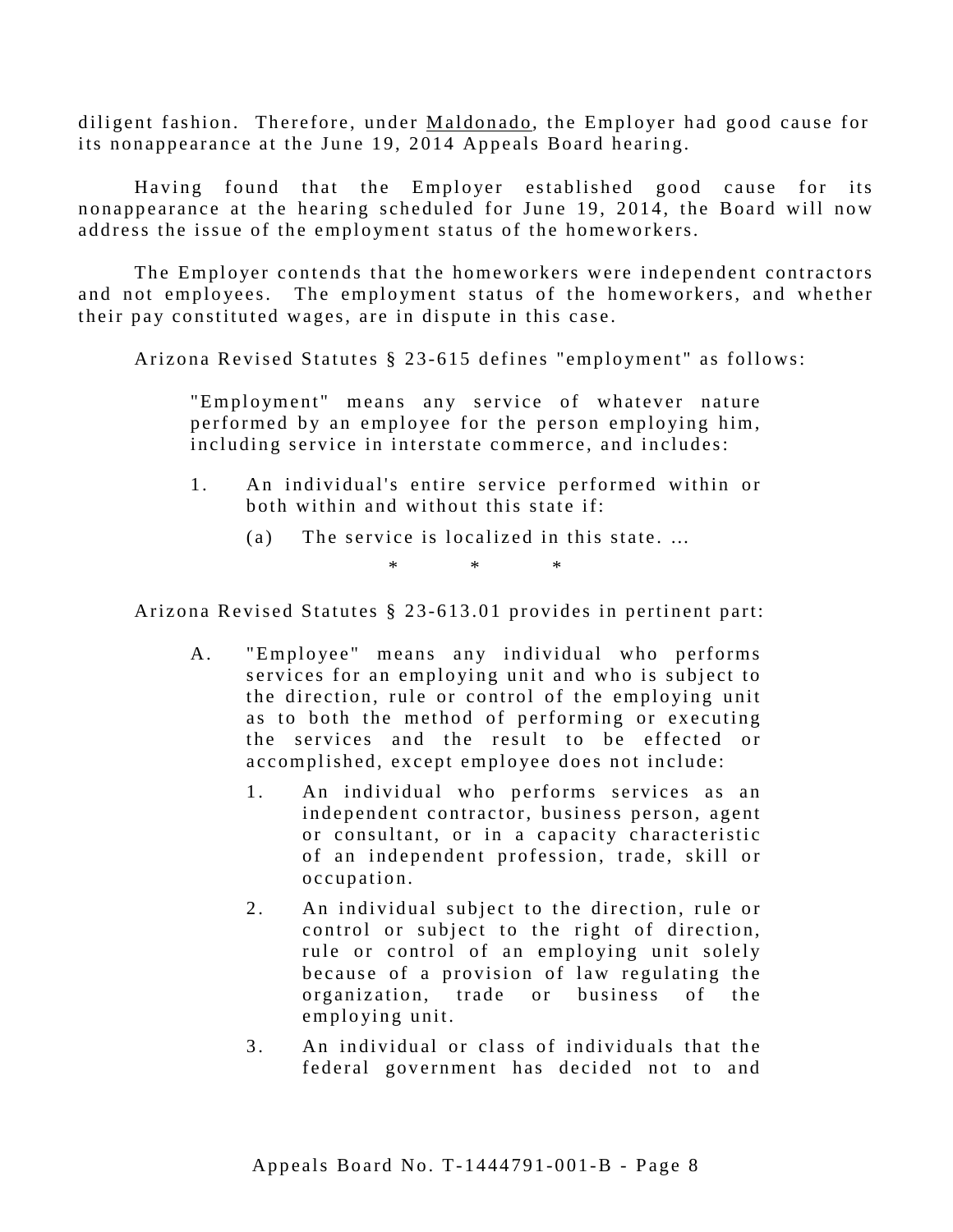does not treat as an employee or employees for federal unemployment tax purposes.

4. An individual if the employing unit demonstrates the individual performs services in the same manner as a similarly situated class of individuals that the federal government has decided not to and does not treat as an employee or employees for federal unemployment tax purposes.

Arizona Revised Statutes § 23 -622(A) provides as follows:

A. "Wages" means all remuneration for services from whatever source, including commissions, bonuses and fringe benefits and the cash value of all remuneration in any medium other than cash. The reasonable cash value of remuneration in any medium other than cash shall be estimated and determined in accordance with rules prescribed by the department.

Arizona Administrative Code, Section R6-3-1723, provides in pertinent part:

- A. "Employee" means any individual who performs services for an employing unit, and who is subject to the direction, rule or control of the employing unit as to both the method of performing or executing the services and the result to be effected or accomplished. Whether an individual is an employee under this definition shall be determined by the preponderance of the evidence.
	- 1. "Control" as used in A.R.S. § 23-613.01, includes the right to control as well as control in fact.
	- 2. "Method" is defined as the way, procedure or process for doing something; the means used in attaining a result as distinguished from the result itself.
- B. "Employee" as defined in subsection (A) does not include:
	- 1. An individual who performs services for an employing unit in a capacity as an independent contractor, independent business person,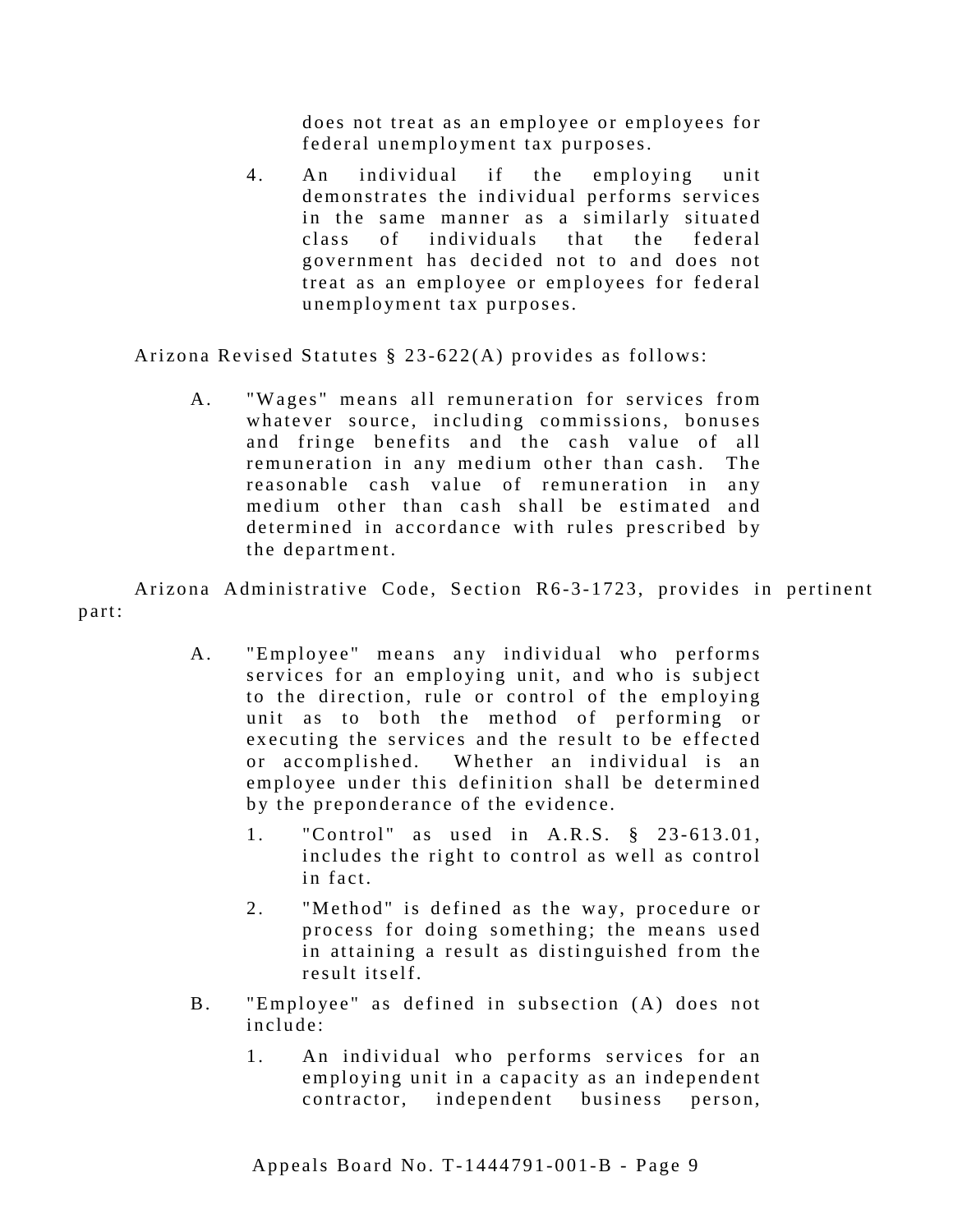independent agent, or independent consultant, or in a capacity characteristic of an independent profession, trade, skill or occupation. The existence of independence shall be determined by the preponderance of the evidence.

- 2. An individual subject to the direction, rule, control or subject to the right of direction, rule or control of an employing unit "... solely because of a provision of law regulating the organization, trade or business of the employing unit". This paragraph is applicable in all cases in which the individual performing services is subject to the control of the employing unit only to the extent specifically required by a provision of law governing the organization, trade or business of the employing unit.
	- a. "Solely" means, but is not limited to: Only, alone, exclusively, without other.
	- b. "Provision of law" includes, but is not limited to: statutes, regulations, licensing regulations, and federal and state mandates.
	- c. The designation of an individual as an employee, servant or agent of the employing unit for purposes of the provision of law is not determinative of the status of the individual for unemployment insurance purposes. The applicability of paragraph (2) of this subsection shall be determined in the same manner as if no such designated reference had been made.

The primary issue pertaining to the homeworkers is whether the services of the homeworkers were excluded from the definition of "employee" by qualifying as an "independent contractor" pursuant to Arizona Administrative Code, Section  $R6-3-1723(B)(1)$ . Our analysis requires application of the statutes and code provision cited above. As directed by Arizona Administrative Code, Section R6 -  $3-1723(D)(1)$ , our review is of the substance, not merely the form, of the relationship between the Employer and the homeworkers. We further consider

\* \* \*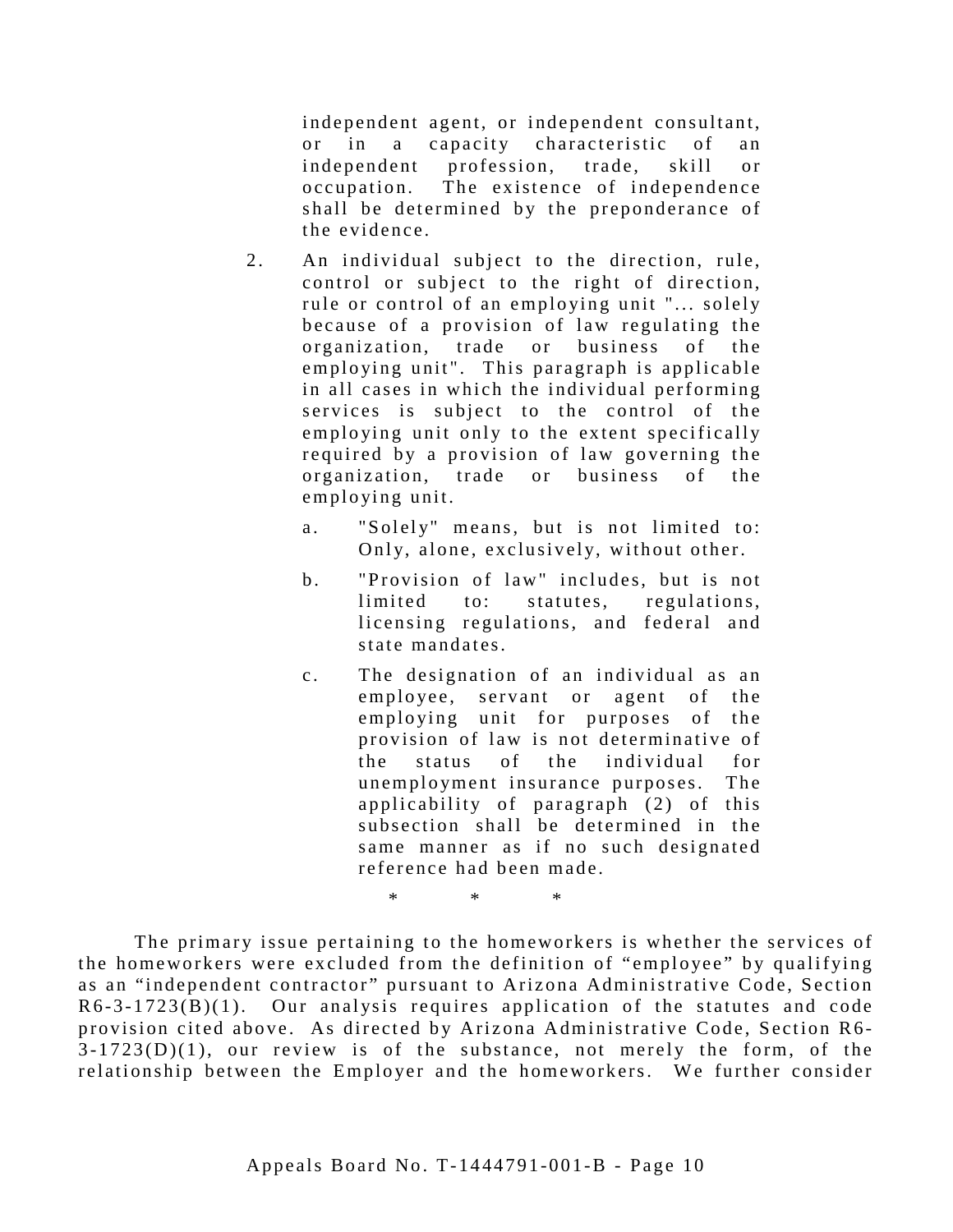the issues of control and independence in light of the specific factors set forth in Arizona Administrative Code, Section R6-3-1723(D) and (E).

Under Arizona Administrative Code, Section R6-3-1723(A)(1), control includes the right to control as well as control in fact. Arizona Administrative Code, Section  $R6-3-1723(D)(2)$ , identifies common indicia of control over the method of performing or executing services that may create an employment relationship, i.e., (a) who has authority over the individual's assistants, if any; (b) requirement for compliance with instructions; (c) requirement to make reports; (d) where the work is performed; (e) requirement to personally perform the services; (f) establishment of work sequence; (g) the right to discharge; (h) the establishment of set hours of work; (i) training of an individual; (j) whether the individual devotes full time to the activity of an employing unit; (k) whether the employing unit provides tools and materials to the individual; and (l) whether the employing unit reimburses the individual's travel or business expenses.

Additional factors to be considered in determining whether an individual may be an independent contractor, enumerated in Arizona Administrative Code, Section  $R6 - 3 - 1723(E)$ , are: (1) whether the individual is available to the public on a continuing basis; (2) the basis of the compensation for the services rendered; (3) whether the individual is in a position to realize a profit or loss; (4) whether the individual is under an obligation to complete a specific job or may end his relationship at any time without incurring liability; (5) whether the individual has a significant investment in the facilities used by him; and (6) whether the individual has simultaneous contracts with other persons or firms.

In the application of the guidelines set out in Arizona Administrative Code, Section  $R6 - 3 - 1723(D)(2)$ , our analysis includes the following:

a. Authority over Individual's Assistants Hiring, supervising and payment of the individual's assistants by the employing unit generally shows control over the individuals on the job.

The Employer did not prohibit the use of assistants by the homeworkers, and some of the homeworkers used assistants (Tr. pp. 81-85). There is no evidence in the record to indicate that the Employer paid for any assistants for the homeworkers. This factor shows an absence of control, and indicates an independent relationship.

b. Compliance with Instructions

Control is present when the individual is required to comply with instructions about when, where or how he is to work. Some employees may work without receiving instructions because they are highly proficient in their line of work and can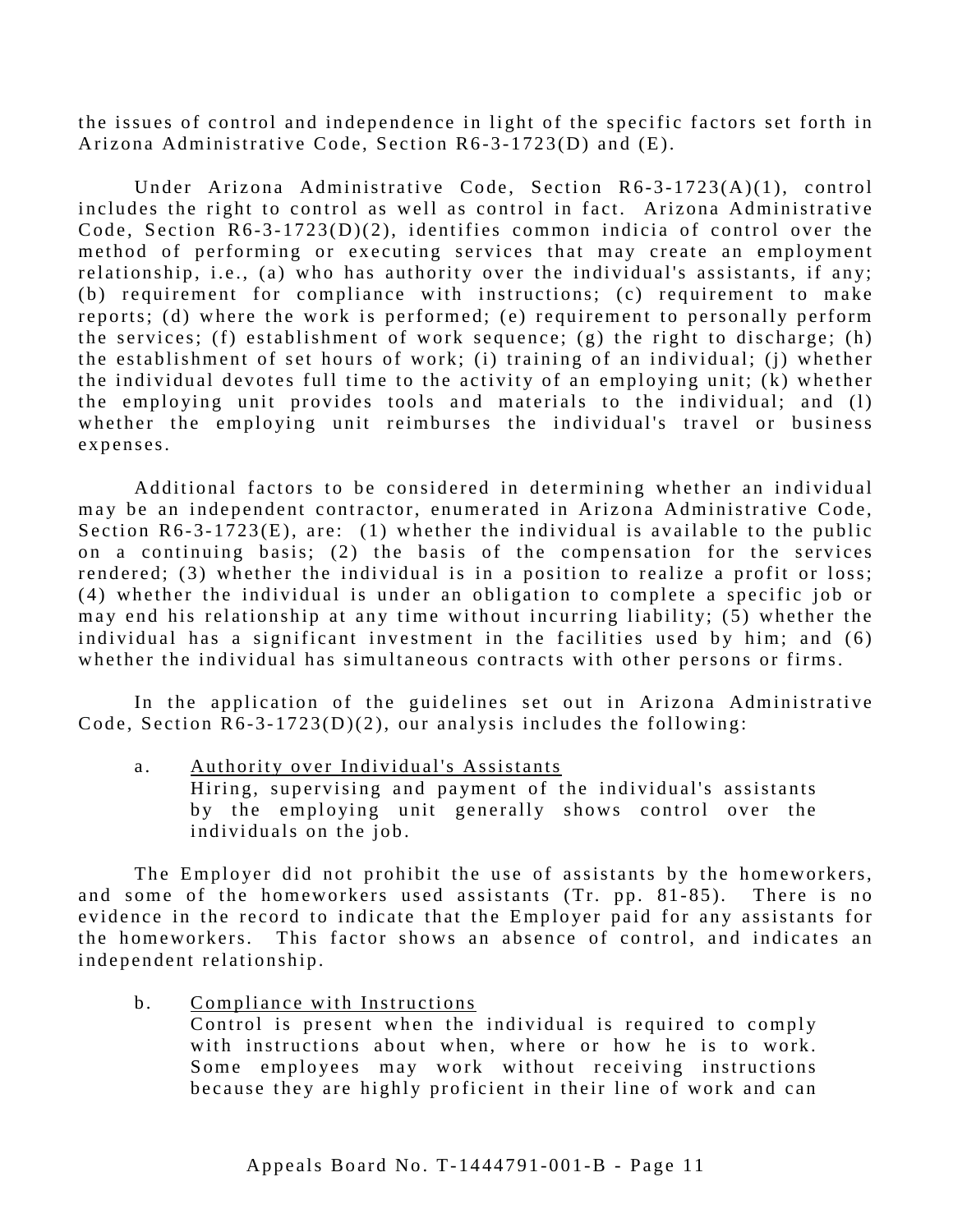be trusted to work to the best of their abilities; however, the control factor is present if the Employer has the right to instruct or direct.

The homeworkers received no instructions from the Employer regarding when or where to complete the work (Tr. pp. 91, 92, 99,  $122$ ). The only instruction given by the Employer regarding "how" a homeworker was to work was that the homeworker enter the data into the Employer's Internet "application" for submission (Tr. pp. 87-90, 95, 96). The homeworkers, however, were free to enter the data into the Internet application in any order they wished (Tr. pp. 95, 96). By a preponderance of the evidence of record, this factor shows an absence of control, and indicates an independent relationship.

c. Oral or Written Reports

If regular oral or written reports bearing upon the method in which the services are performed must be submitted to the employing unit, it indicates control in that the worker is required to account for his actions. Periodic progress reports relating to the accomplishment of a specific result may not be indicative of control if, for example, the reports are used to establish entitlement to partial payment based upon percentage of completion. Completion of forms customarily used in the particular type of business activity, regardless of the relationship between the individual and the employing unit, may not constitute written reports for purposes of this factor; e.g., receipts to customers, invoices, etc.

The homeworkers were not required to submit either written or oral reports to the Employer (Tr. p. 91). This factor shows an absence of control, and indicates an independent relationship.

#### d. Place of Work

Doing the work on the employing unit's premises is not control in itself; however, it does imply that the employer has control, especially when the work is of such a nature that it could be done elsewhere. A person working in the employer's place of business is physically within the employer's direction and supervision. The fact that work is done off the premises does indicate some freedom from control; however, it does not by itself mean that the worker is not an employee.

While most of the homeworkers performed their work at home, the homeworkers were free to perform their work anywhere they chose so long as it was not on the Employer's premises (Tr. pp. 91, 92, 122). This factor shows an absence of control, and indicates an independent relationship.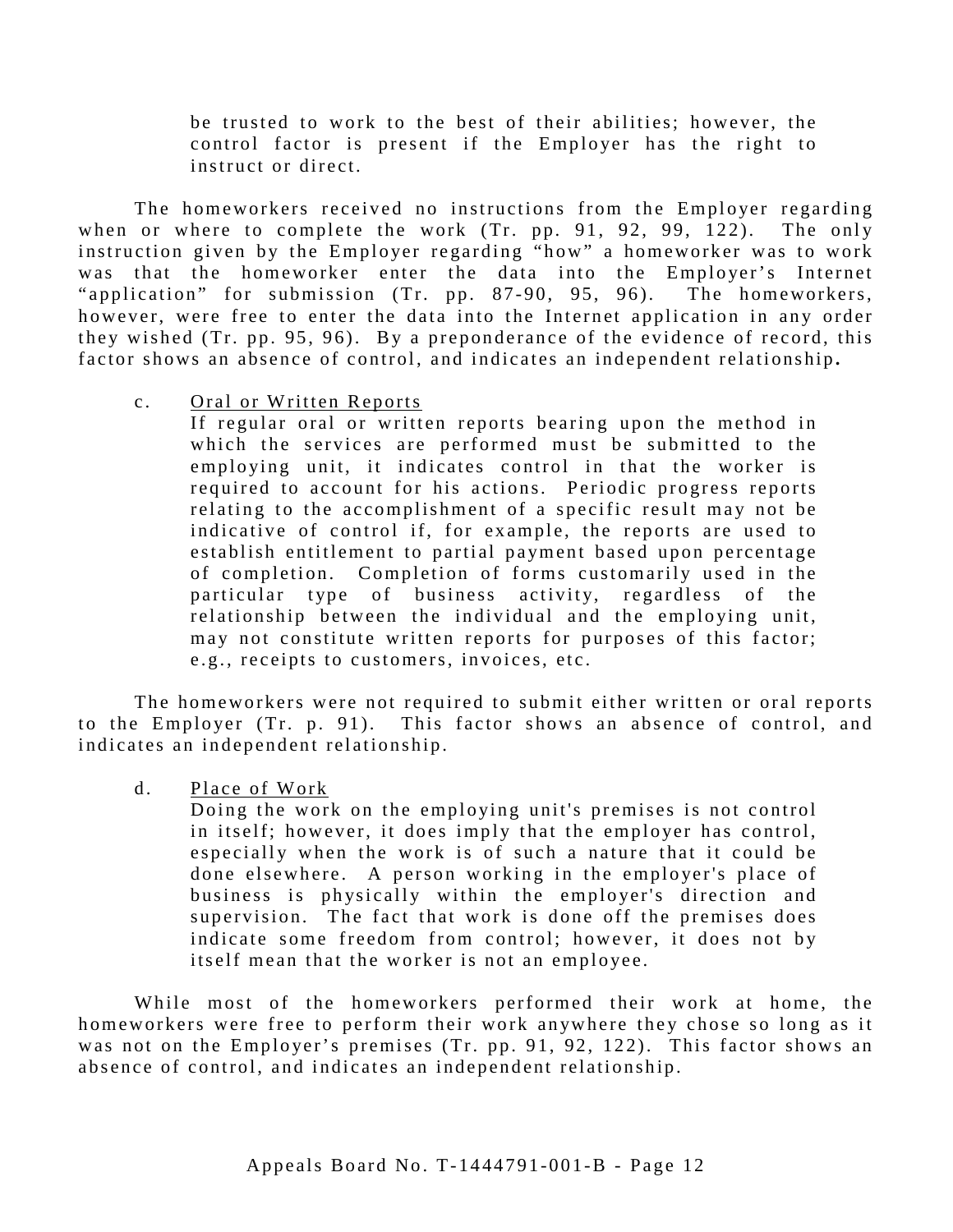#### e. Personal Performance

If the services must be rendered personally it indicates that the employing unit is interested in the method as well as the result. The employing unit is interested not only in getting a desired result, but, also, in who does the job. Personal performance might not be indicative of control if the work is very highly specialized and the worker is hired on the basis of his professional reputation, as in the case of a consultant known in academic and professional circles to be an authority in the field. Lack of control may be indicated when an individual has the right to hire a substitute without the employing unit's knowledge or consent.

The Employer was indifferent as to who completed any particular job (Tr. pp. 81-85, 92-95). This factor shows an absence of control, and indicates an independent relationship.

f. Establishment of Work Sequence

If a person must perform services in the order of sequence set for him by the employing unit, it indicates the worker is subject to control as he is not free to follow his own pattern of work, but must follow the routines and schedules of the employing unit. Often, because of the nature of an occupation, the employing unit does not set the order of the services, or sets them infrequently. It is sufficient to show control, however, if the employing unit retains the right to do so.

The Employer gave the homeworkers no instruction as to work sequence (Tr. pp. 95, 96, 99). The homeworkers set their own sch edules (Tr. pp. 95, 96, 99). As the homeworkers were free to establish their own work sequence, this factor shows an absence of control, and indicates an independent relationship.

g. Right to Discharge

The right to discharge, as distinguished from the right to terminate a contract, is a very important factor indicating that the person possessing the right has control. The employing unit exercises control through the ever present threat of dismissal, which causes the worker to obey any instructions which may be given. The right of control is very strongly indicated if the worker may be terminated with little or no notice, without cause, or for failure to use specified methods, and if the worker does not make his services available to the public on a continuing basis.

The Employer maintained the right to end its relationship with any of the homeworkers at any time without notice (Tr. pp. 96-98). Since the homeworkers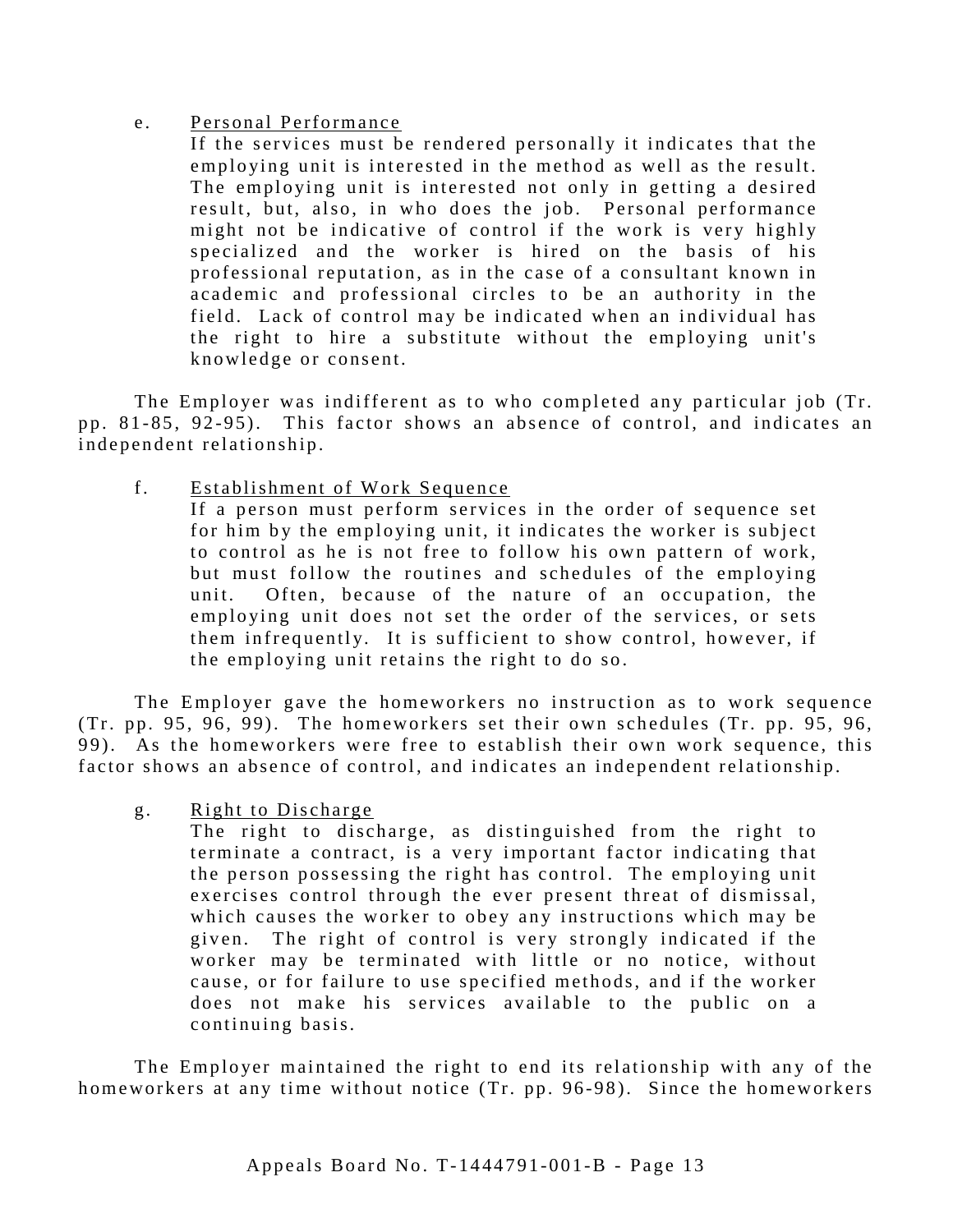could be dismissed with no notice, they did not possess the rights that one would expect in a contractual relationship. This factor shows control, and indicates an employment relationship.

h. Set Hours of Work

The establishment of set hours of work by the employing unit is a factor indicative of control. This condition bars the worker from being master of his own time, which is a right of the independent worker. Where fixed hours are not practical because of the nature of the occupation, a requirement that the worker work at certain times is an element of control.

The homeworkers were free to set their own hours (Tr. pp. 99, 101, 116-119) . The homeworkers could work as much, or as little, as they wished (Tr. pp. 89, 99, 101, 116-119). The evidence of record does not establish that the Employer had any control over when the homeworkers performed their work. This factor shows an absence of control, and indicates an independent relationship.

i. Training

Training of an individual by an experienced employee working with him, by required attendance at meetings, and by other methods, is a factor of control because it is an indication that the employer wants the services performed in a particular method or manner.

The homeworkers were presumed to be skilled and proficient at data entry and were not given any data entry training by the Employer (Tr. pp. 101-104). The only training provided by the Employer dealt with showing the homeworkers how to log on to the Employer's Internet application and discussing mail handling procedures, which typically lasted only one to two hours (Tr. pp. 90, 101-104, 120, 121). The Employer did not provide any on-going training to the homeworkers after that  $(Tr. pp. 103, 104)$ . A preponderance of the evidence of record does not establish that the Employer wanted the services performed in a particular method or manner. This factor shows an absence of control, and indicates an independent relationship.

j. Amount of Time

If the worker must devote his full time to the activity of the employing unit, the employing unit has control over the amount of time the worker spends working and, impliedly, restricts him from doing other gainful work. An independent worker, on the other hand, is free to work when and for whom he chooses.

The evidence of record does not establish that the homeworkers were required to work any set number of hours by the Employer. The homeworkers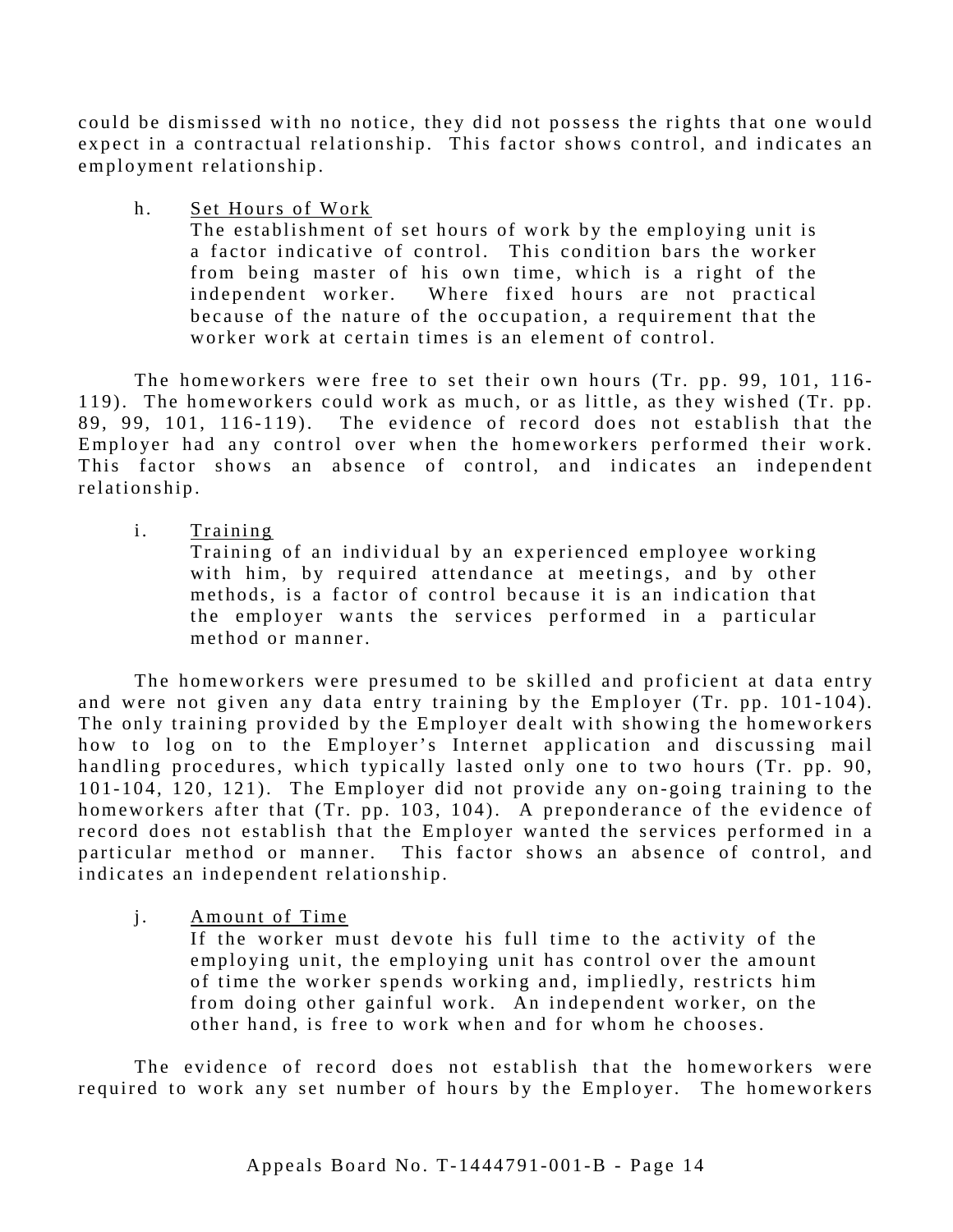were free to work as much, or as little, as they wished (Tr. pp. 89, 99, 101, 116-119). The homeworkers were free to manage their time to work elsewhere, and free to work for other entities (Tr. pp. 101, 116-119; Bd. Exh. 6). This factor shows an absence of control, and indicates an independent relationship.

k. Tools and Materials

The furnishing of tools, materials, etc. by the employing unit is indicative of control over the worker. When the worker furnishes the tools, materials, etc., it indicates a lack of control, but lack of control is not indicated if the individual provides tools or supplies customarily furnished by workers in the trade.

The Employer did not furnish the homeworkers with tools or materials (Tr. pp. 105, 106). The homeworkers provided their own computer, Internet connection, and travel  $(Tr. p. 105)$ . The only thing the Employer provided to the homeworkers was access to its Internet application (Tr. pp. 105, 106, 113-115). This factor shows an absence of control by the Employer, and indicates an independent relationship.

1. Expense Reimbursement

Payment by the employing unit of the worker's approved business and/or traveling expenses is a factor indicating control over the worker. Conversely, a lack of control is indicated when the worker is paid on a job basis and has to take care of all incidental expenses. Consideration must be given to the fact some independent professionals and consultants require payment of all expenses in addition to their fees.

The homeworkers were not reimbursed by the Employer for any business or travelling expenses in the course of their work (Tr. pp. 106, 107). This factor shows an absence of control by the Employer, and indicates an independent relationship.

The additional factors enumerated in Arizona Administrative Code, Section  $R6-3-1723(E)$ , are equally appropriate for consideration in determining the relationship of the parties:

1. Availability to the Public

The fact that an individual makes his services available to the general public on a continuing basis is usually indicative of independent status. An individual may offer his services to the public in a number of ways. For example, he may have his own office and assistants, he may display a sign in front of his home or office, he may hold a business license, he may be listed in a business directory or maintain a business listing in a telephone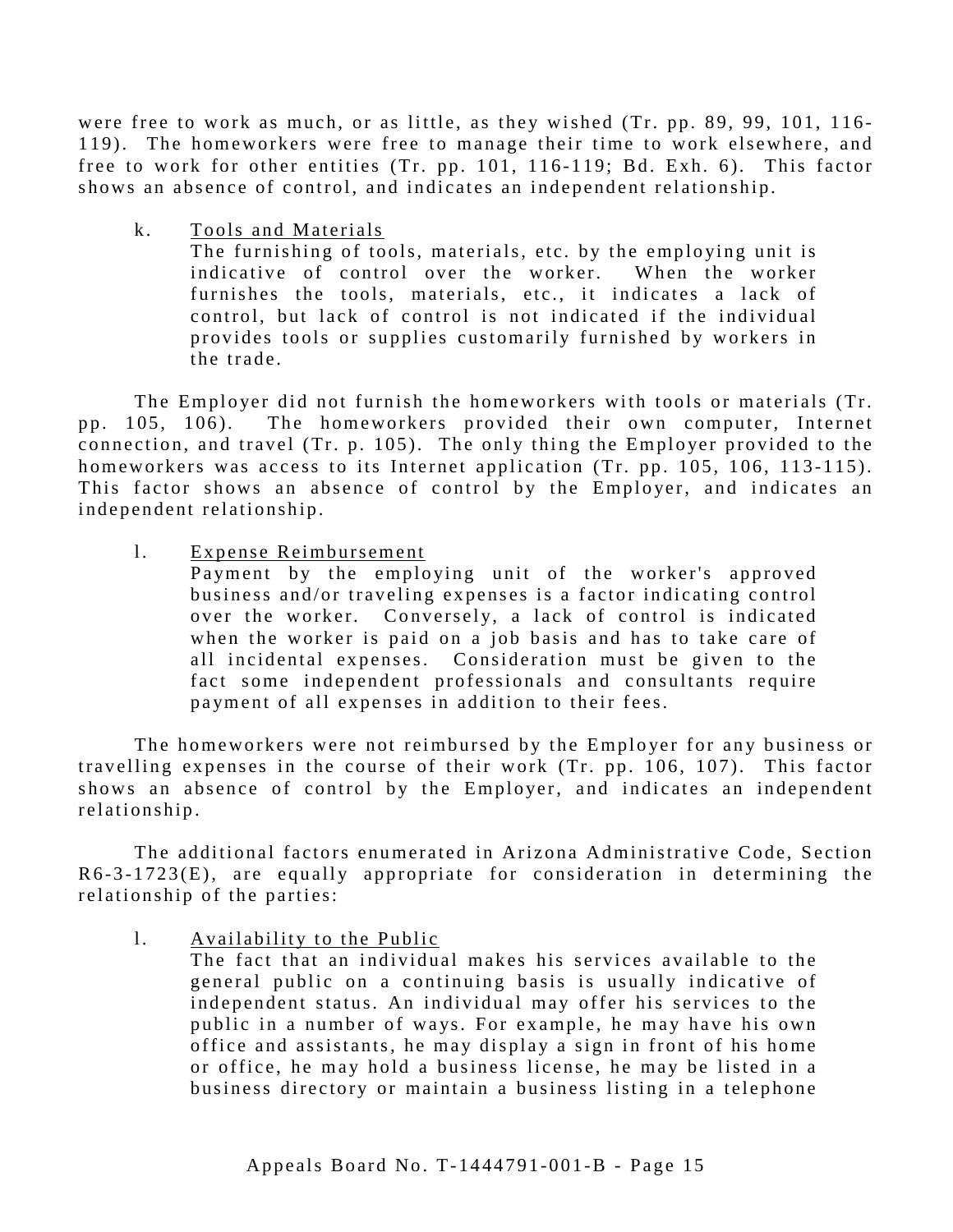directory, he may advertise in a newspaper, trade journal, magazine, or he may simply make himself available through word of mouth, where it is customary in the trade or business.

The Employer did not prohibit the homeworkers from working for others, and at least some of the homeworkers, in fact, worked for others (Tr. pp. 101, 108, 109; Bd. Exh. 6). The "Homeworker Agreement" that the Employer entered into with the homeworkers states, in part: "[The homeworker] is not required to perform the described services exclusively for [the Employer], and may also perform any other work of [the homeworker's] choice" (Bd. Exh. 6). This factor shows an absence of control, and indicates an independent relationship.

#### 2. Compensation on Job Basis An employee is usually, but not always, paid by the hour, week or month; whereas, payment on a job basis is customary where the worker is independent.

The homeworkers were paid on a piece rate basis, typically 10 cents per submission, and were not paid by the hour, week, or month (Tr. pp. 99, 110; Bd. Exh. 6). This factor shows an absence of control, and indicates an independent relationship.

3. Realization of Profit or Loss An individual who is in a position to realize a profit or suffer a loss as a result of his services is generally independent, while the individual who is an employee is not in such a position.

The record does not establish that the homeworkers were subject to any recurring liabilities or expenses connected with the work. As such, the homeworkers had no viable concerns of balancing receipts against expenditures. Therefore, this factor is neutral.

4. Obligation

An employee usually has the right to end his relationship with his employer at any time without incurring liability. An independent worker usually agrees to complete a specific job. He is responsible for its satisfactory completion and would be legally obligated to make good for failure to complete the job, if legal relief were sought.

The homeworkers were free to end the relationship with the Employer at any time without penalty (Tr. pp. 97, 98). This factor indicates an employment relationship.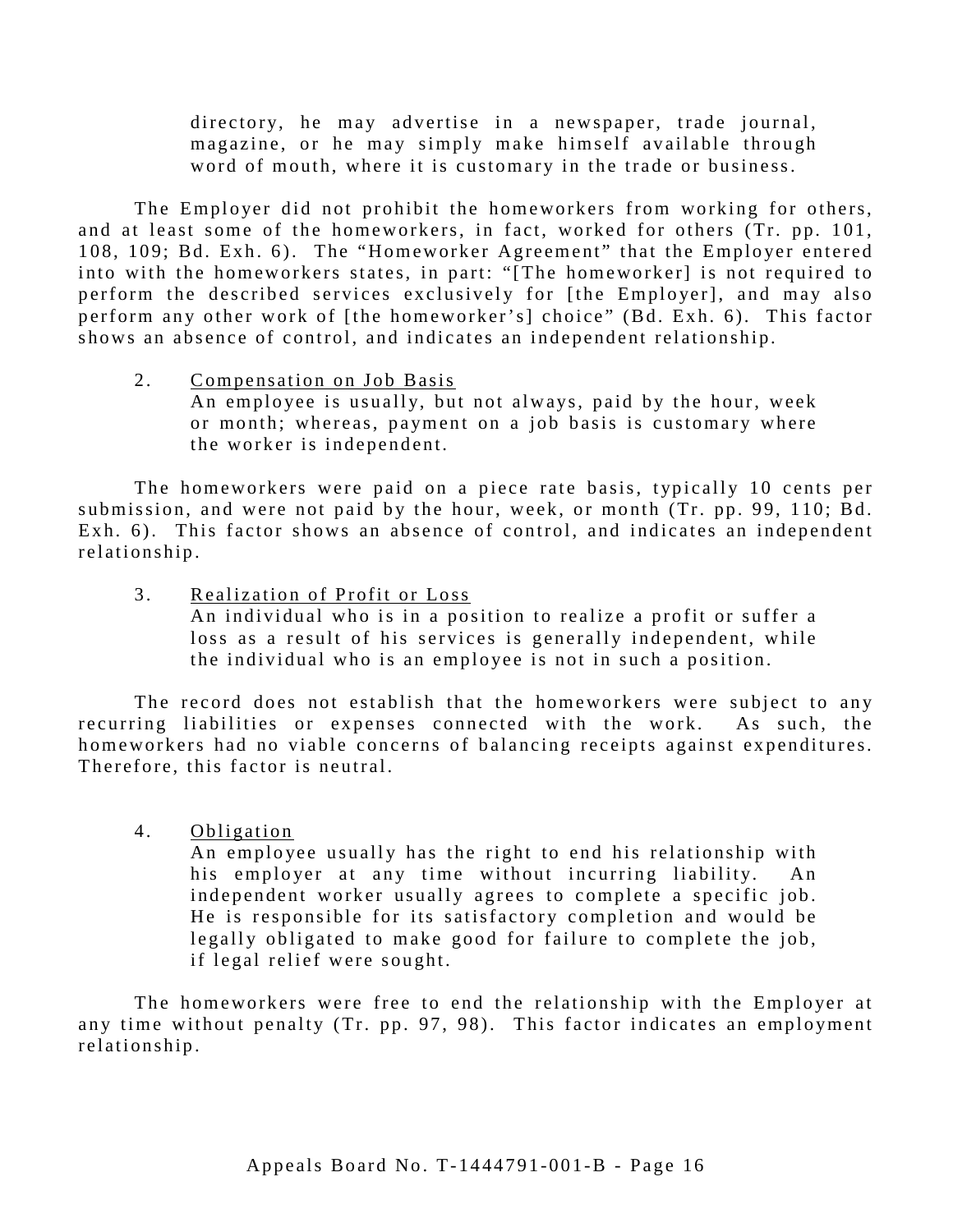#### 5 . Significant Investment.

A significant investment by a person in facilities used by him in performing services for another tends to show an independent status. On the other hand, the furnishing of all necessary facilities by the employing unit tends to indicate the absence of an independent status on the part of the worker. Facilities include equipment or premises necessary for the work, but not tools, instruments, clothing, etc., that are provided by employees as a common practice in their particular trade. If the worker makes a significant investment in facilities, such as a vehicle not reasonably suited to personal use, this is indicative of an independent relationship. A significant expenditure of time or money for an individual's education is not necessarily indicative of an independent relationship.

The evidence of record does not establish that either the Employer or the homeworkers made any real investment, much less a "significant" investment, "in facilities used" by the homeworkers in performing their services. This is because the nature of the services provided, data entry into an Internet application, does not require any such investment. Therefore, this factor is neutral.

6 . Simultaneous Contracts

If an individual works for a number of persons or firms at the same time, it indicates an independent status because, in such cases, the worker is usually free from control by any of the firms. It is possible, however, that a person may work for a number of people or firms and still be an employee of one or all of them. The decisions reached on other pertinent factors should be considered when evaluating this factor.

The "Homeworker Agreement" that the Employer entered into with the homeworkers states, in part: "[The homeworker] is not required to perform the described services exclusively for [the Employer], and may also perform any other work of [the homeworker's] choice" (Bd. Exh. 6). The Employer did not prohibit the homeworkers from working for others, and at least some of the homeworkers, in fact, worked for others (Tr. pp. 101, 108, 109; Bd. Exh. 6). The evidence of record does not establish that the Employer placed any limitations on where a homeworker may contract for their services. This factor shows an absence of control, and indicates an independent relationship.

The Arizona Court of Appeals, in the case of Arizona Department of Economic Security v. Little, 24 Ariz. App  $480$ , 539 P.2d 954 (1975), made it clear that all sections of the Employment Security Law should be given its long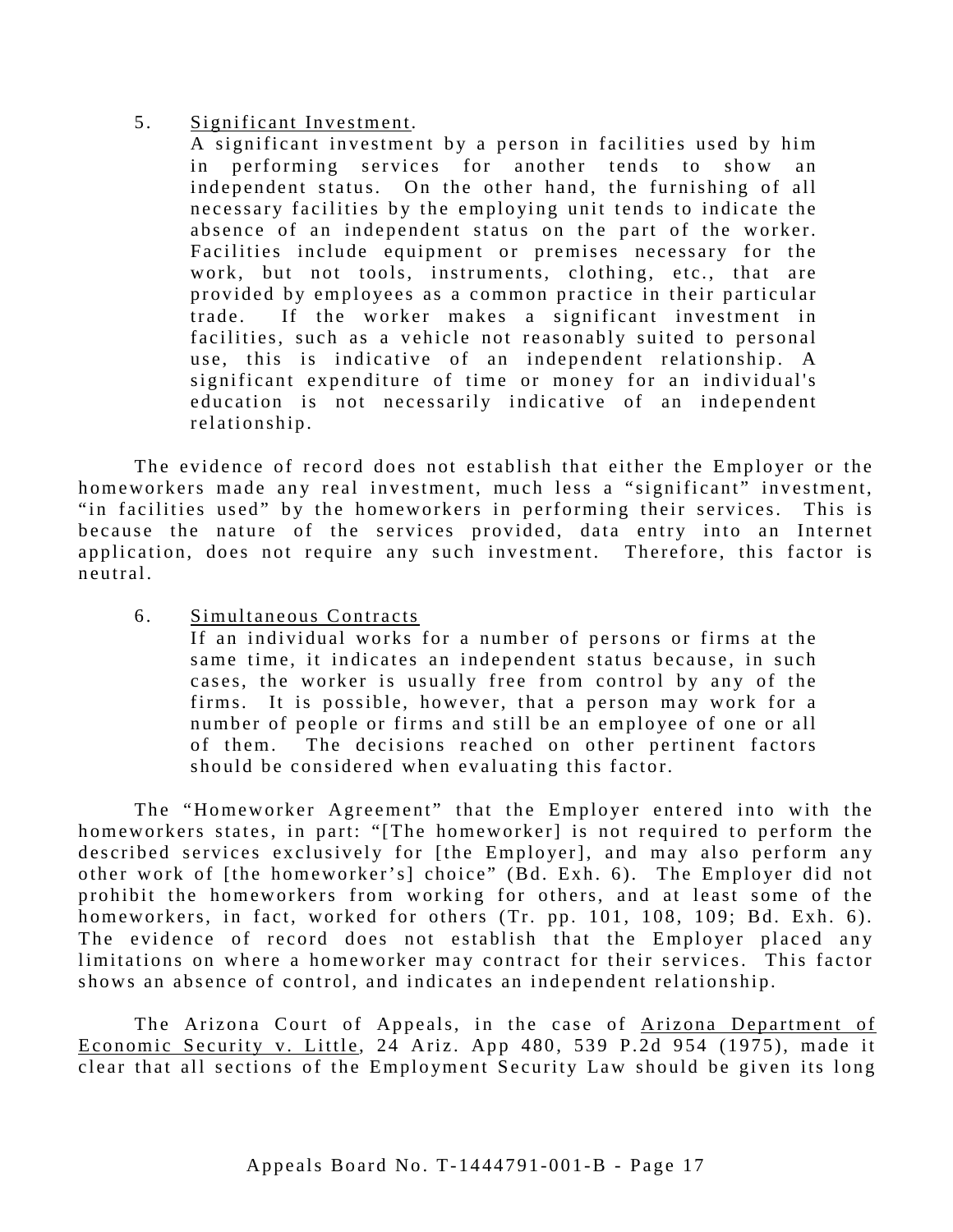established liberal construction in an effort to include as many types of employment relationships as possible, when the Court stated:

> The declaration of policy in the Act itself is the achievement of social security by encouraging employers to provide more stable employment and by the systematic accumulation of funds during periods of employment to provide benefits for periods of unemployment [ *See* A.R.S. § 23- 601].

This view was reiterated by the Arizona Court of Appeals, in the case of Warehouse Indemnity Corporation v. Arizona Department of Economic Security, 128 Ariz. 504, 627 P.2d 235 (App. 1981), where the Court stated:

> The Arizona Supreme Court has noted, however, that the Arizona Employment Security Act is remedial legislation. All sections, including the taxing section, should be given a liberal interpretation ... [Emphasis added].

In accord with the Employment Security Law of Arizona, we conclude that the evidence of independent contractor status far outweighs the evidence of employee status as to the homeworkers.

The homeworkers were not employees of the Employer, effective January 1, 2011. Rather, they performed services pursuant to an independent contractor relationship. We conclude that all payments to the homeworkers for their services did not constitute wages, by operation of  $A.R.S. \S$  23-622(A). Accordingly,

THE APPEALS BOARD FINDS that the Employer established good cause for its nonappearance at the Appeals Board hearing scheduled for June 19, 2014.

THE APPEALS BOARD REVERSES the Department's Reconsidered Determination dated February 12, 2014.

From January 1, 2011 through December 31, 2011, services performed by individuals as homeworkers did not constitute employment, because the parties had an independent contractor relationship.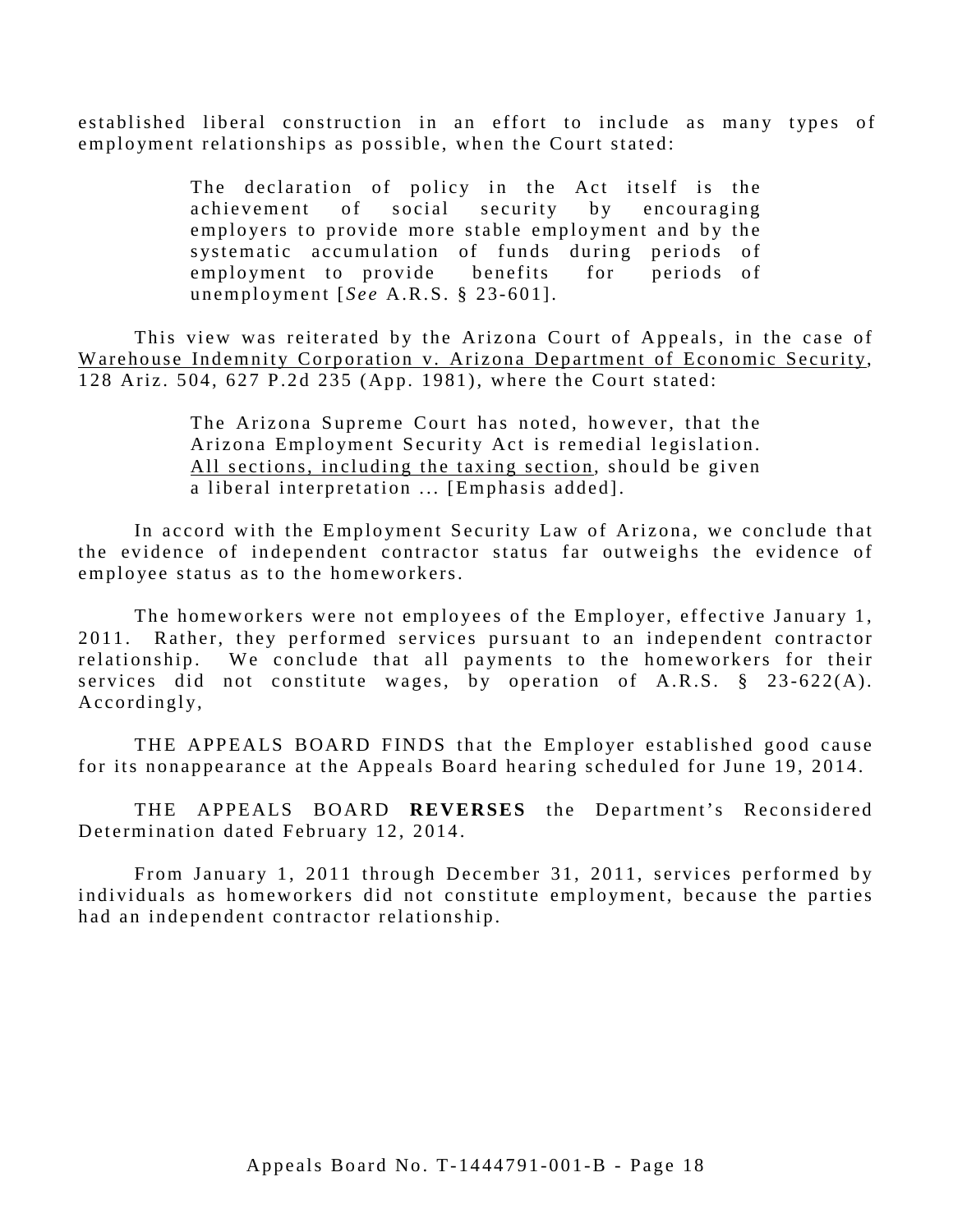None of the remuneration paid to the homeworkers from January 1, 2011 through December 31, 2011, constituted wages.

DATED: 1/20/2015

APPEALS BOARD

R. B laster

GARY R. BLANTON, Chairman

anet L. Feltz

JANET L. FELTZ, Member

ROBERT NALL, Acting Member

Equal Opportunity Employer/Program • Under Titles VI and VII of the Civil Rights Act of 1964 (Title VI & VII), and the Americans with Disabilities Act of 1990 (ADA), Section 504 of the Rehabilitation Act of 1973, the Age Discrimination Act of 1975, and Title II of the Genetic Information Nondiscrimination Act (GINA) of 2008, the Department prohibits discrimination in admissions, programs, services, activities, or employment based on race, color, religion, sex, national origin, age, disability, genetics and retaliation. The Department must make a reasonable accommodation to allow a person with a disability to take part in a program, service or activity. For example, this means if necessary, the Department must provide sign language interpreters for people who are deaf, a wheelchair accessible location, or enlarged print materials. It also means that the Department will take any other reasonable action that allows you to take part in and understand a program or activity, including making reasonable changes to an activity. If you believe that you will not be able to understand or take part in a program or activity because of your disability, please let us know of your disability needs in advance if at all possible. To request this document in alternative format or for further information about this policy, please contact the Appeals Board Chairman at (602) 771-9036; TTY/TDD Services: 7-1-1. • Free language assistance for DES services is available upon request.

\_\_\_\_\_\_\_\_\_\_\_\_\_\_\_\_\_\_\_\_\_\_\_\_\_\_\_\_\_\_\_\_\_\_\_\_\_\_\_\_\_\_\_\_\_\_\_\_\_\_\_\_\_\_\_\_\_\_\_\_\_\_\_\_\_\_\_\_\_\_\_\_\_\_\_\_\_\_\_\_\_\_\_\_\_

#### **HOW TO ASK FOR REVIEW OF THIS DECISION**

\_\_\_\_\_\_\_\_\_\_\_\_\_\_\_\_\_\_\_\_\_\_\_\_\_\_\_\_\_\_\_\_\_\_\_\_\_\_\_\_\_\_\_\_\_\_\_\_\_\_\_\_\_\_\_\_\_\_\_\_\_\_\_\_\_\_\_\_\_\_\_\_\_\_\_\_\_\_\_\_\_\_\_\_\_

- A. Within 30 calendar days after this decision is mailed to you, you may file a written request for review. We consider the request for review filed:
	- 1. On the date of its postmark, if mailed through the United States Postal Service (USPS).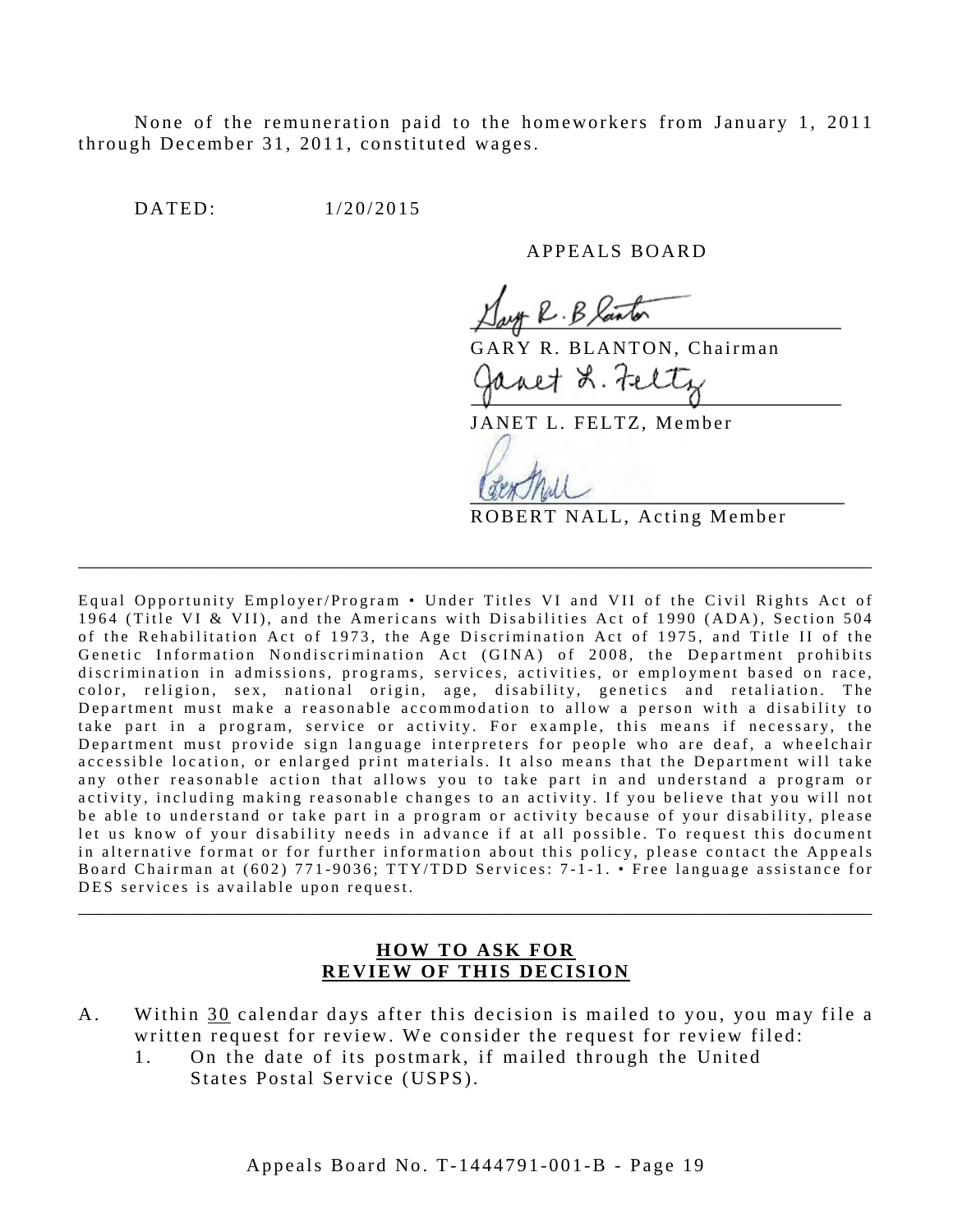- If there is no postmark, the postage meter-mark on the envelope in which it is received.
- If not postmarked or postage meter-marked or if the mark is not readable, on the date entered on the document as the date of completion.
- 2. On the date it is received by the Department, if not sent by USPS.

You may send requests for review to the Appeals Board, 1951 W. Camelback Road, Suite 465, Phoenix, AZ, 85015, or to any public assistance office in Arizona. You may also file a written request for review in person at the above locations.

- B. You may represent yourself or have someone represent you. If you pay your representative, that person either must be a licensed Arizona attorney or must be supervised by one. Representatives are not provided by the Department.
- C. Your request for review must be in writing, signed by you or your representative and filed on time. The request for review must also include a written statement which:
	- 1. explains why the Appeals Board decision is wrong,
	- 2. cites the record, rules and other authority, and
	- 3. refers to specific hearing testimony and evidence.
- D. If you need more time to file a request for review, you must apply to the Appeals Board before the appeal deadline and show good cause.

**Call the Appeals Board at (602) 771-9036 with any questions**

\_\_\_\_\_\_\_\_\_\_\_\_\_\_\_\_\_\_\_\_\_\_\_\_\_\_\_\_\_\_\_\_\_\_\_\_\_\_\_\_\_\_\_\_\_\_\_\_\_\_\_\_\_\_\_\_\_\_\_\_\_\_\_\_\_\_\_\_\_\_\_\_\_\_\_\_\_\_\_\_\_\_\_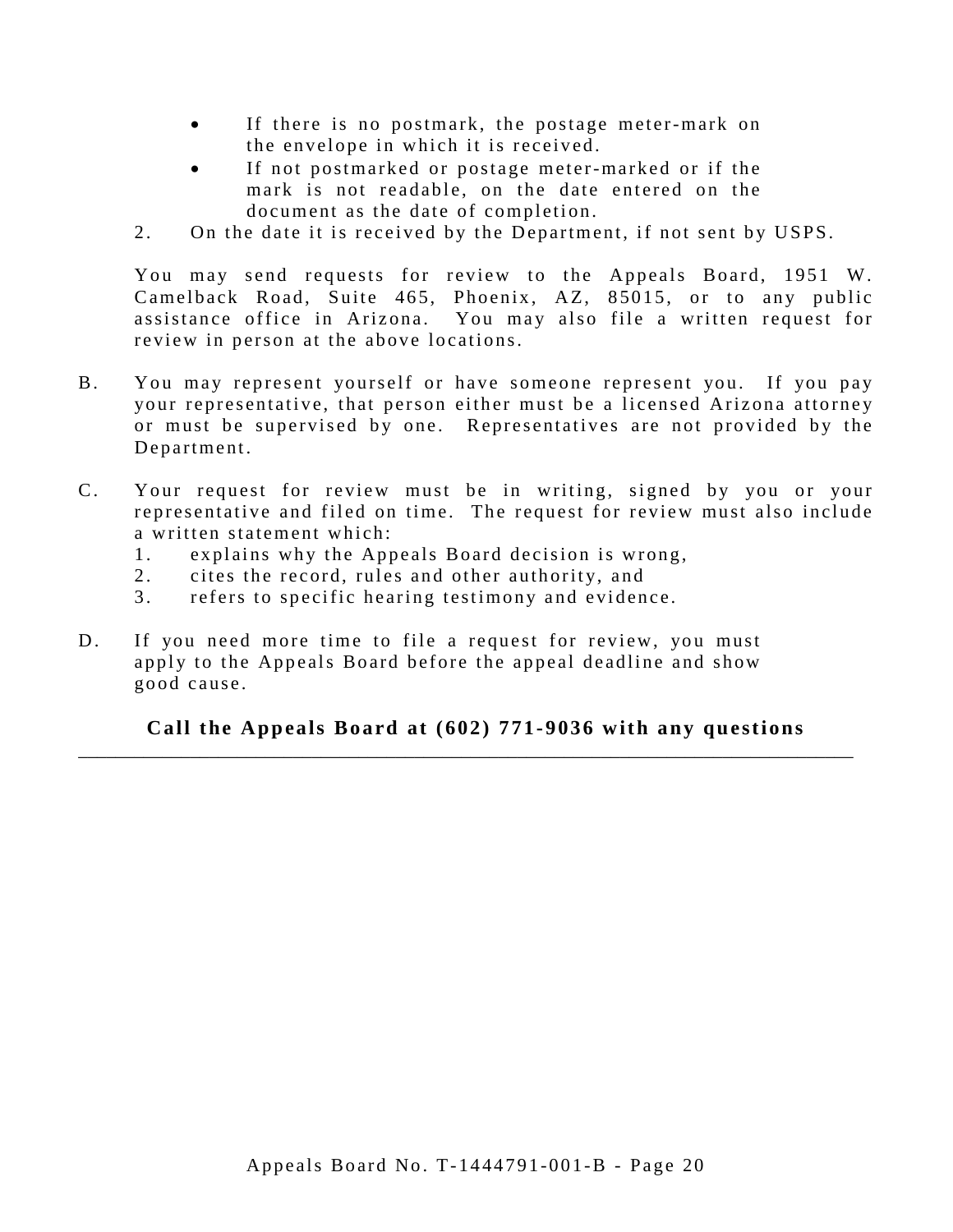A copy of the foregoing was mailed on 1/20/2015 to:

Er: ##### Acct. No: ##### - 000

- $(x)$  Er Rep: ##### ATTORNEY AT LAW
- (x) ELI D GOLOB ASSISTANT ATTORNEY GENERAL CFP/CLA 1275 W WASHINGTON – SITE CODE 040A PHOENIX, AZ 85007 -2926
- (x) LULU GUSS, CHIEF OF TAX EMPLOYMENT ADMINISTRATION P O BOX 6028 - SITE CODE 911B PHOENIX, AZ 85005 -6028
- $By: \_\_\_RR$ For The Appeals Board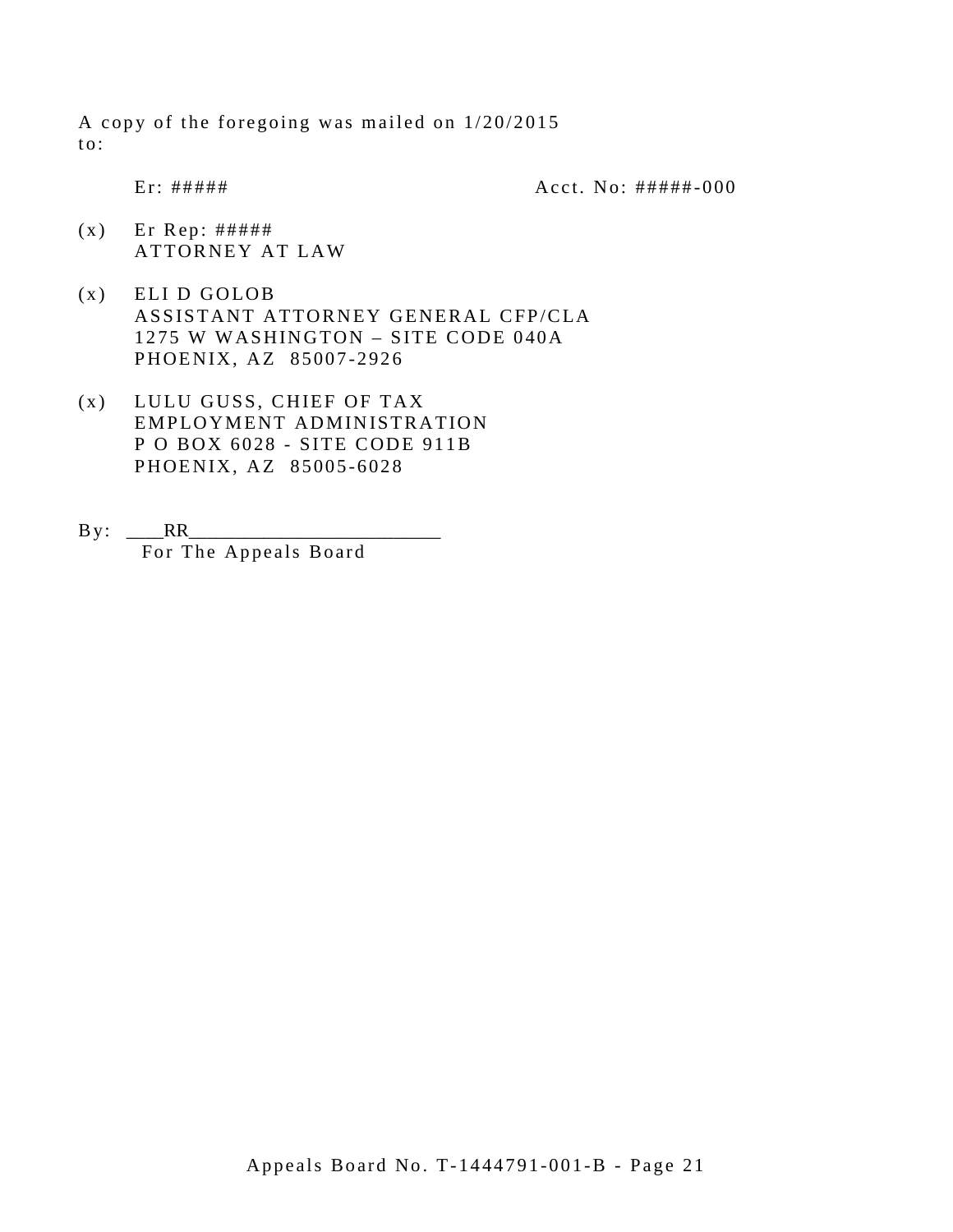**Arizona Department of Economic Security Appeals Board**<br> **Economic Security** 



Appeals Board No. T- 1444790 -001 -B \_\_\_\_\_\_\_\_\_\_\_\_\_\_\_\_\_\_\_\_\_\_\_\_\_\_\_\_\_\_\_\_\_\_\_\_\_\_\_\_\_\_\_\_\_\_\_\_\_\_\_\_\_\_\_\_\_\_\_\_\_\_\_\_\_\_\_\_\_\_\_\_\_\_\_\_\_\_\_\_\_\_\_\_\_

##### STATE OF ARIZONA E S A TAX UNIT ℅ ELI GOLOB ASST ATTORNEY GENERAL CFP/CLA 1275 W WASHINGTON ST SC 040A PHOENIX, AZ 85007 -2926

Employer Department

## **IMPORTANT --- THIS IS THE APPEALS BOARD'S DECISION**

The Department of Economic Security provides language assistance free of charge. For assistance in your preferred language, please call our Office of Appeals (602) 771 -9036 .

\_\_\_\_\_\_\_\_\_\_\_\_\_\_\_\_\_\_\_\_\_\_\_\_\_\_\_\_\_\_\_\_\_\_\_\_\_\_\_\_\_\_\_\_\_\_\_\_\_\_\_\_\_\_\_\_\_\_\_\_\_\_\_\_\_\_\_\_\_\_\_\_\_\_\_\_\_\_\_\_\_\_\_\_\_

#### **IMPORTANTE --- ESTA ES LA DECISIÓN DEL APPEALS BOARD**

The Department of Economic Security suministra ayuda de los idiomas gratis. Para recibir ayuda en su idioma preferido, por favor comunicarse con la oficina de apelaciones (602) 771 - 9036 .

## **RIGHT TO FURTHER REVIEW BY THE APPEALS BOARD**

Under A.R.S. § 23 -672(F), the last date to file a request for review is **\*\*\*** 

**April 24, 2015 \*\*\***.

## DECISION **AFFIRMED**

THE **EMPLOYER** petitioned for hearing from the Department's Reconsidered Determination issued on February 10, 2014, which affirmed the Determination of Liability for Employment or Wages issued on July 16, 2012. The Reconsidered Determination held that "services performed by individuals as counselors constitute employment and the remuneration paid for such services constitutes wages."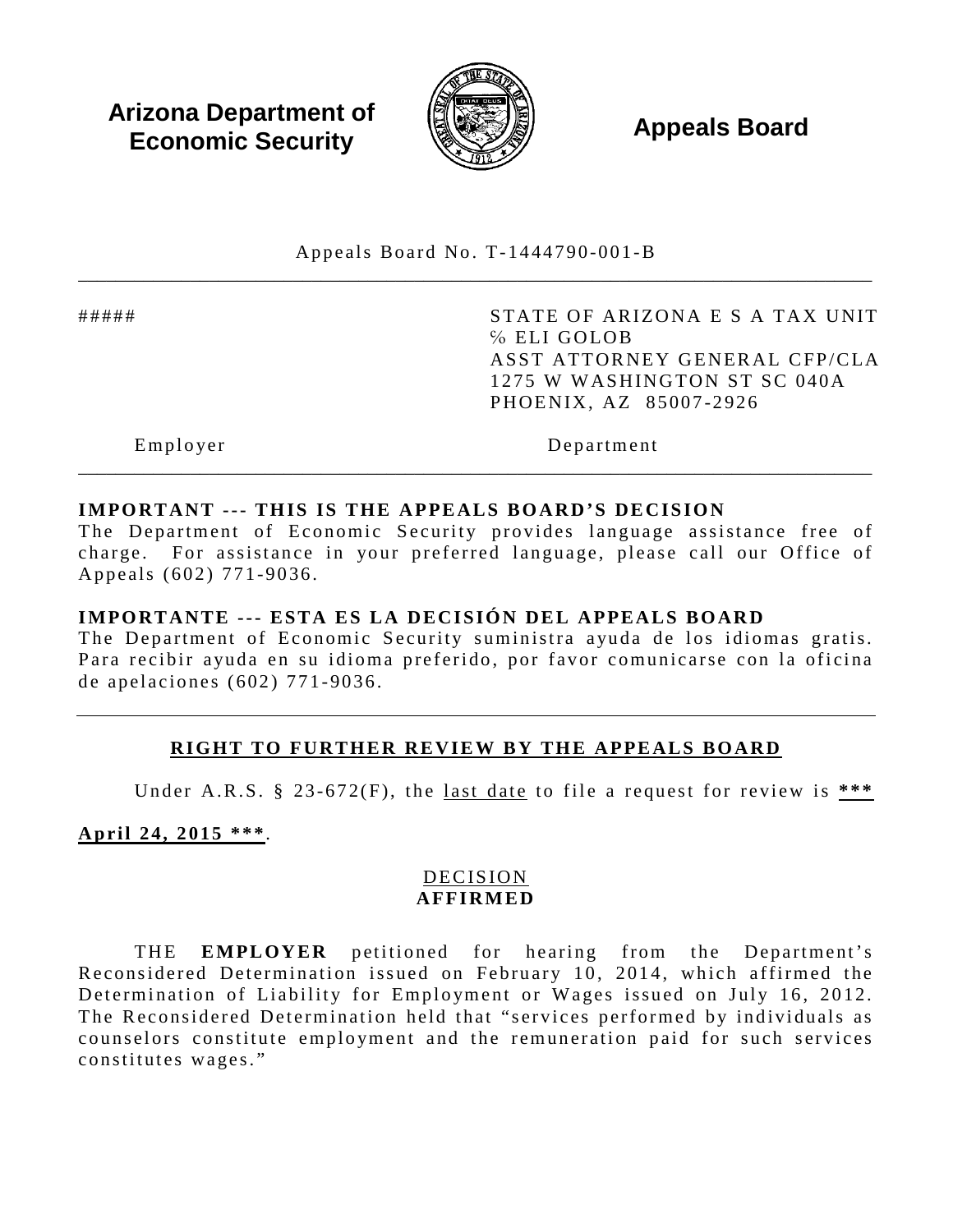The petition for hearing having been timely filed, the Appeals Board has jurisdiction in this matter pursuant to Arizona Revised Statutes § 23 -724(B).

THE APPEALS BOARD scheduled a telephone hearing, which was originally convened on **May 1, 2014,** and was reconvened on **May 20, 2014,** before Appeals Board Administrative Law Judge Eric T. Schwarz. On those dates, all parties were given an opportunity to present evidence on the following issues:

- 1. Whether the services performed by individuals as counselors constituted employment effective January 1, 2010, as defined in A.R.S. § 23 -615.
- 2. Whether the services performed by individuals as counselors are exempt or excluded from Arizona Unemployment Insurance coverage under A.R.S. §§ 2 3 -613.01, 23 -615, 23 - 617, or a decision of the federal government to not treat the individual, class of individuals, or similarly situated class of individuals as an employee or employees for Federal Unemployment Tax purposes.
- 3 . Whether all forms of remuneration paid to individuals for services as counselors constitutes wages as defined in A.R.S. § 23-622.

On the scheduled dates of the hearing, one Employer witness appeared and testified. Counsel for the Department was present, and one witness for the Department appeared and testified. Board Exhibits 1 through 18 were admitted into evidence. We have carefully reviewed the record.

THE APPEALS BOARD FINDS the following facts pertinent to the issues here under consideration:

> 1. The Employer's company provided behavioral health services to clients through the services of its workers known as Behavioral Health Crisis Counselors [hereinafter "Counselors"] (Tr. pp. 20, 133, 134, 144-150; Bd. Exhs. 10, 12). The Counselors were required to comply with all of the requirements contained in the Employer's 29-page Crisis Services Agreement [hereinafter "CSA"] and the Employer's 8 0 -plus- page Policies and Procedures [hereinafter "P&P"] (Tr. pp. 134, 135, 159, 160). The Employer ceased operations in March 2012 (Tr. p. 11).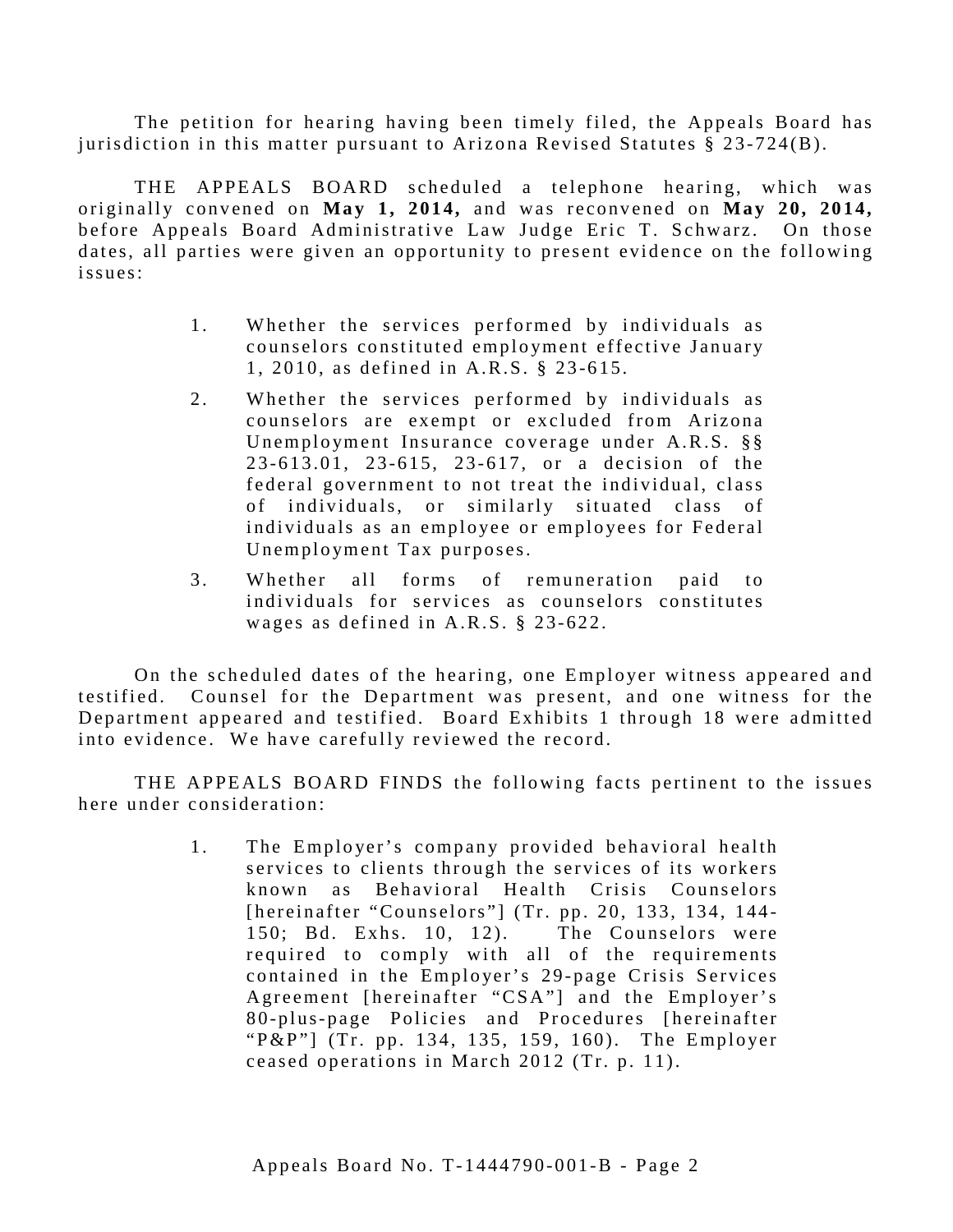- 2. The Counselors did not hire, supervise, or pay any assistants. The CSA states that the Counselors' " obligations under this Agreement may not be assigned or transferred to any other person, firm, or corporation without prior written consent of" the Employer (Bd. Exh. 10 p. 3). Each Counselor "was responsible for filling their own schedule" solely by cont acting the Employer's other Counselors if he was unable to work a scheduled shift (Tr. p. 138).
- 3 . The required instructions contained in the CSA included, but were not limited to, an 11-item list of what the Counselors' "crisis services will include", and the requirements that the Counselors "must furnish services that permit the [Employer] to comply with all applicable Medicare Conditions of Participation and Standards for contracted services for which [the Employer] is responsible" and "must meet the same standards for quality that [the Employer] would have to meet if services were provided by  $[$ the Employer $]$ " (Bd. Exh. 10 pp. 1, 5). The P&P contained specific instructions that the Counselors were required to follow for providing such services identified as "Emergency Rooms Crisis Consult Protocol", "Protocol for Emergency Room Transfers to other providers", "Emergency Services", "Client Records", and "Admission Process and Delivery System" (Bd. Exh. 12 pp. 26- 31, 41 -43).
- 4. The CSA states, in part: "The assigned Clinical Care Coordinator is the direct supervisor to the COUNSELOR" [Emphasis in original] (Bd. Exh. 10 p. 18).
- 5 . The Counselors were required to submit written reports to the Employer after every call they responded to on behalf of the Employer (Tr. pp. 149, 154, 177; Bd. Exhs. 10, 12). The Counselors primarily performed their services at locations other than the Employer's place of business (Tr. pp. 39, 40, 134, 173).
- 6 . The Employer had the right to discharge the Counselors at any time and without any notice (Bd. Exh. 10 pp. 2, 3, 10, 17; Bd. Exh. 12 pp. 17 -19). The P&P states that a Counselor "may be discharged 'at will' by the  $[Employer]'$  (Bd. Exh. 12 p. 17).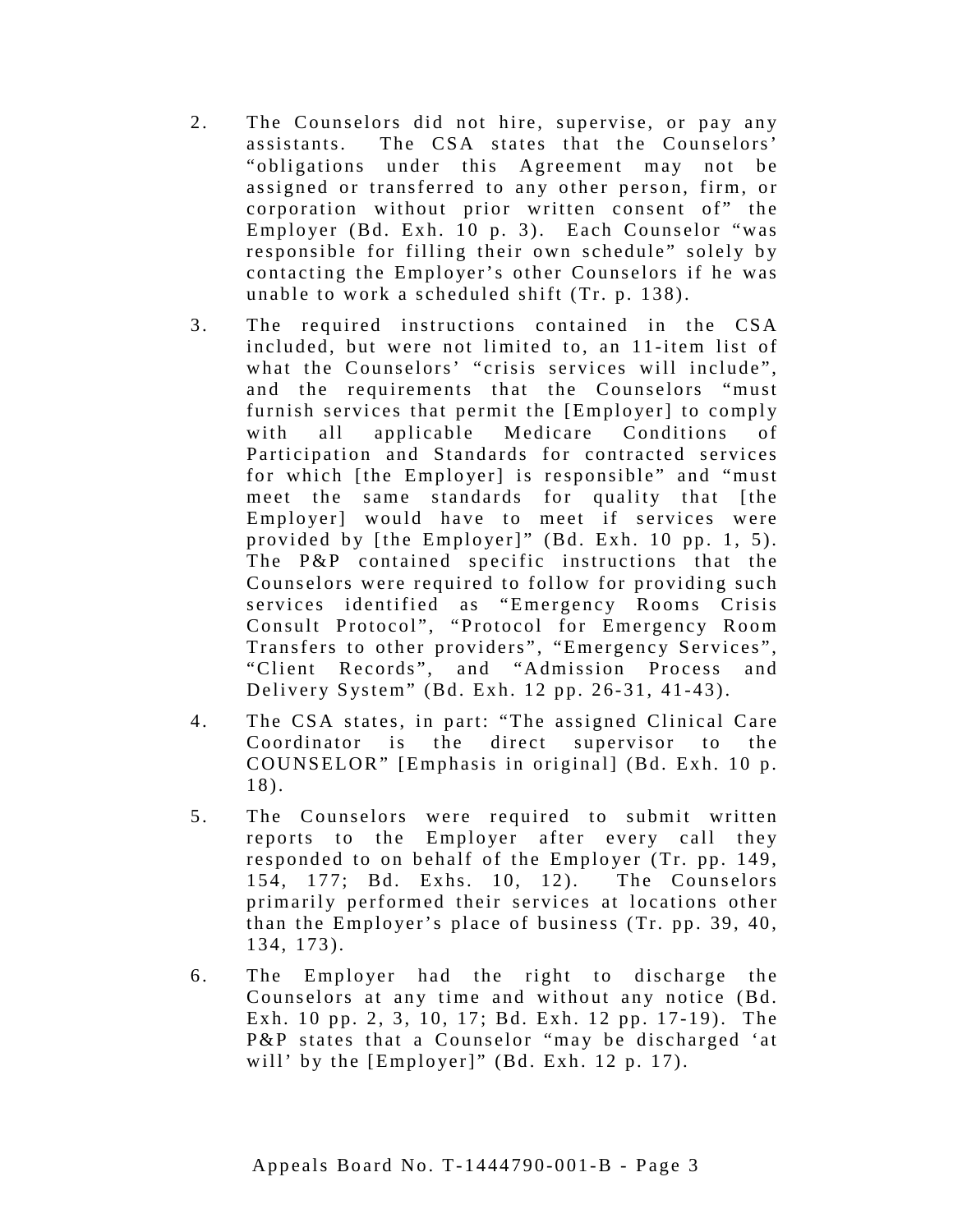- 7 . The Employer required the Counselors to commit to set hours of work every month, and those monthly schedules were set at least two weeks prior to the beginning of each month (Tr. pp. 137-140; Bd. Exh. 10 p. 2). Additionally, the Employer imposed discipline on the Counselors for failing to properly respond to calls from the Employer during their scheduled work hours, including placing Counselors on "probationary periods", dropping Counselors to "last in rotation" for scheduled weeks, or termination (Bd. Exh. 10 p. 17).
- 8. If a Counselor did not receive any calls from the Employer during a scheduled shift, then the Counselor would not be paid any money (Tr. pp. 141, 142). All full-time Counselors were required to work either Christmas or Thanksgiving every year (Tr. pp. 167, 168; Bd. Exh. 12 p. 23) .
- 9. The Employer provided training to the Counselors during "orientation" and throughout the term of the working relationship between the Counselors and the Employer (Tr. pp. 161- 163, 168 -170; Bd. Exh. 10 pp. 16, 18; Bd. Exh. 12 pp. 8-16). Additionally, the Counselors were required by the Employer to attend mandatory meetings (Bd. Exh. 10 p. 18).
- 10. The Counselors could work either full-time or parttime for the Employer  $(Tr. p. 138; Bd. Exh. 10 p. 2)$ . The Counselors were free to seek other employment when not working for the Employer (Tr. pp. 118, 119). The Counselors did not have independent businesses, but some of the Counselors were employees of other employers (Tr. pp. 61, 70) .
- 11. The Counselors were generally paid 30% of the billable fees the Employer received from insurance companies for the services Counselors provided to clients (Tr. pp. 150, 151; Bd. Exh. 10 pp. 2, 23-29). If a client had no insurance and did not pay for the services, the Counselor received a flat fee from the Employer, while the Employer received nothing (Tr. p. 152).
- 12. The Counselors faced no meaningful expenses directly connected with the work, such as wages, rents, or other ongoing operating costs. The Counselors were subject to no significant recurring liabilities or obligations connected with the performance of the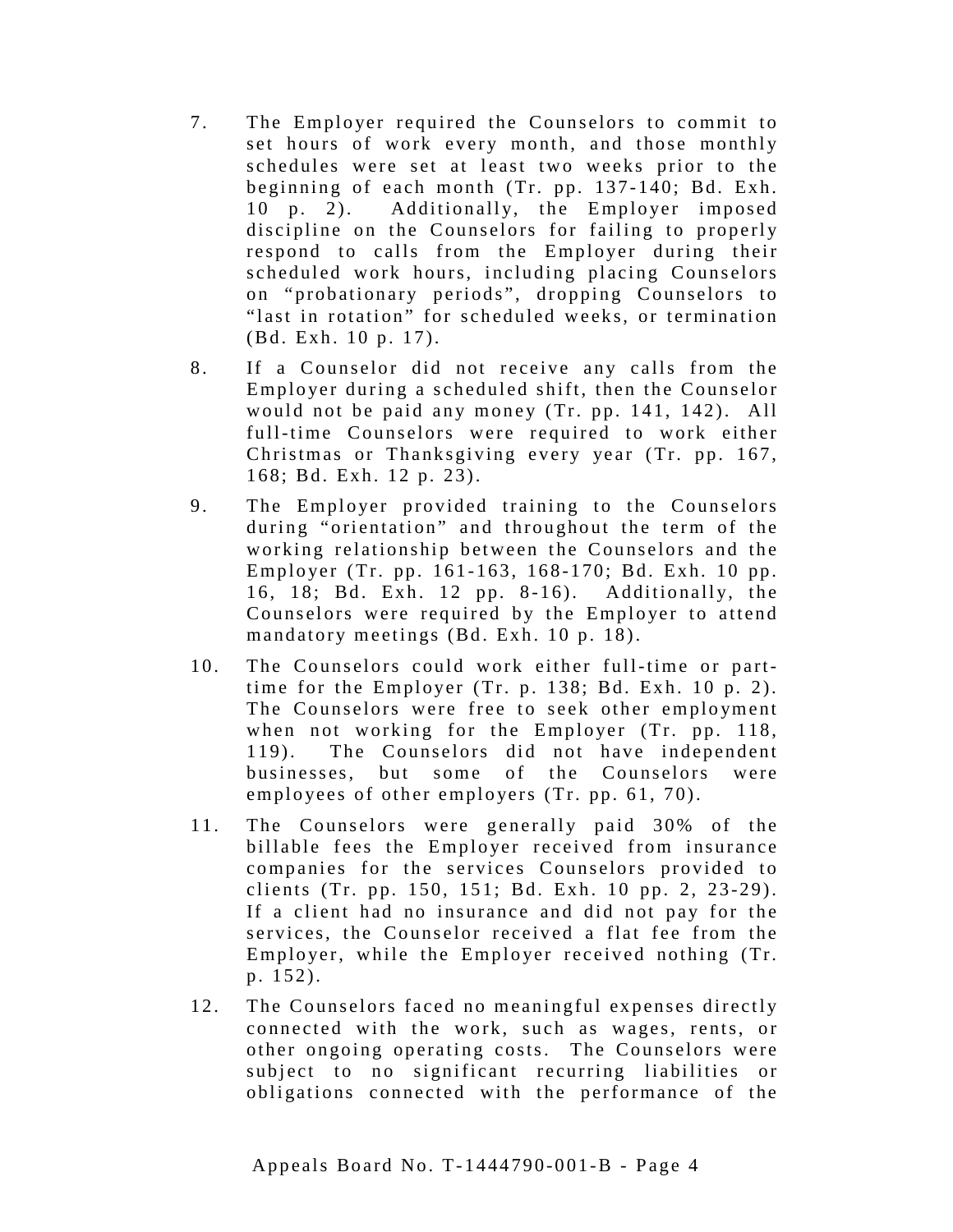work and, therefore, had no viable concerns of balancing receipts against expenditures.

- 13. The Counselors could terminate their working relationship with the Employer at any time without penalty (Tr. p. 120; Bd. Exh. 10 p. 2; Bd. Exh. 12 p.  $17$ .
- 14. The Counselors did not make any significant investment to perform services for the Employer, other than maintaining their licenses. The Counselors were required to possess their licenses before they began performing services for the Employer. The Counselors provided their own vehicles for work, but those vehicles were also available for personal use (Tr. p. 117). The Employer did not provide any equipment for use by the Counselors (Tr. p. 117).
- 15. In the section entitled "Terminations", the Employer's P&P specifically states that Counselors are subject to "a layoff" when "a reduction in force is necessary or if one or more positions are eliminated" (Bd. Exh. 12 p. 18). Regarding "layoffs", the P&P also states that the Counselors have an "anniversary date" (Bd. Exh. 12 p. 18). Furthermore, the P&P specifically states that the Counselors may receive severance pay in the form of "one week pay *for each year of employment with*" the Employer up to a maximum of four weeks [Emphasis added] (Bd. Exh. 12 p. 18).
- 16. The P&P states that Counselors "earn two (2) weeks of PTO per year" (Bd. Exh. 12 p. 22). PTO stands for "personal time off", and the Counselors do not actually "earn" PTO but are simply granted two weeks of unpaid PTO each year that they can use to request time off from their set schedules (Tr. pp. 164-167).

The Employer contends that the Counselors were independent contractors and not employees. The employment status of the Counselors and whether their pay constituted wages are in dispute in this case.

Arizona Revised Statutes § 23 -615 defines "employment" as follows:

"Employment" means any service of whatever nature performed by an employee for the person employing him, including service in interstate commerce, and includes: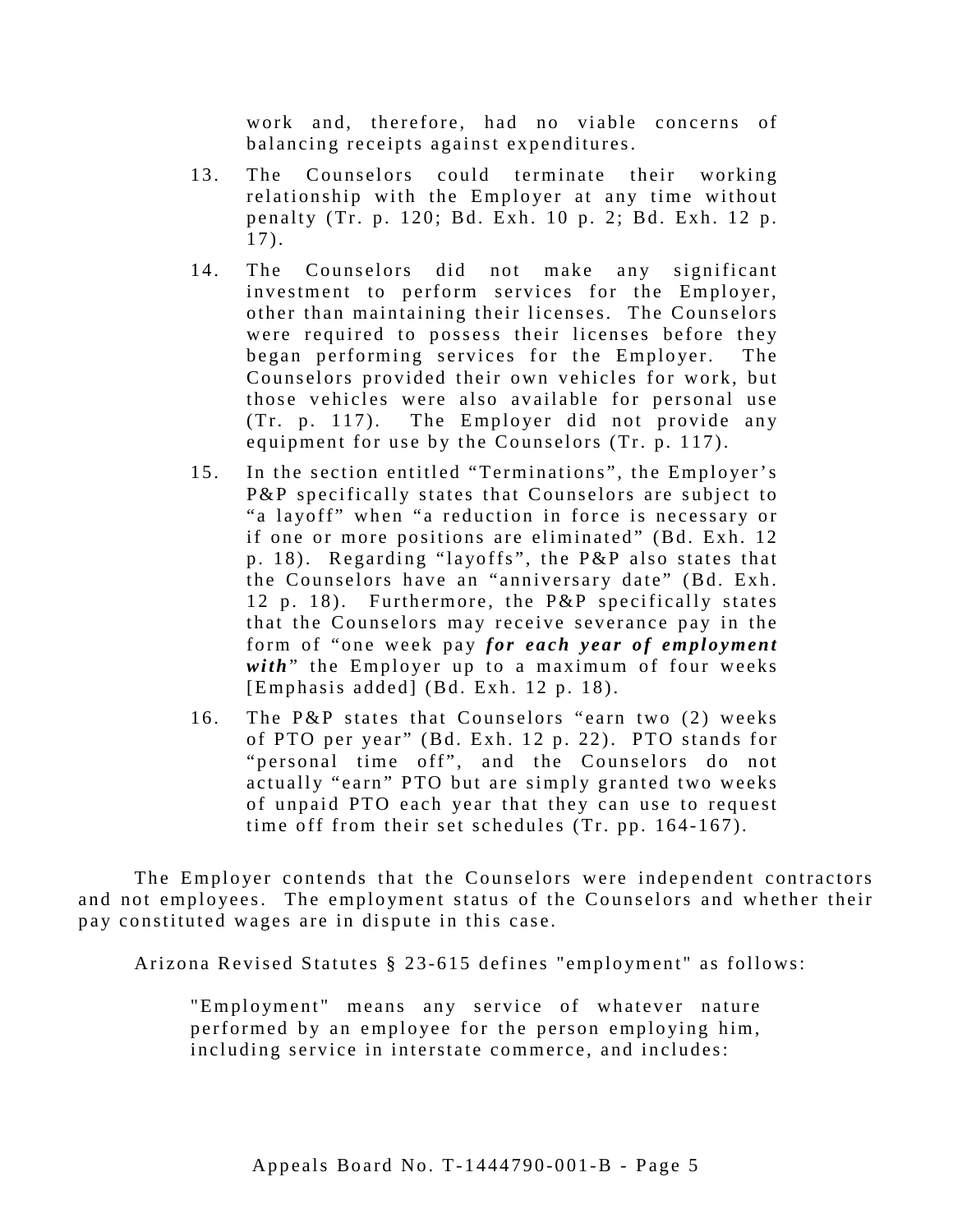- 1 . An individual's entire service performed within or both within and without this state if:
	- (a) The service is localized in this state. …

\* \* \*

Arizona Revised Statutes § 23 -613.01 provides in pertinent part:

- A. "Employee" means any individual who performs services for an employing unit and who is subject to the direction, rule or control of the employing unit as to both the method of performing or executing the services and the result to be effected or accomplished, except employee does not include:
	- 1. An individual who performs services as an independent contractor, business person, agent or consultant, or in a capacity characteristic of an independent profession, trade, skill or occupation.
	- 2. An individual subject to the direction, rule or control or subject to the right of direction, rule or control of an employing unit solely because of a provision of law regulating the organization, trade or business of the employing unit.
	- 3. An individual or class of individuals that the federal government has decided not to and does not treat as an employee or employees for federal unemployment tax purposes.
	- 4 . An individual if the employing unit demonstrates the individual performs services in the same manner as a similarly situated class of individuals that the federal government has decided not to and does not treat as an employee or employees for federal unemployment tax purposes.

Arizona Revised Statutes § 23 -622(A) provides as follows:

A. "Wages" means all remuneration for services from whatever source, including commissions, bonuses and fringe benefits and the cash value of all remuneration in any medium other than cash. The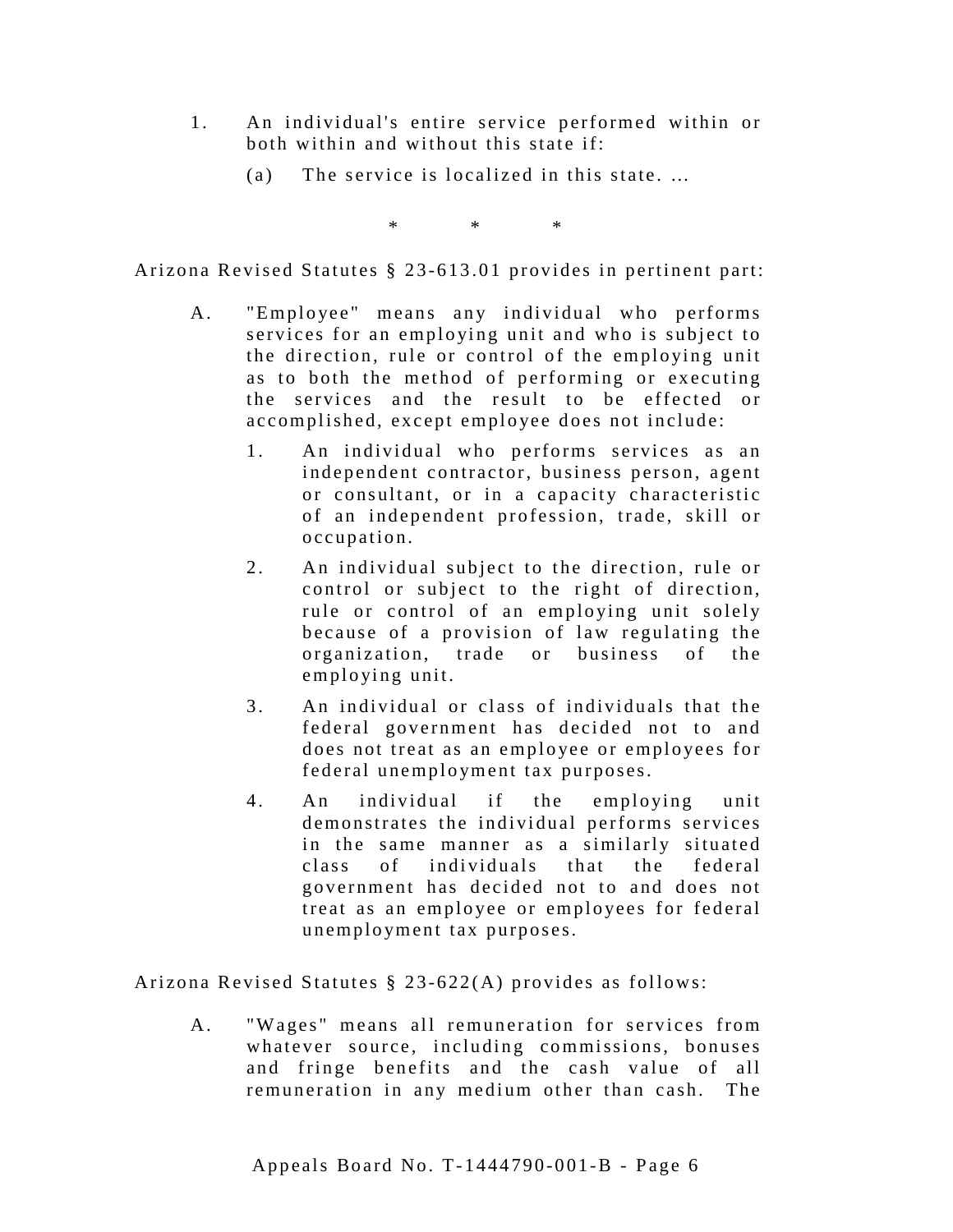reasonable cash value of remuneration in any medium other than cash shall be estimated and determined in accordance with rules prescribed by the department.

Arizona Administrative Code, Section R6-3-1723, provides in pertinent part:

- A. "Employee" means any individual who performs services for an employing unit, and who is subject to the direction, rule or control of the employing unit as to both the method of performing or executing the services and the result to be effected or accomplished. Whether an individual is an employee under this definition shall be determined by the preponderance of the evidence.
	- 1. "Control" as used in A.R.S. § 23-613.01, includes the right to control as well as control in fact.
	- 2. "Method" is defined as the way, procedure or process for doing something; the means used in attaining a result as distinguished from the result itself.
- B. "Employee" as defined in subsection (A) does not include:
	- 1. An individual who performs services for an employing unit in a capacity as an independent contractor, independent business person, independent agent, or independent consultant, or in a capacity characteristic of an independent profession, trade, skill or occupation. The existence of independence shall be determined by the preponderance of the evidence.
	- 2. An individual subject to the direction, rule, control or subject to the right of direction, rule or control of an employing unit "... solely because of a provision of law regulating the organization, trade or business of the employing unit". This paragraph is applicable in all cases in which the individual performing services is subject to the control of the employing unit only to the extent specifically required by a provision of law governing the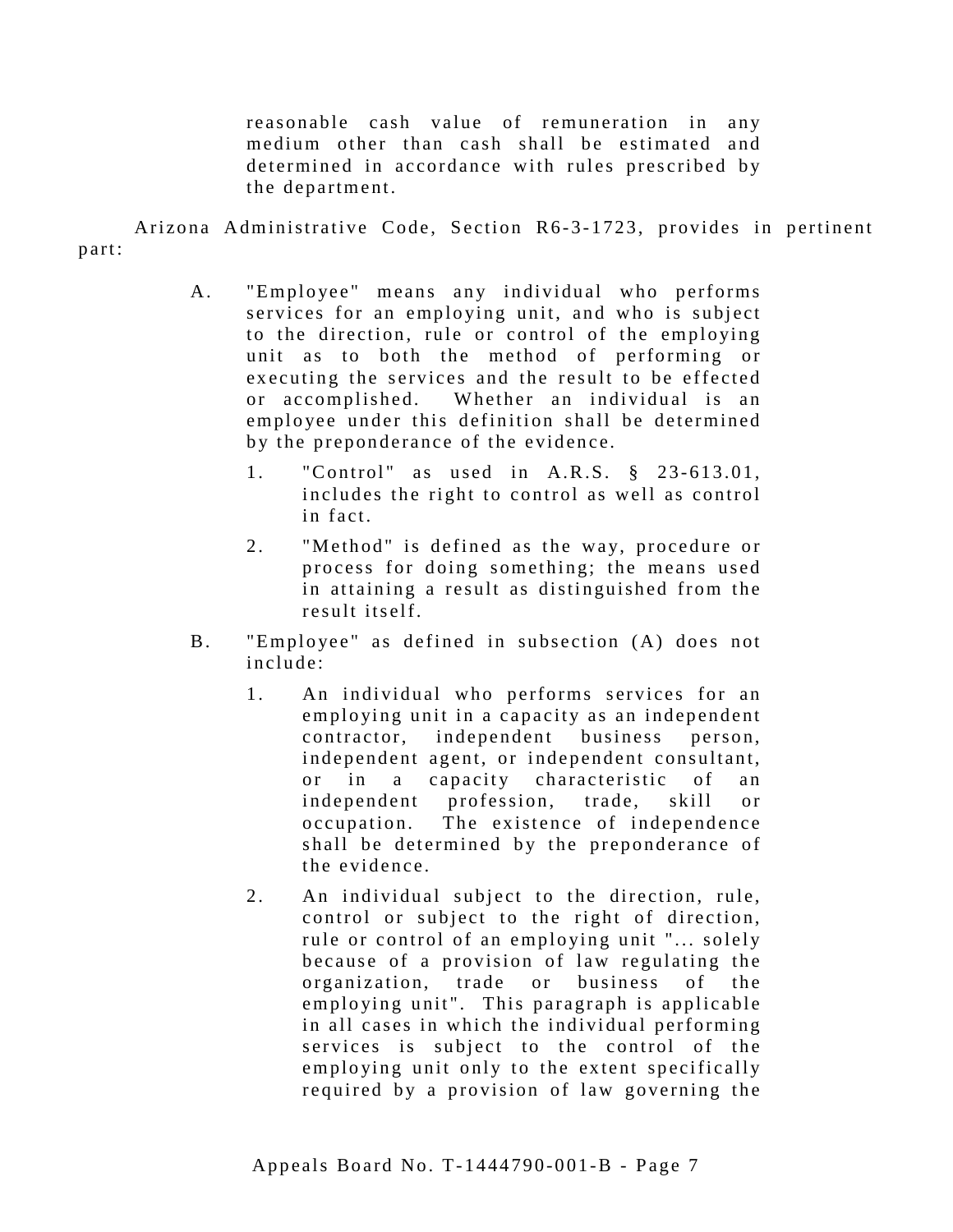organization, trade or business of the employing unit.

- a. "Solely" means, but is not limited to: Only, alone, exclusively, without other.
- b. "Provision of law" includes, but is not limited to: statutes, regulations, licensing regulations, and federal and state mandates.
- c. The designation of an individual as an employee, servant or agent of the employing unit for purposes of the provision of law is not determinative of the status of the individual for unemployment insurance purposes. The applicability of paragraph (2) of this subsection shall be determined in the same manner as if no such designated reference had been made.

\* \* \*

To support its contention that the Counselors were independent contractors, the Employer provided a copy of the "Crisis Services Agreement" that the Counselors signed  $(Bd. \text{Exh. } 10)$ . However, such a contract is not conclusive as to the nature of a work relationship, and we must look at the actual practice of the parties which supplemented the written agreement. *See* Arizona Department of Economic Security v. Employment Security Commission, 66 Ariz. 1, 182 P.2d 83 (1947). Therefore, we must analyze the circumstances of the Counselors.

The primary issue here is whether the services of the Counselors were excluded from the definition of "employee" by qualifying as an "independent contractor" pursuant to Arizona Administrative Code, Section R6-3-1723(B)(1). Our analysis requires application of the statutes and code provision cited above. As directed by Arizona Administrative Code, Section R6-3-1723(D)(1), our review is of the substance, not merely the form, of the relationship between the Employer and the Counselors. We further consider the issues of control and independence in light of the specific factors set forth in Arizona Administrative Code, Section  $R6-3-1723(D)$  and  $(E)$ .

Under Arizona Administrative Code, Section R6-3-1723(A)(1), control includes the right to control as well as control in fact. Arizona Administrative Code, Section  $R6-3-1723(D)(2)$ , identifies common indicia of control over the method of performing or executing services that may create an employment relationship, i.e., (a) who has authority over the individual's assistants, if any;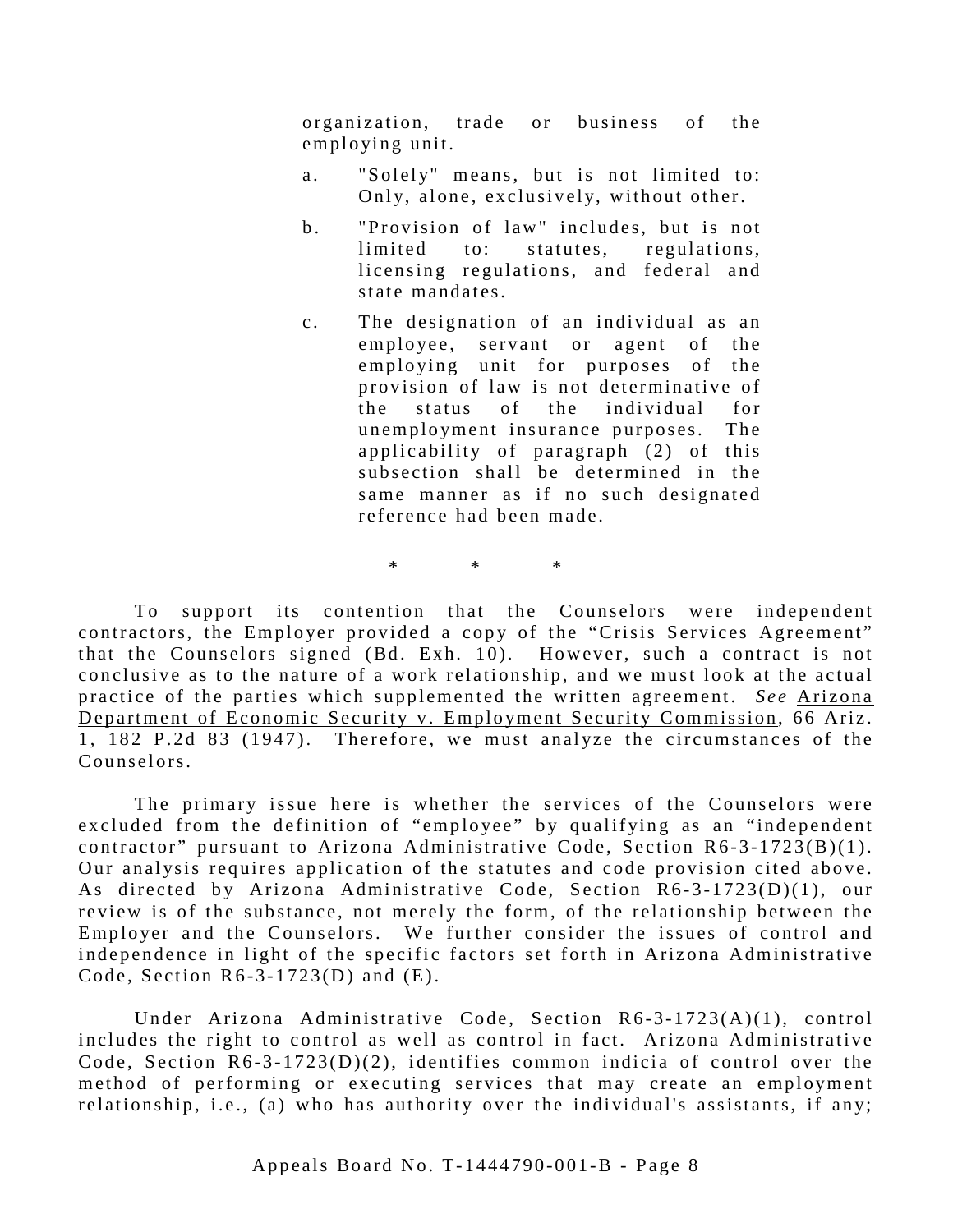(b) requirement for compliance with instructions; (c) requirement to make reports; (d) where the work is performed; (e) requirement to personally perform the services; (f) establishment of work sequence; (g) the right to discharge; (h) the establishment of set hours of work; (i) training of an individual; (j) whether the individual devotes full time to the activity of an employing unit; (k) whether the employing unit provides tools and materials to the individual; and (l) whether the employing unit reimburses the individual's travel or business expenses.

Additional factors to be considered in determining whether an individual may be an independent contractor, enumerated in Arizona Administrative Code, Section  $R6 - 3 - 1723(E)$ , are: (1) whether the individual is available to the public on a continuing basis; (2) the basis of the compensation for the services rendered; (3) whether the individual is in a position to realize a profit or loss; (4) whether the individual is under an obligation to complete a specific job or may end his relationship at any time without incurring liability; (5) whether the individual has a significant investment in the facilities used by him; and (6) whether the individual has simultaneous contracts with other persons or firms.

Applying the guidelines provided in Arizona Administrative Code, Section  $R6-3-1723(D)(2)$ , our analysis includes the following:

a. Authority over Individual's Assistants Hiring, supervising and payment of the individual's assistants by the employing unit generally shows control over the individuals on the job.

The Employer presented no evidence to establish that any of the Counselors hired, supervised, or paid their own assistants. Additionally, the CSA specifically states that Counselors' "obligations under this Agreement may not be assigned or transferred to any other person, firm, or corporation without prior written consent of" the Employer (Bd. Exh. 10 p. 3). Furthermore, at the Appeals Board hearing, the Employer admitted that each Counselor "was responsible for filling their own schedule", solely by contacting the Employer's other Counselors, if he was unable to work a scheduled shift (Tr. p. 138). This establishes that the Counselors were not able to simply send assistants in their place to cover assignments for the Employer. This factor shows control, and indicates an employment relationship.

b. Compliance with Instructions

Control is present when the individual is required to comply with instructions about when, where or how he is to work. Some employees may work without receiving instructions because they are highly proficient in their line of work and can be trusted to work to the best of their abilities; however, the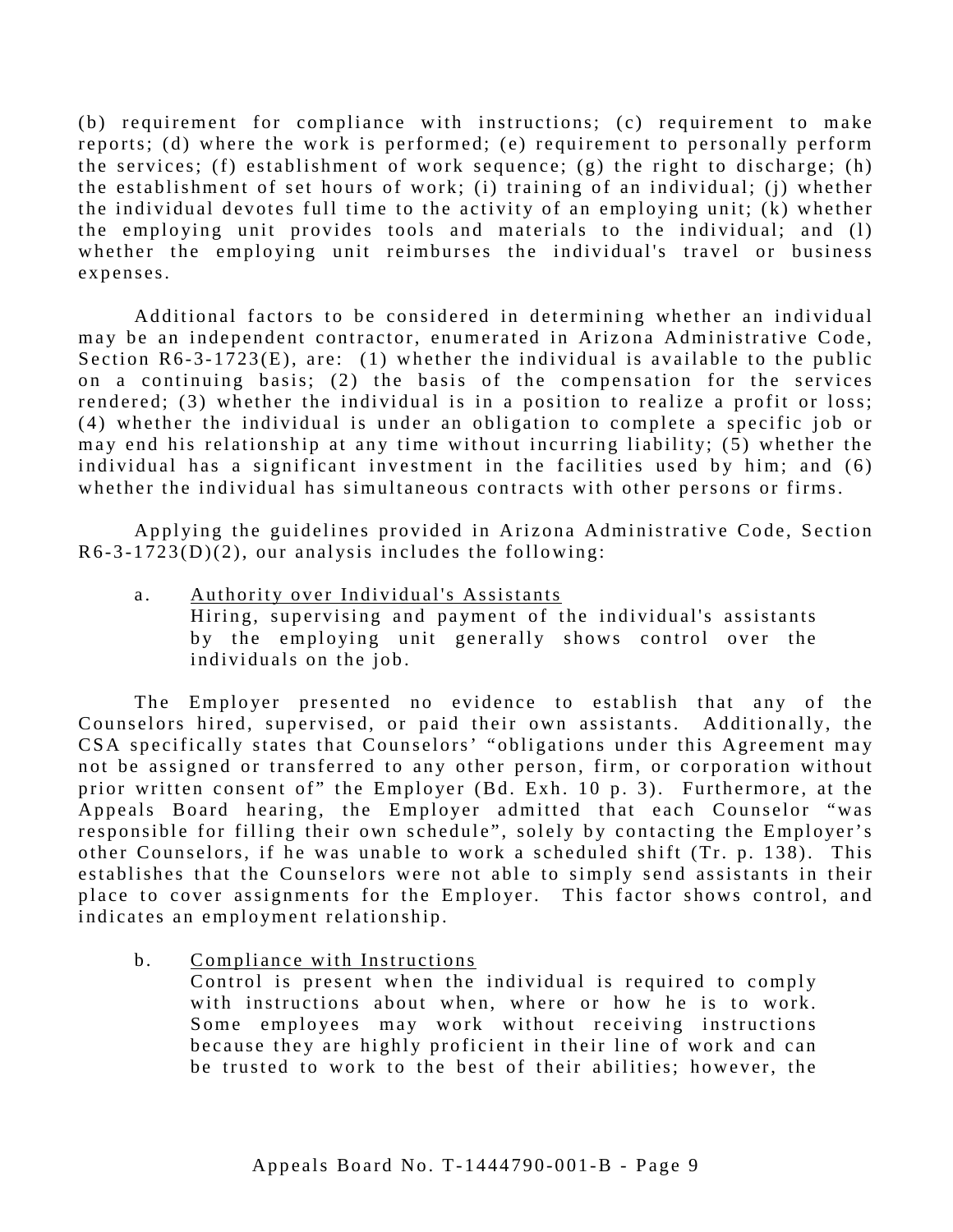control factor is present if the Employer has the right to instruct or direct.

At the Appeals Board hearing, the Employer admitted that the Counselors were required to comply with all of the requirements contained in the 29-page CSA and the 80-plus-page P&P (Tr. pp. 134, 135, 159, 160). On its face, it strains credulity for the Employer to contend that the Counselors were not required to comply with the Employer's instructions when the Counselors were bound by all of the requirements contained in over 100 pages of Employerproduced documents. The required instructions contained in the CSA included, but were not limited to, an 11-item list of what the Counselors' "crisis services" will include", and the requirements that the Counselors "must furnish services that permit the [Employer] to comply with all applicable Medicare Conditions of Participation and Standards for contracted services for which [the Employer] is responsible" and "must meet the same standards for quality that [the Employer] would have to meet if services were provided by [the Employer]" (Bd. Exh. 10 pp. 1, 5).

Additionally, there were extensive, detailed, step-by-step instructions contained in the P&P that the Counselors were required to follow for providing such services identified as "Emergency Rooms Crisis Consult Protocol", "Protocol for Emergency Room Transfers to other providers", "Emergency Services", "Client Records", and "Admission Process and Delivery System" (Bd. Exh. 12 pp. 26-31, 41-43). Furthermore, the CSA specifically states: "The assigned Clinical Care Coordinator is the direct supervisor to the COUNSELOR" [Emphasis in original] (Bd. Exh. 10 p. 18). This factor shows control and the right to instruct or direct, and indicates an employment relationship.

c. Oral or Written Reports

If regular oral or written reports bearing upon the method in which the services are performed must be submitted to the employing unit, it indicates control in that the worker is required to account for his actions.

The Counselors were required to submit written reports to the Employer after every call they responded to on behalf of the Employer (Tr. pp. 149, 154, 177; Bd. Exhs. 10, 12). This factor shows control, and indicates an employment relationship.

d. Place of Work

The fact that work is performed off the Employer's premises does indicate some freedom from control; however, it does not by itself mean that the worker is not an employee. In some occupations, the services are necessarily performed away from the premises of the employing unit.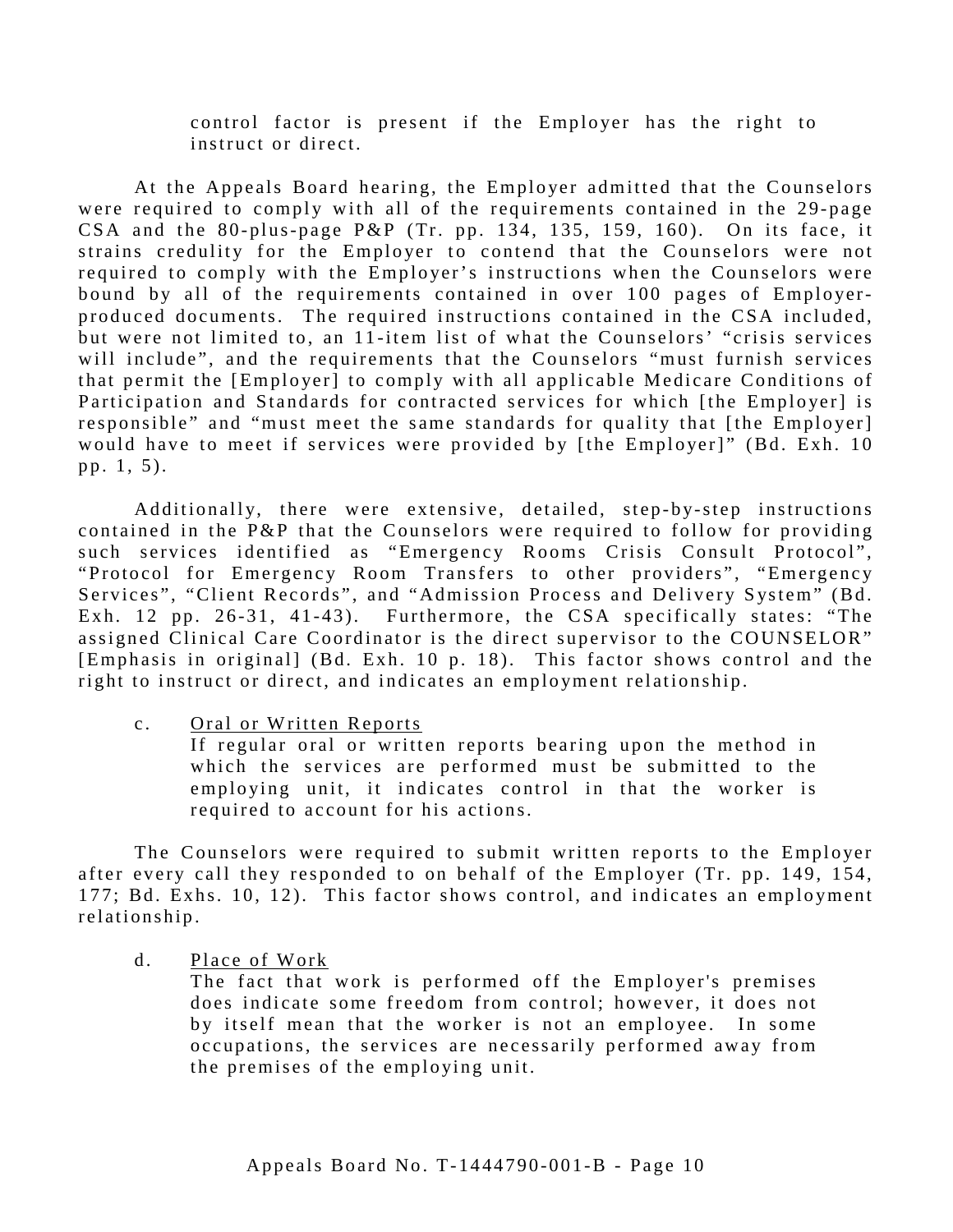The Counselors primarily performed their services at locations other than the Employer's place of business (Tr. pp. 39, 40, 134, 173 ). The work locations were based on necessity due to the nature of the Counselors' services. This factor suggests neither control nor lack of control, and is therefore considered neutral.

e. Personal Performance

If the service must be rendered personally, this would tend to indicate that the employing unit is interested in the method of performance as well as the result and evidences concern as to who performs the job. Personal performance might not be indicative of control if the work is highly specialized and the worker is hired on the basis of his professional reputation, as in the case of a consultant known in academic and professional circles to be an authority in the field. Lack of control may be indicated when an individual has the right to hire a substitute without the employing unit's knowledge or consent.

As set forth above, the Employer presented no evidence to establish that any of the Counselors hired, supervised, or paid their own assistants. Additionally, the CSA specifically states that Counselors' "obligations under this Agreement may not be assigned or transferred to any other person, firm, or corporation without prior written consent of" the Employer (Bd. Exh. 10 p. 3). Furthermore, at the Appeals Board hearing, the Employer admitted that each Counselor "was responsible for filling their own schedule" solely by contacting the Employer's other Counselors if he was unable to work a scheduled shift (Tr. p. 138). The evidence of record establishes that the Counselors were not able to hire a substitute without the Employer's knowledge or consent, and shows an expectation by the Employer that the work be performed personally by the Counselors as opposed to being assigned to a worker in the Counselors' employ. The Employer's expectation of personal performance shows control, and indicates an employment relationship.

f. Establishment of Work Sequence If a person must perform services in the order of sequence set for him by the employing unit, it indicates the worker is subject to control as he is not free to follow his own pattern of work, but must follow the routines and schedules of the employing unit.

The Counselors were professionals skilled in their jobs. However, for the reasons set forth in this decision regarding the factors in Arizona Administrative Code, Section  $R6 - 3 - 1723(D)(2)(b)$  and (h), a preponderance of the evidence of record establishes that the Counselors were not simply free to follow their own patterns of work and, instead, were required to follow routines and schedules of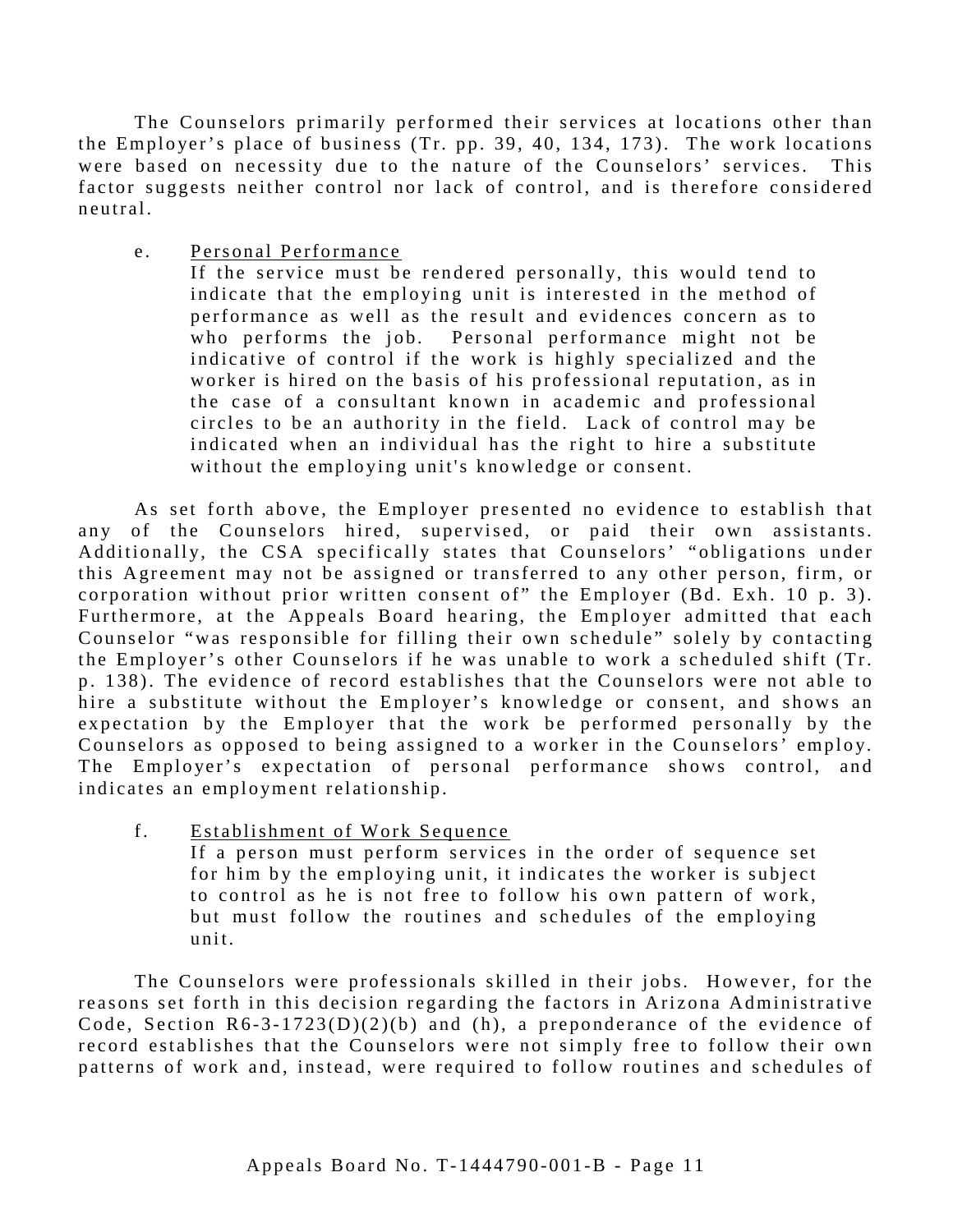the Employer. This factor shows control, and indicates an employment relationship.

g. Right to Discharge The right to discharge, as distinguished from the right to terminate a contract, is a very important factor indicating that the person possessing the right has control.

The Employer had the right to discharge the Counselors at any time and without any notice (Bd. Exh. 10 pp. 2, 3, 10, 17; Bd. Exh. 12 pp. 17-19). In fact, the P&P specifically states that a Counselor "may be discharged 'at will' by the" Employer (Bd. Exh. 12 p. 17). This is particularly damning for the Employer. The concept of "at will" is associated with employment relationships and not independent contractor relationships, and the Employer's inclusion of that term in the P&P further emphasizes the control the Employer exercised over the Counselors. Since the Counselors could not require advance notice that the relationship would end, they did not possess the rights an independent contractor would expect in a contractual relationship. This factor shows control, and indicates an employment relationship.

h. Set Hours of Work

The establishment of set hours of work by the employing unit is indicative of control. This condition bars the worker from being master of his own time, which is a right of the independent worker.

The Employer required the Counselors to commit to set hours of work every month, and those monthly schedules were set at least two weeks prior to the beginning of each month (Tr. pp. 137-140; Bd. Exh. 10 p. 2). Additionally, the Employer imposed discipline on the Counselors for failing to properly respond to calls from the Employer during their scheduled work hours, including placing Counselors on "probationary periods", dropping Counselors to "last in rotation" for scheduled weeks, or termination (Bd. Exh. 10 p. 17). Furthermore, the Employer admitted that if a Counselor did not receive any calls from the Employer during a scheduled shift, then the Counselors would not be paid any money (Tr. pp. 141, 142). Finally, all full-time Counselors were required to work either Christmas or Thanksgiving every year (Tr. pp. 167, 168; Bd. Exh. 12 p. 23) .

The evidence of record establishes that the Counselors were not the masters of their own time. The Counselors were required to work set hours by the Employer and were entirely dependent upon the Employer providing them with calls during their scheduled shifts in order to earn any money. The Counselors were certainly unable to commit their scheduled shift times with the Employer to other work endeavors lest they be called by the Employer. This factor shows control, and indicates an employment relationship.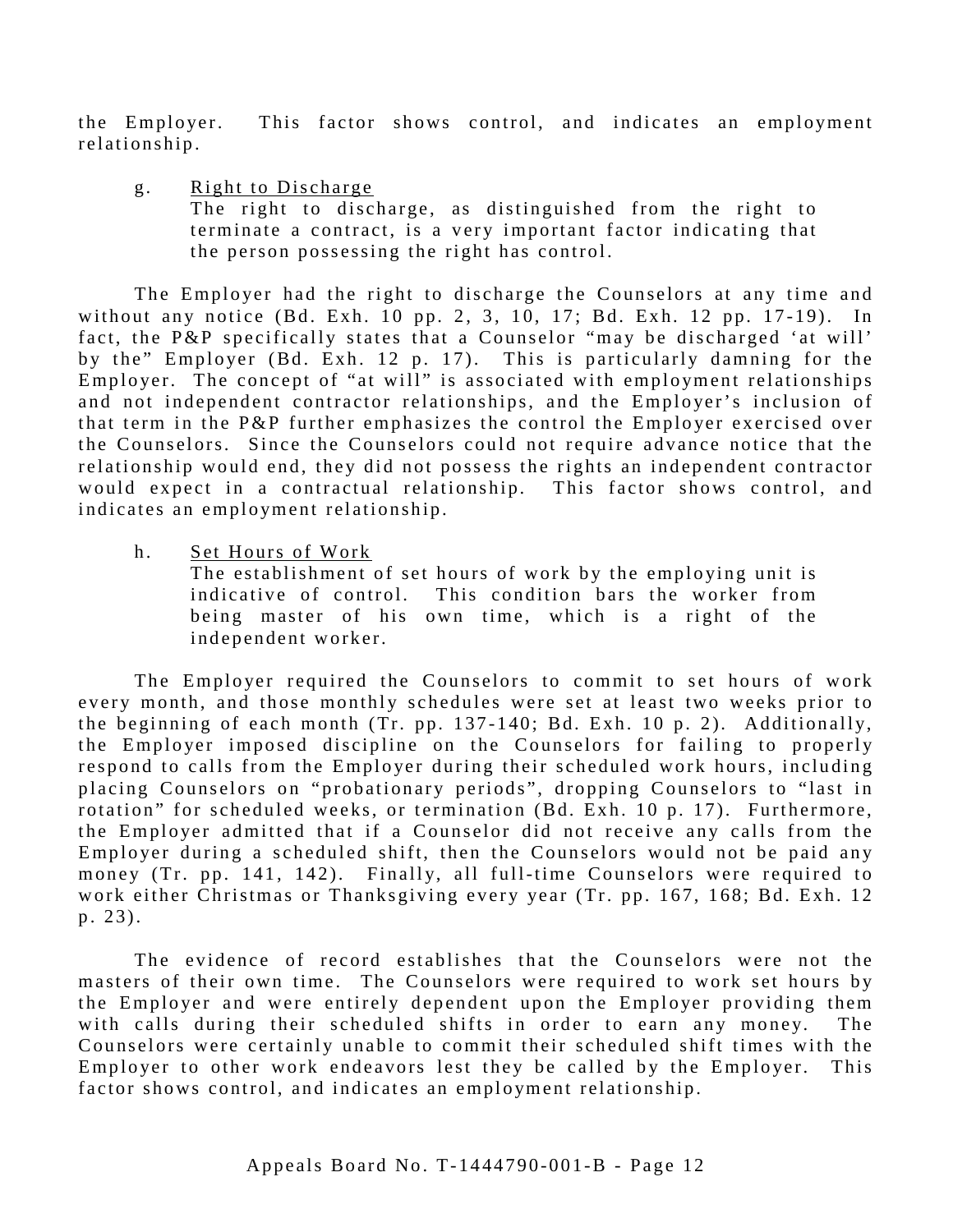### i. Training

Training of an individual by an experienced employee working with him, by required attendance at meetings, and by other methods, indicates control because it reflects that the Employer wants the services performed in a particular manner.

The Employer provided training to the Counselors during "orientation" and throughout the term of the working relationship between the Counselors and the Employer (Tr. pp. 161-163, 168-170; Bd. Exh. 10 pp. 16, 18; Bd. Exh. 12 pp. 8-16). Additionally, the Counselors were required by the Employer to attend mandatory meetings (Bd. Exh. 10 p. 18). This factor shows control, and indicates an employment relationship.

# i. Amount of Time

If the worker must devote his full time to the activity of the employing unit, the employing unit has control over the amount of time the worker spends working and, impliedly, restricts him from doing other gainful work. An independent worker, on the other hand, is free to work when and for whom he chooses.

The Counselors could work either full-time or part-time for the Employer (Tr. p. 138; Bd. Exh. 10 p. 2). As such an arrangement could be the same for either an employment or an independent relationship, this factor is neutral.

k. Tools and Materials

The furnishing of tools, materials, etc. by the employing unit is indicative of control over the worker. When the worker furnishes the tools, materials, etc., it indicates a lack of control, but lack of control is not indicated if the individual provides tools or supplies customarily furnished by workers in the trade.

The nature of the Employer's business did not generally require the Counselors or the Employer to furnish "tools" or "materials", as those terms are commonly defined. Therefore, this factor is neutral.

1. Expense Reimbursement

Payment by the employing unit of the worker's approved business and/or traveling expenses is a factor indicating control over the worker. Conversely, a lack of control is indicated when the worker is paid on a job basis and has to take care of all incidental expenses.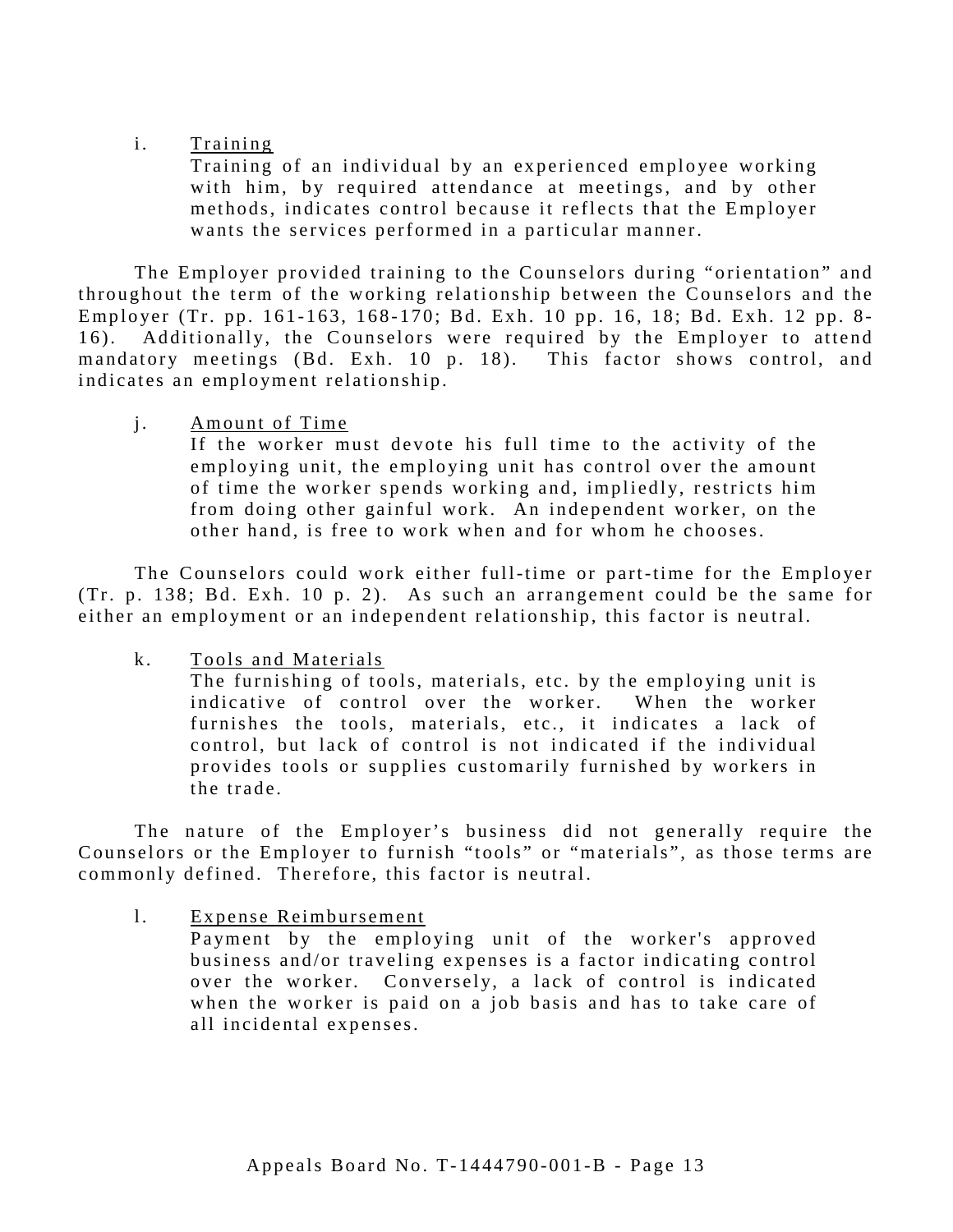The evidence of record does not establish that any expense reimbursement occurred. This factor shows an absence of control, and indicates an independent relationship.

The additional factors enumerated in Arizona Administrative Code, Section  $R6-3-1723(E)$ , are equally appropriate for consideration in determining the relationship of the parties.

1. Availability to the Public

The fact that an individual makes his services available to the general public on a continuing basis is usually indicative of independent status. An individual may offer his services to the public in a number of ways. For example, he may have his own office and assistants, he may display a sign in front of his home or office, he may hold a business license, he may be listed in a business directory or maintain a business listing in a telephone directory, he may advertise in a newspaper, trade journal, magazine, or he may simply make himself available through word of mouth, where it is customary in the trade or business.

The Counselors were free to seek other employment when not working for the Employer (Tr. pp. 118, 119). However, this circumstance does not indicate independence as it would hold true for any employment situation. The Department's witness testified that she found no evidence that any of the Counselors had independent businesses, but that some of the Counselors were employees of other employers  $(Tr. pp. 61, 70)$ . The Employer presented insufficient credible evidence to refute that testimony. Additionally, although some of the Counselors performed other jobs as employees, the Employer presented insufficient credible evidence to establish that any of the Counselors had their own office or assistants, held a business license, advertised, or otherwise engaged in an independently established business. Based on the evidence of record, this factor indicates an employment relationship.

2. Compensation on Job Basis An employee is usually, but not always, paid by the hour, week or month; whereas, payment on a job basis is customary where the worker is independent.

Generally, the Counselors were paid 30% of the billable fees the Employer received from insurance companies for the services Counselors provided to clients (Tr. pp. 150, 151; Bd. Exh. 10 pp. 2, 23-29). If a client had no insurance and did not pay for the services, the Counselor received a flat fee from the Employer while the Employer received nothing (Tr. p. 152). While there is evidence to indicate that the fees collected were essentially based on hourly rates for various services rendered, the evidence of record weighs slightly in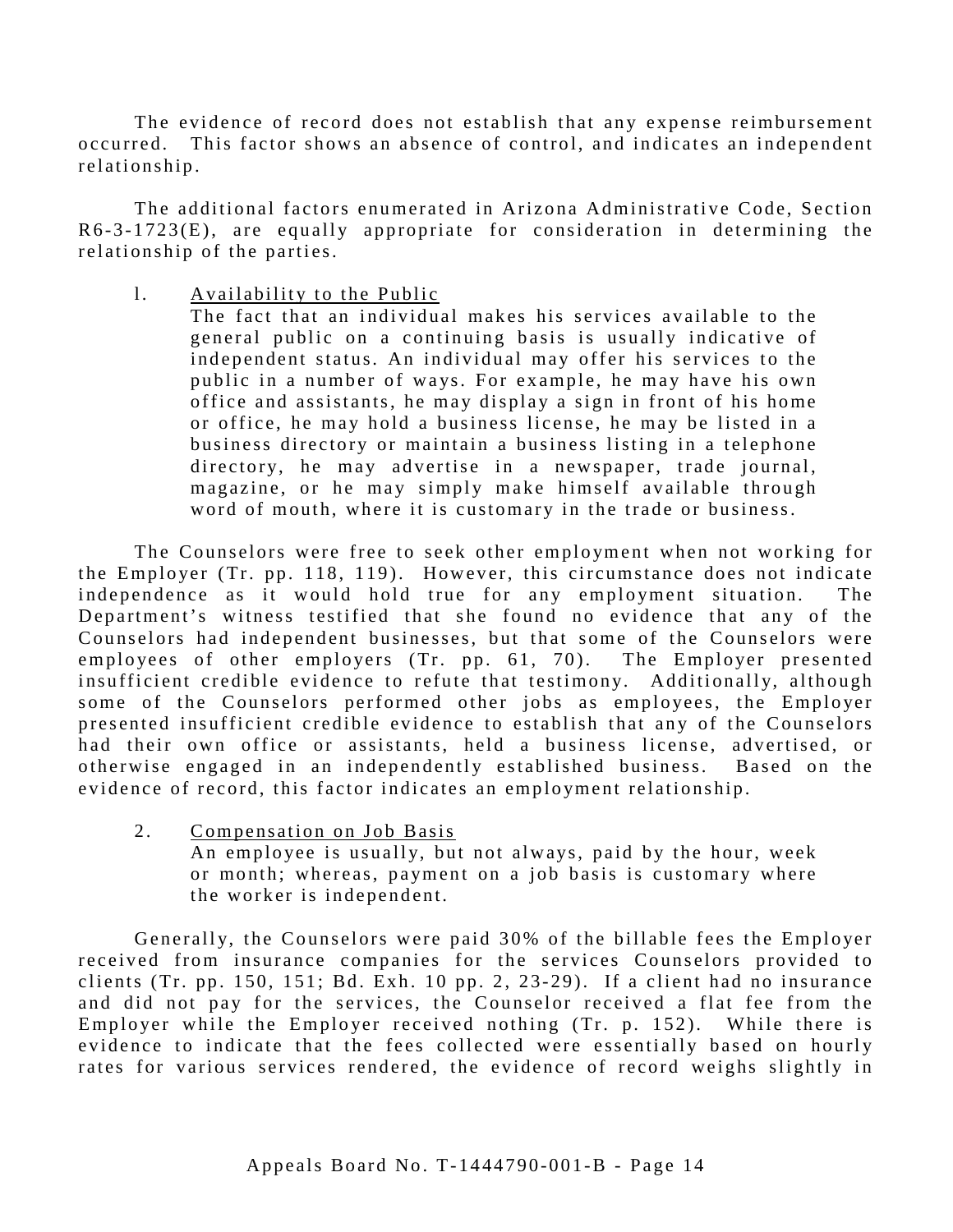favor of payment on a job basis and provides some indication of an independent rel ationship.

3. Realization of Profit or Loss An individual who is in a position to realize a profit or suffer a loss as a result of his services is generally independent, while the individual who is an employee is not in such a position.

The Counselors had no opportunity to realize a profit or a loss from the business. The Counselors faced no meaningful expenses directly connected with the work, such as wages, rents, or other ongoing operating costs. The Counselors were subject to no significant recurring liabilities or obligations connected with the performance of the work and, therefore, had no viable concerns of balancing receipts against expenditures. This factor shows control, and indicates an employment relationship.

4. Obligation

An employee usually has the right to end his relationship with his employer at any time without incurring liability. An independent worker usually agrees to complete a specific job.

The Counselors could terminate their working relationship with the Employer at any time without penalty (Tr. p. 120; Bd. Exh. 10 p. 2; Bd. Exh. 12 p. 17). The lack of liquidated penalties for non-completion indicates an employment relationship.

5 . Significant Investment.

A significant investment by a person in facilities used by him in performing services for another tends to show an independent status. On the other hand, the furnishing of all necessary facilities by the employing unit tends to indicate the absence of an independent status on the part of the worker. Facilities include equipment or premises necessary for the work, but not tools, instruments, clothing, etc., that are provided by employees as a common practice in their particular trade. If the worker makes a significant investment in facilities, such as a vehicle not reasonably suited to personal use, this is indicative of an independent relationship. A significant expenditure of time or money for an individual's education is not necessarily indicative of an independent relationship.

The evidence of record does not establish that the Counselors made any significant investment to perform services for the Employer, other than maintaining their licenses. We note that the Counselors were required to possess their licenses before they began performing services for the Employer, and there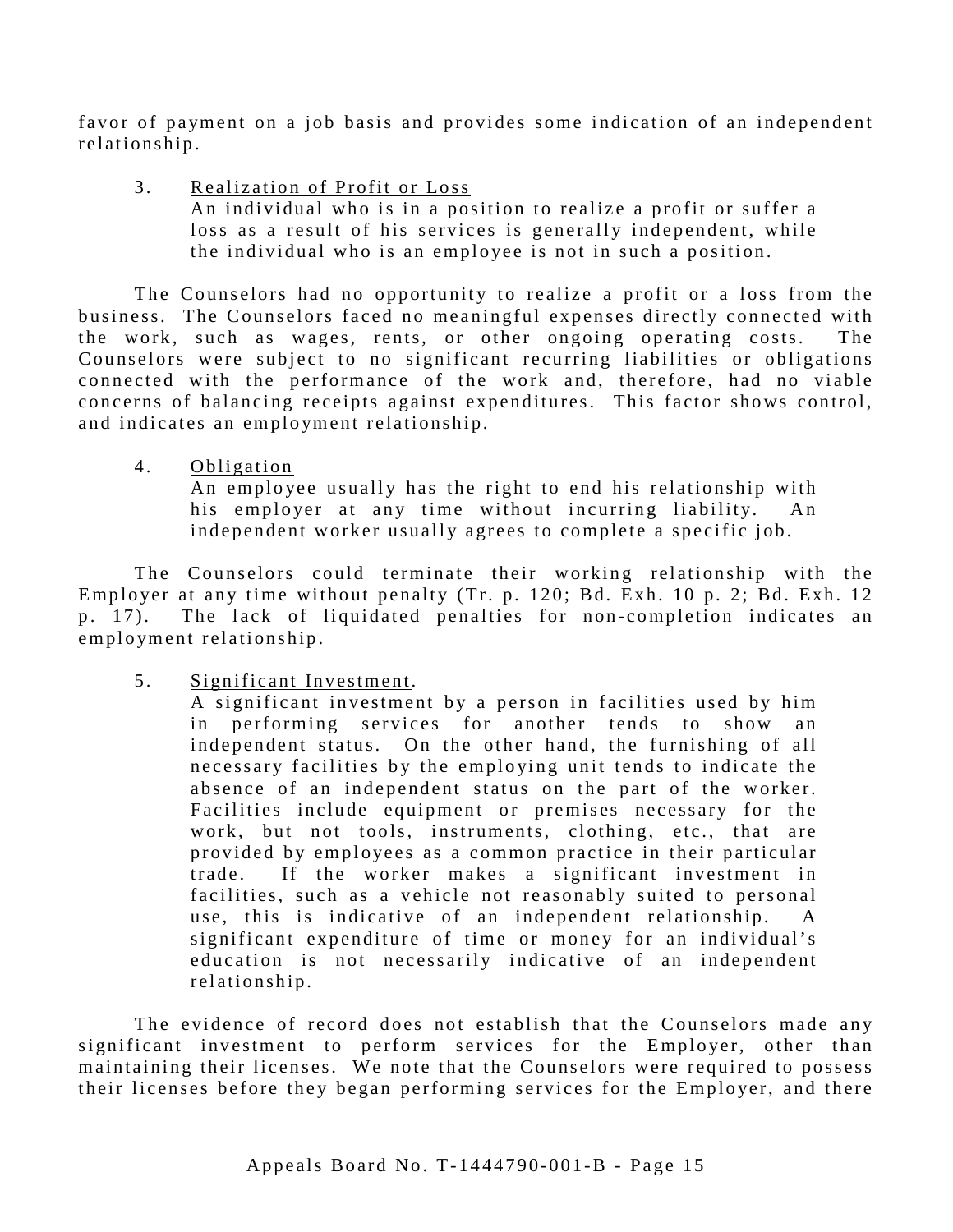was no evidence presented regarding any costs associated with maintaining those licenses. The Counselors provided their own vehicles for work, but those vehicles were also available for personal use (Tr. p. 117). The Employer did not provide any equipment for use by the Counselors, and the work performed by the Counselors was done almost exclusively at premises not owned or rented by the Employer or the Counselors (Tr. pp. 39, 40, 117, 134, 173). As neither the Counselors nor the Employer made a significant investment in facilities used by the Counselors, this factor is neutral.

6. Simultaneous Contracts

If an individual works for a number of persons or firms at the same time, it indicates an independent status because, in such cases, the worker is usually free from control by any of the firms. It is possible, however, that a person may work for a number of people or firms and still be an employee of one or all of them. The decisions reached on other pertinent factors should be considered when evaluating this factor.

As previously discussed regarding Arizona Administrative Code, Section  $R6-3-1723(E)(1)$ , the evidence of record does not establish that the Counselors had contracts with other companies for their services, although some appear to have been employees of other companies. This factor indicates an employment relationship.

Although the 18 factors set forth in Arizona Administrative Code, Section  $R6-3-1723(D)(2)$  and  $(E)$ , strongly weigh in favor of employment on their own, pursuant to Arizona Administrative Code, Section  $R6-3-1723(F)$ , there may be other factors not specifically identified in the rule that should be considered. We find one such factor to be the role of the Counselors within the Employer's business model. The Employer's business consists of providing behavioral health counselling services to clients. The services provided by Counselors are not ancillary to the services offered by the Employer, but rather their services constitute a vital and substantial component of the Employer's services. This degree of reliance upon the services of the Counselors indicates an employment relationship.

The Board also finds significant a number of provisions included by the Employer in its P&P. In the section entitled "Terminations", the Employer's P&P specifically states that Counselors are subject to "a layoff" when "a reduction in force is necessary or if one or more positions are eliminated" (Bd. Exh. 12 p. 18). Regarding "layoffs", inexplicably the P&P also states that the Counselors have an "anniversary date" (Bd. Exh. 12 p. 18). Furthermore, the P&P specifically states that the Counselors may receive severance pay in the form of "one week pay *for each year of employment with*" the Employer up to a maximum of four weeks [Emphasis added] (Bd. Exh. 12 p. 18). In addition to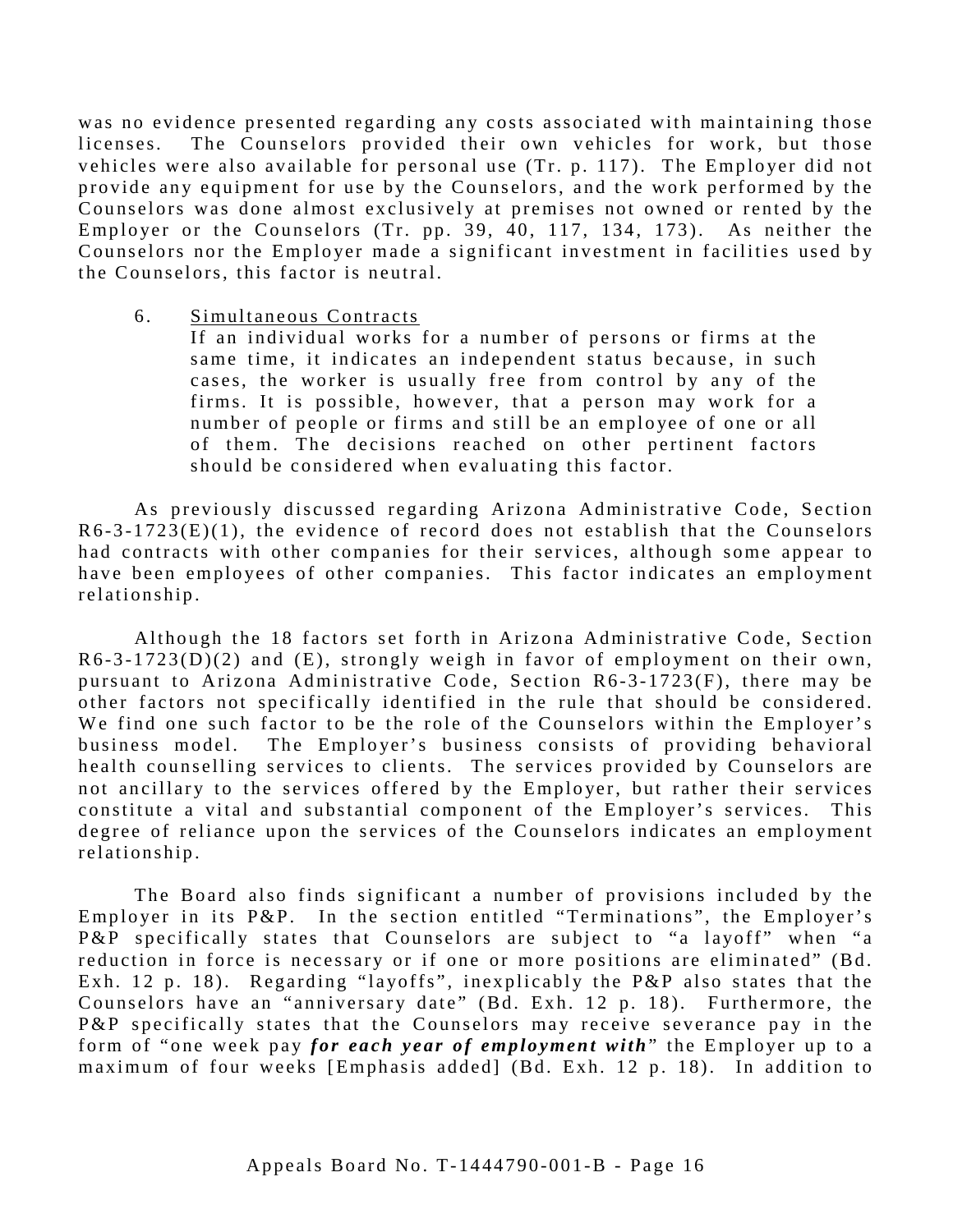the obvious reference by the Employer to the Counselors' years "of employment with" the Employer, all of these factors indicate an employment relationship.

Finally, in a section entitled "Vacation Leave & Holiday Pay", the P&P states that Counselors "earn two (2) weeks of PTO per year" (Bd. Exh. 12 p. 22). At the Appeals Board hearing, the Employer testified that PTO stands for "personal time off" and that Counselors do not actually "earn" PTO but are simply granted 2 weeks of unpaid PTO each year that they can use to request time off from their set schedules (Tr. pp. 164-167). The fact that Counselors were required to request time off from the Employer, and were limited by the Employer as to how much time they could take off, is anathema to the concept of an independent contractor relationship and indicates control by the Employer and employment.

The Arizona Court of Appeals, in the case of Arizona Department of Economic Security v. Little, 24 Ariz. App 480, 539 P.2d 954 (1975), made it clear that all sections of the Employment Security Law should be given its long established liberal construction in an effort to include as many types of employment relationships as possible, when the Court stated:

> The declaration of policy in the Act itself is the achievement of social security by encouraging employers to provide more stable employment and by the systematic accumulation of funds during periods of employment to provide benefits for periods of unemployment [ *See* A.R.S. § 23- 601].

This view was reiterated by the Arizona Court of Appeals, in the case of Warehouse Indemnity Corporation v. Arizona Department of Economic Security, 128 Ariz. 504, 627 P.2d 235 (App. 1981), where the Court stated:

> The Arizona Supreme Court has noted, however, that the Arizona Employment Security Act is remedial legislation. All sections, including the taxing section, should be given a liberal interpretation ... [Emphasis added].

In accord with the liberal interpretation required by the Employment Security Law of Arizona, we conclude that the evidence of employee status far outweighs the evidence of independent contractor status.

The Counselors were employees of the Employer, effective January 1, 2010. We conclude all payments to the Counselors for their services constituted wages, by operation of A.R.S. § 23 -622(A). Accordingly,

THE APPEALS BOARD **AFFIRMS** the Reconsidered Determination dated February 10, 2014.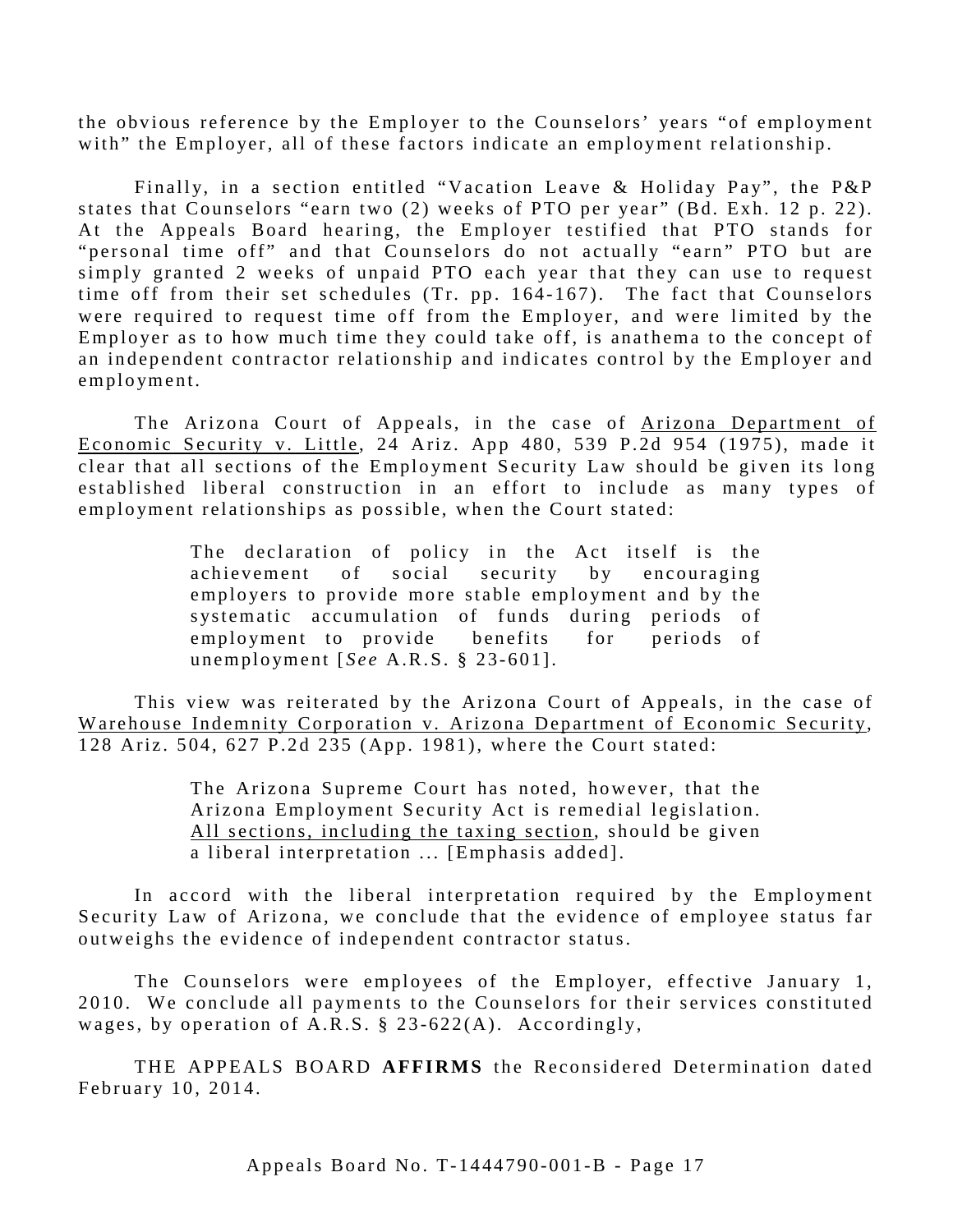From January 1, 2010 through December 31, 2011, services performed by individuals as Counselors constituted employment.

All forms of remuneration paid to these individuals for such services constituted wages.

DATED: 3/25/2015

APPEALS BOARD

uff R. B Xanton

GARY R. BLANTON, Chairman avet L. Felt

JANET L. FELTZ, Member

Dan G.

WILLIAM G. DADE, Member

Equal Opportunity Employer/Program • Under Titles VI and VII of the Civil Rights Act of 1964 (Title VI & VII), and the Americans with Disabilities Act of 1990 (ADA), Sec tion 504 of the Rehabilitation Act of 1973, the Age Discrimination Act of 1975, and Title II of the Genetic Information Nondiscrimination Act (GINA) of 2008, the Department prohibits discrimination in admissions, programs, services, activities, or employment based on race, color, religion, sex, national origin, age, disability, genetics and retaliation. The Department must make a reasonable accommodation to allow a person with a disability to take part in a program, service or activity. For example, this me ans if necessary, the Department must provide sign language interpreters for people who are deaf, a wheelchair accessible location, or enlarged print materials. It also means that the Department will take any other reasonable action that allows you to take part in and understand a program or activity, including making reasonable changes to an activity. If you believe that you will not be able to understand or take part in a program or activity because of your disability, please let us know of your disability needs in advance if at all possible. To request this document in alternative format or for further information about this policy, please contact the Appeals Board Chairman at (602) 771-9036; TTY/TDD Services: 7-1-1. • Free language assistance for DES services is available upon request.

\_\_\_\_\_\_\_\_\_\_\_\_\_\_\_\_\_\_\_\_\_\_\_\_\_\_\_\_\_\_\_\_\_\_\_\_\_\_\_\_\_\_\_\_\_\_\_\_\_\_\_\_\_\_\_\_\_\_\_\_\_\_\_\_\_\_\_\_\_\_\_\_\_\_\_\_\_\_\_\_\_\_\_\_\_

\_\_\_\_\_\_\_\_\_\_\_\_\_\_\_\_\_\_\_\_\_\_\_\_\_\_\_\_\_\_\_\_\_\_\_\_\_\_\_\_\_\_\_\_\_\_\_\_\_\_\_\_\_\_\_\_\_\_\_\_\_\_\_\_\_\_\_\_\_\_\_\_\_\_\_\_\_\_\_\_\_\_\_\_\_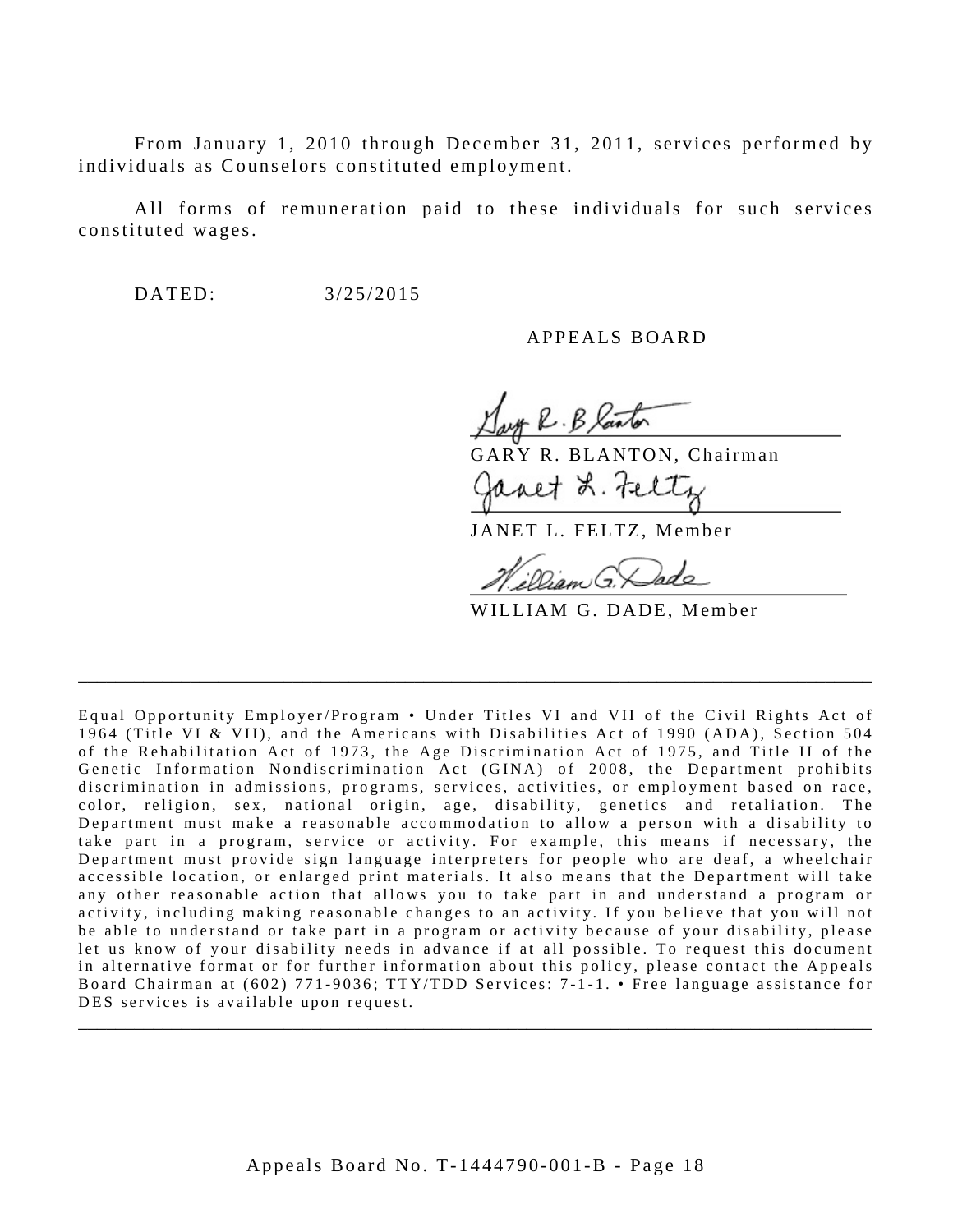### **HOW TO ASK FOR REVIEW OF THIS DECISION**

- A. Within 30 calendar days after this decision is mailed to you, you may file a written request for review. We consider the request for review filed:
	- 1. On the date of its postmark, if mailed through the United States Postal Service (USPS).
		- If there is no postmark, the postage meter-mark on the envelope in which it is received.
		- If not postmarked or postage meter-marked or if the mark is not readable, on the date entered on the document as the date of completion.
	- 2. On the date it is received by the Department, if not sent by USPS.

You may send requests for review to the Appeals Board, 1951 W. Camelback Road, Suite 465, Phoenix, AZ, 85015, or to any public assistance office in Arizona. You may also file a written request for review in person at the above locations.

- B. You may represent yourself or have someone represent you. If you pay your representative, that person either must be a licensed Arizona attorney or must be supervised by one. Representatives are not provided by the Department.
- C. Your request for review must be in writing, signed by you or your representative and filed on time. The request for review must also include a written statement which:
	- 1. explains why the Appeals Board decision is wrong,
	- 2. cites the record, rules and other authority, and
	- 3. refers to specific hearing testimony and evidence.
- D. If you need more time to file a request for review, you must apply to the Appeals Board before the appeal deadline and show good cause.

# **Call the Appeals Board at (602) 771-9036 with any questions**

\_\_\_\_\_\_\_\_\_\_\_\_\_\_\_\_\_\_\_\_\_\_\_\_\_\_\_\_\_\_\_\_\_\_\_\_\_\_\_\_\_\_\_\_\_\_\_\_\_\_\_\_\_\_\_\_\_\_\_\_\_\_\_\_\_\_\_\_\_\_\_\_\_\_\_\_\_\_\_\_\_\_\_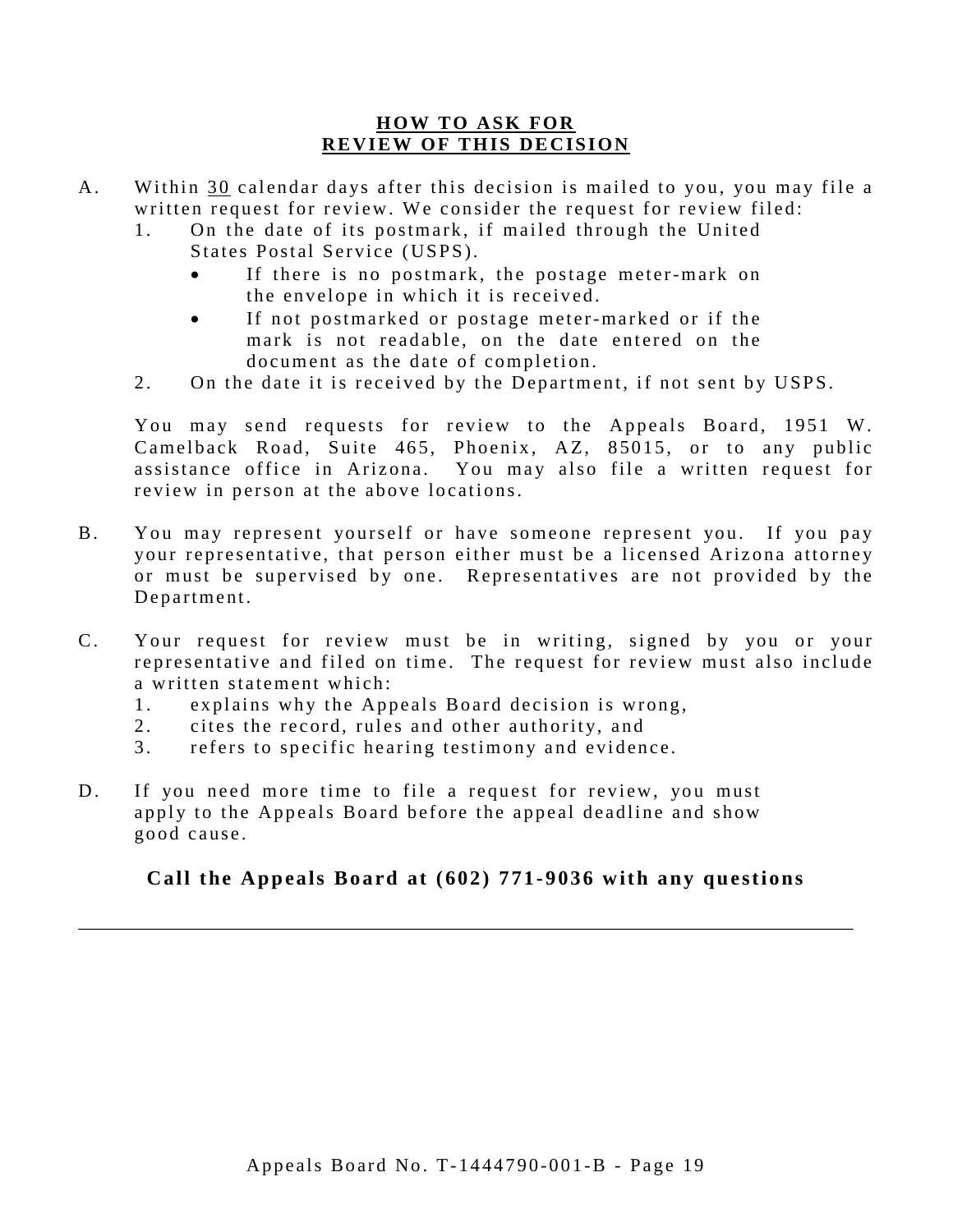A copy of the foregoing was mailed on 3/25/2015 to:

 $(x)$  Er: #####  $A$   $Cct. No: #####$ 

- (x) ELI D GOLOB ASSISTANT ATTORNEY GENERAL CFP/CLA 1275 W WASHINGTON – SITE CODE 040A PHOENIX, AZ 85007 -2926
- (x) LULU GUSS, CHIEF OF TAX EMPLOYMENT ADMINISTRATION P O BOX 6028 - SITE CODE 911B PHOENIX, AZ 85005 -6028
- By: \_\_RR\_\_\_\_\_\_\_\_\_\_\_\_\_\_\_\_\_\_\_\_\_\_\_\_\_\_\_\_\_ For The Appeals Board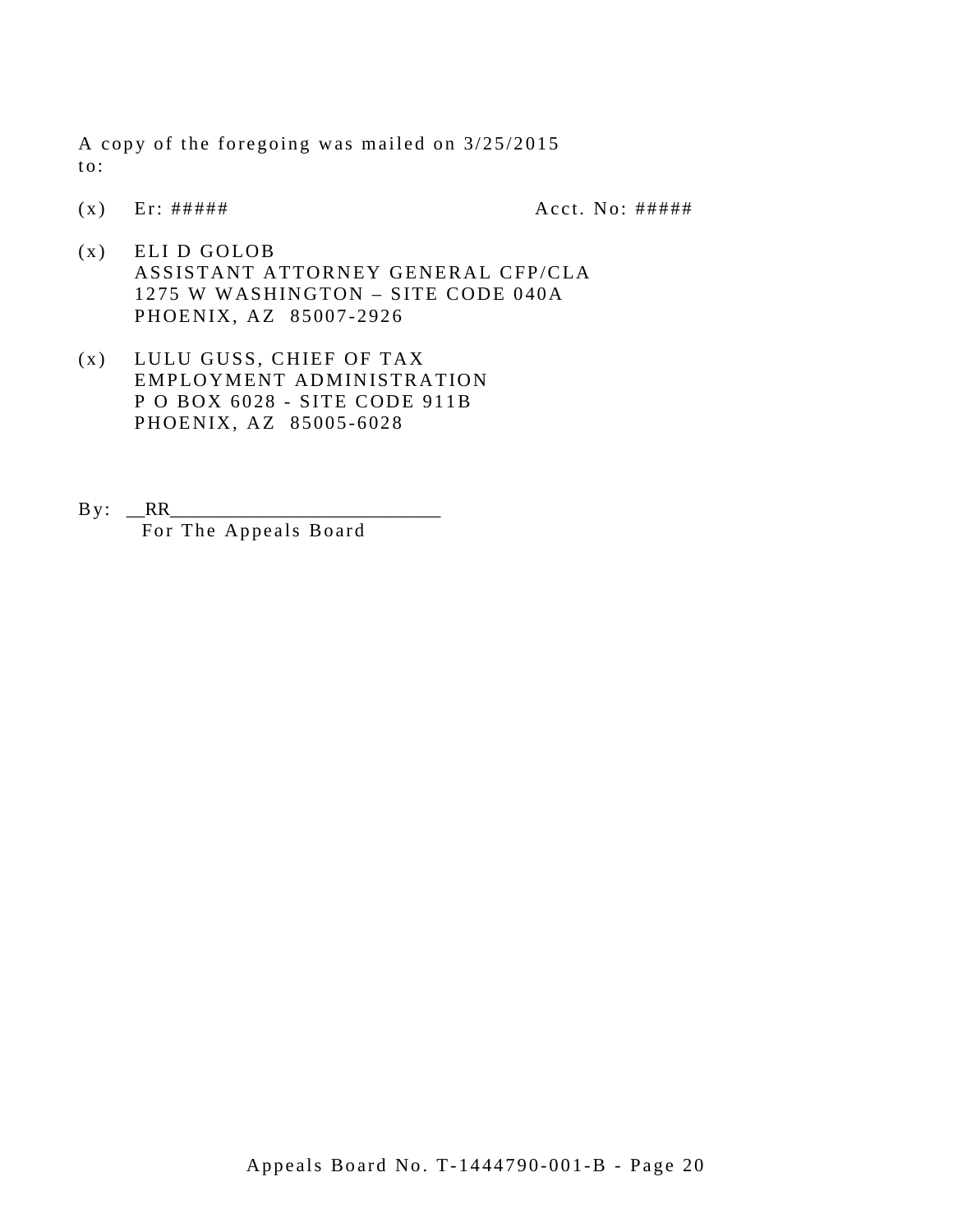**Arizona Department of Economic Security Appeals Board**<br> **Economic Security** 



Appeals Board No. T- 1437870 -001 -B \_\_\_\_\_\_\_\_\_\_\_\_\_\_\_\_\_\_\_\_\_\_\_\_\_\_\_\_\_\_\_\_\_\_\_\_\_\_\_\_\_\_\_\_\_\_\_\_\_\_\_\_\_\_\_\_\_\_\_\_\_\_\_\_\_\_\_\_\_\_\_\_\_\_\_\_\_\_\_\_\_\_\_\_\_

##### STATE OF ARIZONA E S A TAX UNIT ℅ ELI GOLOB ASST ATTORNEY GENERAL CFP/CLA 1275 W WASHINGTON ST SC 040A PHOENIX, AZ 85007 -2926

Employer Department

# **IMPORTANT --- THIS IS THE APPEALS BOARD'S DECISION**

The Department of Economic Security provides language assistance free of charge. For assistance in your preferred language, please call our Office of Appeals (602) 771 -9036 .

\_\_\_\_\_\_\_\_\_\_\_\_\_\_\_\_\_\_\_\_\_\_\_\_\_\_\_\_\_\_\_\_\_\_\_\_\_\_\_\_\_\_\_\_\_\_\_\_\_\_\_\_\_\_\_\_\_\_\_\_\_\_\_\_\_\_\_\_\_\_\_\_\_\_\_\_\_\_\_\_\_\_\_\_\_

### **IMPORTANTE --- ESTA ES LA DECISIÓN DEL APPEALS BOARD**

The Department of Economic Security suministra ayuda de los idiomas gratis. Para recibir ayuda en su idioma preferido, por favor comunicarse con la oficina de apelaciones (602) 771 - 9036 .

# **RIGHT TO FURTHER REVIEW BY THE APPEALS BOARD**

Under A.R.S. § 23 -672(F), the last date to file a request for review is **\*\*\*** 

**March 25, 2015 \*\*\*** .

# DECISION **AFFIRMED**

THE **EMPLOYER** petitioned for a hearing from the Department's Reconsidered Determination issued on November 18, 2013, which affirmed the October 18, 2013 Determination of Unemployment Insurance Liability, and held that the Employer (hereinafter "TMS") was properly determined to have acquired or succeeded the organization, trade, or business of the predecessor #### and that the experience rating account of ####. was properly transferred to "TMS".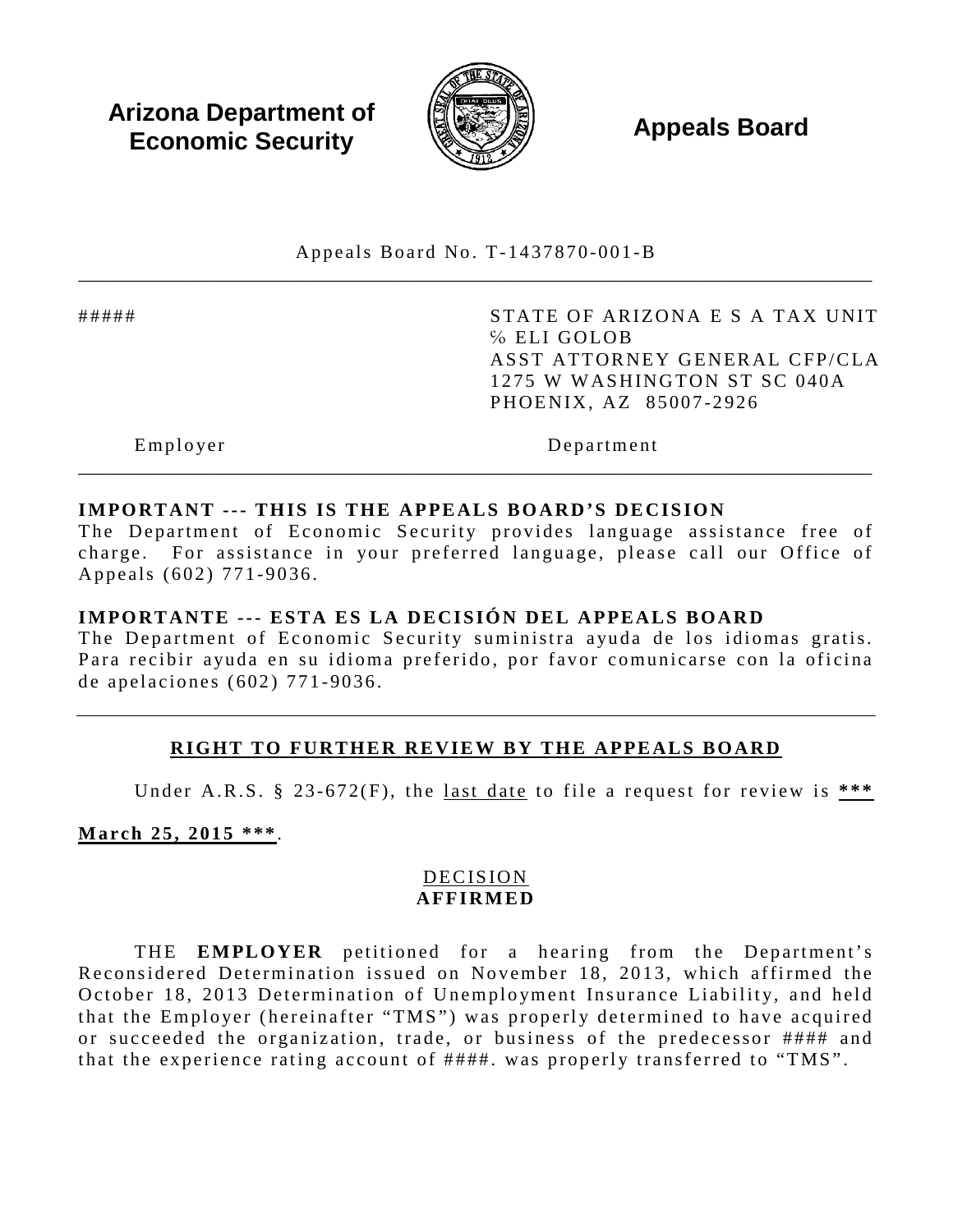The petition for a hearing having been timely filed, the Appeals Board has jurisdiction in this matter under A.R.S. § 23-733(B).

THE APPEALS BOARD scheduled a telephone hearing for October 21, 2014, before Appeals Board Administrative Law Judge **Denise C. Sanchez** . At that time, all parties were given an opportunity to present evidence on the following issues:

- 1. Whether the Employer was properly determined liable for Arizona Unemployment Insurance Taxes pursuant to  $A.R.S. \$ § 23-613.
- 2. Whether the Employer's experience rating account was properly assigned a tax rate of "5.0" percent for coverage beginning August 19, 2013.

On the scheduled date of the hearing, two Employer witnesses appeared and testified. Counsel for the Department was present, and a witness for the Department testified. Board Exhibits 1 through 8 were admitted into evidence. We have carefully reviewed the record.

THE APPEALS BOARD FINDS the facts pertinent to the issue before us and necessary to our decision are:

- 1 . On August 16, 2013, Employer "TMS", a corporation, entered into a Private Sale Agreement for the acquisition of inventory, accounts and equipment of  $\# \# \#$ . (Bd. Exhs. 3B-3I).
- 2. Per the Private Sale Agreement, "TMS" acquired property belonging to  $\# \# \# \#$ , 36, 40-42).
- 3. ####, an architectural sheet metal company, ceased operating its business on August 18, 2013. On August 19, 2013, "TMS" began its operation in the same trade (Tr. pp. 32, 40) .
- 4. Prior to ceasing operations, #### had 56 employees on its payroll (Bd. Exh. 4A). On August 19, 2013, "TMS" hired 44 out of the 56 #### employees to continue operating the business (Tr. pp. 14, 15, 31, 32).
- 5. Initially, "TMS" used the same building facilities as ####. Unable to reach a leasing agreement with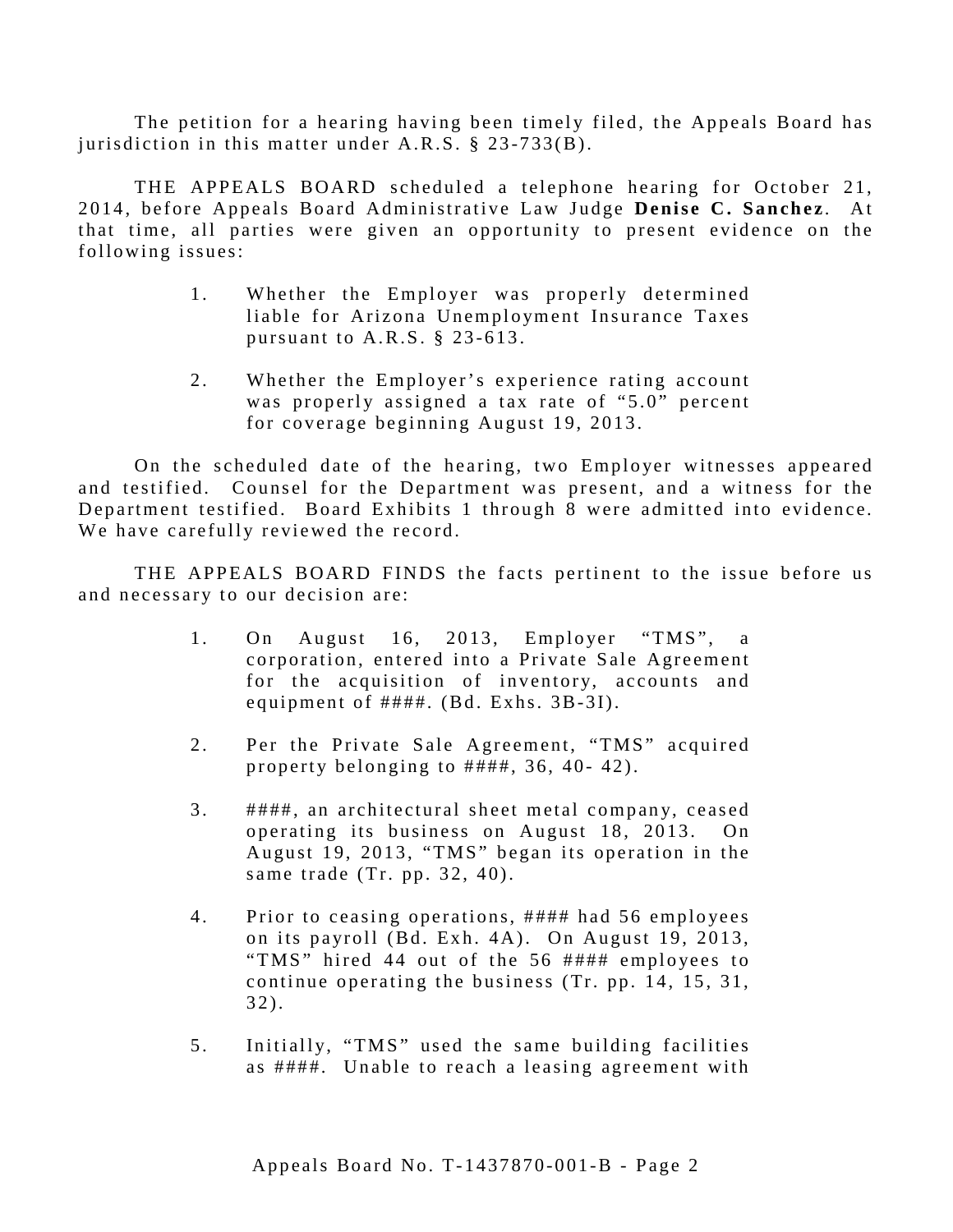the landlord, "TMS" moved out of the building after 22 days (Tr. p. 33, 34, 39).

- 6 . At the time of acquisition, #### had approximately three or four projects that were unfinished. "TMS" approached those customers and negotiated new contracts to complete the outstanding projects (Tr. pp. 14, 34, 35).
- 7. On October 18, 2013, the Department issued a Determination of Unemployment Insurance Liability that held "TMS" was a successor to a liable employer. The determination also held that "TMS"" tax rate was based on its predecessor's experience rating (Bd. Exh. 2).
- 8. Following a request for reconsideration filed by "TMS" on November 4, 2013, the Department issued its Reconsidered Determination on November 18, 2013 (Bd. Exhs. 3A, 6A-6C). The Reconsidered Determination affirmed the October 18, 2013 Determination of Unemployment Insurance Liability, and held that "TMS" had "… succeeded to or acquired the organization, trade or business, or substantially all of the assets of ####, that the experience rating account of #### was properly transferred to TMS; and that TMS is equally liable for the Unemployment Insurance indebtedness of  $\# \# \# \#$ " (Bd. Exh. 6C).
- 9. On December 16, 2013, "TMS" filed a petition for hearing disputing the determinations. "TMS" also requested a waiver of liability (Bd. Exh. 7A).

Arizona Revised Statutes § 23 -733, provides in pertinent part:

Transfer of employer experience rating accounts to successor employer; liability of successor

A. When any employing unit in any manner succeeds to or acquires the organization, trade or business, or substantially all of the assets thereof, excepting any assets retained by such employer incident to the liquidation of his obligations, whether or not such acquiring employing unit was an employer within the meaning of section 23-613, prior to such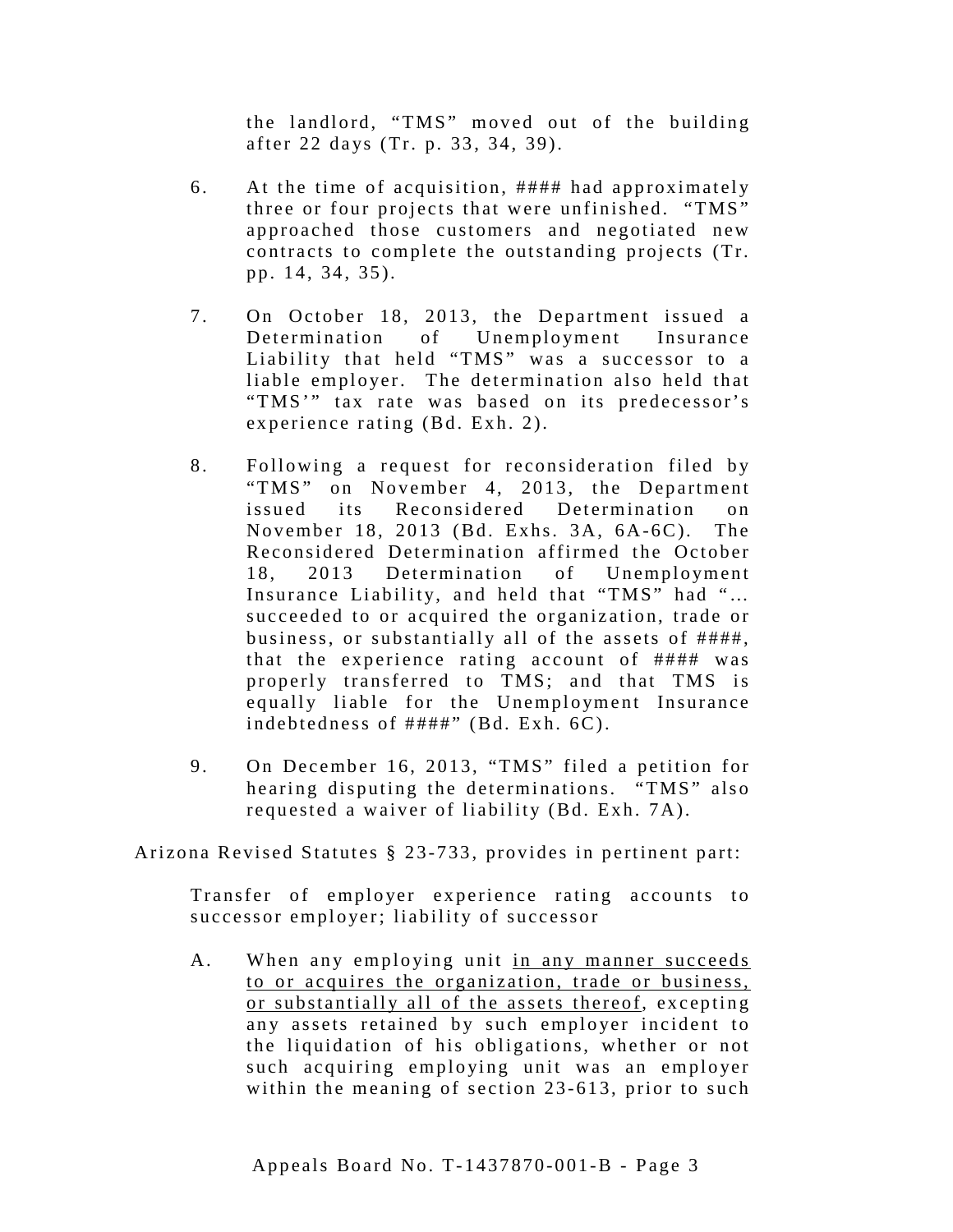acquisition, and continues such organization, trade or business, the account of the predecessor employer shall be transferred as of the date of acquisition to the successor employer for the purpose of rate determination [Emphasis added].

- B. … The predecessor and successor employers shall be promptly notified of the determination made upon the application which shall become final fifteen days after written notice thereof is served personally or by certified mail addressed to the last known address of each employing unit involved, unless within such time one of the parties files with the department a written request for reconsideration. When timely request for reconsideration is filed, a reconsidered determination shall be made. The reconsidered determination shall become final fifteen days after written notice thereof is served personally or by certified mail addressed to the last known address of each employing unit involved, unless within such time one of the employing units involved files with the department a written petition for hearing. When timely petition for hearing is filed, the parties shall be afforded an opportunity for hearing and thereafter furnished with a decision. The decision shall become final unless a petition for review is filed as provided in section 23-672.
- C. If the successor employer was an employer subject to this chapter prior to the date of acquisition of an organization, trade or business, or substantially all of the assets thereof, his rate of contributions for the remainder of the calendar year in which the acquisition occurred shall be his rate as previously assigned for the calendar year in which the acquisition occurred. …

 $*$   $*$   $*$ 

D. Any individual or organization, including the types of organizations described in section 23-614, whether or not an employing unit, which in any manner acquires the organization, trade or business, or substantially all of the assets thereof, shall be liable, in an amount not to exceed the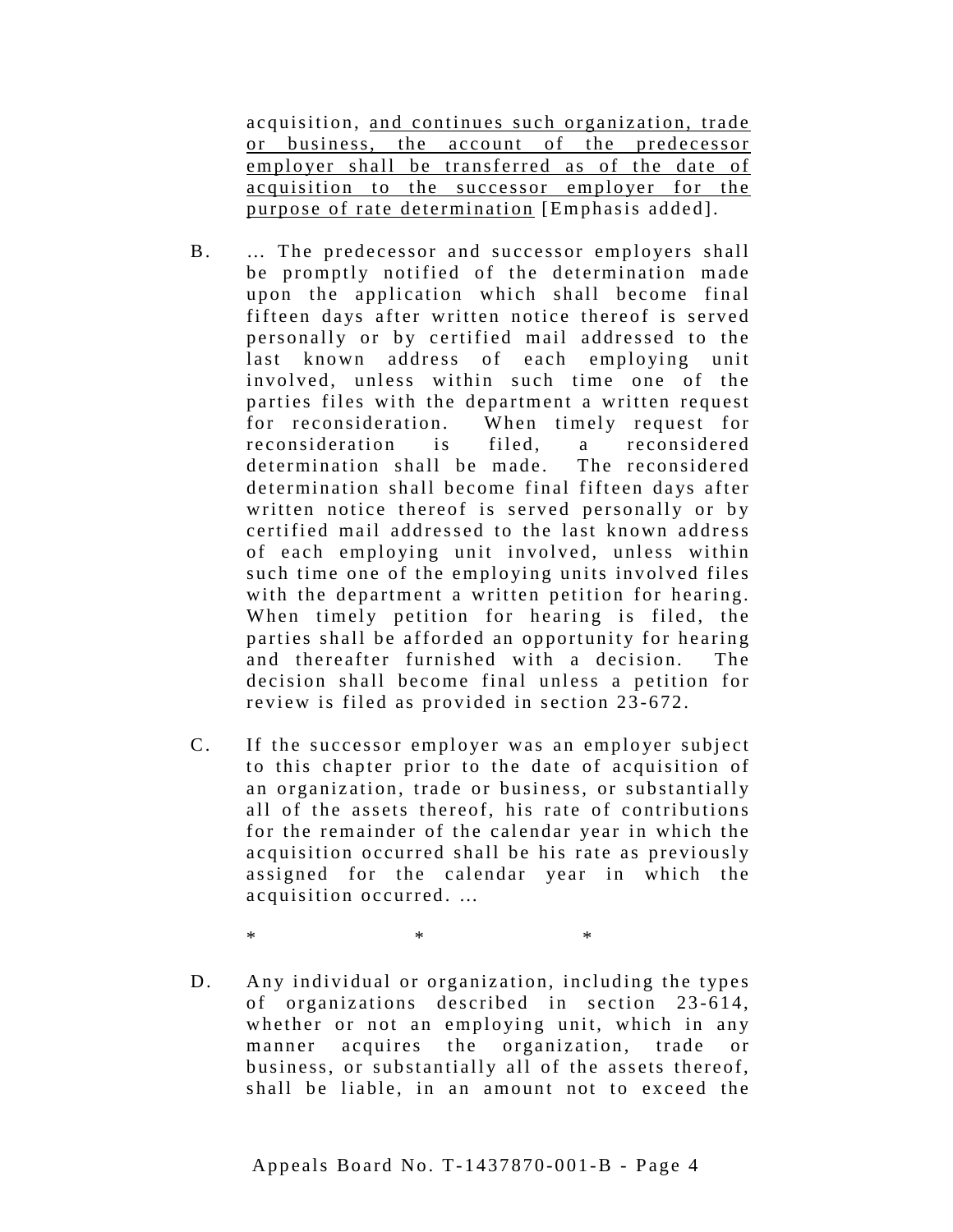reasonable value, as determined by the department, of the organization, trade, business or assets acquired, for any contributions, interest and penalties due or accrued and unpaid by such predecessor employer, except that the department may waive the successor's liability for such unpaid amounts if a determination that the predecessor was subject to this chapter had not been made as provided in section 23-724 prior to the date of acquisition, and such liability on the part of the successor would be against equity and good conscience.

Arizona Administrative Code, Section R6-3-1703(C), provides as follows:

C. Report of changes. Each employer as defined in A.R.S. § 23-613 shall promptly notify the Department in writing of any change in its business operations. Changes include: the acquisition or disposal of all or any part of the business operations or assets; a change in business name or address; bankruptcy or receivership; or any other change pertaining to the operation or ownership of the business operations. The notification shall include the date of change, and the name, address, and telephone number of the person, firm, corporation or official placed in charge of the organization, trade or assets of the business.

Arizona Administrative Code, Section R6-3-1713, provides in pertinent part as follows:

- A . General
	- 1. The manner in which an organization, trade or business is acquired or succeeded to is not determinative of successor status. Business may be acquired or succeeded to "in any manner" which includes, but is not limited to, acquisition by purchase, lease, repossession, bankruptcy proceedings, default, or through the transfer of a third party.
	- 2. An "organization, trade or business" as used in A.R.S. §§ 23-613 and 23-733(A) through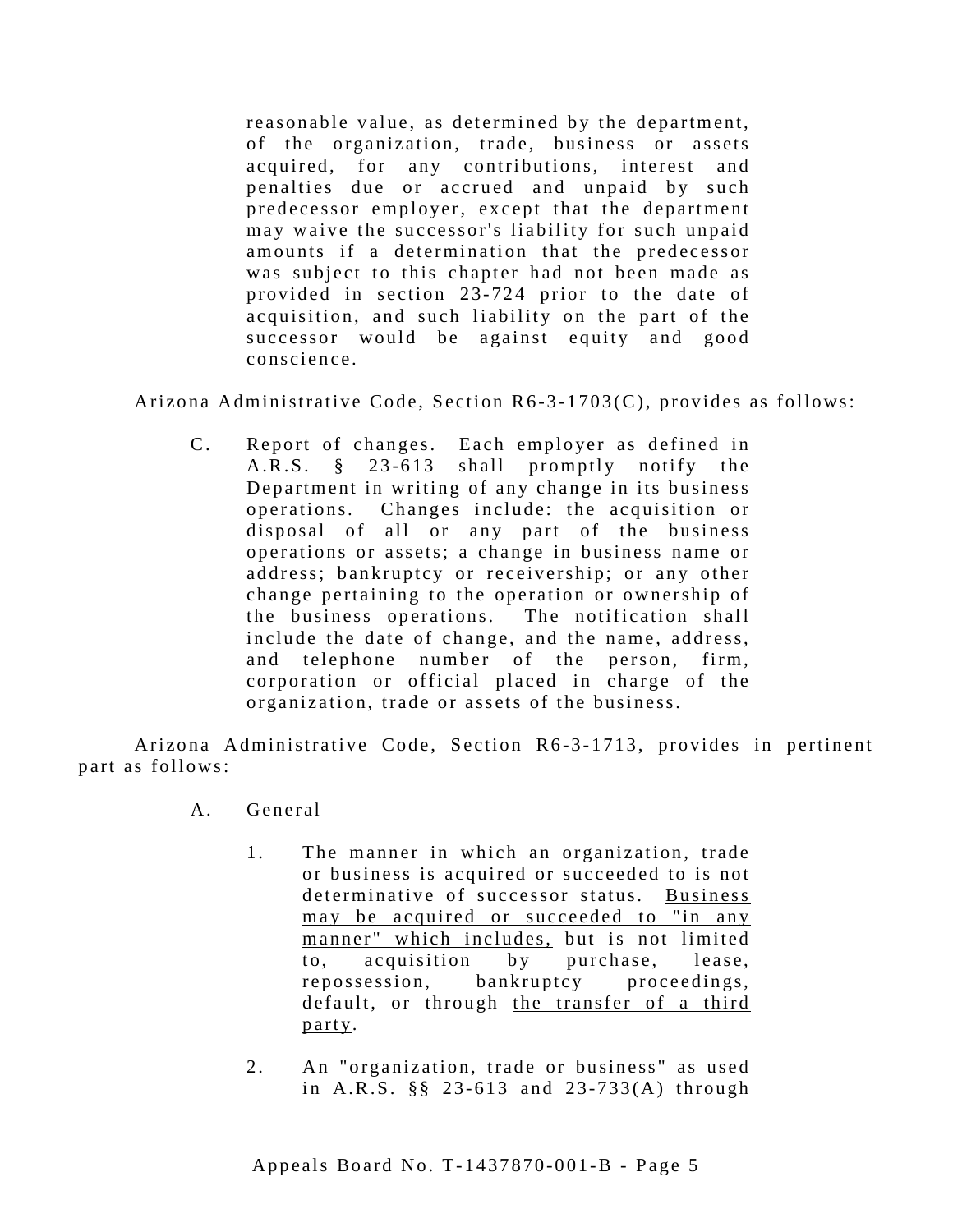(D) is acquired if the factors of an employer's organization, trade or business succeeded to are sufficient to constitute an entire existing operating business unit as distinguished from the acquisition of merely dry assets from which a new business may be built. The question of whether an organization, trade or business is acquired is determined from all the factors of the particular case. Among the factors to be considered are:

- a. The place of business
- b. The trade name
- c. The staff of employees
- d. The customers
- e. The goodwill
- f. The inventory
- g. The accounts receivable/accounts payable
- h. The tools and fixtures
- i. Other assets.
- 3. For the purpose of determining successorship status under A.R.S.  $\S$   $\S$  23-613(A)(3) and 23-733(A) or (B), an individual or employing unit who in any manner acquires or succeeds to all or a part of an organization, trade or business from an employer as defined in A.R.S. § 23-613 shall be deemed the successor employer provided the organization, trade or business is continued. Continuation of the organization, trade or business shall be presumed if the normal business activity was not interrupted for more than 30 days before or after the date of transfer. … [Emphasis added].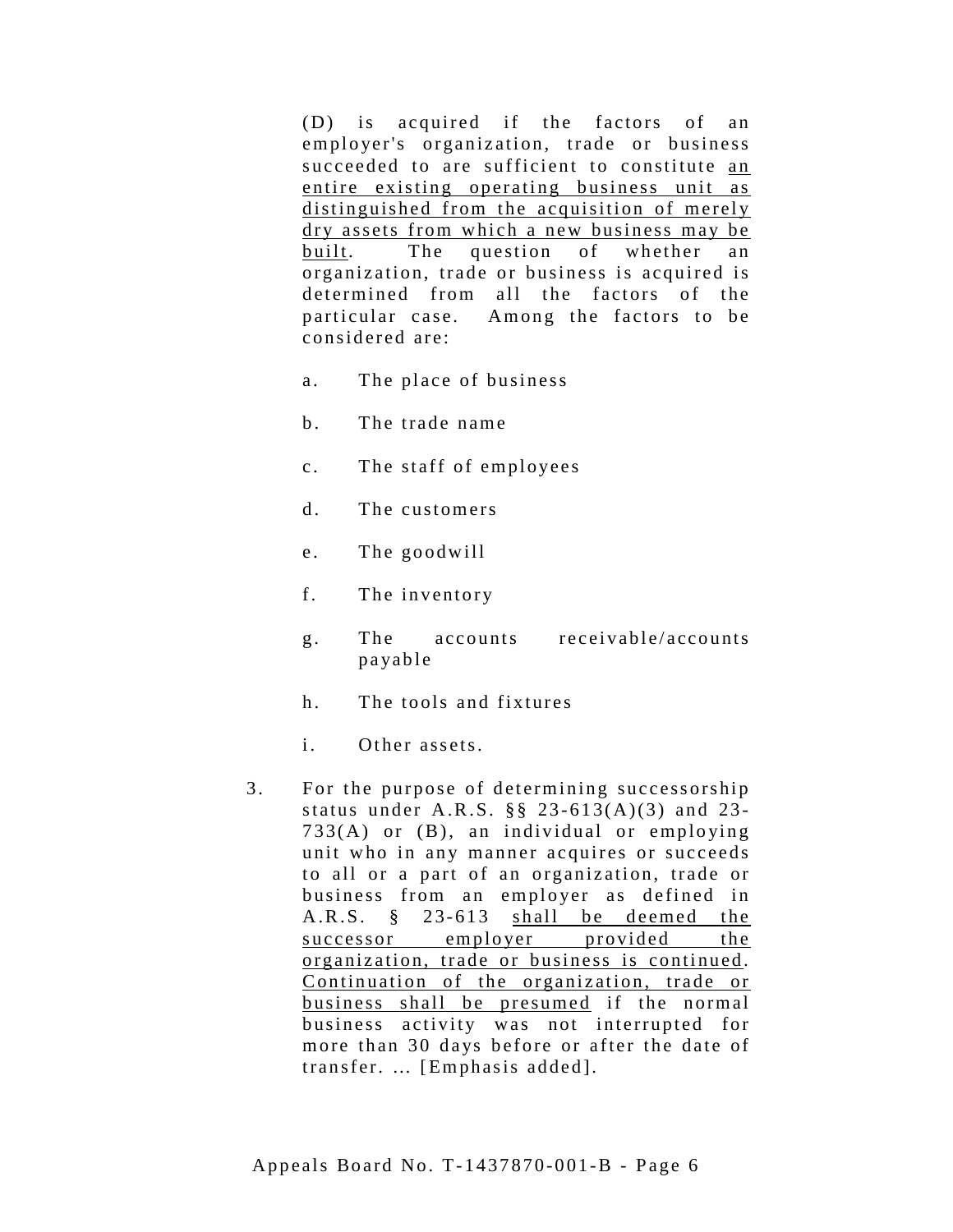- B. Special provisions
	- 1. An individual or employing unit shall be determined a successor under the provisions of A.R.S. § 23-733(A) and receive the experience rating account of the predecessor when the organization, trade or business acquired or succeeded to constitutes all of the predecessor's employment generating enterprise upon which the experience rating account was primarily established without regard to those factors retained by the predecessor which represent:
		- a. Exempt employment; or
		- b. Employment necessary for the liquidation of the trade or business; or
		- c. Employment arising from the activities establishing another trade or business; o r
		- d. Employment as a result of an organization, trade or business succeeded to or acquired within two calendar days of the date of transfer of the enterprise upon which the experience rating account is based.
			- $*$  \*  $*$  \*  $*$
- C. Transfer of entire business
	- 1. When the Department determines that an individual or employing unit is a successor and shall inherit the experience rating account of the predecessor as provided in A.R.S.  $\S$  23-733(A), the determination shall be subject to the same provisions as determinations made in accordance with A.R.S. § 23 -724.
	- 2. When the experience rating account is transferred to the successor, the successor's account shall be charged with benefits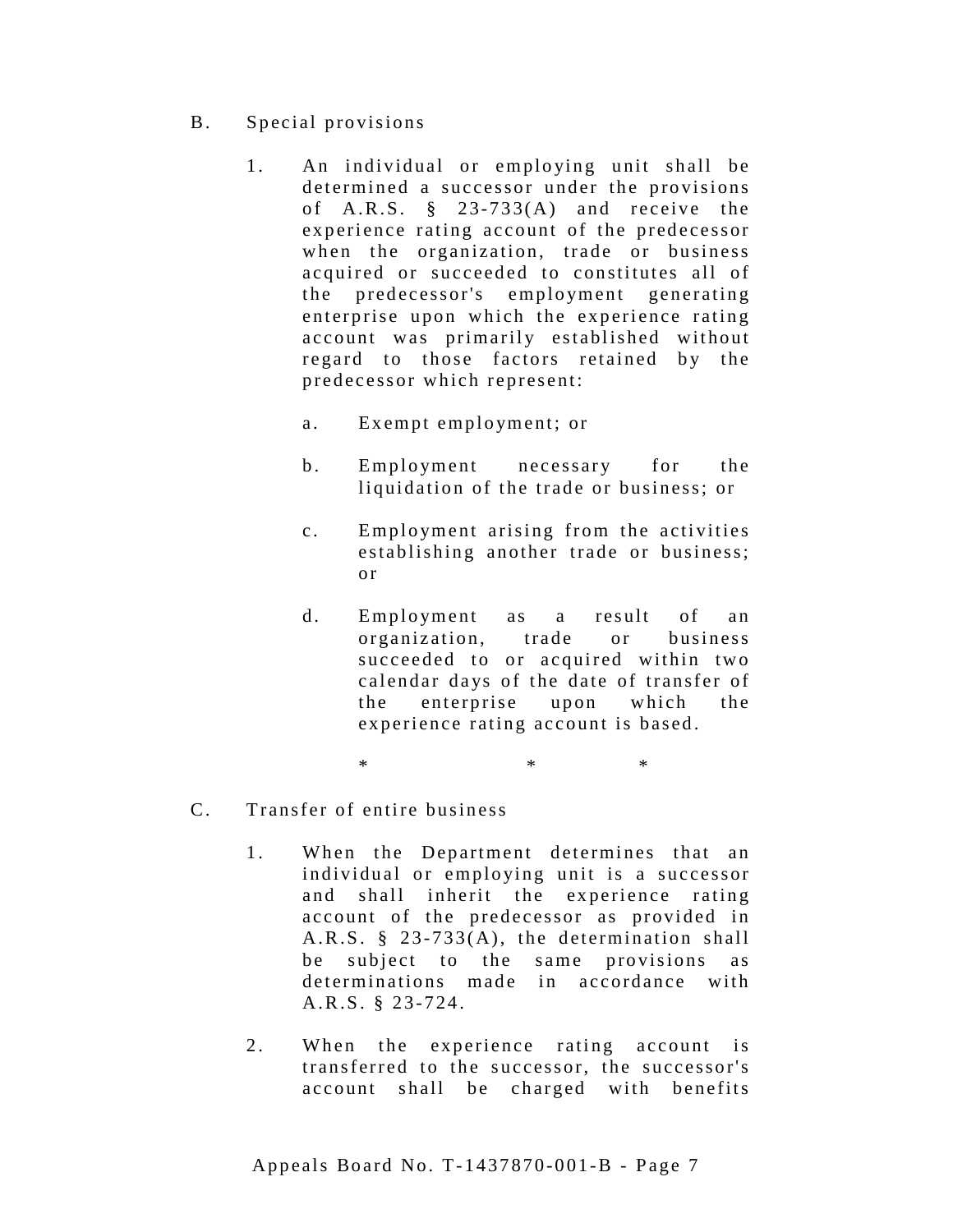determined chargeable as a result of the employment in the organization, trade or business acquired, and the successor's contribution rate shall be determined in accordance with  $A.R.S. \S 23-733(C)$  for the calendar year beginning on the date of acquisition.

 $*$   $*$   $*$ 

- E. Liability for predecessor's debt
	- 1. Notwithstanding subsections (A) and (B) above, when an individual or employing unit in any manner succeeds to or acquires the organization, trade or business, or substantially all of the assets of an employer as defined in A.R.S. § 23 - 613, the successor shall be equally liable along with the predecessor for the contributions, interest and penalties due or accrued and unpaid by the predecessor as provided in  $A.R.S. \$ § 23-733(D).

Here, the only issue to be resolved is whether "TMS" was properly determined to be a successor employer, causing the experience rating account of #### to be transferred to "TMS". The evidence establishes that despite acquiring the business through a third-party lender, the transfer of ####'s business to "TMS" was of substantially all the assets of a liable employer. Analysis of the factors constituting acquisition or transfer of a business clearly supports this conclusion.

The tests for successor transition are set forth in A.R.S.  $\S$  23-733(A), and are supplemented by implementation factors in Arizona Administrative Code, Section R6-3-1713, and by case law including *Levy v. Arizona Department of Economic Security*, 132 Ariz. 1, 643 P.2d 704 (1982). Specifically, other factors that are considered in determining if a business has been acquired or succeeded to include the continuity of management, ownership, employees, or procedures; change of identity, capacity to continue a similar business; and interruption of the business during the transfer.

We conclude that there was a continuity of ownership and management between the two corporations. Both corporations operated in the architectural sheet metal trade. The business continued operating without interruption after the acquisition date.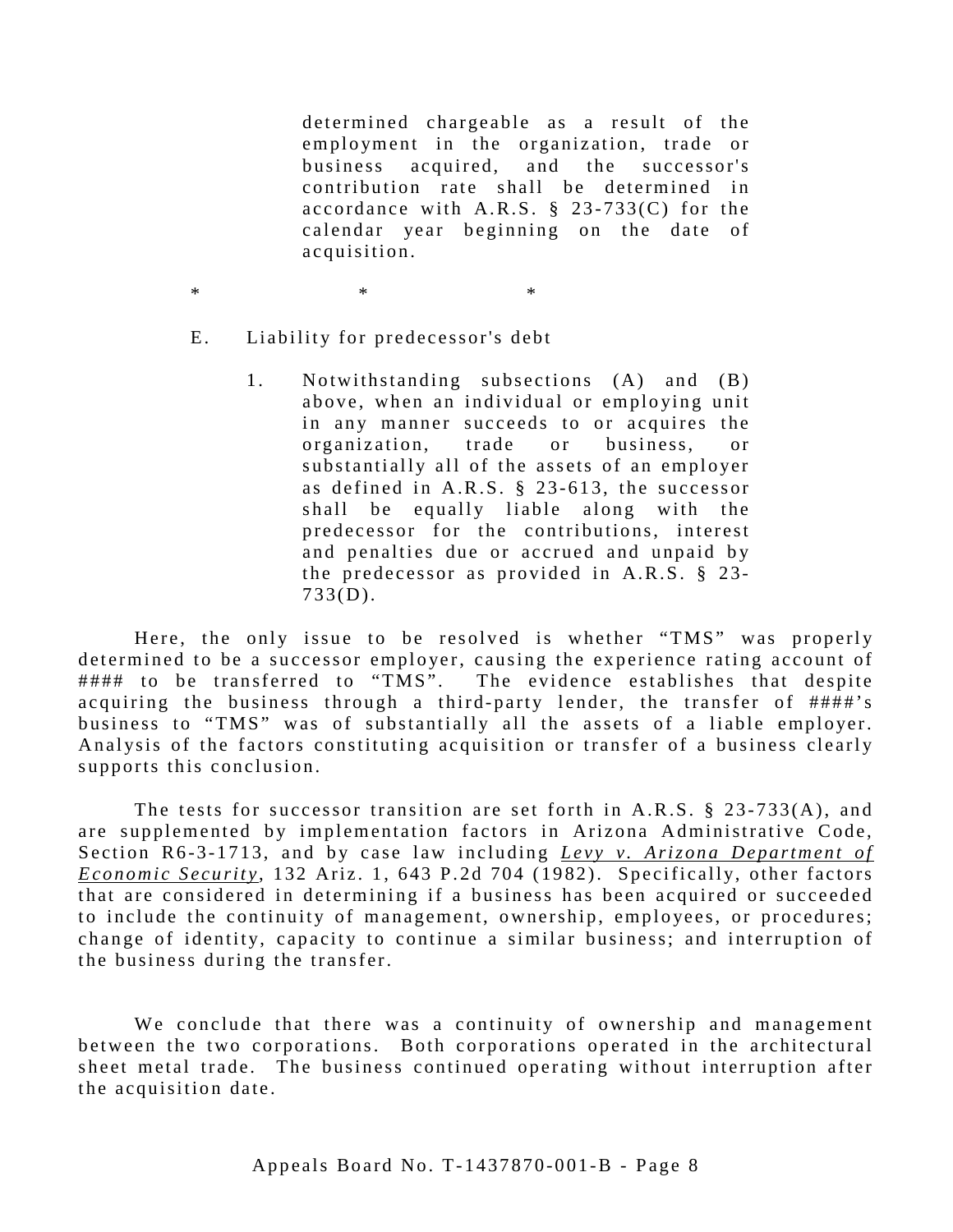We also conclude that "TMS" acquired substantially all of the assets previously held by ####. Included in the acquisition was the temporary use of the place of business, 44 out of 56 employees, customers, unfinished projects, goodwill, tools, and fixtures. These factors support a finding consistent with successorship because "TMS" continued the business that the predecessor, ####, had operated.

Therefore, we find that the transfer of ####' experience rating account to "TMS" is required. We conclude "TMS" has not presented sufficient evidence to refute the Department's finding of successor status. Accordingly,

THE APPEALS BOARD **AFFIRMS** the Department's Reconsidered Determination dated November 18, 2013, regarding the successor status of the Employer.

The experience rating account of #### was properly transferred to "TMS".

DATED: 2/23/2015

### APPEALS BOARD

Day R. B laster

GARY R. BLANTON, Chairman anet L. Feltz

JANET L. FELTZ, Member

Dam G.

WILLIAM G. DADE, Member

\_\_\_\_\_\_\_\_\_\_\_\_\_\_\_\_\_\_\_\_\_\_\_\_\_\_\_\_\_\_\_\_\_\_\_\_\_\_\_\_\_\_\_\_\_\_\_\_\_\_\_\_\_\_\_\_\_\_\_\_\_\_\_\_\_\_\_\_\_\_\_\_\_\_\_\_\_\_\_\_\_\_\_\_\_

Equal Opportunity Employer/Program • Under Titles VI and VII of the Civil Rights Act of 1964 (Title VI & VII), and the Americans with Disabilities Act of 1990 (ADA), Section 504 of the Rehabilitation Act of 1973, the Age Discrimination Act of 1975, and Title II of the Genetic Information Nondiscrimination Act (GINA) of 2008, the Department prohibits discrimination in admissions, programs, services, a ctivities, or employment based on race, color, religion, sex, national origin, age, disability, genetics and retaliation. The Department must make a reasonable accommodation to allow a person with a disability to take part in a program, service or activity . For example, this means if necessary, the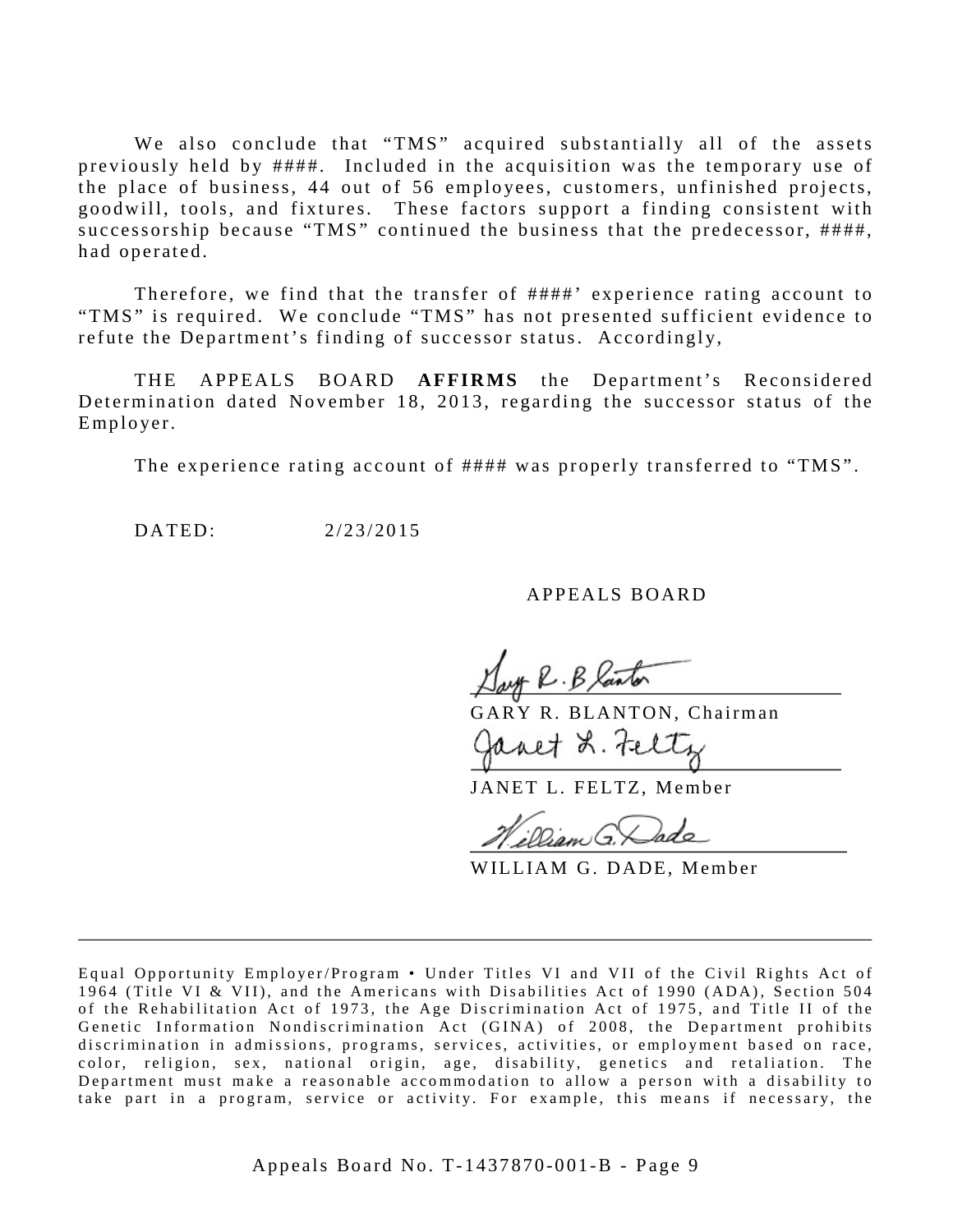Department must provide sign language interpreters for people who are deaf, a wheelchair accessible location, or enlarged print materials. It also means that the Department will take any other reasonable action that allows you to take part in and understand a program or activity, including making reasonable changes to an activity. If you believe that you will not be able to understand or take part in a program or activity because of your disability, please let us know of your disability needs in advance if at all possible. To request this document in alternative format or for further information about this policy, please contact the Appeals Board Chairman at (602) 771-9036; TTY/TDD Services: 7-1-1. • Free language assistance for DES services is available upon request.

### **HOW TO ASK FOR REVIEW OF THIS DECISION**

\_\_\_\_\_\_\_\_\_\_\_\_\_\_\_\_\_\_\_\_\_\_\_\_\_\_\_\_\_\_\_\_\_\_\_\_\_\_\_\_\_\_\_\_\_\_\_\_\_\_\_\_\_\_\_\_\_\_\_\_\_\_\_\_\_\_\_\_\_\_\_\_\_\_\_\_\_\_\_\_\_\_\_\_\_

- A. Within 30 calendar days after this decision is mailed to you, you may file a written request for review. We consider the request for review filed:
	- 1. On the date of its postmark, if mailed through the United States Postal Service (USPS).
		- If there is no postmark, the postage meter-mark on the envelope in which it is received.
		- If not postmarked or postage meter-marked or if the mark is not readable, on the date entered on the document as the date of completion.
	- 2. On the date it is received by the Department, if not sent by USPS.

You may send requests for review to the Appeals Board, 1951 W. Camelback Road, Suite 465, Phoenix, AZ, 85015, or to any public assistance office in Arizona. You may also file a written request for review in person at the above locations.

- B. You may represent yourself or have someone represent you. If you pay your representative, that person either must be a licensed Arizona attorney or must be supervised by one. Representatives are not provided by the Department.
- C. Your request for review must be in writing, signed by you or your representative and filed on time. The request for review must also include a written statement which:
	- 1. explains why the Appeals Board decision is wrong,
	- 2. cites the record, rules and other authority, and
	- 3. refers to specific hearing testimony and evidence.
- D. If you need more time to file a request for review, you must apply to the Appeals Board before the appeal deadline and show good cause.

# **Call the Appeals Board at (602) 771-9036 with any questions**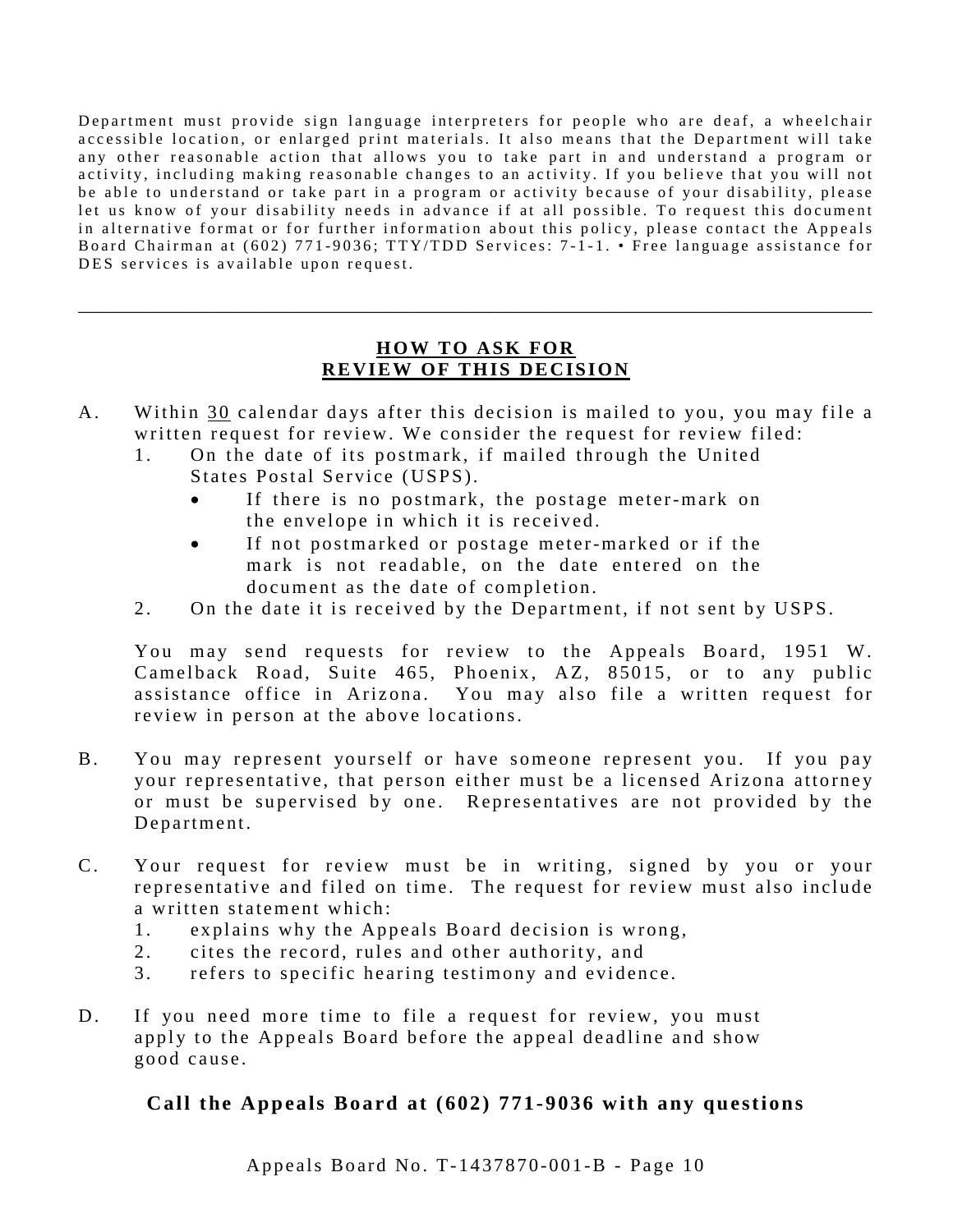A copy of the foregoing was mailed on 2/23/2015 to:

\_\_\_\_\_\_\_\_\_\_\_\_\_\_\_\_\_\_\_\_\_\_\_\_\_\_\_\_\_\_\_\_\_\_\_\_\_\_\_\_\_\_\_\_\_\_\_\_\_\_\_\_\_\_\_\_\_\_\_\_\_\_\_\_\_\_\_\_\_\_\_\_\_\_\_\_\_\_\_\_\_\_\_

- $(x)$  Er: ##### Acct. No: ##### - 000
- (x) ELI D GOLOB ASSISTANT ATTORNEY GENERAL CFP/CLA 1275 W WASHINGTON PHOENIX, AZ 85007 -2926 SITE CODE 040A
- (x) LULU B GUSS CHIEF OF TAX EMPLOYMENT ADMINISTRATION P O BOX 6028 PHOENIX, AZ 85005 -6028 SITE CODE 911B
- $\text{By:}\quad \text{LS}$ For The Appeals Board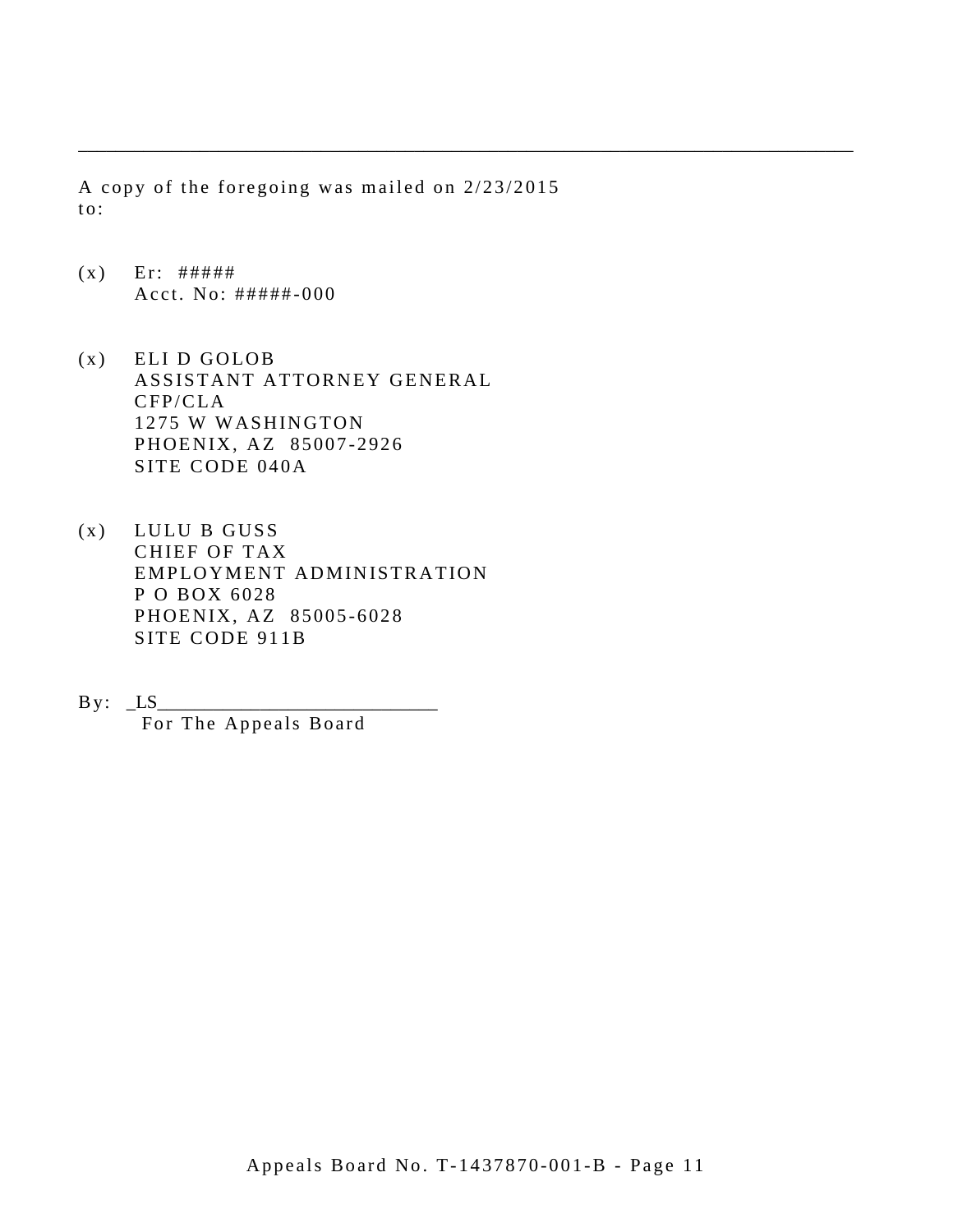**Arizona Department of Economic Security Appeals Board**<br> **Economic Security** 



Appeals Board No. T- 1435179 -001 -B \_\_\_\_\_\_\_\_\_\_\_\_\_\_\_\_\_\_\_\_\_\_\_\_\_\_\_\_\_\_\_\_\_\_\_\_\_\_\_\_\_\_\_\_\_\_\_\_\_\_\_\_\_\_\_\_\_\_\_\_\_\_\_\_\_\_\_\_\_\_\_\_\_\_\_\_\_\_\_\_\_\_\_\_

##### STATE OF ARIZONA E S A TAX UNIT ℅ ELI GOLOB ASST ATTORNEY GENERAL CFP/CLA 1275 W WASHINGTON ST SC 040A PHOENIX, AZ 85007 -2926

Employer Department

### **IMPORTANT --- THIS IS THE APPEALS BOARD'S DECISION**

The Department of Economic Security provides language assistance free of charge. For assistance in your preferred language, please call our Office of Appeals (602) 771 -9036 .

\_\_\_\_\_\_\_\_\_\_\_\_\_\_\_\_\_\_\_\_\_\_\_\_\_\_\_\_\_\_\_\_\_\_\_\_\_\_\_\_\_\_\_\_\_\_\_\_\_\_\_\_\_\_\_\_\_\_\_\_\_\_\_\_\_\_\_\_\_\_\_\_\_\_\_\_\_\_\_\_\_\_\_\_

### **IMPORTANTE --- ESTA ES LA DECISIÓN DEL APPEALS BOARD**

The Department of Economic Security suministra ayuda de los idiomas gratis. Para recibir ayuda en su idioma preferido, por favor comunicarse con la oficina de apelaciones (602) 771 - 9036 .

# **RIGHT TO FURTHER REVIEW BY THE APPEALS BOARD**

Under A.R.S. § 23 -672(F), the last date to file a request for review is **\*\*\* March 16, 2015 \*\*\*** .

### DECISION **DISMISSED**

THE **EMPLOYER,** through counsel, has asked to withdraw its petition for hearing under A.R.S. § 23-674(A) and Arizona Administrative Code, Section R6- $3 - 1502(A)$ .

The Appeals Board has jurisdiction in this matter under A.R.S. § 23 -724.

Arizona Administrative Code, Section R6-3-1502(A) provides in pertinent part:

> A. The Board or a hearing officer in the Department's Office of Appeals may informally dispose of an appeal or petition without further appellate review on the merits: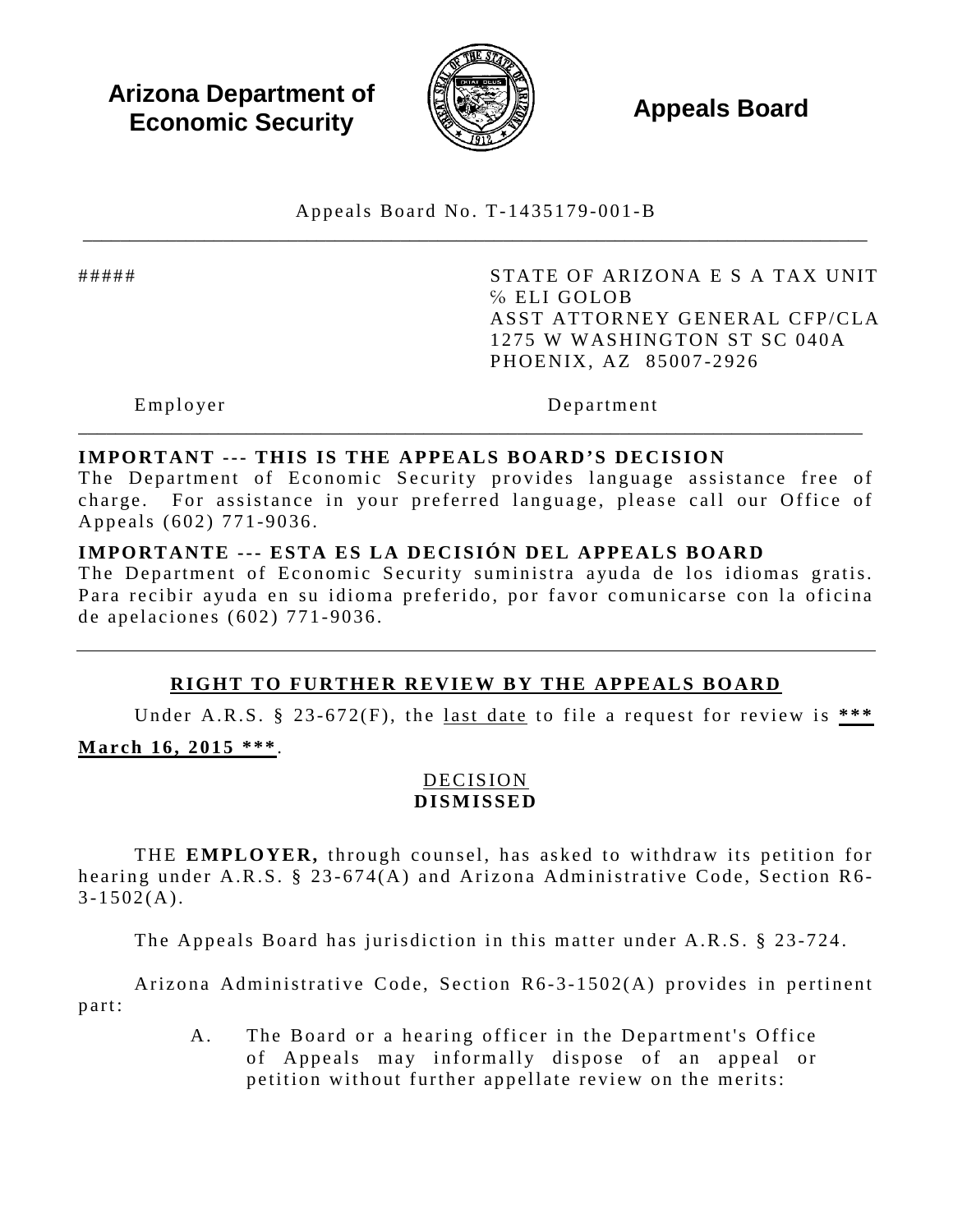1. By withdrawal, if the appellant withdraws the appeal in writing or on the record at any time before the decision is issued; ... [ Emphasis added].

THE APPEALS BOARD FINDS there is no reason to withhold granting the request. Accordingly,

THE APPEALS BOARD **DISMISSES** the request for hearing or petition. Any scheduled hearing is cancelled. This decision does not affect any agreement entered into between the Employer and the Department, either concurrently with the withdrawal or subsequent thereto.

DATED: 2/12/2015

### APPEALS BOARD

art R. B laster

GARY R. BLANTON, Chairman

Janet L. Feltz

JANET L. FELTZ, Member

ROBERT NALL, Acting Member

Equal Opportunity Employer/Program • Under Titles VI and VII of the Civil Rights Act of 1964 (Title VI & VII), and the Americans with Disabilities Act of 1990 (ADA), Section 504 of the Rehabilitation Act of 1973, the Age Discrimination Act of 1975, and Title II of the Genetic Information Nondiscrimination Act (GINA) of 2008, the Department prohibits discrimination in admissions, programs, services, activities, or employment based on race, color, religion, sex, national origin, age, disability, genetics and retaliation. The Department must make a reasonable accommodation to allow a person with a disability to take part in a program, service or activity. For example, this means if necessary, the Department must provide sign language interpreters for people who are deaf, a wheelchair accessible location, or enlarged print materials. It also means that the Department will take any other reasonable action that allows you to take part in and understand a program or activity, including making reasonable changes to an activity. If you believe that you will not be able to understand or take part in a program or activity because of your disability, please let us know of your disability needs in advance if at all possible. To request this document in alternative format or for further information about this policy, please contact the Appeals Board Chairman at (602) 771-9036; TTY/TDD Services: 7-1-1. • Free language assistance for DES services is available upon request.

\_\_\_\_\_\_\_\_\_\_\_\_\_\_\_\_\_\_\_\_\_\_\_\_\_\_\_\_\_\_\_\_\_\_\_\_\_\_\_\_\_\_\_\_\_\_\_\_\_\_\_\_\_\_\_\_\_\_\_\_\_\_\_\_\_\_\_\_\_\_\_\_\_\_\_\_\_\_\_\_\_\_\_\_\_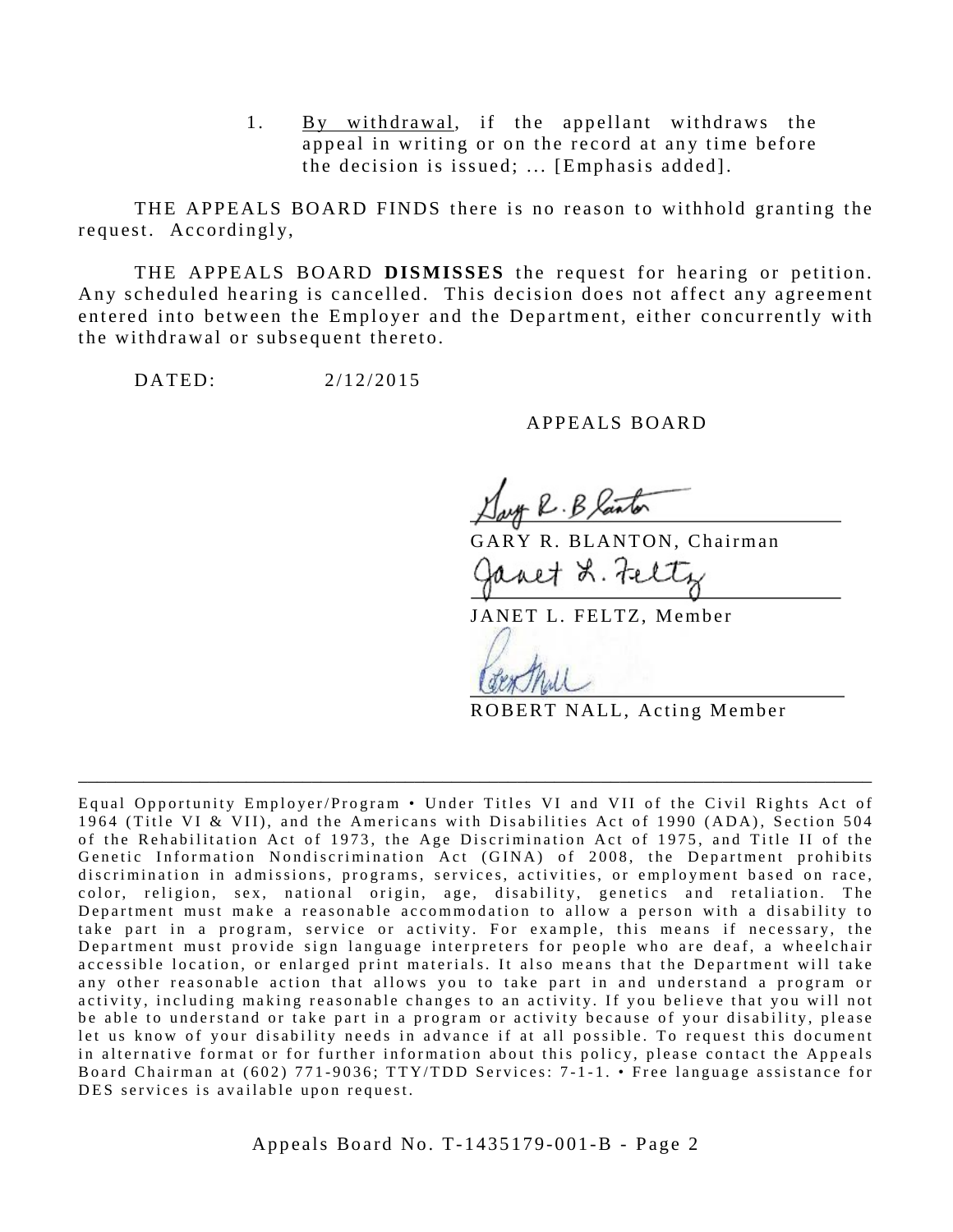# **HOW TO ASK FOR REVIEW OF THIS DECISION**

\_\_\_\_\_\_\_\_\_\_\_\_\_\_\_\_\_\_\_\_\_\_\_\_\_\_\_\_\_\_\_\_\_\_\_\_\_\_\_\_\_\_\_\_\_\_\_\_\_\_\_\_\_\_\_\_\_\_\_\_\_\_\_\_\_\_\_\_\_\_\_\_\_\_\_\_\_\_\_\_\_\_\_\_\_

- A. Within 30 calendar days after this decision is mailed to you, you may file a written request for review. We consider the request for review filed:
	- 1. On the date of its postmark, if mailed through the United States Postal Service (USPS).
		- If there is no postmark, the postage meter-mark on the envelope in which it is received.
		- If not postmarked or postage meter-marked or if the mark is not readable, on the date entered on the document as the date of completion.
	- 2. On the date it is received by the Department, if not sent by USPS.

You may send requests for review to the Appeals Board, 1951 W. Camelback Road, Suite 465, Phoenix, AZ, 85015, or to any public assistance office in Arizona. You may also file a written request for review in person at the above locations.

- B. You may represent yourself or have someone represent you. If you pay your representative, that person either must be a licensed Arizona attorney or must be supervised by one. Representatives are not provided by the Department.
- C. Your request for review must be in writing, signed by you or your representative and filed on time. The request for review must also include a written statement which:
	- 1. explains why the Appeals Board decision is wrong,
	- 2. cites the record, rules and other authority, and
	- 3. refers to specific hearing testimony and evidence.
- D. If you need more time to file a request for review, you must apply to the Appeals Board before the appeal deadline and show good cause.

**Call the Appeals Board at (602) 771-9036 with any questions.** \_\_\_\_\_\_\_\_\_\_\_\_\_\_\_\_\_\_\_\_\_\_\_\_\_\_\_\_\_\_\_\_\_\_\_\_\_\_\_\_\_\_\_\_\_\_\_\_\_\_\_\_\_\_\_\_\_\_\_\_\_\_\_\_\_\_\_\_\_\_\_\_\_\_\_\_\_\_\_\_\_\_\_\_\_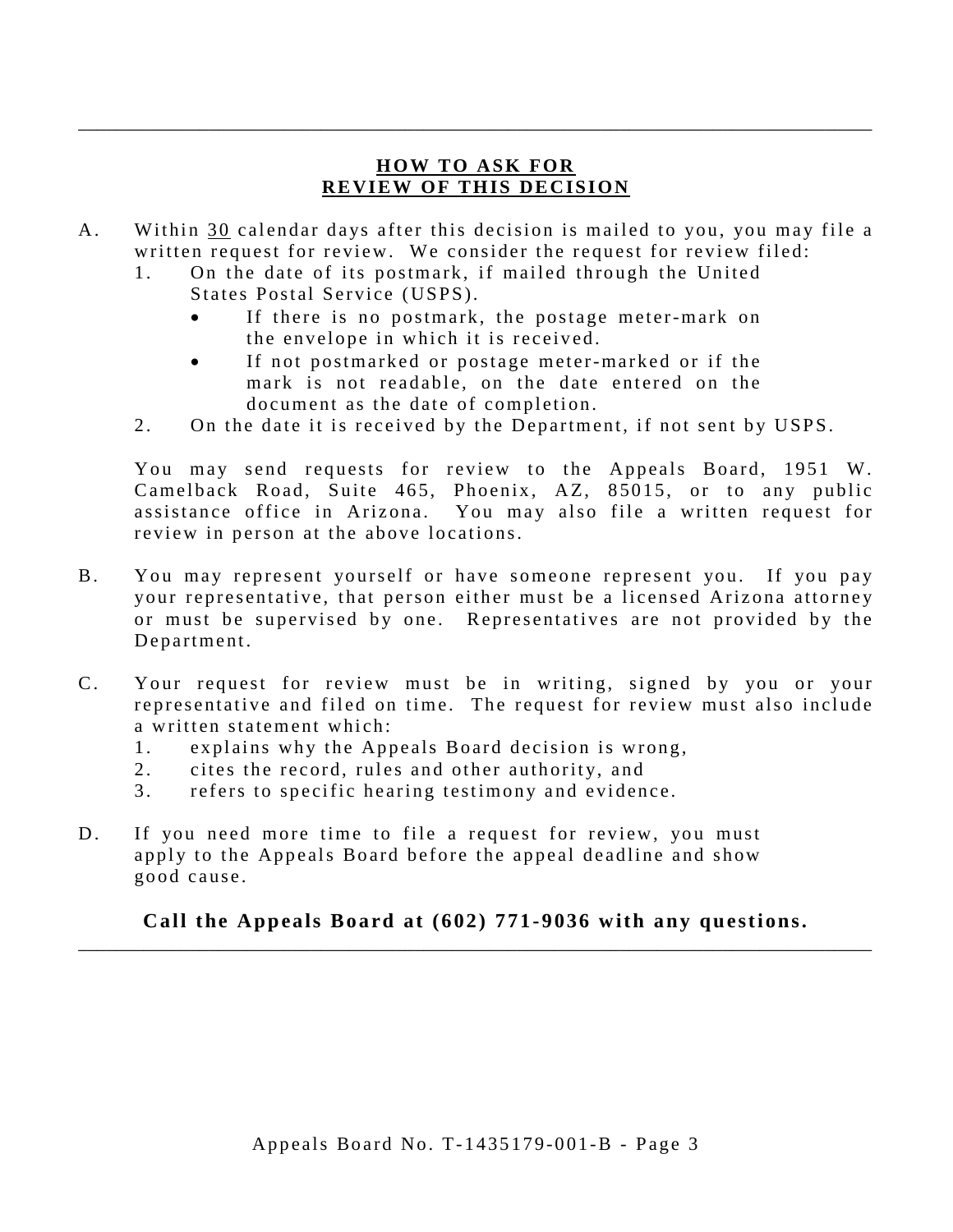A copy of the foregoing was mailed on 2/12/2015 to:

Er: ##### Acct. No: ##### - 000

- $(x)$  ######
- (x) ELI D GOLOB ASSISTANT ATTORNEY GENERAL CFP/CLA 1275 W WASHINGTON – SITE CODE 040A PHOENIX, AZ 85007 -2926
- (x) LULU B GUSS, CHIEF OF TAX EMPLOYMENT ADMINISTRATION P O BOX 6028 - SITE CODE 911B PHOENIX, AZ 85005 -6028
- $By: \_RR$ For The Appeals Board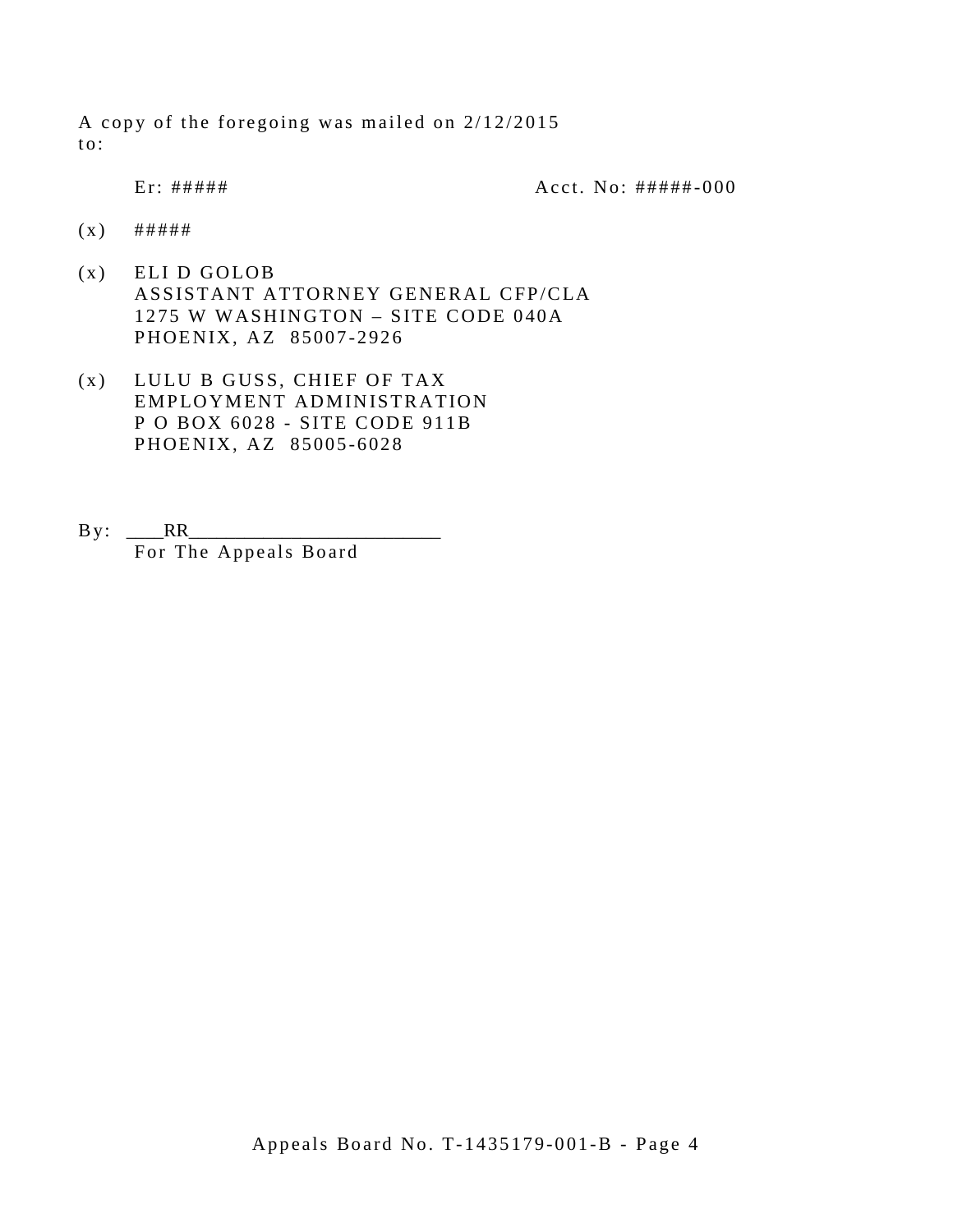**Arizona Department of Economic Security Appeals Board**<br> **Economic Security** 



Appeals Board No. T- 1435170 -001 -B \_\_\_\_\_\_\_\_\_\_\_\_\_\_\_\_\_\_\_\_\_\_\_\_\_\_\_\_\_\_\_\_\_\_\_\_\_\_\_\_\_\_\_\_\_\_\_\_\_\_\_\_\_\_\_\_\_\_\_\_\_\_\_\_\_\_\_\_\_\_\_\_\_\_\_\_\_\_\_\_\_\_\_\_\_

##### STATE OF ARIZONA E S A TAX UNIT ℅ ELI GOLOB ASST ATTORNEY GENERAL CFP/CLA 1275 W WASHINGTON ST SC 040A PHOENIX, AZ 85007 -2926

Employer Department

# **IMPORTANT --- THIS IS THE APPEALS BOARD'S DECISION**

The Department of Economic Security provides language assistance free of charge. For assistance in your preferred language, please call our Office of Appeals (602) 771 -9036 .

\_\_\_\_\_\_\_\_\_\_\_\_\_\_\_\_\_\_\_\_\_\_\_\_\_\_\_\_\_\_\_\_\_\_\_\_\_\_\_\_\_\_\_\_\_\_\_\_\_\_\_\_\_\_\_\_\_\_\_\_\_\_\_\_\_\_\_\_\_\_\_\_\_\_\_\_\_\_\_\_\_\_\_\_\_

### **IMPORTANTE --- ESTA ES LA DECISIÓN DEL APPEALS BOARD**

The Department of Economic Security suministra ayuda de los idiomas gratis. Para recibir ayuda en su idioma preferido, por favor comunicarse con la oficina de apelaciones (602) 771 - 9036 .

# **RIGHT TO FURTHER REVIEW BY THE APPEALS BOARD**

Under A.R.S. § 23 -672(F), the last date to file a request for review is **\*\*\*** 

**February 5, 2015 \*\*\***.

# DECISION **DISMISSED**

THE **EMPLOYER** has asked to withdraw its petition for hearing under A.R.S. § 23-674(A) and Arizona Administrative Code, Section R6-3-1502(A).

The Appeals Board has jurisdiction in this matter under A.R.S. § 23-724.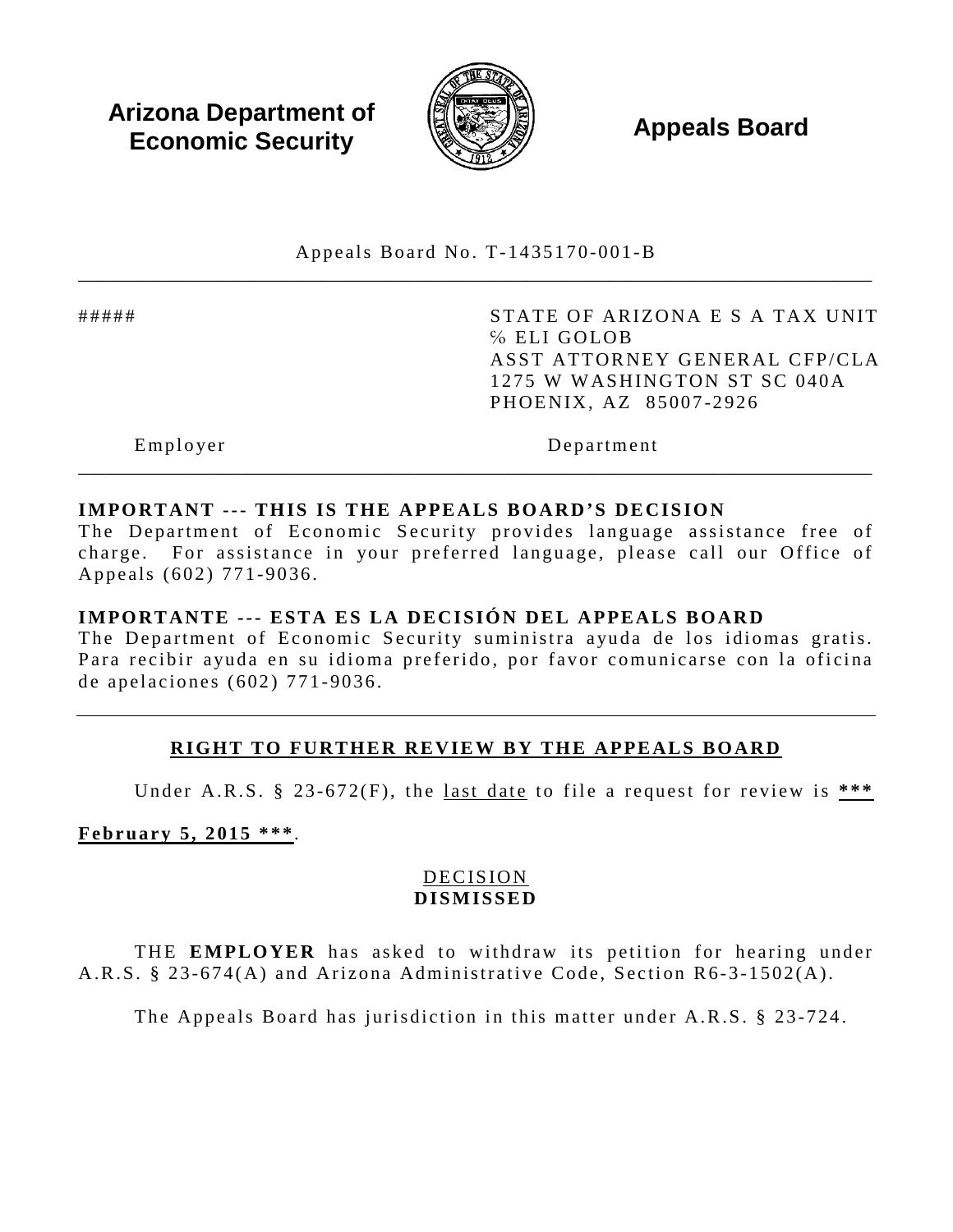Arizona Administrative Code, Section R6 -3 - 1502(A), provides in pertinent part:

- A. The Board or a hearing officer in the Department's Office of Appeals may informally dispose of an appeal or petition without further appellate review on the merits:
	- 1. By withdrawal, if the appellant withdraws the appeal in writing or on the record at any time before the decision is issued; ... (emphasis added).

At the December 9, 2014 Appeals Board hearing, following a prehearing conference, the Employer requested to withdraw its petition.

THE APPEALS BOARD FINDS there is no reason to withhold granting the request. Accordingly,

THE APPEALS BOARD **DISMISSES** the petition. The scheduled hearing is cancelled.

This decision does not affect any agreement entered into between the Employer and the Department.

DATED: 1/6/2015

### APPEALS BOARD

GARY R. BLANTON, Chairman

Ganet L. tel

JANET L. FELTZ, Member Exic T. Schwary

ERIC T. SCHWARZ, Acting Member

\_\_\_\_\_\_\_\_\_\_\_\_\_\_\_\_\_\_\_\_\_\_\_\_\_\_\_\_\_\_\_\_\_\_\_\_\_\_\_\_\_\_\_\_\_\_\_\_\_\_\_\_\_\_\_\_\_\_\_\_\_\_\_\_\_\_\_\_\_\_\_\_\_\_\_\_\_\_\_\_\_\_\_\_\_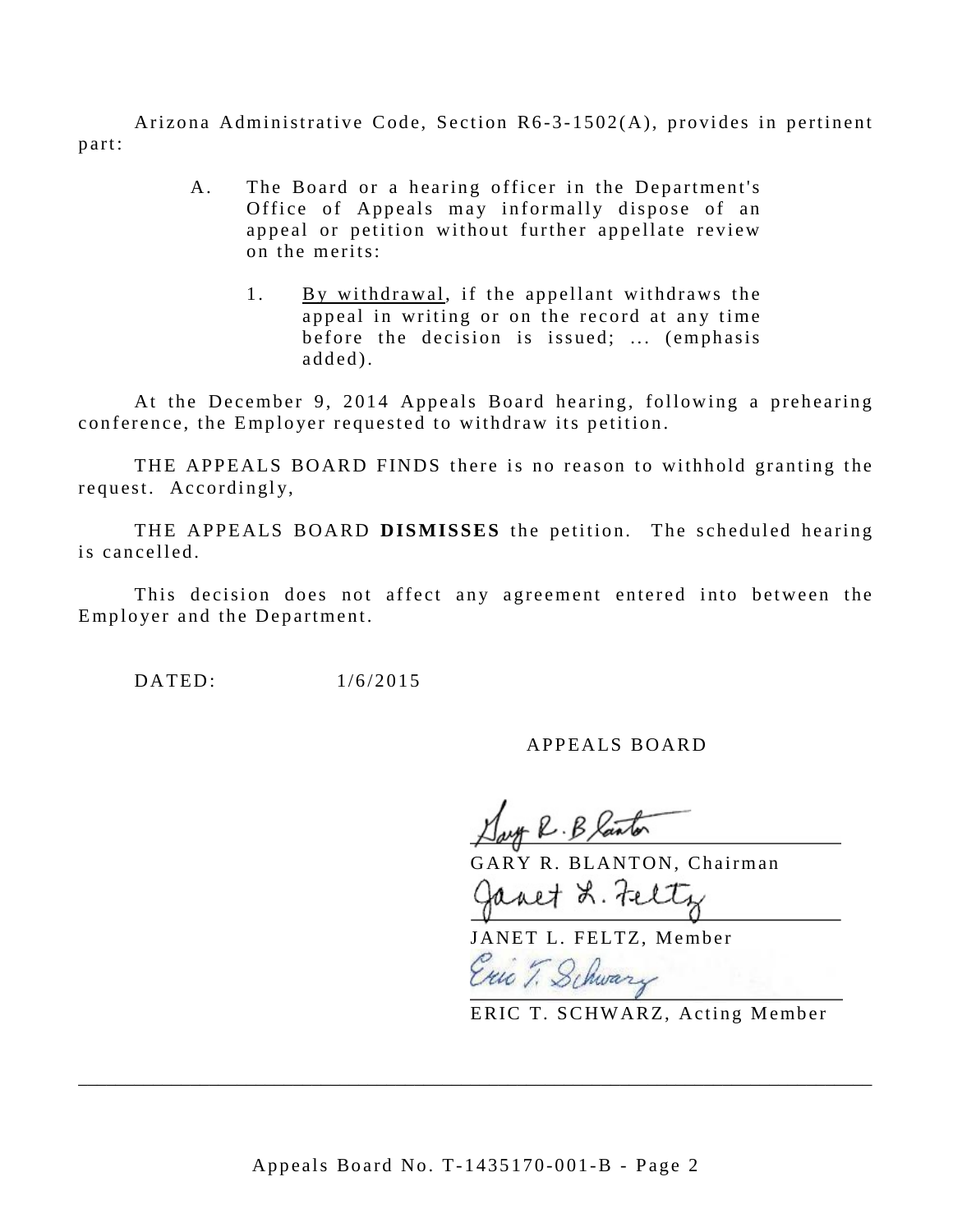Equal Opportunity Employer/Program • Under Titles VI and VII of the Civil Rights Act of 1964 (Title VI & VII), and the Americans with Disabilities Act of 1990 (ADA), Section 504 of the Rehabilitation Act of 1973, the Age Discrimination Act of 1975, and Title II of the Genetic Information Nondiscrimination Act (GINA) of 2008, the Department prohibits discrimination in admissions, programs, services, activities, or employment based on race, color, religion, sex, national origin, age, disability, genetics and retaliation. The Department must make a reasonable accommodation to allow a person with a disability to take part in a program, service or activity. For example, this means if necessary, the Department must provide sign language interpreters for people who are deaf, a wheelchair accessible location, or enlarged print materials. It also means that the Department will take any other reasonable action that allows you to take part in and understand a program or activity, including making reasonable changes to an activity. If you believe that you will not be able to understand or take part in a program or activity because of your disability, please let us know of your disability needs in advance if at all possible. To request this document in alternative format or for further information about this policy, please contact the Appeals Board Chairman at (602) 771-9036; TTY/TDD Services: 7-1-1. • Free language assistance for DES services is available upon request.

### **HOW TO ASK FOR REVIEW OF THIS DECISION**

\_\_\_\_\_\_\_\_\_\_\_\_\_\_\_\_\_\_\_\_\_\_\_\_\_\_\_\_\_\_\_\_\_\_\_\_\_\_\_\_\_\_\_\_\_\_\_\_\_\_\_\_\_\_\_\_\_\_\_\_\_\_\_\_\_\_\_\_\_\_\_\_\_\_\_\_\_\_\_\_\_\_\_\_\_

- A. Within 30 calendar days after this decision is mailed to you, you may file a written request for review. We consider the request for review filed:
	- 1. On the date of its postmark, if mailed through the United States Postal Service (USPS).
		- If there is no postmark, the postage meter-mark on the envelope in which it is received.
		- If not postmarked or postage meter-marked or if the mark is not readable, on the date entered on the document as the date of completion.
	- 2. On the date it is received by the Department, if not sent by USPS.

You may send requests for review to the Appeals Board, 1951 W. Camelback Road, Suite 465, Phoenix, AZ, 85015, or to any public assistance office in Arizona. You may also file a written request for review in person at the above locations.

- B. You may represent yourself or have someone represent you. If you pay your representative, that person either must be a licensed Arizona attorney or must be supervised by one. Representatives are not provided by the Department.
- C. Your request for review must be in writing, signed by you or your representative and filed on time. The request for review must also include a written statement which:
	- 1. explains why the Appeals Board decision is wrong,
	- 2. cites the record, rules and other authority, and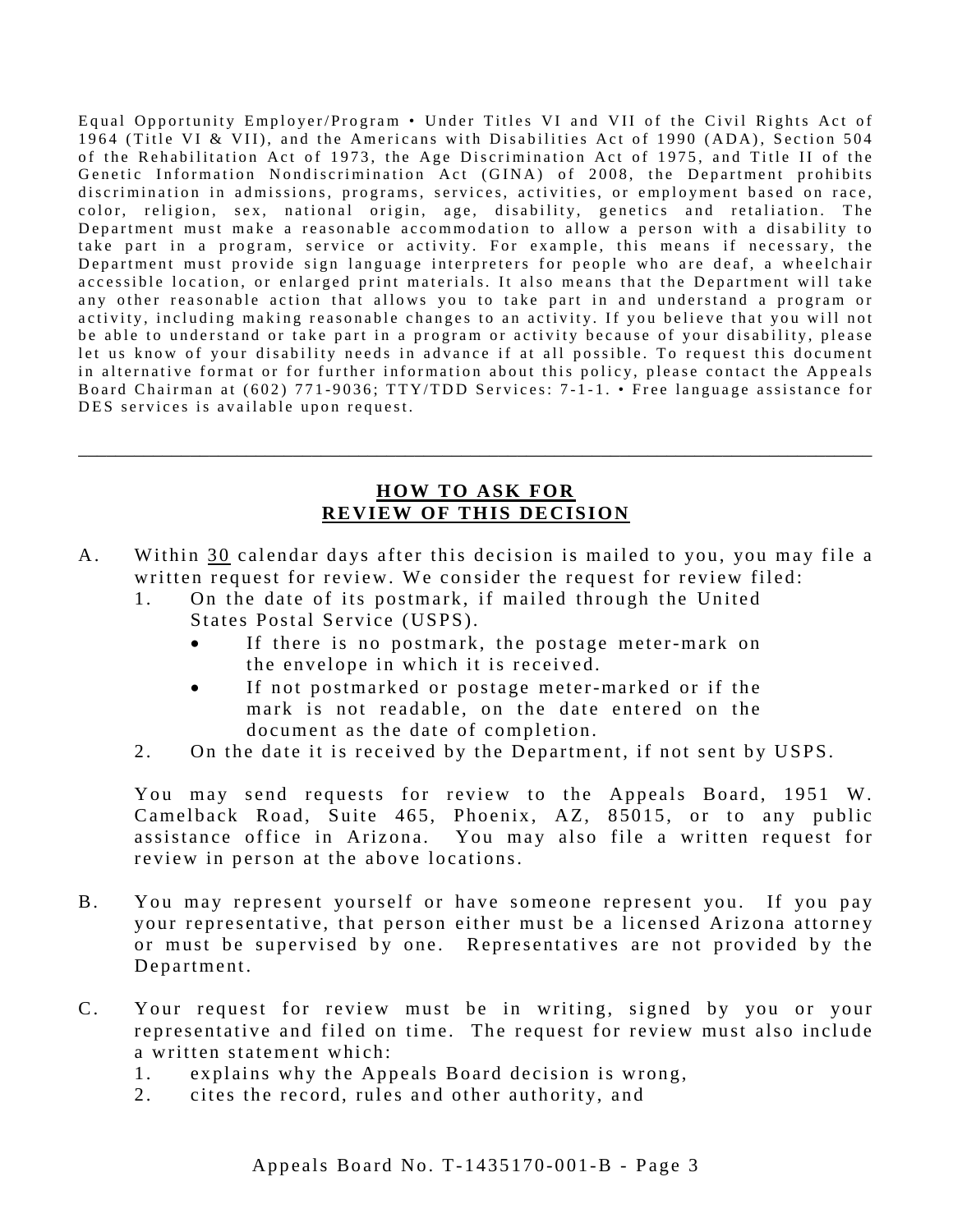- 3. refers to specific hearing testimony and evidence.
- D. If you need more time to file a request for review, you must apply to the Appeals Board before the appeal deadline and show good cause.

**Call the Appeals Board at (602) 771-9036 with any questions**

\_\_\_\_\_\_\_\_\_\_\_\_\_\_\_\_\_\_\_\_\_\_\_\_\_\_\_\_\_\_\_\_\_\_\_\_\_\_\_\_\_\_\_\_\_\_\_\_\_\_\_\_\_\_\_\_\_\_\_\_\_\_\_\_\_\_\_\_\_\_\_\_\_\_\_\_\_\_\_\_\_\_\_

A copy of the foregoing was mailed on 1/6/2015 to:

- $(x)$  Er: ##### Acct. No:  $\# \# \# \# \# \text{-}000$
- (x) ELI D GOLOB ASSISTANT ATTORNEY GENERAL CFP/CLA 1275 W WASHINGTON PHOENIX AZ 85007 -2926 SITE CODE 040A
- (x) LULU GUSS CHIEF OF TAX EMPLOYMENT ADMINISTRATION P O BOX 6028 PHOENIX, AZ 85005 -6028 SITE CODE 911B
- $By:$  RR

For The Appeals Board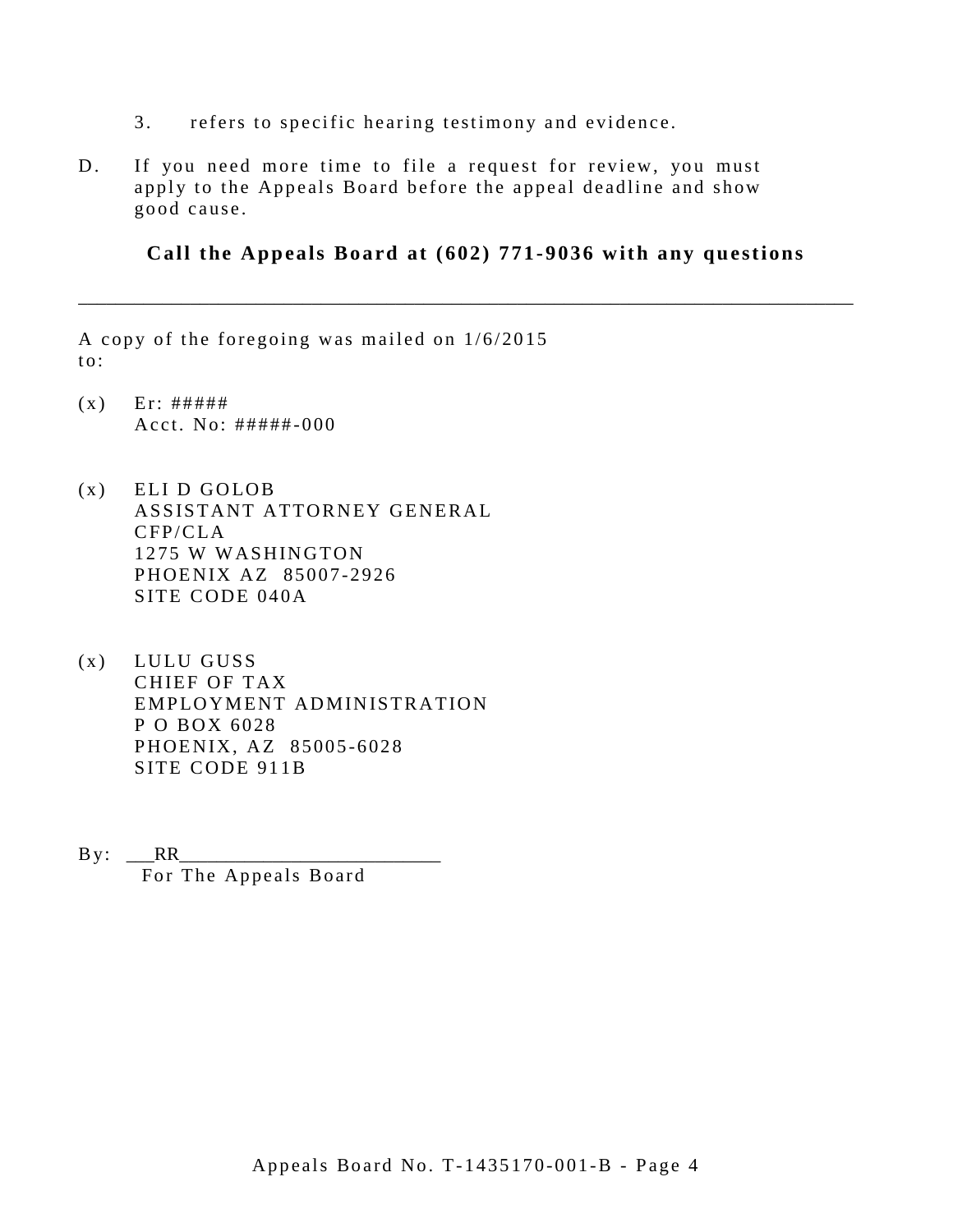**Arizona Department of Economic Security Appeals Board**<br> **Economic Security** 



Appeals Board No. T- 1416761 -001 -B \_\_\_\_\_\_\_\_\_\_\_\_\_\_\_\_\_\_\_\_\_\_\_\_\_\_\_\_\_\_\_\_\_\_\_\_\_\_\_\_\_\_\_\_\_\_\_\_\_\_\_\_\_\_\_\_\_\_\_\_\_\_\_\_\_\_\_\_\_\_\_\_\_\_\_\_\_\_\_\_\_\_\_\_

##### STATE OF ARIZONA E S A TAX UNIT ℅ ELI GOLOB ASST ATTORNEY GENERAL CFP/CLA 1275 W WASHINGTON ST SC 040A PHOENIX, AZ 85007 -2926

Employer Department

### **IMPORTANT --- THIS IS THE APPEALS BOARD'S DECISION**

The Department of Economic Security provides language assistance free of charge. For assistance in your preferred language, please call our Office of Appeals (602) 771 -9036 .

\_\_\_\_\_\_\_\_\_\_\_\_\_\_\_\_\_\_\_\_\_\_\_\_\_\_\_\_\_\_\_\_\_\_\_\_\_\_\_\_\_\_\_\_\_\_\_\_\_\_\_\_\_\_\_\_\_\_\_\_\_\_\_\_\_\_\_\_\_\_\_\_\_\_\_\_\_\_\_\_\_\_\_\_

# **IMPORTANTE --- ESTA ES LA DECISIÓN DEL APPEALS BOARD**

The Department of Economic Security suministra ayuda de los idiomas gratis. Para recibir ayuda en su idioma preferido, por favor comunicarse con la oficina de apelaciones (602) 771 - 9036 .

# **RIGHT TO FURTHER REVIEW BY THE APPEALS BOARD**

Under A.R.S. § 23-672(F), the <u>last date</u> to file a request for review is \*\*\*

**March 16, 2015 \*\*\*** .

# DECISION **DISMISSED**

THE **EMPLOYER**, through counsel, has asked to withdraw its petition for hearing under A.R.S.  $\S$  23-674(A) and Arizona Administrative Code, Section R6- $3 - 1502(A)$ .

The Appeals Board has jurisdiction in this matter under A.R.S. § 23 -724.

Arizona Administrative Code, Section R6-3-1502(A) provides in pertinent part: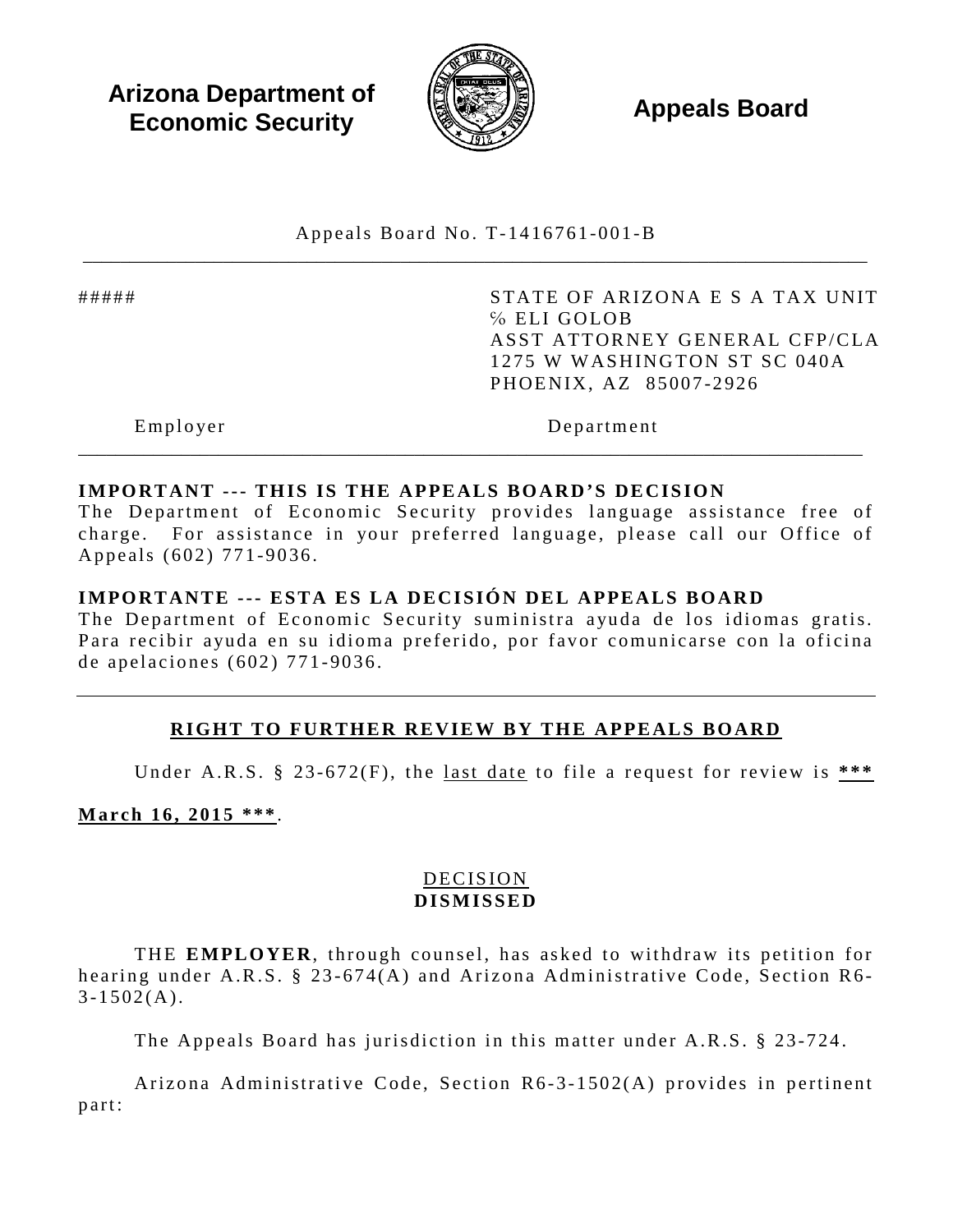- A. The Board or a hearing officer in the Department's Office of Appeals may informally dispose of an appeal or petition without further appellate review on the merits:
	- 1. By withdrawal, if the appellant withdraws the appeal in writing or on the record at any time before the decision is issued; ... (emphasis added).

THE APPEALS BOARD FINDS there is no reason to withhold granting the request. Accordingly,

THE APPEALS BOARD **DISMISSES** the petition. Any scheduled hearing is cancelled. This decision does not affect any agreement entered into between the Employer and the Department, either concurrently with the withdrawal or subsequent thereto.

DATED: 2/13/2015

APPEALS BOARD

Jast R. B laster

GARY R. BLANTON, Chairman

anet L. Feltz

JANET L. FELTZ, Member

MORRIS L. WILLIAMS III, Acting Member

\_\_\_\_\_\_\_\_\_\_\_\_\_\_\_\_\_\_\_\_\_\_\_\_\_\_\_\_\_\_\_\_\_\_\_\_\_\_\_\_\_\_\_\_\_\_\_\_\_\_\_\_\_\_\_\_\_\_\_\_\_\_\_\_\_\_\_\_\_\_\_\_\_\_\_\_\_\_\_\_\_\_\_\_\_

Appeals Board No. T- 1416761 -001 -B - Page 2

Equal Opportunity Employer/Program • Under Titles VI and VII of the Civil Rights Act of 1964 (Title VI & VII), and the Americans with Disabilities Act of 1990 (ADA), Section 504 of the Rehabilitation Act of 1973, the Age Discrimination Act of 1975, and Title II of the Genetic Information Nondiscrimination Act (GINA) of 2008, the Department prohibits discrimination in admissions, programs, services, activities, or employment based on race, color, religion, sex, national origin, age, disability, genetics and retaliation. The Department must make a reasonable accommodation to allow a person with a disability to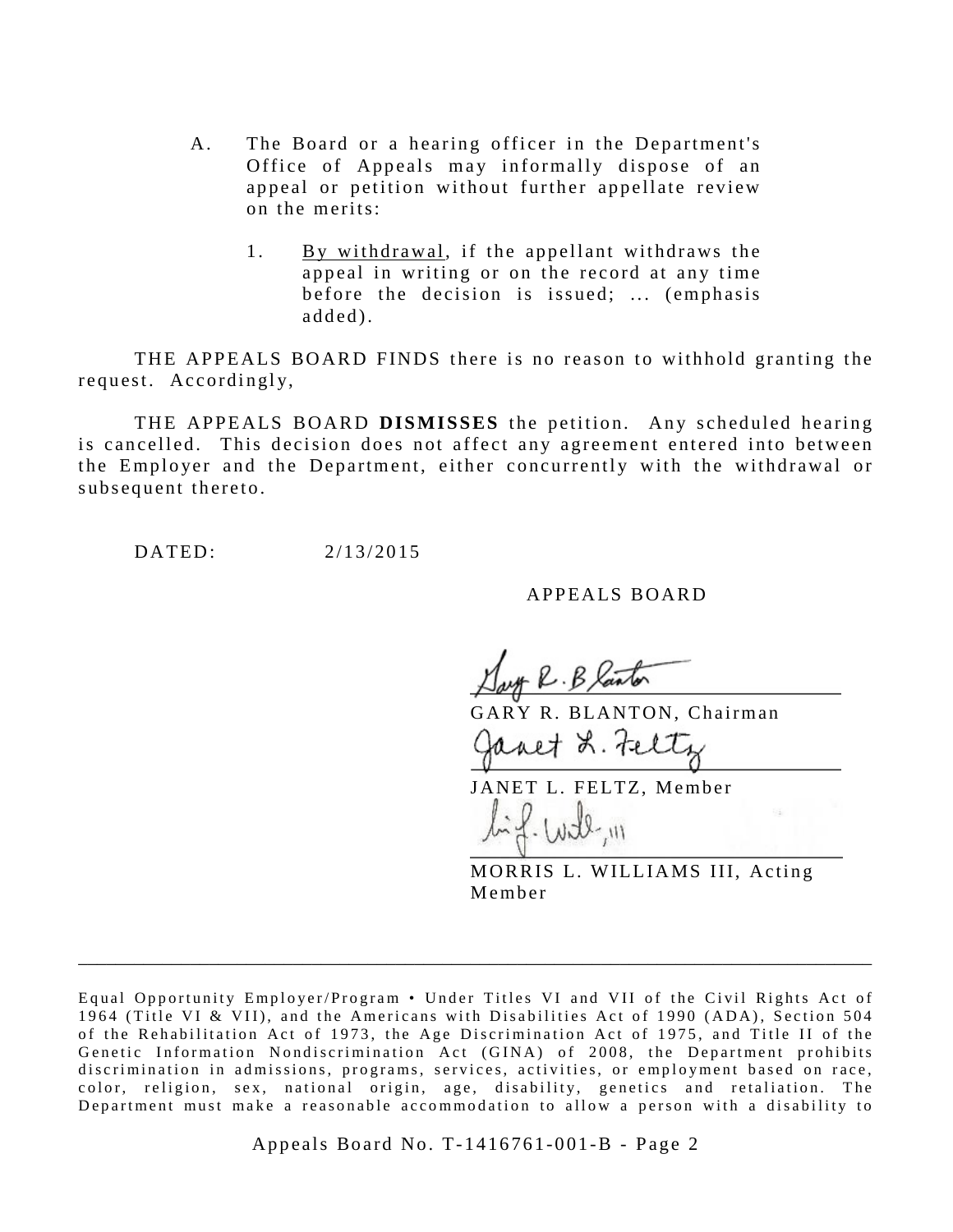take part in a program, service or activity. For example, this means if necessary, the Department must provide sign language interpreters for people who are deaf, a wheelchair accessible location, or enlarged print materials. It also means that the Department will take any other reasonable action that allows you to take part in and understand a program or activity, including making reasonable changes to an activity. If you believe that you will not be able to understand or take part in a program or activity because of your disability, please let us know of your disability needs in advance if at all possible. To request this document in alternative format or for further information about this policy, please contact the Appeals Board Chairman at (602) 771-9036; TTY/TDD Services: 7-1-1. • Free language assistance for DES services is available upon request.

# **HOW TO ASK FOR REVIEW OF THIS DECISION**

\_\_\_\_\_\_\_\_\_\_\_\_\_\_\_\_\_\_\_\_\_\_\_\_\_\_\_\_\_\_\_\_\_\_\_\_\_\_\_\_\_\_\_\_\_\_\_\_\_\_\_\_\_\_\_\_\_\_\_\_\_\_\_\_\_\_\_\_\_\_\_\_\_\_\_\_\_\_\_\_\_\_\_\_\_

- A. Within 30 calendar days after this decision is mailed to you, you may file a written request for review. We consider the request for review filed:
	- 1. On the date of its postmark, if mailed through the United States Postal Service (USPS).
		- If there is no postmark, the postage meter-mark on the envelope in which it is received.
		- If not postmarked or postage meter-marked or if the mark is not readable, on the date entered on the document as the date of completion.
	- 2. On the date it is received by the Department, if not sent by USPS.

You may send requests for review to the Appeals Board, 1951 W. Camelback Road, Suite 465, Phoenix, AZ, 85015, or to any public assistance office in Arizona. You may also file a written request for review in person at the above locations.

- B. You may represent yourself or have someone represent you. If you pay your representative, that person either must be a licensed Arizona attorney or must be supervised by one. Representatives are not provided by the Department.
- C. Your request for review must be in writing, signed by you or your representative and filed on time. The request for review must also include a written statement which:
	- 1. explains why the Appeals Board decision is wrong,
	- 2. cites the record, rules and other authority, and
	- 3. refers to specific hearing testimony and evidence.
- D. If you need more time to file a request for review, you must apply to the Appeals Board before the appeal deadline and show good cause.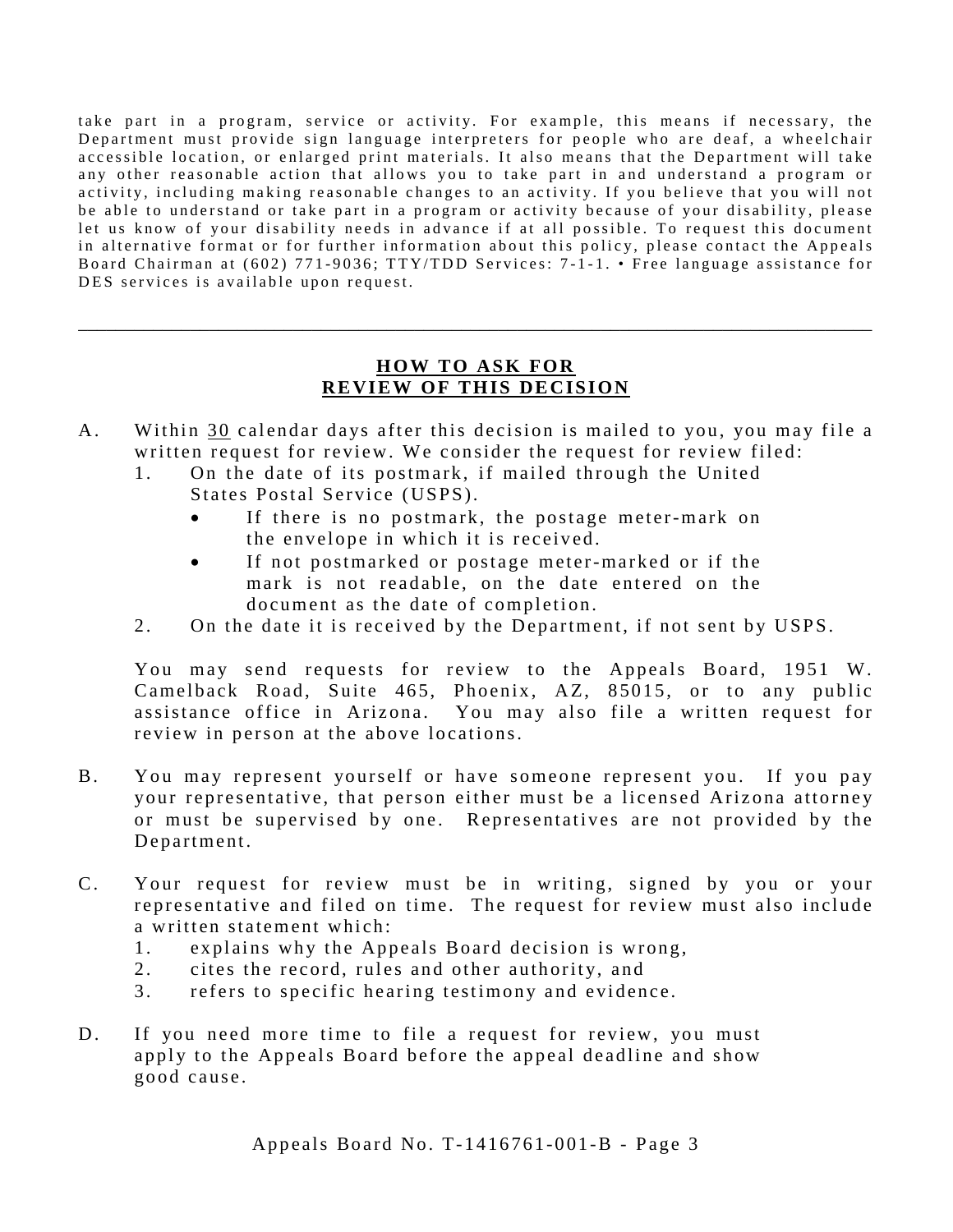# **Call the Appeals Board at (602) 771-9036 with any questions.**

\_\_\_\_\_\_\_\_\_\_\_\_\_\_\_\_\_\_\_\_\_\_\_\_\_\_\_\_\_\_\_\_\_\_\_\_\_\_\_\_\_\_\_\_\_\_\_\_\_\_\_\_\_\_\_\_\_\_\_\_\_\_\_\_\_\_\_\_\_\_\_\_\_\_\_\_\_\_\_\_\_\_\_\_\_

A copy of the foregoing was mailed on 2/13/2015 to:

 $(x)$  Er: #####  $A$  Acct. No: #####

- (x) ELI D GOLOB ASSISTANT ATTORNEY GENERAL CFP/CLA 1275 W WASHINGTON – SITE CODE 040A PHOENIX, AZ 85007 -2926
- (x) LULU GUSS, CHIEF OF TAX EMPLOYMENT ADMINISTRATION P O BOX 6028 - SITE CODE 911B PHOENIX, AZ 85005 -6028
- $By: **RR**$ For The Appeals Board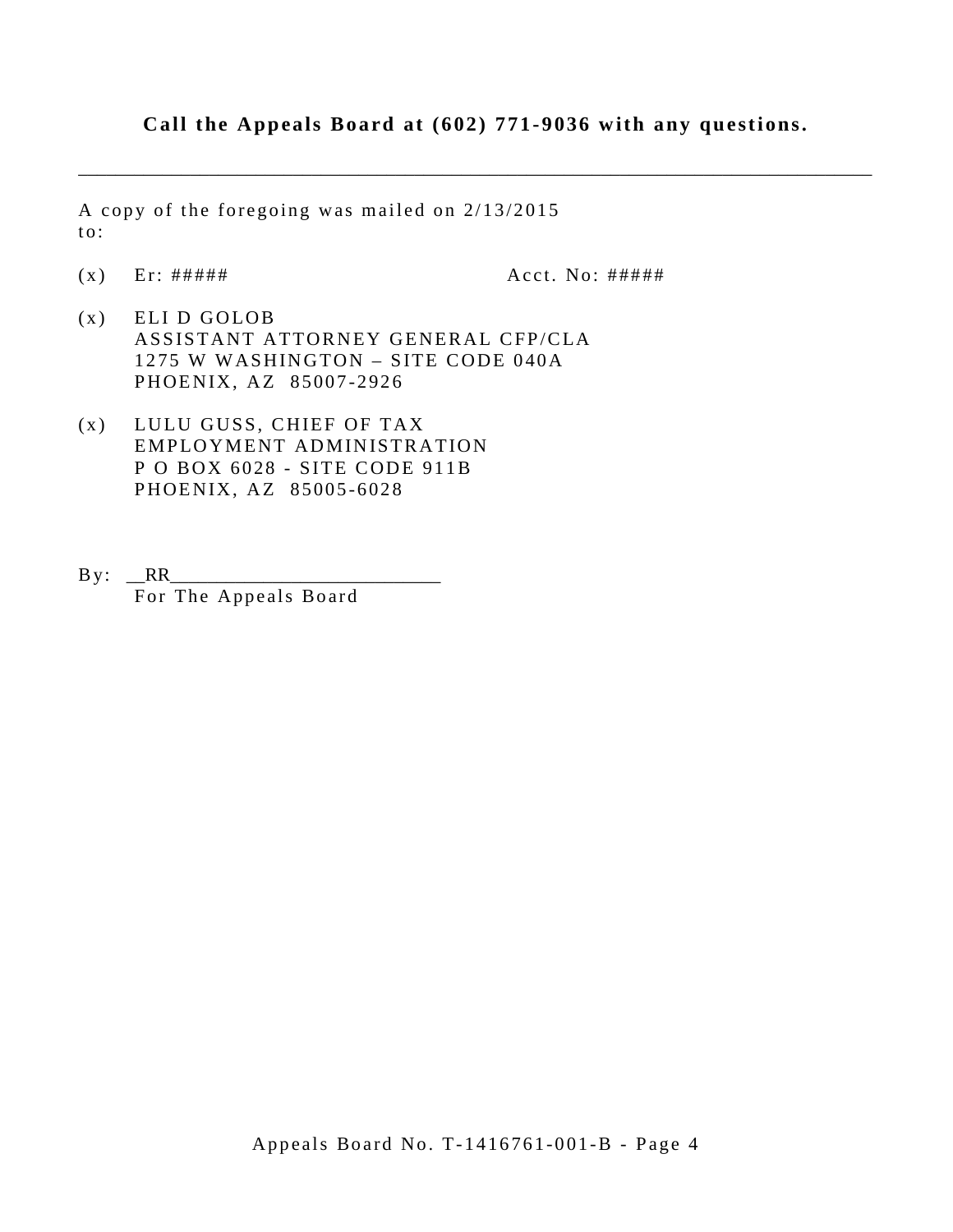**Arizona Department of Economic Security Appeals Board**<br> **Economic Security** 



Appeals Board No. T- 1413601 -001 -BR \_\_\_\_\_\_\_\_\_\_\_\_\_\_\_\_\_\_\_\_\_\_\_\_\_\_\_\_\_\_\_\_\_\_\_\_\_\_\_\_\_\_\_\_\_\_\_\_\_\_\_\_\_\_\_\_\_\_\_\_\_\_\_\_\_\_\_\_\_\_\_\_\_\_\_\_\_\_\_\_\_\_\_\_\_

##### STATE OF ARIZONA E S A TAX UNIT ℅ ELI GOLOB ASST ATTORNEY GENERAL CFP/CLA 1275 W WASHINGTON ST SC 040A PHOENIX, AZ 85007 -2926

Employer Department

**IMPORTANT --- THIS IS THE APPEALS BOARD'S DECISION REGARDING**  YOUR CLAIM FOR BENEFITS --- The Department of Economic Security provides language assistance free of charge. For assistance in your preferred language, please call our Office of Appeals (602) 771-9036. **IMPORTANTE --- ESTA ES LA DECISIÓN DEL APPEALS BOARD SOBRE SUS BENEFICIOS ---** The Department of Economic Security suministra ayuda de los idiomas gratis. Para recibir ayuda en su idioma preferido, por favor comunicarse con la oficina de apelaciones (602) 771 -9036 .

\_\_\_\_\_\_\_\_\_\_\_\_\_\_\_\_\_\_\_\_\_\_\_\_\_\_\_\_\_\_\_\_\_\_\_\_\_\_\_\_\_\_\_\_\_\_\_\_\_\_\_\_\_\_\_\_\_\_\_\_\_\_\_\_\_\_\_\_\_\_\_\_\_\_\_\_\_\_\_\_\_\_\_\_\_

# **RIGHT OF APPEAL TO THE ARIZONA TAX COURT**

Under Arizona Revised Statutes § 41- 1993, the last date to file an

Application for Appeal is **\*\*\* March 30, 2015 \*\*\***.

### DECISION **AFFIRMED UPON REVIEW**

THE **EMPLOYER**, through counsel, requests review of the Appeals Board decision issued on May 14, 2014, which affirmed the Reconsidered Determination issued on April 3, 2013, and held:

> From January 1, 2010 through March 31, 2012, services performed by individuals as technicians constituted employment.

> All forms of remuneration paid to these individuals for such services constituted wages.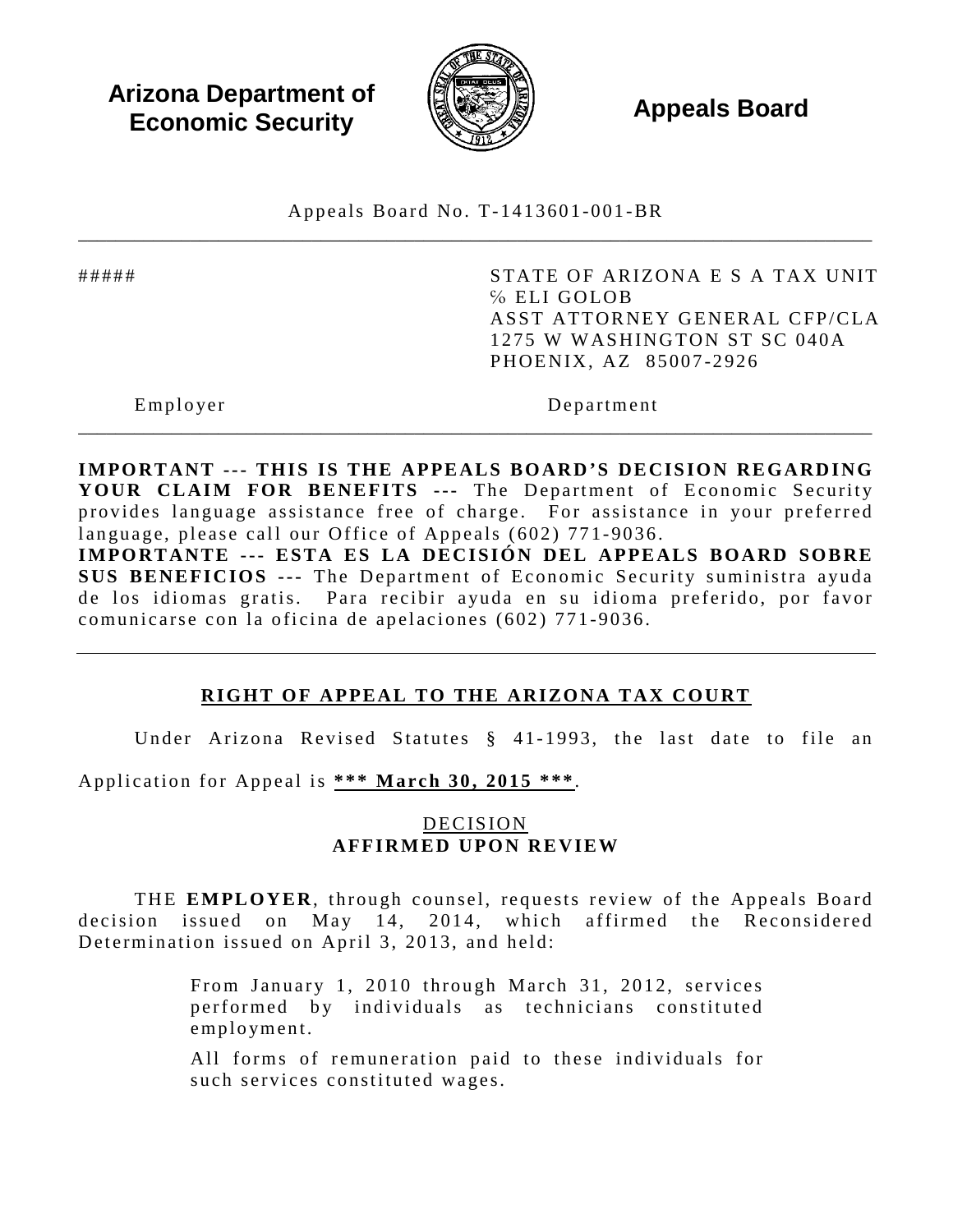The request was filed on time, and the Appeals Board has jurisdiction in this matter under  $A.R.S. \$ § 23-672 $(F)$ .

In the request for review, the Employer, through counsel, contends that the Board "failed to rule" on three separate "issues" it describes as "Tax Rate", "Interest", and "Penalty". The Board is at a loss to understand these contentions. The Board did not "rule" on these issues because they are not before the Board at this time. That is why these issues were not included in the Notice of Appeals Board Telephone Hearing (Bd. Exh. 8), and why no attempt was made to develop a record regarding these issues at the Appeals Board hearing.

The Employer also contends that it was denied due process simply because the Board's prior decision did not specifically discuss every "factor" set forth in Arizona Administrative Code, Section 6-3-1723(D)(2) and (E). The Employer cites no legal authority to support this contention, and we find no basis in the record to support the Employer's contention that due process of law was denied.

The United States Supreme Court has stated that the fundamental requirement of due process is the "opportunity to be heard at a meaningful time and in a meaningful manner". Matthews v. Eldridge, 424 U.S. 319, 96 S. Ct. 893, 47 L.Ed. 2d 18 (1976). Inherent in that fundamental requirement is the right to a hearing and notice of the issues to be addressed. There is no specific requirement, however, that a decision rendered after the hearing be issued in any particular manner so long as the basic requirements of the right to present evidence, cross-examine witnesses, and have an impartial administrative law judge are satisfied. The essential elements of due process were observed. The Employer was given the opportunity to be heard before an impartial administrative law judge, and the opportunity to respond to any allegations, rebut any unfavorable testimony, cross-examine witnesses, and object to the admission of documentary or other evidence.

Under A.R.S. § 23-672, the Appeals Board is a legislatively constructed component of the Department. The legislature has directed, in A.R.S. § 23-724, that the Board's duties include entertaining appeals of reconsidered liability determinations. The Board has acted in accordance with its statutorily prescribed duties.

In a related contention, the Employer contends that the "Board must reveal the weighing process" regarding every factor set forth in Arizona Administrative Code, Section  $6-3-1723(D)(2)$  and  $(E)$ , "[o]therwise, it is impossible to know how best to exercise one's right to challenge the decision." Again, the Employer cites no legal authority to support this contention, and it is without merit. It seems self-evident that the best way to challenge the Board's prior decision would be to actually address, and to attempt to refute, the Board's analysis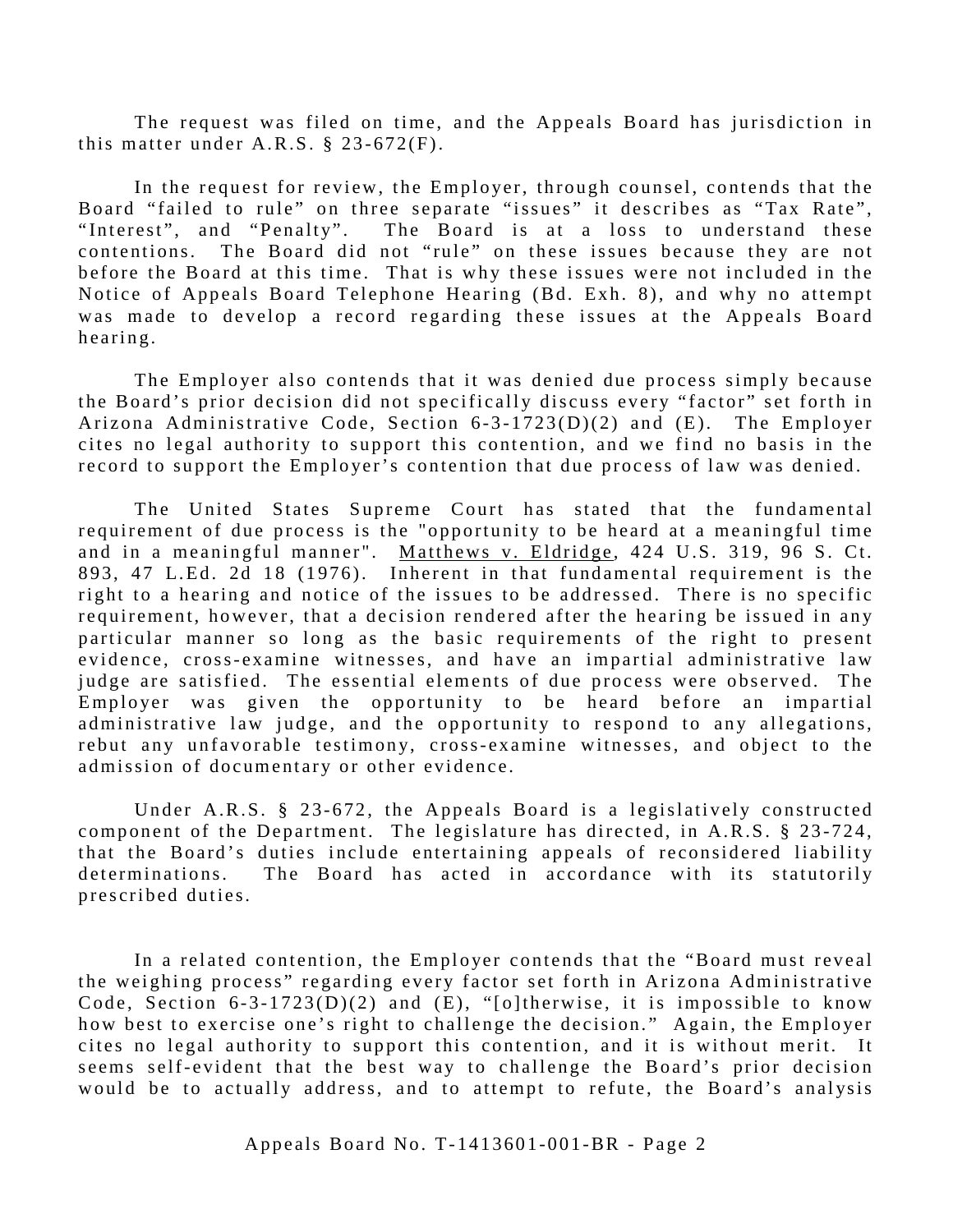contained in that decision. In this case, however, the Employer's request for review is silent regarding the clear and explicit reasoning and conclusions set forth by the Board.

The primary basis for the Board's prior decision is quite simple. The Employer's owner freely admits, and the Employer's Technician Handbook confirms, that the technicians are prohibited from working with any other garage door repair company while they are working for the Employer (Feb. 19, 2014 Tr. pp. 108, 116, 123, 124; Bd. Exh. 11, p. 4). The Board concluded that it is not possible for a technician to be classified as an "independent contractor", rather than an "employee", when the Employer prohibits the technicians from providing their services to any other business. As clearly expressed in the Board's prior decision:

> The hallmark of being an "independent contractor" is the ability to perform one's particularized services for multiple businesses simultaneously. Here, the Employer's own testimony, and the Employer's own Technician Handbook, establish that the technicians are entirely *dependent* on the Employer. The Employer has absolute control over the technicians' ability to perform their services, as they are prohibited from providing those services to anyone other than the Employer. No serious argument can be made that the technicians are "independent contractors" in any sense of that term, given the control the Employer has over the technicians' ability to ply their services.

In the request for review, the Employer has not even attempted to refute this position. The Employer has not offered a single legal argument, or even an explanation, for how it believes a worker who is prohibited by a business from providing services to any other businesses can actually be an "independent contractor" for Unemployment Insurance Tax purposes. The only logical explanation for the Employer's failure to specifically address this key question is that the Employer recognizes that there is no valid argument to make to the contrary.

Therefore, instead of addressing the Board's reasoning head on, the Employer's only attack against the Board's reliance on the "non-compete" stranglehold that the Employer has on the technicians is to contend that the Board's prior decision "assigned 'dispositive' weight to a factor that was not enumerated" in Arizona Administrative Code, Section 6-3-1723(D)(2) and (E), and to contend that "[n] othing in the Board's regulations allows the Board to assign dispositive weight to a factor nowhere mentioned in the regulations . . . ." These contentions fail.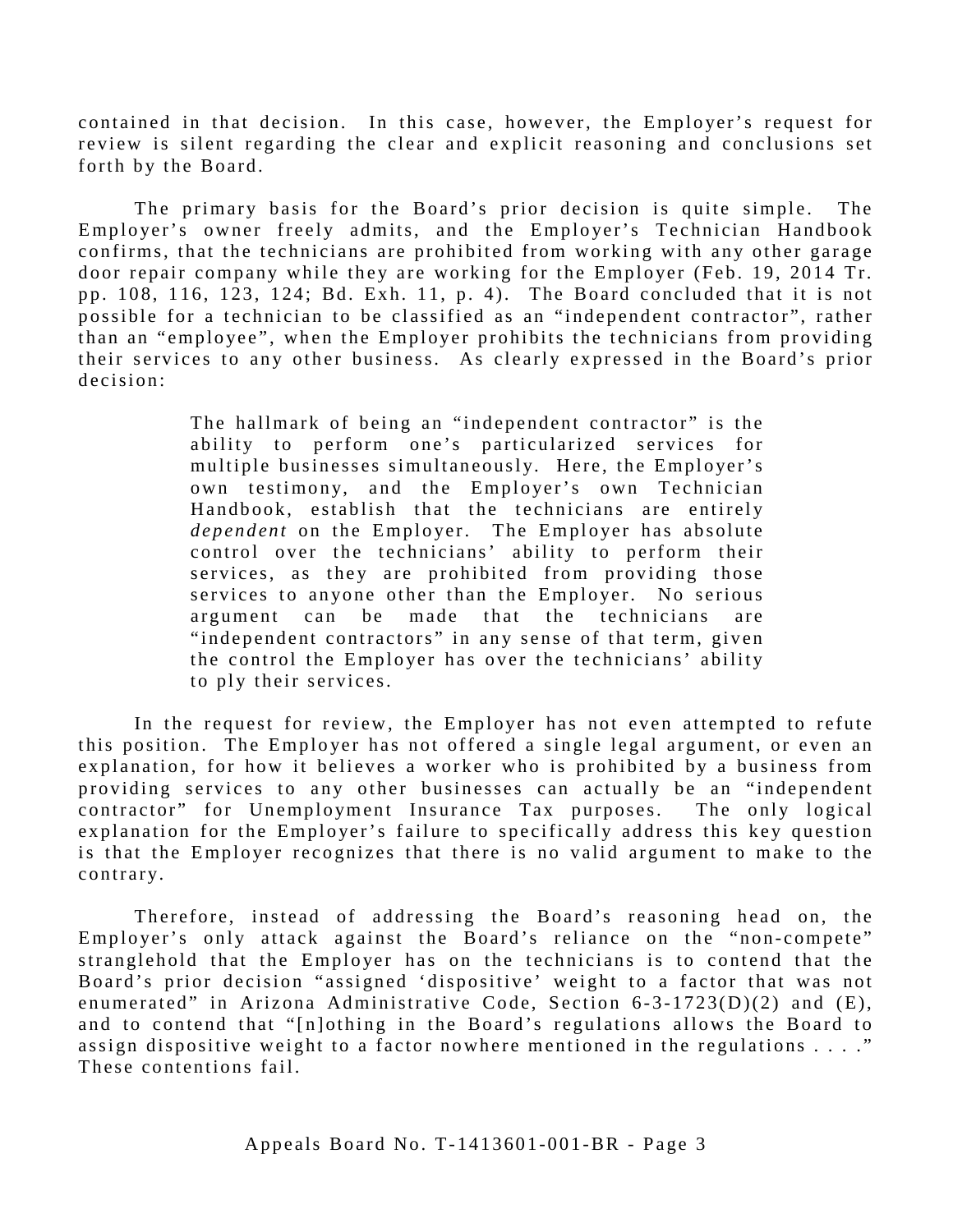First, the undisputed fact that the Employer prohibits the technicians from providing their services to any other garage door repair companies while they are working for the Employer clearly falls under at least two of what the Employer refers to as the "enumerated" factors: Arizona Administrative Code, Section  $6 - 3 - 1723(E)(1)$  "Availability to public" and Arizona Administrative Code, Section  $6 - 3 - 1723(E)(6)$  "Simultaneous contracts". Second, the Employer's implication that the factors "enumerated" in Arizona Administrative Code, Section  $6 - 3 - 1723(D)(2)$  and  $(E)$ , are an all-inclusive list and sacrosanct is contrary to the law.

Arizona Administrative Code, Section 6-3-1723(F), provides in pertinent part as follows:

> …The weight to be given to a factor is not always constant. The degree of importance may vary, depending upon the occupation or work situation being considered and why the factor is present in the particular situation. **Some factors may not apply to particular occupations or situations,** *while there may be other factors not specifically identified herein that should be considered* . [Emphasis added]

Contrary to the Employer's contention, Code Section 6-3-1723(F) clearly allows for "factors" not specifically "enumerated" in Arizona Administrative Code, Section  $6-3-1723(D)(2)$  and  $(E)$ , to be considered.

We note that, in the request for review, the Employer makes a passing reference to the fact that the Board set forth three additional reasons, other than the "non-compete" reason, for why the Board found the technicians to be employees rather than independent contractors. The Employer wrote: "Here, all of the indicia that the Board's Decision relied upon (non-compete, uniform shirts, [Employer] advertisements on trucks, and on-call for one day per week) are mere indicia of a **generalized control** by [the Employer] . . . ." [Emphasis in original] However, the Employer fails to mention "uniform shirts, [Employer] advertisements on trucks, and on-call for one day per week" again, fails to dispute the Board's finding of their existence, and fails to set forth any argument regarding how the Board erred in any way by relying on those factors.

Furthermore, the Employer's use of the term "generalized control" is puzzling. The Employer attempted to contrast that with yet another term it invented, "specialized control". The Employer uses these terms as if they were terms of art with some special, recognized meaning. They are not. The Employer does not define the terms, and cites no legal authority to support its use of these terms. The Employer has failed to establish any validity or applicability of these manufactured terms to the case at hand.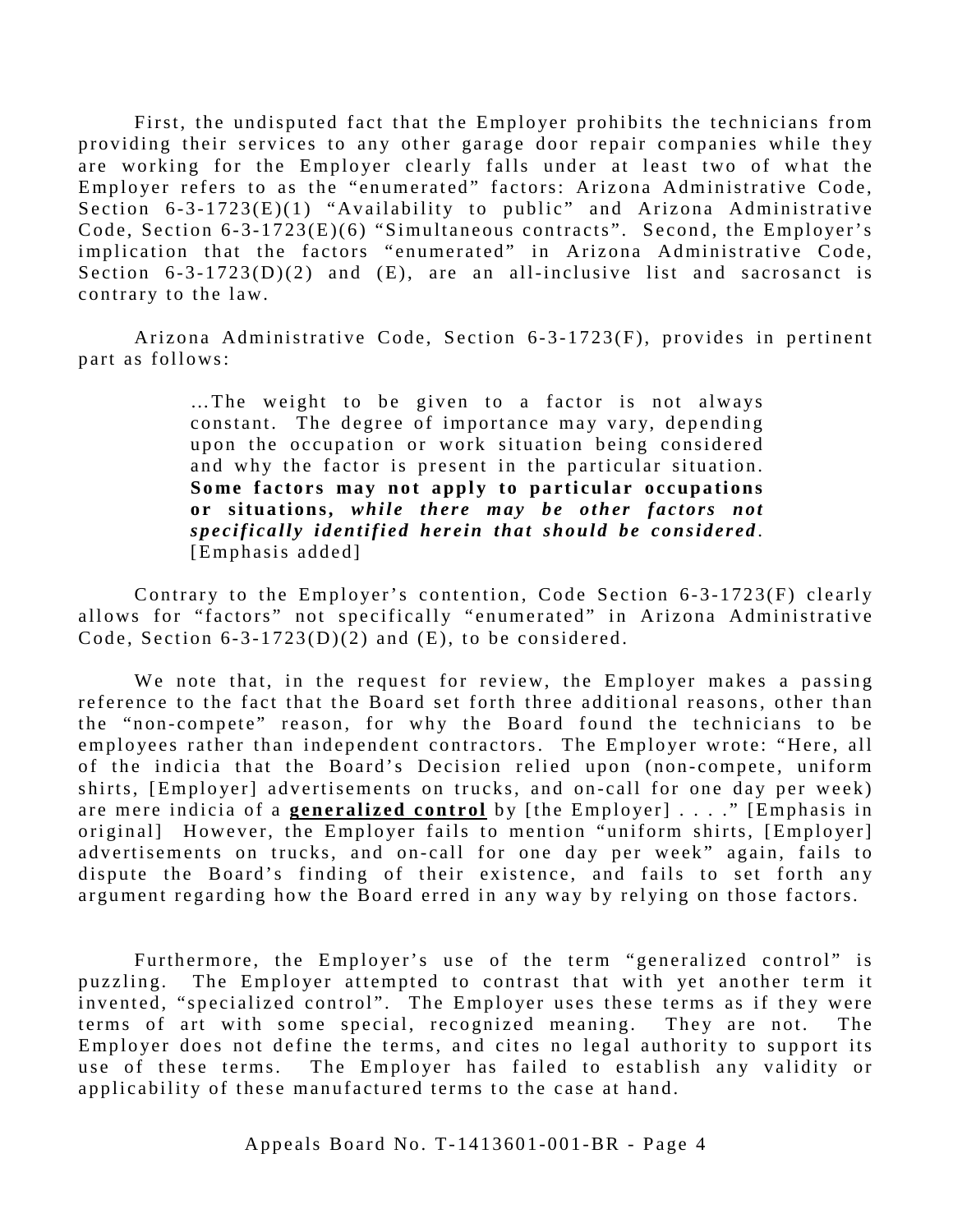Finally, the Employer contends that, even if the technicians are not "independent contractors", they should be considered to be "agents" and not "employees". This is the first time in these proceedings that the Employer has raised this argument, and it is without merit. From the request for review, we infer that the Employer is referring to language contained in Arizona Revised Statutes  $§$  23-613.01(A)(1) and Arizona Administrative Code, Section R6-3- $1723(B)(1)$ .

Arizona Revised Statutes § 23 -613.01(A)(1) states:

1 . An individual who performs services as an independent contractor, business person, agent or consultant, or in a capacity characteristic of an independent profession, trade, skill or occupation.

Arizona Administrative Code, Section R6-3-1723(B)(1), states:

1 . An individual who performs services for an employing unit in a capacity as an independent contractor, independent business person, independent agent, or independent consultant, or in a capacity characteristic of an independent profession, trade, skill or occupation. The existence of independence shall be determined by the preponderance of the evidence.

First, the Employer misstates the law. In the request for review, the Employer contends that the "exception" contained in the statute and rule applies to "agents working in a capacity characteristic of an independent profession, trade, skill, or occupation." In fact, neither the statute nor the rule states that. Second, it is immaterial in any event.

It is instructive to note that Arizona Revised Statutes  $\S$  23-613.01(A)(1) clearly emphasizes the word "independent". Additionally, Arizona Administrative Code, Section R6-3-1723(B)(1), which closely mirrors yet expands on the language contained in Arizona Revised Statutes § 23-  $613.01(A)(1)$ , uses the term "independent" five times in its first sentence, and the term "independence" in its second sentence. This perfectly illustrates the crucial issue in this case, which is whether the technicians were truly "independent" of the Employer. As explained in the Board's prior decision, the technicians are not "independent" in any sense of that term. The technicians are not independent contractors, they are not independent business persons, they are not independent agents, they are not independent consultants, and they do not perform services in a capacity characteristic of an independent profession, trade, skill or occupation.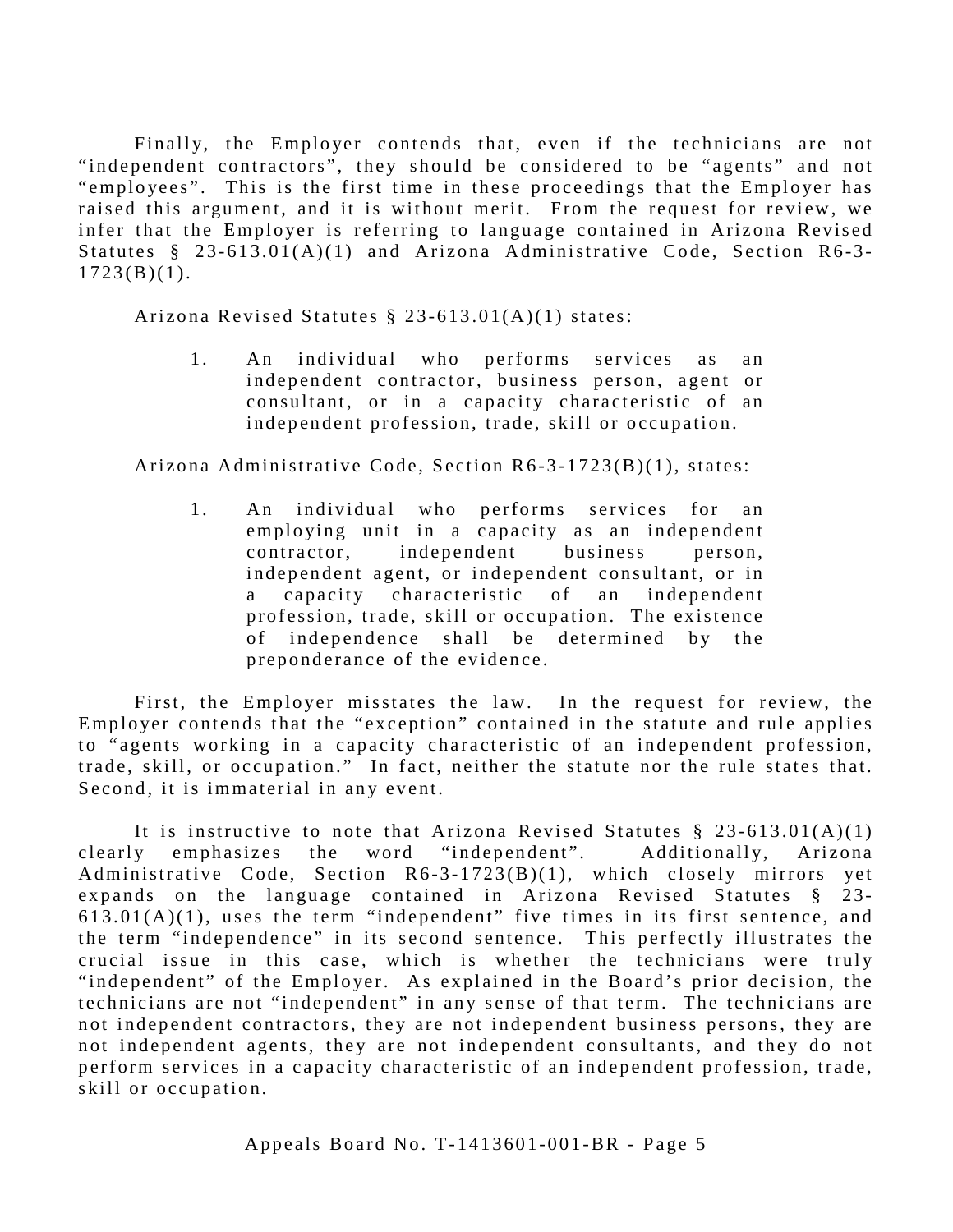The Employer has yet to specifically address the Board's reasoning in the Board's prior decision. The Employer has failed to make a persuasive argument for how these technicians can be considered "independent" when they are prohibited from working for any other garage door repair companies while they work for the Employer, while they are required to wear uniform shirts bearing the Employer's logo (and required to pay for the shirts), while they are required to drive vehicles bearing the Employer's logo (and required to pay for the advertisements), and while they are required to be "on call" for the Employer one night per week.

The Employer has presented nothing in its request for review that would cause the Board to reconsider its prior decision. The undisputed facts and reasoning set forth in the Board's prior decision so overwhelmingly establish an employment relationship that it is not possible to conceive of any constellation of the other factors that could overcome them and result in finding an independent contractor relationship.

The hallmark of being an "independent contractor" is the ability to perform one's particularized services for multiple businesses simultaneously. Here, the technicians are entirely *dependent* on the Employer for their livelihood . The Employer has absolute control over the technicians' ability to perform their services, as they are prohibited from providing those services to any business other than the Employer. The technicians are not "independent" in any sense of that term, given the control the Employer has over the technicians' ability to ply their services.

Additionally, the fact that the technicians are required to be walking, driving advertisements for the Employer, and that they must pay for that privilege out of their own pockets, further demonstrates the extensive control the Employer exercises over the technicians. A true independent contractor would be free to market his own services, not to advertise or market for another. Likewise, the fact that the technicians are required to be "on call" to service the Employer's customers one night per week until midnight is anathema to the concept of being an independent contractor. A true independent contractor is the master of his own time, while an employee is subject to the scheduling controls of his employer such as mandated weekly late night "on call" duty.

In arriving at the prior decision, the Appeals Board applied the appropriate law, A.R.S. §§ 23-724(B), 23-615, 23-613.01, and 23-622(A), as well as Arizona Administrative Code, Section R6-3-1723, and case law, to the facts in this case and found the services performed by individuals as technicians constitute employment, remuneration paid to such individuals by the Employer constitutes wages, and the Employer is liable for Arizona Unemployment Insurance taxes on wages for the quarters ending March 31, 2010 through March 31, 2012.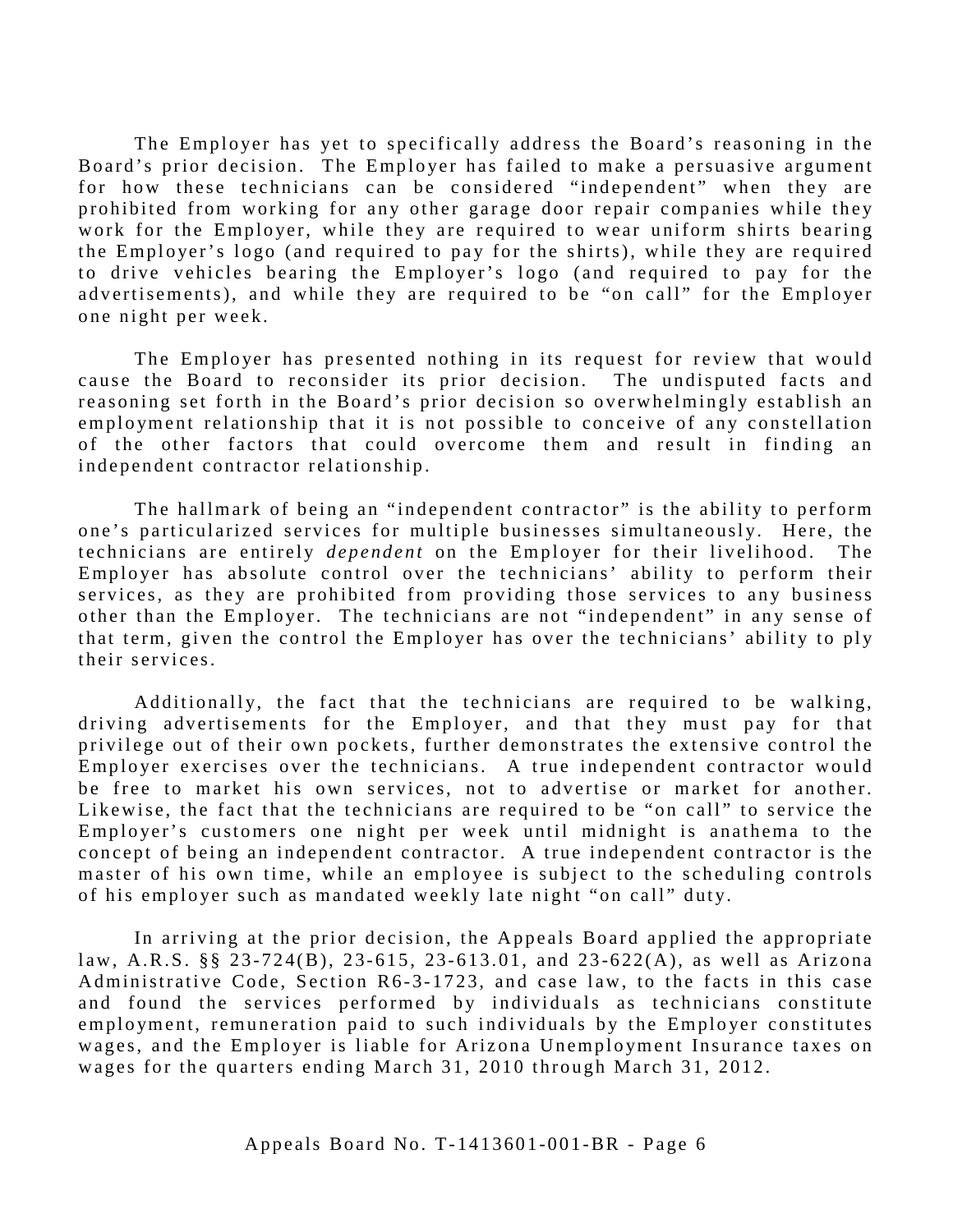The Board thoroughly examined the factors established by the facts in this case, and considered the relevant law and administrative rules as they are applicable to those facts. The Board has considered the evidence as it relates to the factors set out in Arizona Administrative Code, Subsections R6-3-1723(D) and (E). In reaching its decision, the Board is mindful of the holdings in Warehouse Indemnity Corporation v. Arizona Department of Economic Security*,* 128 Ariz. 504, 627 P.2d 235 (App. 1981), and Arizona Department of Economic Security v. Little, 24 Ariz. App 480, 539 P.2d 954 (1975) which provide for a liberal interpretation of the Arizona Employment Security Act. The Board concludes that the weight of the evidence establishes that the services performed by technicians constituted employment of these individuals by the Employer.

The Board's prior decision is fully supported by the greater weight of the credible and probative evidence of record.

THE APPEALS BOARD FINDS that:

1. The **EMPLOYER** has not submitted any newly discovered material evidence which, with reasonable diligence, could not have been discovered and produced at the time of any hearing;

2. There was no prejudicial irregularity in the administrative proceedings on the part of the Department. Specifically, there was no material or prejudicial error in the admission or exclusion of evidence and no prejudicial errors of law were made at any hearing or during the progress of this matter;

3. There was no accident or surprise in the proceedings which could not have been prevented by ordinary diligence;

4. The Appeals Board's decision involved no abuse of discretion depriving any party of a full and fair hearing, and it was supported by the greater weight of the credible evidence and by applicable law;

5 . All interested parties were notified of the filing of the request for review, and were allowed at least 15 days in which to respond. Accordingly,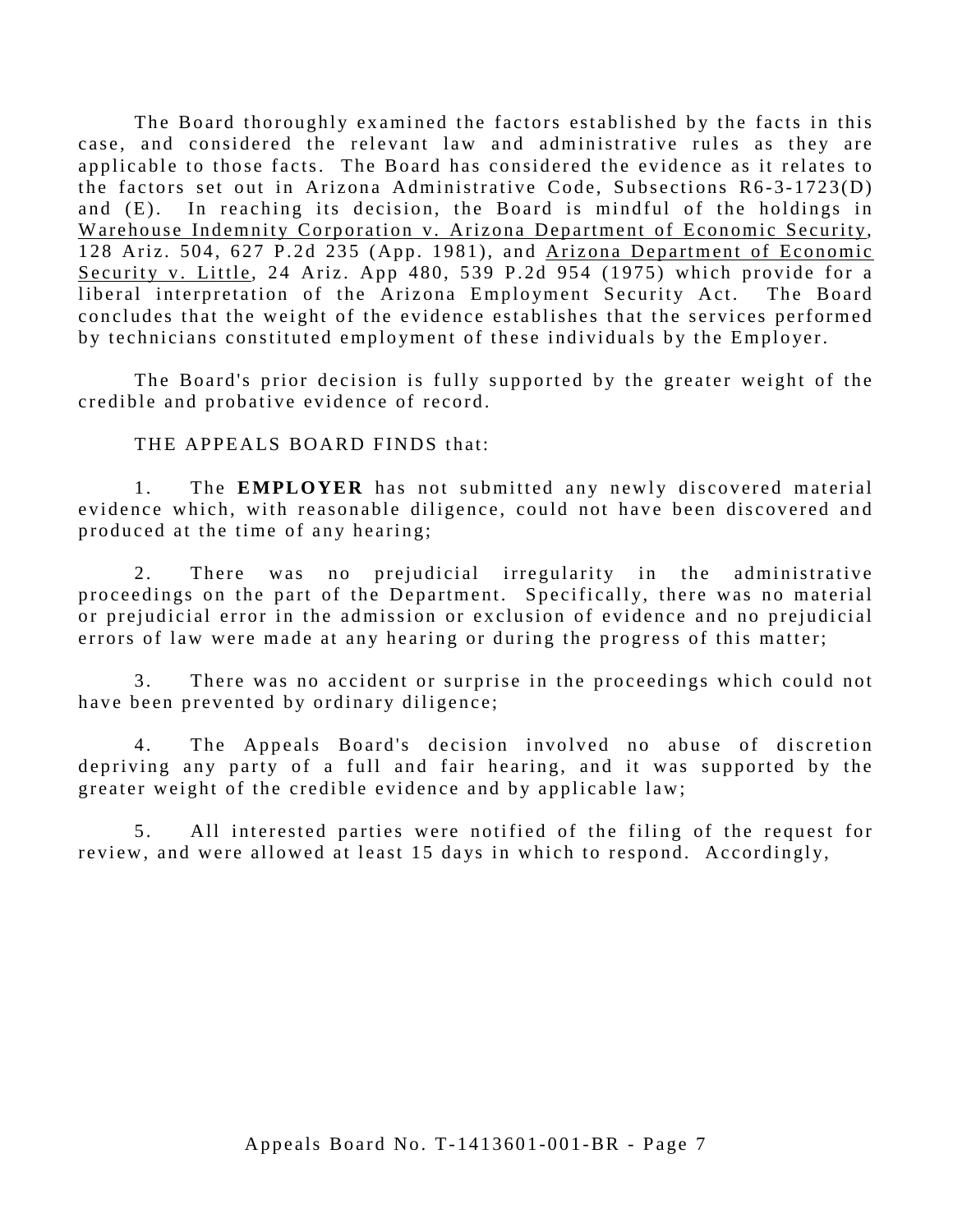THE APPEALS BOARD **AFFIRMS** its decision, there having been established no good and sufficient grounds which would cause us to reverse or modify that decision, or to order the taking of additional evidence.

DATED: 2/27/2015

#### APPEALS BOARD

K.B Kanton

RY R. BLANTON, Chairman avet L. Felte

JANET L. FELTZ, Member

WILLIAM G. DADE, Member

Equal Opportunity Employer/Program • Under Titles VI and VII of the Civil Rights Act of 1964 (Title VI & VII), and the Americans with Disabilities Act of 1990 (ADA), Section 504 of the Rehabilitation Act of 1973, the Age Discrimination Act of 1975, and Title II of the Genetic Information Nondiscrimination Act (GINA) of 2008, the Department prohibits discrimination in admissions, programs, services, activities, or employment based on race, color, religion, sex, national origin, age, disability, genetics and retaliation. The Department must make a reasonable accommodation to allow a person with a disability to take part in a program, service or activity. For example, this means if necessary, the Department must provide sign language interpreters for people who are deaf, a wheelchair accessible location, or enlarged print materials. It also means that the Department will take any other reasonable action that allows you to take part in and understand a program or activity, including making reasonable changes to an activity. If you believe that you will not be able to understand or take part in a program or activity because of your disability, please let us know of your disability needs in advance if at all possible. To request this document in alternative format or for further information about this policy, please contact the Appeals Board Chairman at (602) 771-9036; TTY/TDD Services: 7-1-1. • Free language assistance for DES services is available upon request.

\_\_\_\_\_\_\_\_\_\_\_\_\_\_\_\_\_\_\_\_\_\_\_\_\_\_\_\_\_\_\_\_\_\_\_\_\_\_\_\_\_\_\_\_\_\_\_\_\_\_\_\_\_\_\_\_\_\_\_\_\_\_\_\_\_\_\_\_\_\_\_\_\_\_\_\_\_\_\_\_\_\_\_\_\_

#### **RIGHT OF APPEAL TO THE ARIZONA TAX COURT**

\_\_\_\_\_\_\_\_\_\_\_\_\_\_\_\_\_\_\_\_\_\_\_\_\_\_\_\_\_\_\_\_\_\_\_\_\_\_\_\_\_\_\_\_\_\_\_\_\_\_\_\_\_\_\_\_\_\_\_\_\_\_\_\_\_\_\_\_\_\_\_\_\_\_\_\_\_\_\_\_\_\_\_\_\_

This decision on review by the Appeals Board is the final administrative decision of the Department of Economic Security. However, any party may appeal the decision to the Arizona Tax Court, which is the Tax Department of the Superior Court in Maricopa County. *See,* Arizona Revised Statutes, §§ 12 -

Appeals Board No. T- 1413601 -001 -BR - Page 8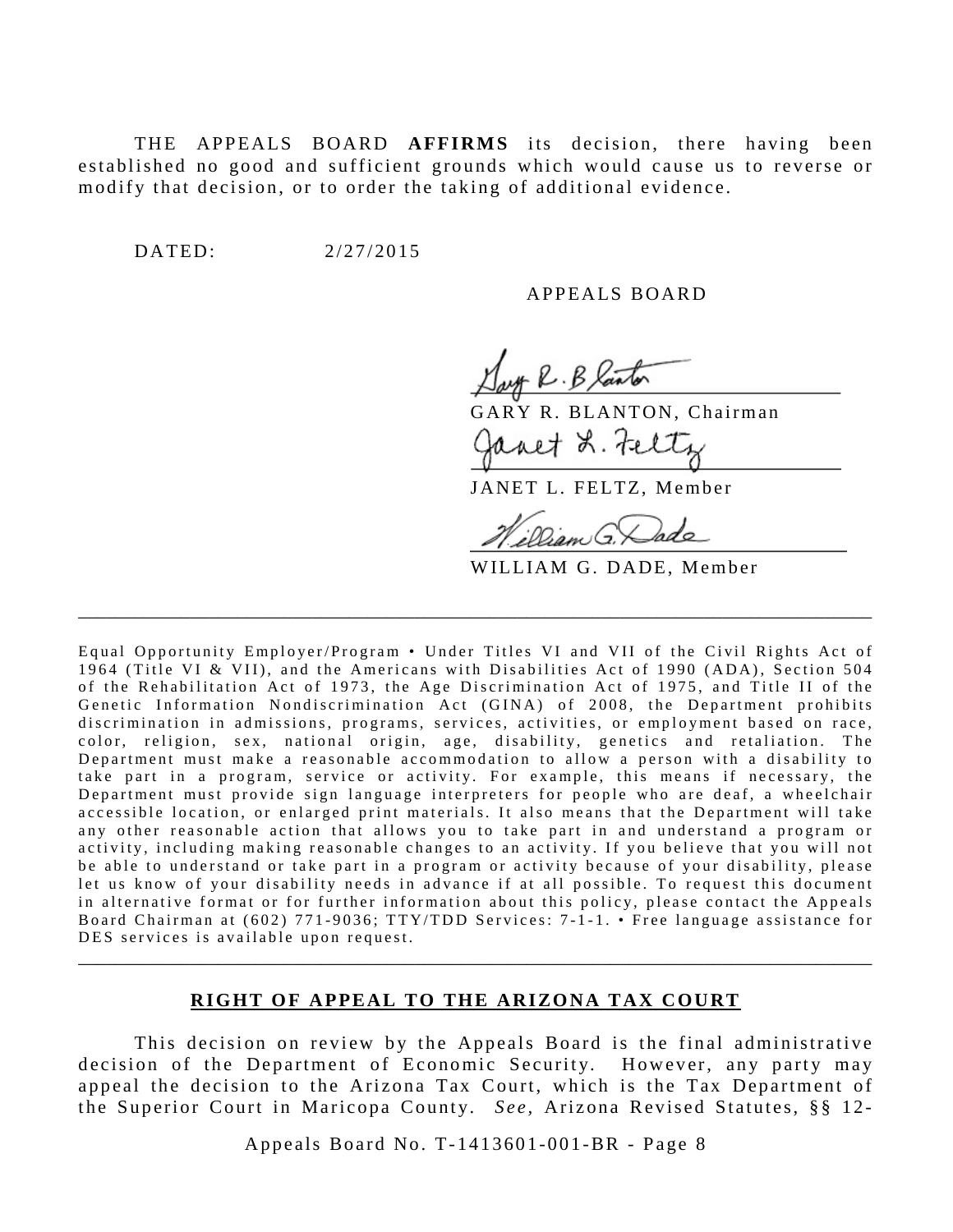901 to 12 -914. If you have questions about the procedures on filing an appeal, you must contact the Arizona Tax Court at 125 W. Washington Street in Phoenix, Arizona 85003- 2243. Telephone: **(602) 506 -3776**.

For your information, we set forth the provisions of Arizona Revised Statutes,  $§$  41-1993(C) and (D):

- C. Any party aggrieved by a decision on review of the appeals board concerning tax liability, collection or enforcement may appeal to the tax court, as defined in section 12-161, within thirty days after the date of mailing of the decision on review. The appellant need not pay any of the tax penalty or interest upheld by the appeals board in its decision on review before initiating, or in order to maintain an appeal to the tax court pursuant to this section.
- D. Any appeal that is taken to tax court pursuant to this section is subject to the following provisions:
	- 1. No injunction, writ of mandamus or other legal or equitable process may issue in an action in any court in this state against an officer of this state to prevent or enjoin the collection of any tax, penalty or interest.
	- 2. The action shall not begin more than thirty days after the date of mailing of the appeals board's decision on review. Failure to bring the action within thirty days after the date of mailing of the appeals board's decision on review constitutes a waiver of the protest and a waiver of all claims against this state arising from or based on the illegality of the tax, penalties and interest at issue.
	- 3. The scope of review of an appeal to tax court pursuant to this section shall be governed by section 12-910, applying section  $23-613.01$  as that section reads on the date the appeal is filed to the tax court or as thereafter amended. Either party to the action may appeal to the court of appeals or supreme court as provided by law.
	- 4 . The action cannot be initiated or maintained unless the appellant has previously filed a timely request